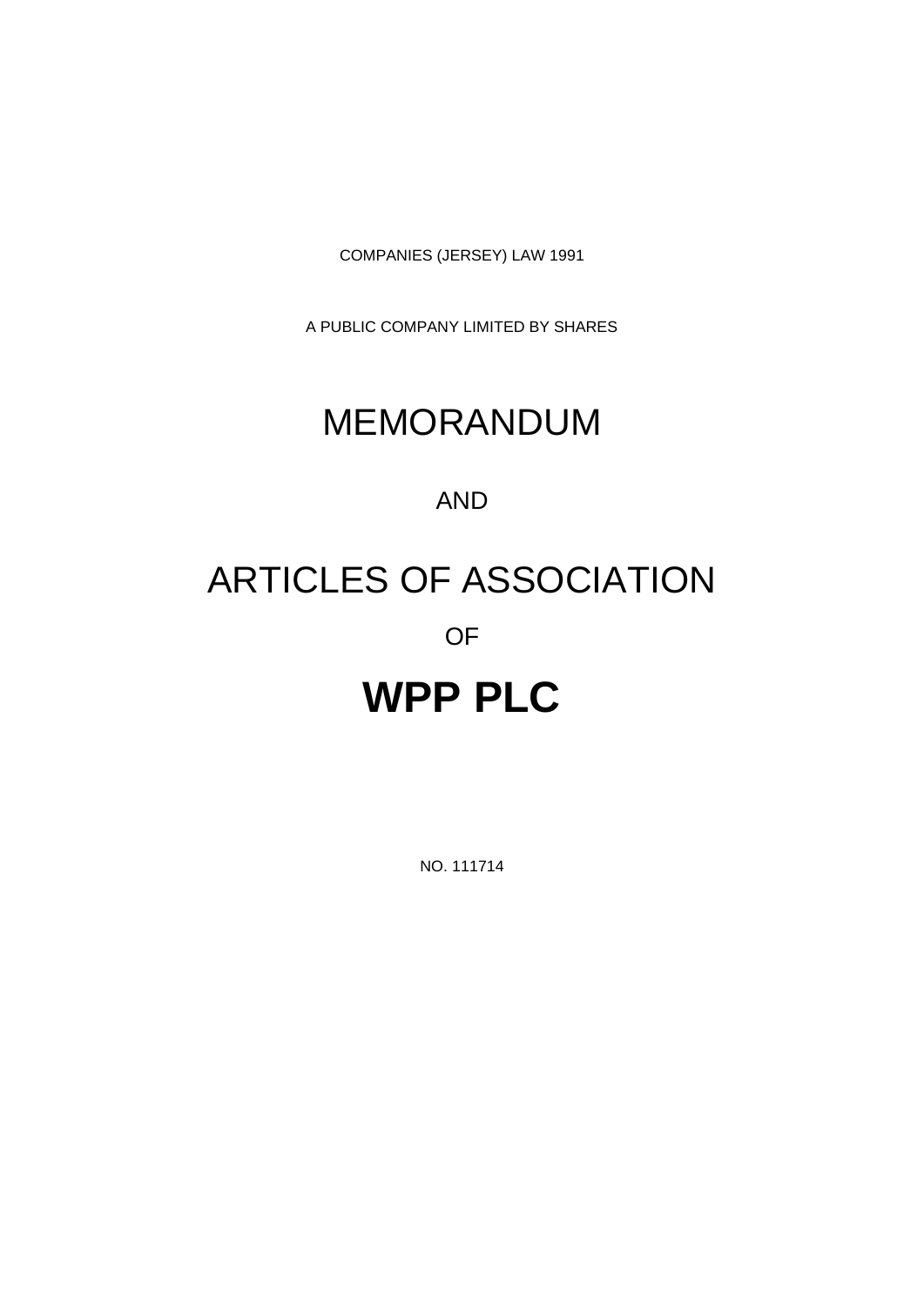# **CONTENTS**

| 2.  |                                                                                    |  |  |  |  |  |
|-----|------------------------------------------------------------------------------------|--|--|--|--|--|
| 3.  |                                                                                    |  |  |  |  |  |
| 4.  |                                                                                    |  |  |  |  |  |
| 5.  |                                                                                    |  |  |  |  |  |
| 6.  |                                                                                    |  |  |  |  |  |
| 7.  |                                                                                    |  |  |  |  |  |
| 8.  |                                                                                    |  |  |  |  |  |
| 9.  |                                                                                    |  |  |  |  |  |
| 10. |                                                                                    |  |  |  |  |  |
| 11. |                                                                                    |  |  |  |  |  |
| 12. |                                                                                    |  |  |  |  |  |
| 13. |                                                                                    |  |  |  |  |  |
| 14. |                                                                                    |  |  |  |  |  |
| 15. |                                                                                    |  |  |  |  |  |
|     |                                                                                    |  |  |  |  |  |
| 16. |                                                                                    |  |  |  |  |  |
|     |                                                                                    |  |  |  |  |  |
| 17. |                                                                                    |  |  |  |  |  |
|     |                                                                                    |  |  |  |  |  |
| 18. |                                                                                    |  |  |  |  |  |
| 19. |                                                                                    |  |  |  |  |  |
| 20. |                                                                                    |  |  |  |  |  |
| 21. |                                                                                    |  |  |  |  |  |
| 22. |                                                                                    |  |  |  |  |  |
|     |                                                                                    |  |  |  |  |  |
| 23. |                                                                                    |  |  |  |  |  |
| 24. |                                                                                    |  |  |  |  |  |
| 25. |                                                                                    |  |  |  |  |  |
|     |                                                                                    |  |  |  |  |  |
| 26. |                                                                                    |  |  |  |  |  |
| 27. | Disclosures pursuant to the Disclosure, Guidance and Transparency Rules25          |  |  |  |  |  |
|     |                                                                                    |  |  |  |  |  |
| 28. |                                                                                    |  |  |  |  |  |
| 29. | Convening of general meetings other than annual general meetings 26                |  |  |  |  |  |
| 30. | Members' power to require circulation of resolutions for annual general meetings26 |  |  |  |  |  |
| 31. |                                                                                    |  |  |  |  |  |
| 32. |                                                                                    |  |  |  |  |  |
|     |                                                                                    |  |  |  |  |  |
| 33. |                                                                                    |  |  |  |  |  |
| 34. |                                                                                    |  |  |  |  |  |
|     |                                                                                    |  |  |  |  |  |
| 35. |                                                                                    |  |  |  |  |  |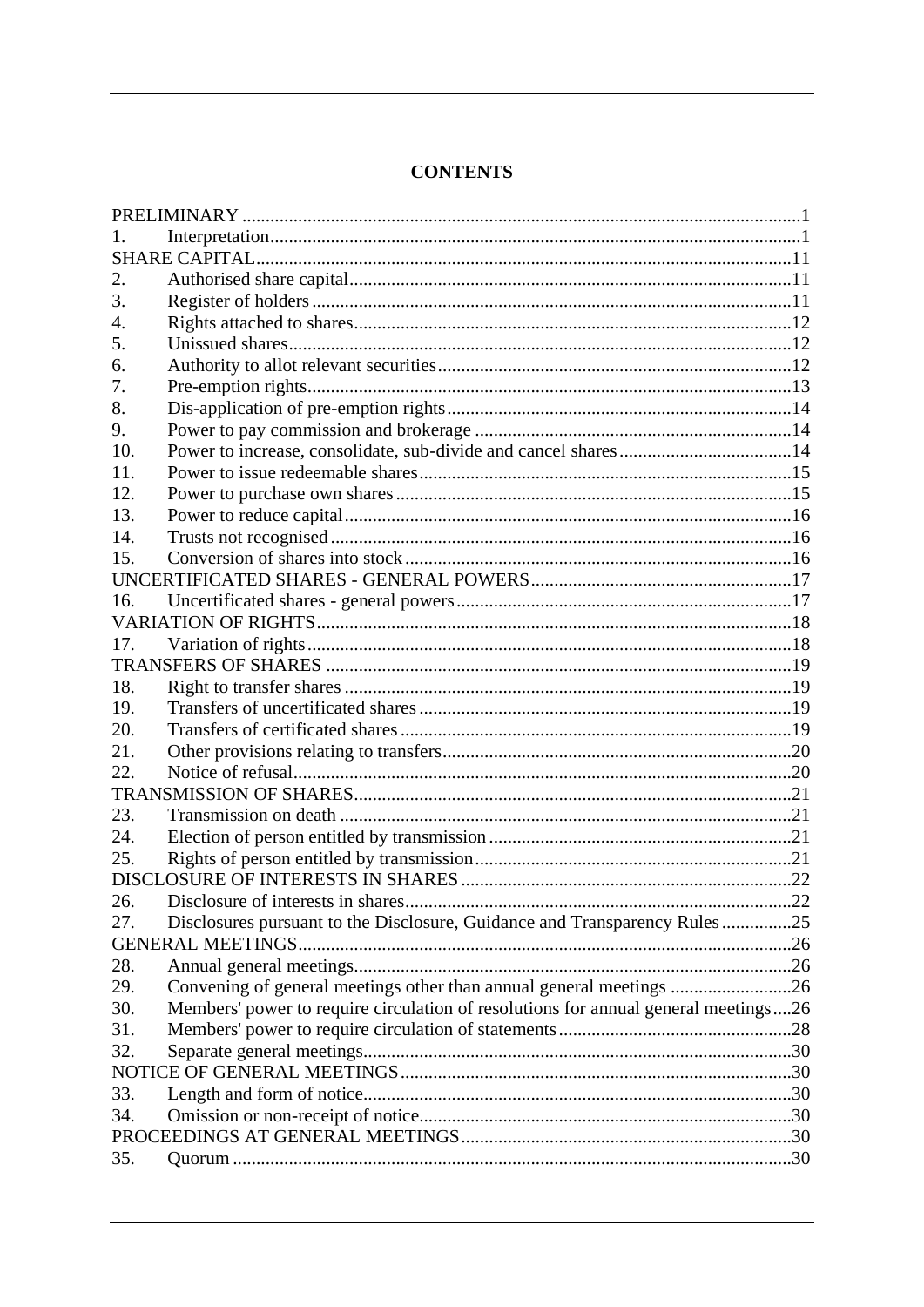| 36. |                                                                             |  |
|-----|-----------------------------------------------------------------------------|--|
| 37. |                                                                             |  |
| 38. |                                                                             |  |
| 39. |                                                                             |  |
| 40. |                                                                             |  |
| 41. |                                                                             |  |
| 42. |                                                                             |  |
| 43. |                                                                             |  |
| 44. |                                                                             |  |
| 45. |                                                                             |  |
| 46. |                                                                             |  |
|     |                                                                             |  |
| 47. |                                                                             |  |
| 48. |                                                                             |  |
| 49. |                                                                             |  |
| 50. |                                                                             |  |
| 51. |                                                                             |  |
| 52. |                                                                             |  |
|     |                                                                             |  |
| 53. |                                                                             |  |
| 54. |                                                                             |  |
| 55. |                                                                             |  |
| 56. |                                                                             |  |
| 57. |                                                                             |  |
| 58. |                                                                             |  |
| 59. | Appointed Proxies can only attend general meetings if properly appointed 44 |  |
| 60. |                                                                             |  |
| 61. |                                                                             |  |
| 62. |                                                                             |  |
| 63. |                                                                             |  |
| 64. |                                                                             |  |
|     |                                                                             |  |
| 65. |                                                                             |  |
| 66. |                                                                             |  |
|     | ELECTION, APPOINTMENT, RETIREMENT AND REMOVAL OF DIRECTORS 46               |  |
| 67. |                                                                             |  |
| 68. |                                                                             |  |
| 69. |                                                                             |  |
| 70. |                                                                             |  |
| 71. |                                                                             |  |
| 72. |                                                                             |  |
| 73. |                                                                             |  |
|     |                                                                             |  |
| 74. |                                                                             |  |
|     |                                                                             |  |
| 75. |                                                                             |  |
|     | REMUNERATION, EXPENSES, PENSIONS AND OTHER BENEFITS 50                      |  |
| 76. |                                                                             |  |
|     |                                                                             |  |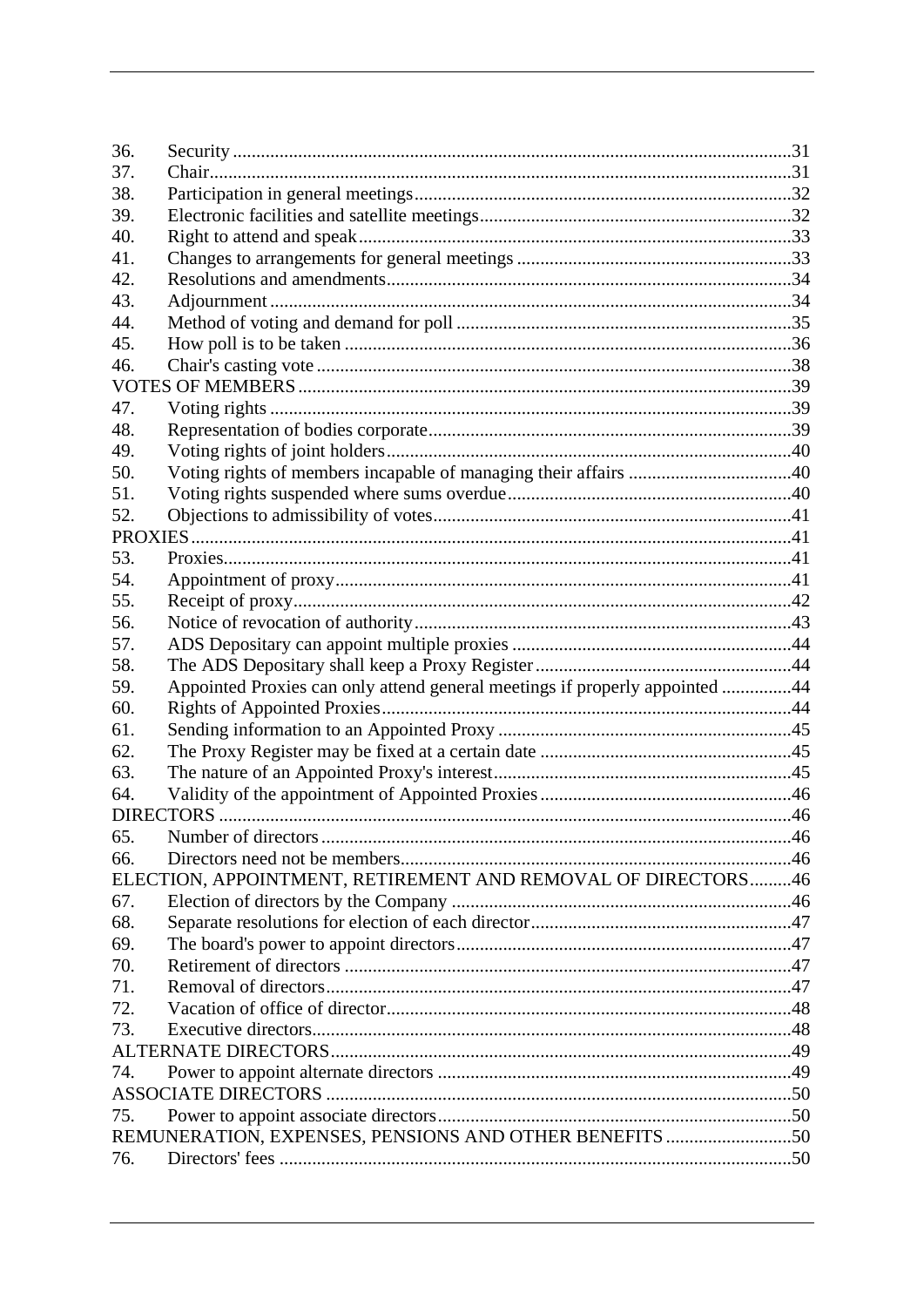| 77.  |                                                                                          |  |
|------|------------------------------------------------------------------------------------------|--|
| 78.  |                                                                                          |  |
| 79.  |                                                                                          |  |
| 80.  |                                                                                          |  |
|      |                                                                                          |  |
| 81.  | General powers of the board to manage the Company's business 53                          |  |
| 82.  |                                                                                          |  |
| 83.  |                                                                                          |  |
| 84.  |                                                                                          |  |
|      |                                                                                          |  |
| 85.  |                                                                                          |  |
| 86.  |                                                                                          |  |
| 87.  |                                                                                          |  |
| 88.  |                                                                                          |  |
|      |                                                                                          |  |
| 89.  | Directors' interests other than in relation to transactions or arrangements with the     |  |
|      |                                                                                          |  |
| 90.  | Declaration of interests other than in relation to transactions or arrangements with the |  |
|      |                                                                                          |  |
| 91.  | Declaration of interest in a proposed transaction or arrangement with the Company.60     |  |
| 92.  | Declaration of interest in an existing transaction or arrangement with the Company.60    |  |
| 93.  |                                                                                          |  |
| 94.  |                                                                                          |  |
|      |                                                                                          |  |
| 95.  |                                                                                          |  |
| 96.  |                                                                                          |  |
| 97.  |                                                                                          |  |
| 98.  |                                                                                          |  |
| 99.  |                                                                                          |  |
| 100. |                                                                                          |  |
| 101. |                                                                                          |  |
| 102. |                                                                                          |  |
| 103. |                                                                                          |  |
| 104. |                                                                                          |  |
|      |                                                                                          |  |
| 105. |                                                                                          |  |
|      |                                                                                          |  |
| 106. |                                                                                          |  |
| 107. |                                                                                          |  |
|      |                                                                                          |  |
| 108. |                                                                                          |  |
| 109. |                                                                                          |  |
|      |                                                                                          |  |
| 110. |                                                                                          |  |
| 111. |                                                                                          |  |
| 112. |                                                                                          |  |
| 113. |                                                                                          |  |
| 114. |                                                                                          |  |
|      |                                                                                          |  |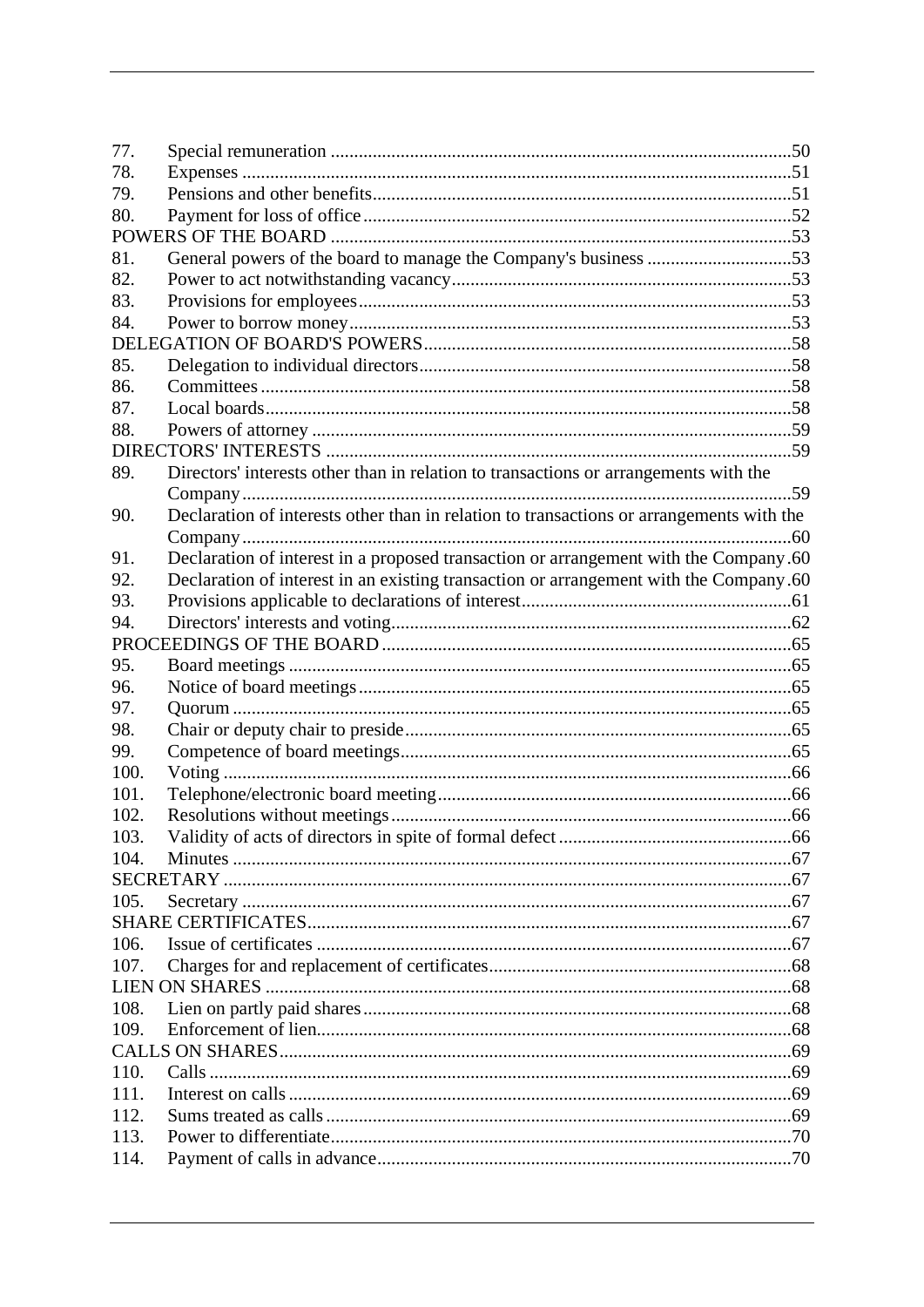| 115.        |                                                                             |  |
|-------------|-----------------------------------------------------------------------------|--|
| 116.        |                                                                             |  |
| 117.        |                                                                             |  |
| 118.        |                                                                             |  |
| 119.        |                                                                             |  |
| <b>SEAL</b> |                                                                             |  |
| 120.        |                                                                             |  |
|             |                                                                             |  |
| 121.        |                                                                             |  |
| 122.        |                                                                             |  |
| 123.        |                                                                             |  |
| 124.        |                                                                             |  |
| 125.        |                                                                             |  |
| 126.        | Calls or debts or amounts required by law may be deducted from dividends 75 |  |
| 127.        |                                                                             |  |
| 128.        |                                                                             |  |
| 129.        |                                                                             |  |
| 130.        |                                                                             |  |
|             |                                                                             |  |
| 131.        |                                                                             |  |
| 132.        |                                                                             |  |
|             |                                                                             |  |
| 133.        |                                                                             |  |
|             |                                                                             |  |
| 134.        |                                                                             |  |
| 135.        |                                                                             |  |
|             |                                                                             |  |
| 136.        |                                                                             |  |
| 137.        |                                                                             |  |
| 138.        |                                                                             |  |
| 139.        |                                                                             |  |
| 140.        |                                                                             |  |
| 141.        |                                                                             |  |
| 142.        |                                                                             |  |
|             |                                                                             |  |
| 143.        |                                                                             |  |
| 144.        |                                                                             |  |
|             |                                                                             |  |
| 145.        |                                                                             |  |
|             |                                                                             |  |
| 146.        |                                                                             |  |
| 147.        |                                                                             |  |
|             |                                                                             |  |
| 148.        |                                                                             |  |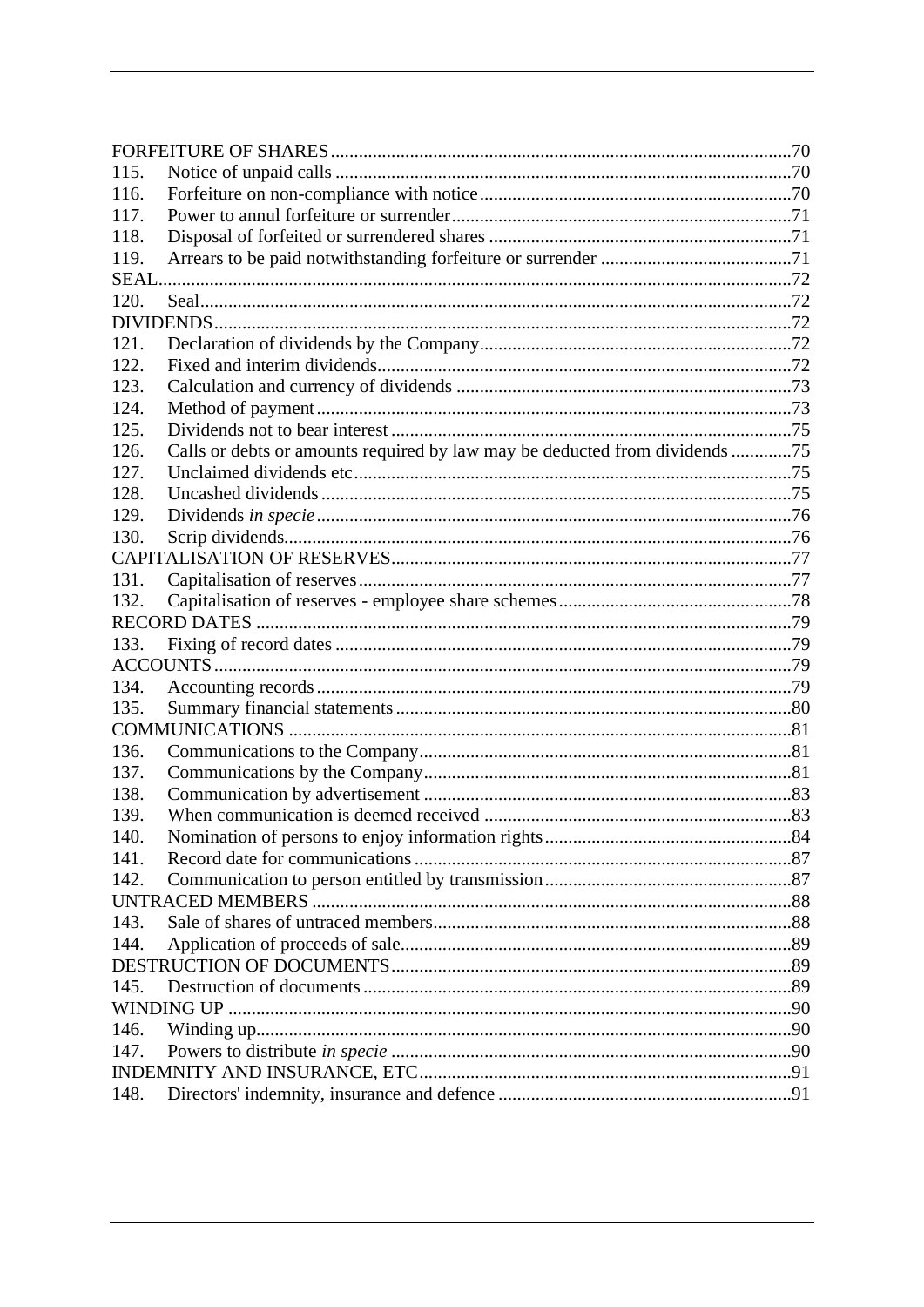#### Company number: 111714

## COMPANIES (JERSEY) LAW 1991

#### A PUBLIC COMPANY LIMITED BY SHARES

# **MEMORANDUM OF ASSOCIATION**

#### **OF**

# **WPP PLC**

(as *adopted by Special Resolution passed on 5 November 2012 and including amendments to reflect the change of name of the Company, which became effective on 2 January 2013)*

- 1. The name of the Company is WPP plc.
- 2. The Company is a public company.
- 3. The Company is a par value company.
- 4. The share capital of the Company is £175,000,000 divided into 1,750,000,000 ordinary shares with a par value of £0.10 each.
- 5. The liability of a member of the Company is limited to the amount unpaid (if any) on such member's share or shares.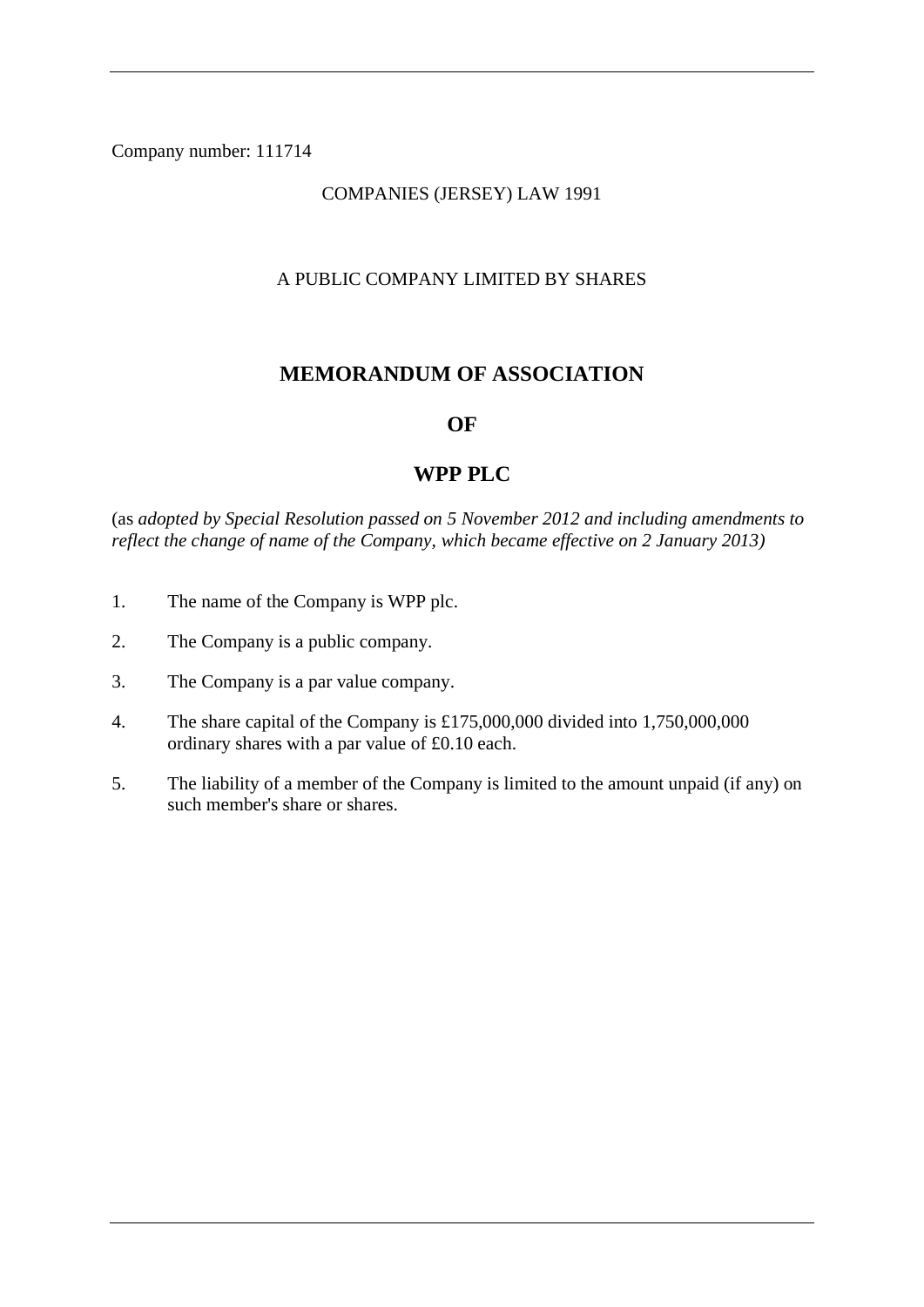# Company number: 111714

## COMPANIES (JERSEY) LAW 1991

#### A PUBLIC COMPANY LIMITED BY SHARES

# **ARTICLES OF ASSOCIATION**

#### **OF**

# **WPP PLC**

(*adopted by Special Resolution passed on 9 June 2021*)

### **PRELIMINARY**

# **1. Interpretation**

(1) In these articles, unless the contrary intention appears:

(a) the following definitions apply:

| address                                     | includes any number or address used for the<br>purposes of sending or receiving documents<br>or information by electronic means;                                                                                                                 |
|---------------------------------------------|--------------------------------------------------------------------------------------------------------------------------------------------------------------------------------------------------------------------------------------------------|
| <b>ADS</b> Depositary                       | means a custodian or other person approved<br>by the directors who holds shares in the<br>Company under arrangements where either<br>the custodian or some other person issues<br>American Depositary Shares or American<br>Depositary Receipts; |
| <b>American Depositary</b><br>Receipts      | means American Depositary Receipts which<br>represent American Depositary Shares;                                                                                                                                                                |
| <b>American Depositary</b><br><b>Shares</b> | means American Depositary Shares which<br>represent shares in the Company and are<br>evidenced by American Depositary Receipts<br>or held in book entry form;                                                                                    |
| these articles                              | means these articles of association, as from<br>time to time altered;                                                                                                                                                                            |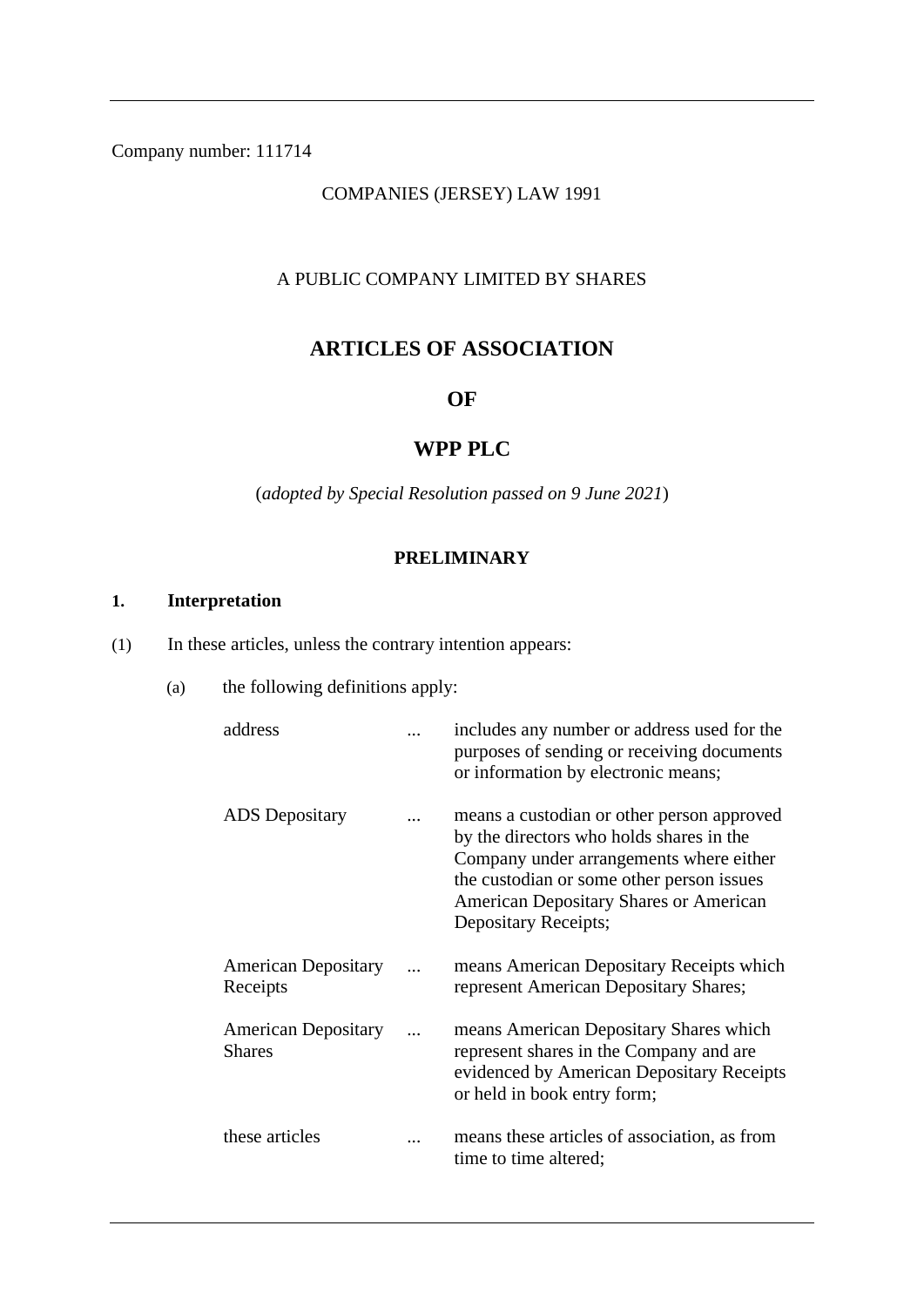| auditors         | one of them; |                | means the auditors from time to time of the<br>Company or, in the case of joint auditors, any                                                                                                   |
|------------------|--------------|----------------|-------------------------------------------------------------------------------------------------------------------------------------------------------------------------------------------------|
| bankrupt         |              |                | has the meaning given to it in the<br>Interpretation (Jersey) Law 1954;                                                                                                                         |
| board            |              |                | means the board of directors for the time<br>being of the Company;                                                                                                                              |
| chair            |              |                | means the chair of the board of directors of<br>the Company from time to time;                                                                                                                  |
| clear days       | effect;      |                | means, in relation to the period of a notice,<br>that period excluding the day when the notice<br>is given or deemed to be given and the day<br>for which it is given or on which it is to take |
| the Company      |              | means WPP plc; |                                                                                                                                                                                                 |
| connected person |              |                | the following persons are connected with a<br>director of the Company:                                                                                                                          |
|                  | (i)          |                | members of the director's family;                                                                                                                                                               |
|                  | (ii)         | below);        | a body corporate with which the<br>director is connected (as defined                                                                                                                            |
|                  | (iii)        |                | a person acting in their capacity as<br>trustee of a trust:                                                                                                                                     |
|                  |              | (A)            | the beneficiaries of which<br>include the director or a person<br>who by virtue of $(i)$ or $(ii)$<br>above is connected with them;<br><b>or</b>                                                |
|                  |              | (B)            | the terms of which confer a<br>power on the trustees that may<br>be exercised for the benefit of<br>the director or any such<br>person,                                                         |
|                  |              |                | other than a trust for the nurnoses of an                                                                                                                                                       |

other than a trust for the purposes of an employee share scheme or a pension scheme;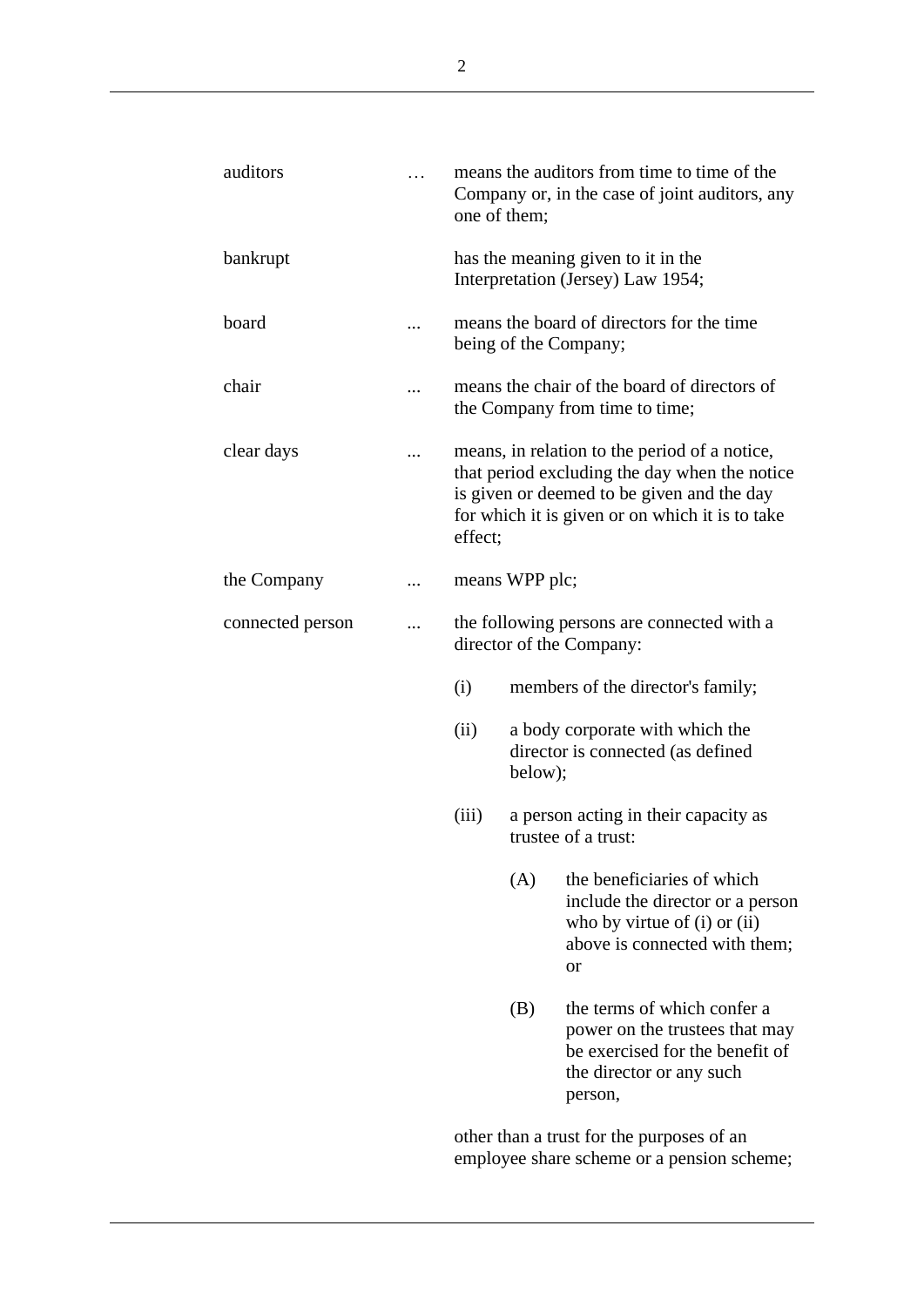- (iv) a person acting in their capacity as partner: (A) of the director, or (B) of a person who, by virtue of paragraph (i), (ii) or (iii) above is connected with the director; and
- (v) a firm that is a legal person under the law by which it is governed and in which: (A) the director is a partner, (B) a partner is a person who, by virtue of paragraph (i), (ii) or (iii) above is connected with the director, or (C) a partner is a firm in which the director is a partner or in which there is a partner who, by virtue of paragraph (i), (ii) or (iii) above, is connected with the director.

For the purposes of paragraph (i) of this definition of **connected person** above:

|                                                   | I.         | a director is connected with a body<br>corporate if they and the persons<br>connected with them together: (A) are<br>interested in shares comprised in the<br>equity share capital of that body<br>corporate of a nominal value equal to<br>at least 20% of that share capital; or<br>(B) are entitled to exercise or control<br>the exercise of more than 20% of the<br>voting power at any general meeting<br>of that body; and |
|---------------------------------------------------|------------|-----------------------------------------------------------------------------------------------------------------------------------------------------------------------------------------------------------------------------------------------------------------------------------------------------------------------------------------------------------------------------------------------------------------------------------|
|                                                   | Π.         | shares in a company held as treasury<br>shares, and any voting rights attached<br>to such shares, are disregarded;                                                                                                                                                                                                                                                                                                                |
| director                                          | Company;   | means a director for the time being of the                                                                                                                                                                                                                                                                                                                                                                                        |
| Disclosure, Guidance<br>and Transparency<br>Rules | same name; | means the rules and regulations made by the<br>FCA and contained in its publication of the                                                                                                                                                                                                                                                                                                                                        |
| disclosure notice                                 | believe:   | means a notice given to any person whom the<br>Company knows or has reasonable cause to                                                                                                                                                                                                                                                                                                                                           |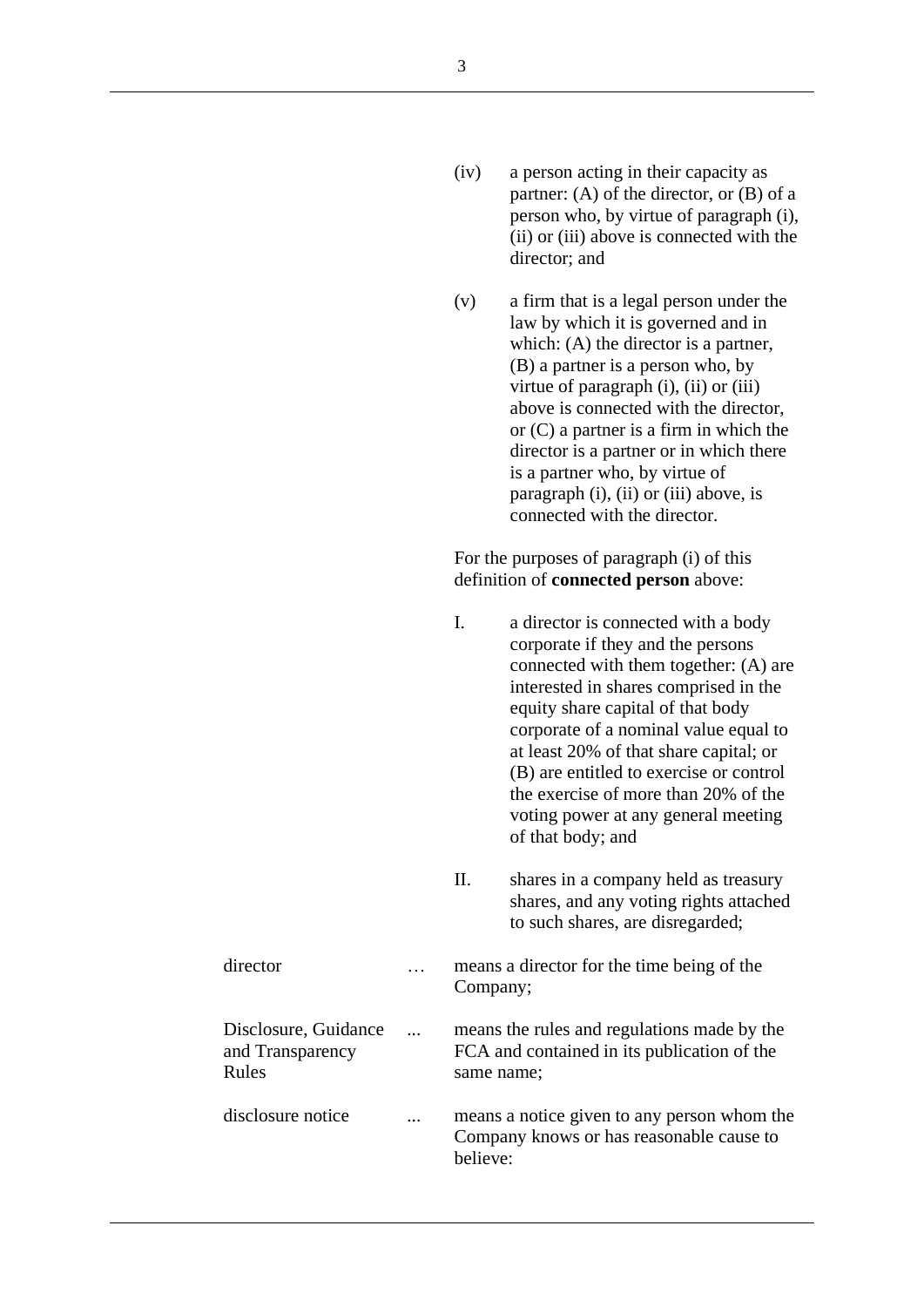|                             | (i)   | to be interested in the Company's<br>shares, or                                                                                                                                                                                                                                                                                                                                                                                                                                                                                                                                                                                                                                                                       |
|-----------------------------|-------|-----------------------------------------------------------------------------------------------------------------------------------------------------------------------------------------------------------------------------------------------------------------------------------------------------------------------------------------------------------------------------------------------------------------------------------------------------------------------------------------------------------------------------------------------------------------------------------------------------------------------------------------------------------------------------------------------------------------------|
|                             | (ii)  | to have been so interested at any time<br>during the three years immediately<br>preceding the date on which the<br>disclosure notice is issued:                                                                                                                                                                                                                                                                                                                                                                                                                                                                                                                                                                       |
| DTR <sub>5</sub>            |       | means Chapter 5 of the Disclosure and<br><b>Transparency Rules;</b>                                                                                                                                                                                                                                                                                                                                                                                                                                                                                                                                                                                                                                                   |
| electronic<br>communication |       | has the same meaning as in the Electronic<br>Communications (Jersey) Law 2000;                                                                                                                                                                                                                                                                                                                                                                                                                                                                                                                                                                                                                                        |
| electronic facility         |       | includes (without limitation) website<br>addresses and conference call systems and<br>any device, system, procedure, method or<br>other facility providing an electronic means<br>of attendance at and/or participation in a<br>general meeting decided by the directors<br>under these articles and available in respect of<br>that meeting;                                                                                                                                                                                                                                                                                                                                                                         |
| electronic form             |       | means information sent or supplied by<br>electronic means (for example, email or fax)<br>or by any other means while in electronic<br>form (for example, sending a list by post);                                                                                                                                                                                                                                                                                                                                                                                                                                                                                                                                     |
| electronic signature        | 2000; | has the meaning given in article $1(1)$ of the<br><b>Electronic Communications Act Jersey Law</b>                                                                                                                                                                                                                                                                                                                                                                                                                                                                                                                                                                                                                     |
| employee share<br>scheme    |       | means any employee and/or executive<br>incentive plan or scheme established for the<br>benefit of employees and/or executives and<br>their relations (as determined in accordance<br>with such plans or schemes) of the Company<br>and/or any of its direct or indirect subsidiaries<br>(whether or not such plan or scheme is open<br>to all employees, executives or relations or<br>not) and which is operated either by the<br>Company or any of its direct or indirect<br>subsidiaries or by a third party on their behalf<br>and under the terms of which employees<br>and/or executives and their relations may<br>acquire and/or benefit from shares or any<br>interest therein, whether directly or pursuant |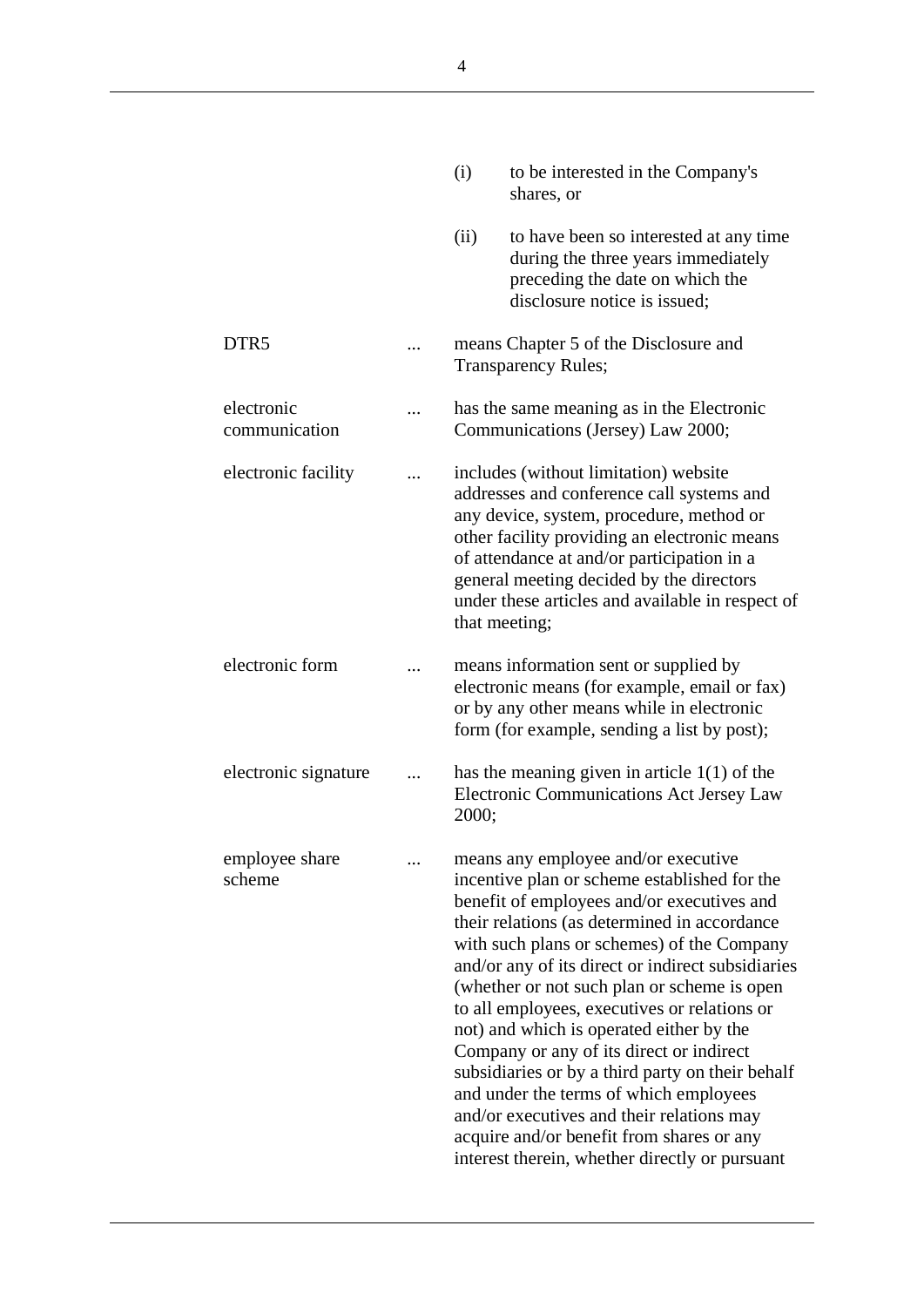|                 | to any option over shares granted to them or<br>otherwise;                                                                                                                                                                                                                                                          |
|-----------------|---------------------------------------------------------------------------------------------------------------------------------------------------------------------------------------------------------------------------------------------------------------------------------------------------------------------|
| equity security | means a relevant share (other than a share<br>shown in the Memorandum of Association to<br>have been taken by a subscriber to the<br>Memorandum of Association or a bonus<br>share) or a right to subscribe for, or to convert<br>securities into relevant shares in the<br>Company;                                |
| <b>FCA</b>      | means the Financial Conduct Authority of the<br>United Kingdom, acting in its capacity as the<br>competent authority for the purposes of Part<br>VI of the Financial Services and Markets Act<br>2000 of the United Kingdom;                                                                                        |
| hard copy form  | means information sent or supplied in paper<br>copy or similar form capable of being read;                                                                                                                                                                                                                          |
| holder          | in relation to any share, means the member<br>whose name is entered in the register as the<br>holder of that share;                                                                                                                                                                                                 |
| interest        | means an interest of any kind whatsoever in<br>relation to shares, including but not limited<br>to:                                                                                                                                                                                                                 |
|                 | (i)<br>an interest which arises as a result of<br>entry into a contract for the purchase<br>of the shares in question (whether for<br>cash or other consideration);                                                                                                                                                 |
|                 | (ii)<br>the interest a person has in shares of<br>which they are not the registered<br>holder, but for which they are entitled<br>to exercise any right conferred by the<br>holding of the shares or is entitled to<br>control the exercise of any such right;<br>and                                               |
|                 | (iii)<br>the interest a person has in shares if,<br>otherwise than by virtue of having an<br>interest under a trust: (A) they have a<br>right to call for delivery of the shares<br>to themselves or to their order; or $(B)$<br>they have a right to acquire an interest<br>in shares or is under an obligation to |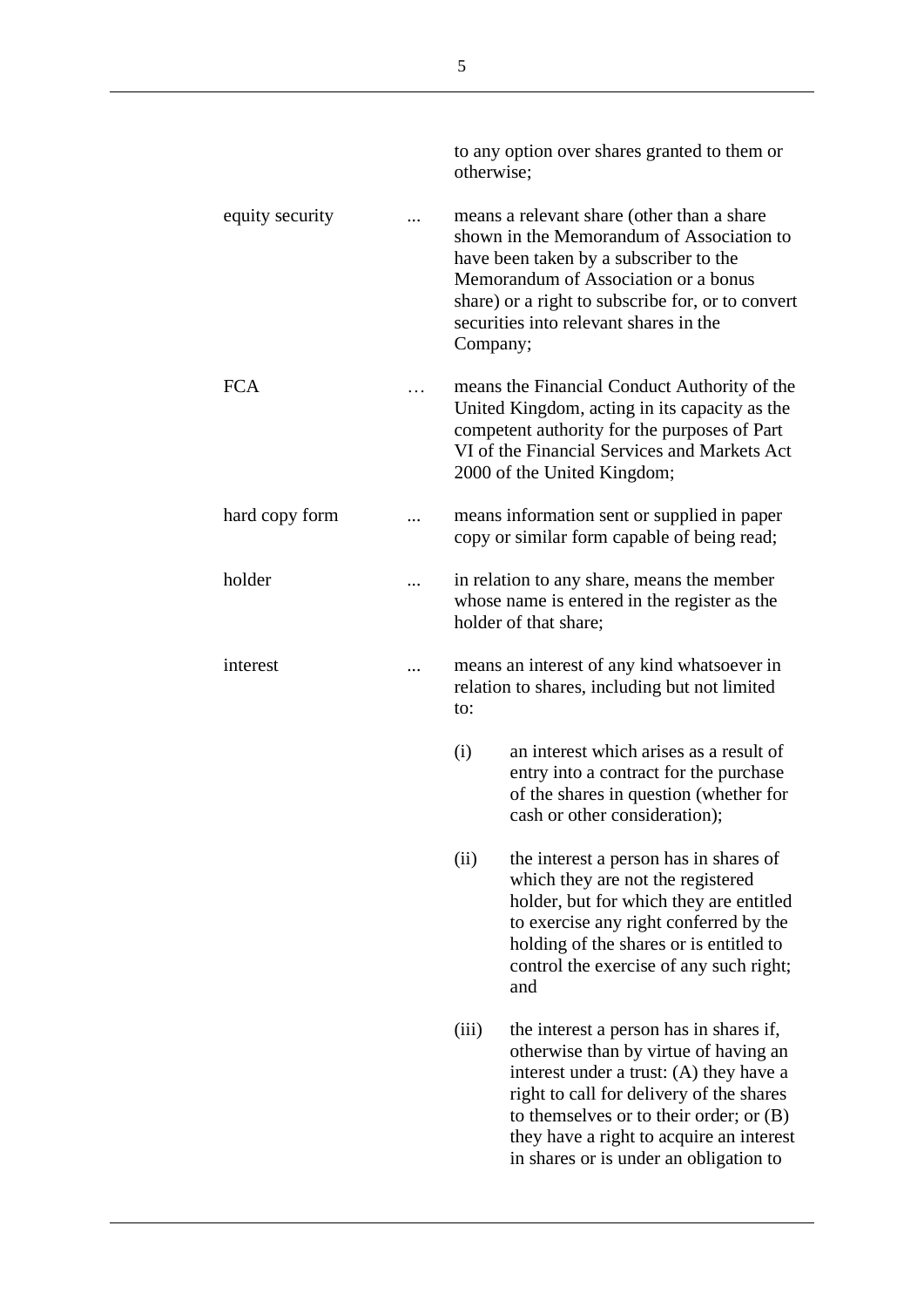|                              |   | take an interest in shares, whether in<br>any case the right or obligation is<br>conditional or absolute.                                                                                                                                                                           |
|------------------------------|---|-------------------------------------------------------------------------------------------------------------------------------------------------------------------------------------------------------------------------------------------------------------------------------------|
|                              |   | For the purposes of this definition of <b>interest</b> ,<br>persons having a joint interest are treated as<br>each having that interest and a person is<br>deemed to be entitled to exercise or control<br>the exercise of any right conferred by the<br>holding of shares if they: |
|                              |   | I.<br>have a right (whether subject to<br>conditions or not) the exercise of<br>which would make them so entitled;<br>or                                                                                                                                                            |
|                              |   | Π.<br>are under an obligation (whether so<br>subject or not) the fulfilment of which<br>would make them so entitled;                                                                                                                                                                |
| Jersey                       |   | means the Island of Jersey;                                                                                                                                                                                                                                                         |
| Law                          | . | means the Companies (Jersey) Law 1991;                                                                                                                                                                                                                                              |
| <b>Listing Rules</b>         |   | means the rules and regulations made by the<br>FCA and contained in its publication of the<br>same name;                                                                                                                                                                            |
| Memorandum of<br>Association |   | means the document of the same name of the<br>Company, as from time to time altered;                                                                                                                                                                                                |
| Office                       |   | means the registered office for the time being<br>of the Company;                                                                                                                                                                                                                   |
| officer                      |   | includes, in relation to a body corporate, a<br>director, manager or secretary;                                                                                                                                                                                                     |
| <b>Official List</b>         |   | means the official list of the FCA;                                                                                                                                                                                                                                                 |
| Operator                     |   | has the meaning given to "authorised<br>operator" in the Uncertificated Securities<br>Order;                                                                                                                                                                                        |
| ordinary resolution          |   | means a resolution of the Company in general<br>meeting passed by a simple majority of the<br>votes cast at that meeting;                                                                                                                                                           |
| paid up                      |   | means paid up or credited as paid up;                                                                                                                                                                                                                                               |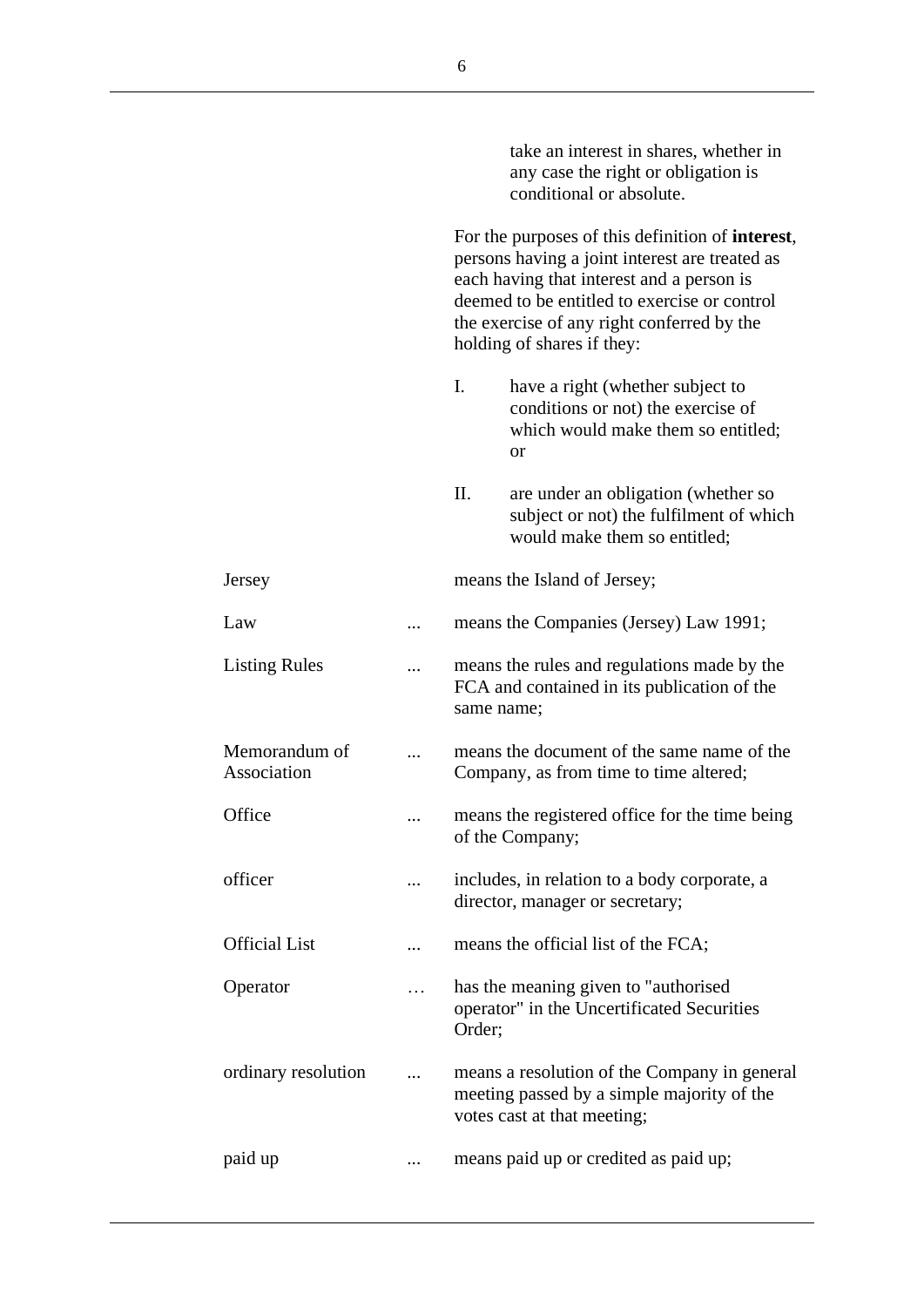| person entitled by<br>transmission |        | means a person whose entitlement to a share<br>in consequence of the death or bankruptcy of<br>a member or of any other event giving rise to<br>its transmission by operation of law has been<br>noted in the register;                                                                                                                                                                                         |
|------------------------------------|--------|-----------------------------------------------------------------------------------------------------------------------------------------------------------------------------------------------------------------------------------------------------------------------------------------------------------------------------------------------------------------------------------------------------------------|
| a proxy notification<br>address    |        | means the address or addresses, including any<br>electronic address, specified in a notice of a<br>meeting or in any other information issued by<br>the Company in relation to a meeting (or, as<br>the case may be, an adjourned meeting or a<br>poll) for the receipt of proxy notices relating<br>to that meeting (or adjourned meeting or poll)<br>or, if no such address is specified, the Office;         |
| qualifying person                  | means: |                                                                                                                                                                                                                                                                                                                                                                                                                 |
|                                    | (i)    | an individual who is a member of the<br>Company;                                                                                                                                                                                                                                                                                                                                                                |
|                                    | (ii)   | a person authorised to act as the<br>representative of a body corporate in<br>relation to the meeting; or                                                                                                                                                                                                                                                                                                       |
|                                    | (iii)  | a person appointed as proxy of a<br>member in relation to the meeting;                                                                                                                                                                                                                                                                                                                                          |
| register                           |        | means the register of members of the<br>Company to be kept and maintained in Jersey<br>pursuant to these articles and the Statutes;                                                                                                                                                                                                                                                                             |
| relevant securities                |        | means shares in the Company other than<br>subscriber shares, or shares allotted pursuant<br>to an employee share scheme, and any right to<br>subscribe for or to convert any security into,<br>shares in the Company. For the avoidance of<br>doubt any reference to the allotment of<br>relevant securities includes the grant of such a<br>right but not the allotment of shares pursuant<br>to such a right. |
| relevant share                     |        | means a share in the Company other than:                                                                                                                                                                                                                                                                                                                                                                        |
|                                    | (i)    | a share which, as respects dividends<br>and capital, carries a right to<br>participate only up to a specified<br>amount in a distribution; and                                                                                                                                                                                                                                                                  |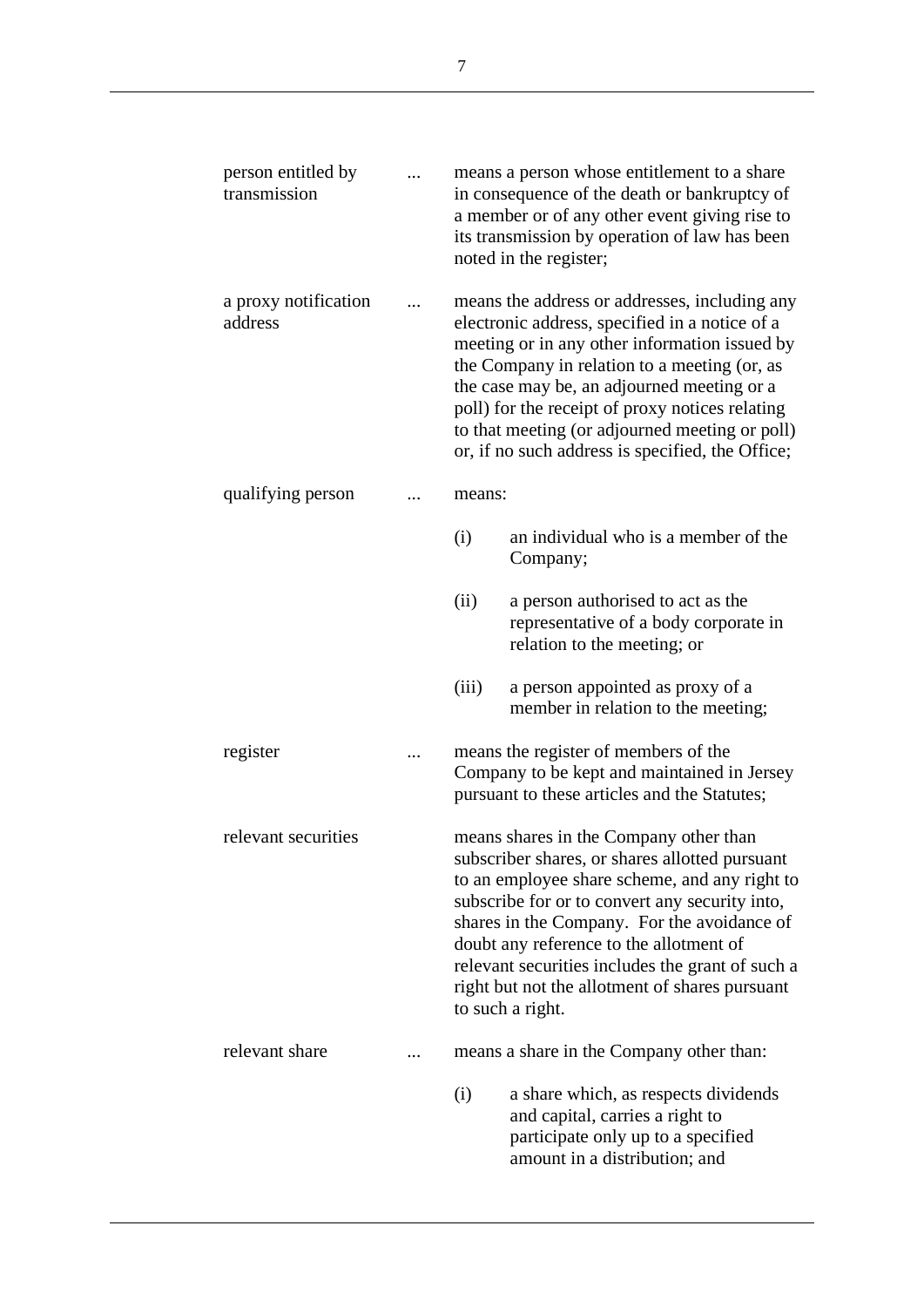|                    | (ii)<br>a share which is held by a person who<br>acquired it in pursuance of an<br>employee share scheme or, in the case<br>of shares which have not been<br>allotted, are to be allotted in pursuance<br>of such a scheme or, in the case of<br>shares held by the Company as<br>treasury shares, are to be transferred in<br>pursuance of such scheme;                                                                                                                                                                                                                                                                                                                                                                                                         |
|--------------------|------------------------------------------------------------------------------------------------------------------------------------------------------------------------------------------------------------------------------------------------------------------------------------------------------------------------------------------------------------------------------------------------------------------------------------------------------------------------------------------------------------------------------------------------------------------------------------------------------------------------------------------------------------------------------------------------------------------------------------------------------------------|
| relevant situation | means a situation which arises in which a<br>director has, or can have, a direct or indirect<br>interest that conflicts, or possibly may<br>conflict, with the interests of the Company<br>(including, without limitation, in relation to<br>the exploitation of any property, information<br>or opportunity, whether or not the Company<br>could take advantage of it but excluding any<br>situation which cannot reasonably be<br>regarded as likely to give rise to a conflict of<br>interest);                                                                                                                                                                                                                                                               |
| relevant system    | means any computer-based system and its<br>related facilities and procedures that is<br>provided by an Operator and by means of<br>which title to units of a security can be<br>evidenced and transferred, in accordance with<br>the Uncertificated Securities Order, without a<br>written instrument                                                                                                                                                                                                                                                                                                                                                                                                                                                            |
| rights issue       | means an offer or issue to or in favour of<br>holders of ordinary shares in proportion (as<br>nearly as may be practicable) to their existing<br>holdings and holders of other equity securities<br>if this is required by the rights of those<br>securities or, if the directors consider it<br>necessary, as permitted by the rights of those<br>securities, but the board may make such<br>exclusions or other arrangements as the board<br>considers expedient in relation to treasury<br>shares, fractional entitlements, record dates,<br>shares represented by depositary receipts, or<br>legal or practical problems under the laws in<br>any territory or the requirements of any<br>relevant regulatory body or stock exchange or<br>any other matter; |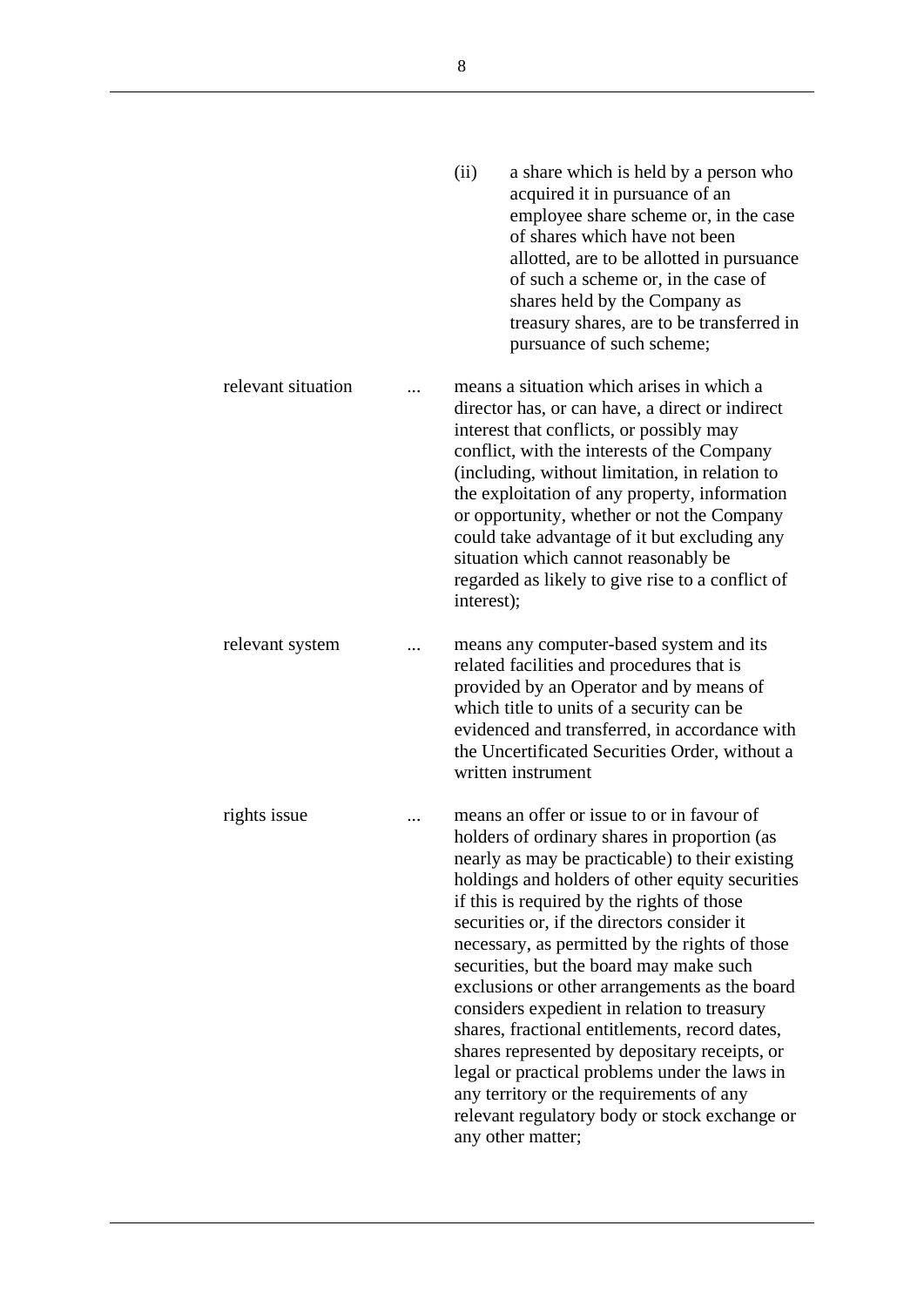| seal                                      |   | means any common seal of the Company or<br>any official seal or securities seal which the<br>Company may have or be permitted to have<br>under the Statutes;                                                                                                                                                        |
|-------------------------------------------|---|---------------------------------------------------------------------------------------------------------------------------------------------------------------------------------------------------------------------------------------------------------------------------------------------------------------------|
| secretary                                 |   | means the secretary of the Company or, if<br>there are joint secretaries, any of the joint<br>secretaries and includes an assistant or deputy<br>secretary and any person appointed by the<br>board to perform any of the duties of the<br>secretary of the Company;                                                |
| special resolution                        |   | means a special resolution defined in Article<br>90 of the Law;                                                                                                                                                                                                                                                     |
| <b>Statutes</b>                           |   | means the Law and every other statute,<br>statutory instrument, regulation or order for<br>the time being in force concerning companies<br>registered under the Law including, for the<br>avoidance of doubt, the Electronic<br>Communications (Jersey) Law 2000 and the<br><b>Uncertificated Securities Order;</b> |
| treasury shares                           |   | means those shares held by the Company in<br>treasury in accordance with article 58A of the<br>Law;                                                                                                                                                                                                                 |
| Uncertificated<br><b>Securities Order</b> |   | means the Companies (Uncertificated<br>Securities) (Jersey) Order 1999, as amended<br>from time to time, including any provisions of<br>or under the Law which alter or replace such<br>regulations;                                                                                                                |
| United Kingdom                            |   | means the United Kingdom of Great Britain<br>and Northern Ireland; and                                                                                                                                                                                                                                              |
| working day                               | . | means a weekday (within the meaning of<br>Part 1 of the Schedule to the Public Holidays<br>and Bank Holidays (Jersey) Act 2010) other<br>than:                                                                                                                                                                      |
|                                           |   | (i) a day specified in that Schedule as a day<br>which is to be observed as a public holiday;<br><b>or</b>                                                                                                                                                                                                          |
|                                           |   | (ii) a day noted in that Schedule as a day<br>which is by custom observed as a general<br>holiday.                                                                                                                                                                                                                  |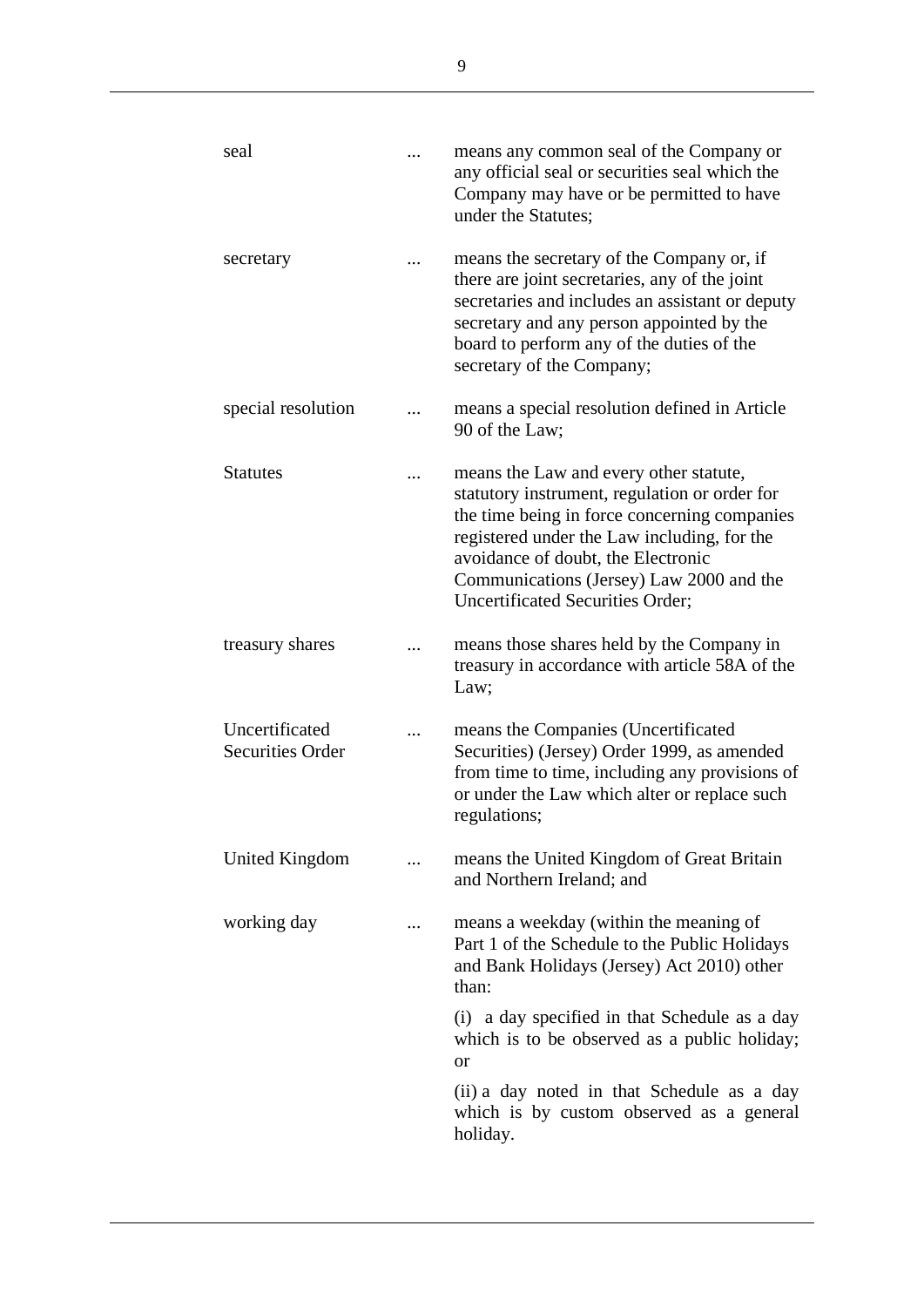- (b) any reference to an uncertificated share, or to a share being held in uncertificated form, means a share title to which may be transferred by means of a relevant system, and any reference to a certificated share means any share other than an uncertificated share;
- (c) any other words or expressions defined in the Law or, if not defined in the Law, in any other of the Statutes (in each case as in force on the date of adoption of these articles) have the same meaning in these articles except that the word "company" includes any body corporate;
- (d) any reference elsewhere in these articles to any statute or statutory provision includes a reference to any modification or re-enactment of it for the time being in force;
- (e) words importing the singular number include the plural number and vice versa, words importing one gender include the other gender and words importing persons include bodies corporate and unincorporated associations;
- (f) any reference to writing includes a reference to any method of reproducing words in a legible form, whether sent or supplied in electronic form or otherwise;
- (g) any reference to a signature or to something being signed or executed includes a signature printed or reproduced by mechanical or other means or any stamp or other distinctive marking made by or with the authority of the person required to sign the document to indicate it is approved by such person or, in respect of communications in electronic form only, any other means of verifying the authenticity of a communication in electronic form which the board may from time to time specify or, where no means has otherwise been specified by the board, an electronic signature, provided that the Company has no reason to doubt the authenticity of that electronic signature;
- (h) any reference to a document being sealed or executed under seal or under the common seal of any body corporate (including the Company) or any similar expression includes a reference to its being executed in any other manner which has the same effect as if it were executed under seal;
- (i) any reference to a meeting shall not be taken as requiring more than one person to be present in person if any quorum requirement can be satisfied by one person;
- (j) any reference to attendance and/or presence at meetings (whether specified to be in person or not) shall include, in the case of a meeting held partly by electronic means, attendance and/or presence electronically;
- (k) any reference to a show of hands includes such other method of casting votes as the board may from time to time approve;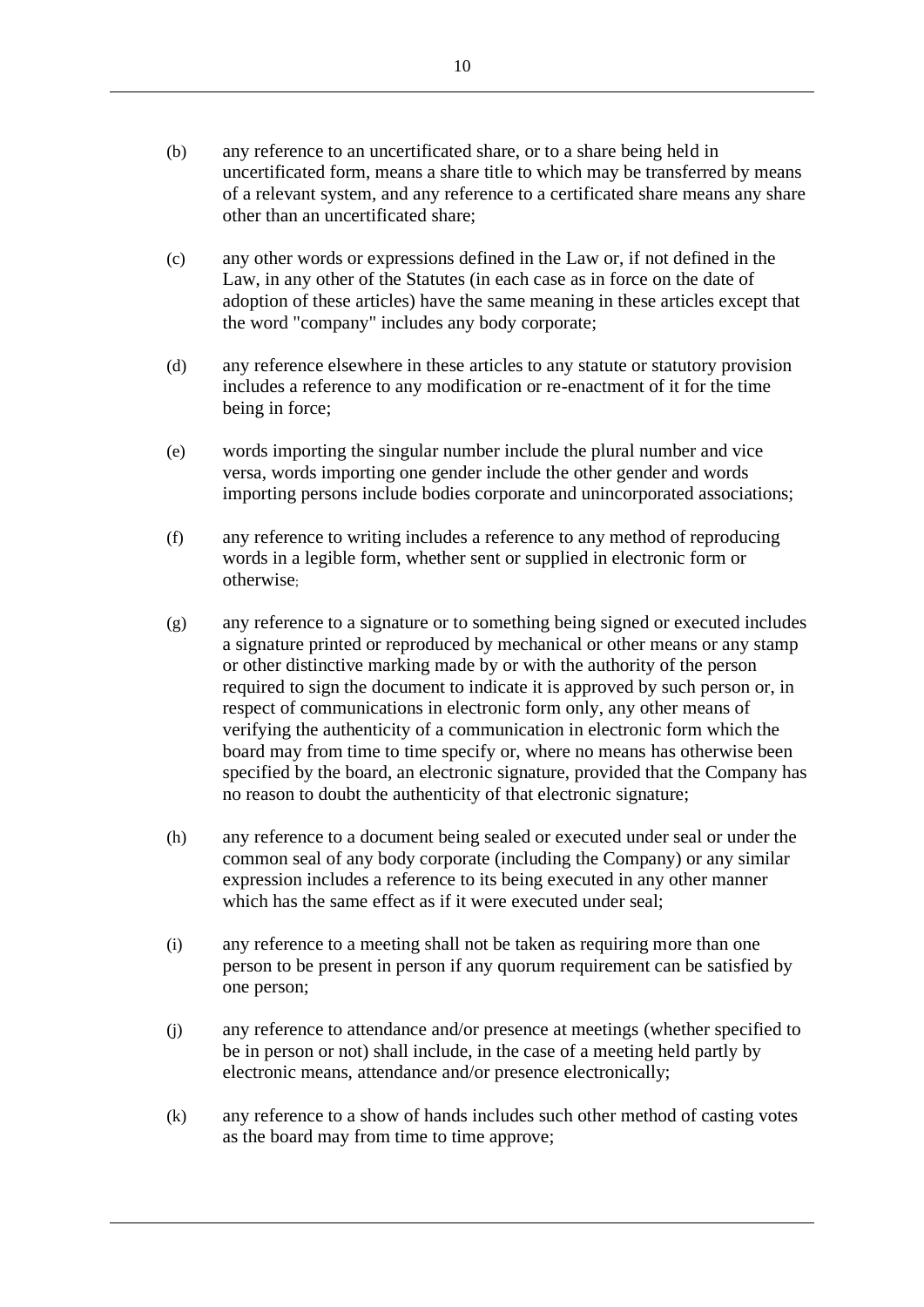- (l) where the Company has a power of sale or other right of disposal in relation to any share, any reference to the power of the Company or the board to authorise a person to transfer that share to or as directed by the person to whom the share has been sold or disposed of shall, in the case of an uncertificated share, be deemed to include a reference to such other action as may be necessary to enable that share to be registered in the name of that person or as directed by them; and
- (m) any reference to:
	- (i) rights attaching to any share;
	- (ii) members having a right to attend and vote at general meetings of the Company;
	- (iii) dividends being paid, or any other distribution of the Company's assets being made, to members; or
	- (iv) interests in a certain proportion or percentage of the issued share capital, or any class of share capital,

shall, unless otherwise expressly provided by the Statutes, be construed as though any treasury shares held by the Company had to be cancelled.

- (2) Subject to the Statutes, a special resolution shall be effective for any purpose for which an ordinary resolution is expressed to be required under these articles.
- (3) Headings to these articles are inserted for convenience only and shall not affect construction.
- (4) The regulations constituting the Standard Table in the Companies (Standard Table) (Jersey) Order 1992 shall not apply to the Company.

#### **SHARE CAPITAL**

#### **2. Authorised share capital**

The authorised share capital of the Company is as specified in the Memorandum of Association.

# **3. Register of holders**

The directors shall keep or cause to be kept at the Office or at such other place in Jersey where it is made up (but not, for the avoidance of doubt, at a place outside Jersey), as the directors may from time to time determine, a register of holders of shares in the manner required by the Statutes. The directors may rely upon the information provided to them from time to time by the Operator for the purposes of keeping the register up to date in accordance with the Statutes. In each year the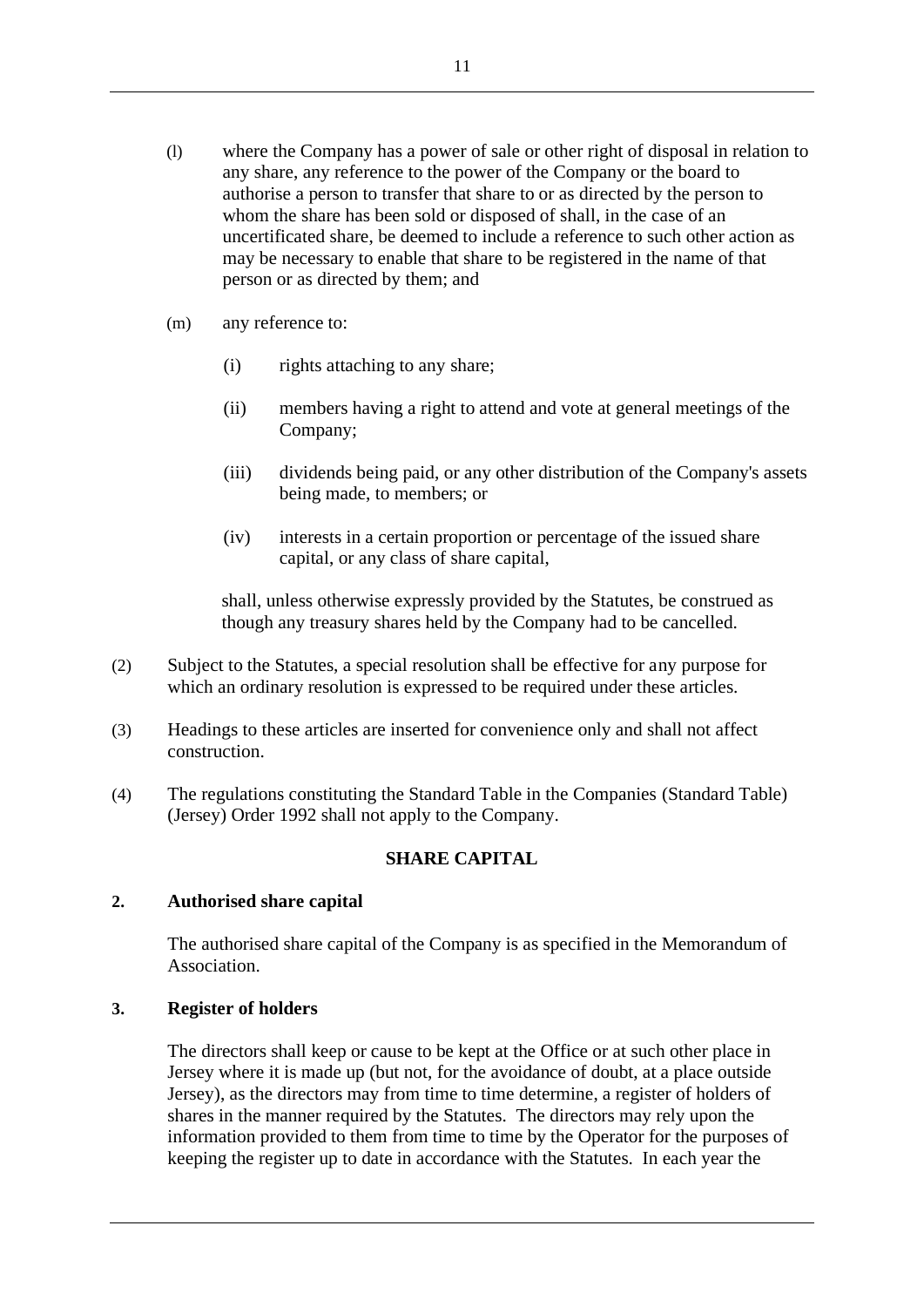directors shall prepare or cause to be prepared and filed an annual return containing the particulars required by the Law. No counterpart or branch of such register shall be maintained outside Jersey and no copy of such register, list, record or information in respect of the members of the Company kept or maintained outside Jersey shall constitute the register or any part of the register and the Company shall not be bound to recognise any interest or right in respect of any share by virtue of it being contained or recorded in such copy of the register or that list, record or information (as the case may be).

### **4. Rights attached to shares**

Subject to the Statutes and to the rights conferred on the holders of any other shares, any share may be issued with or have attached to it such preferred, deferred or other special rights or restrictions as the Company may by special resolution decide or, if no such resolution is in effect or so far as the resolution does not make specific provision, as the board may decide.

#### **5. Unissued shares**

- (1) Subject to the Statutes, these articles and any resolution of the Company, the board may offer, allot (with or without conferring a right of renunciation), grant options over or otherwise deal with or dispose of any unissued shares (whether forming part of the original or any increased capital) to such persons, at such times and generally on such terms as the board may decide.
- (2) The Company may issue fractions of shares in accordance with, and subject to the provisions of, the Law, provided that:
	- (a) a fraction of a share shall be taken into account in determining the entitlement of a member as regards dividends or on a winding up; and
	- (b) a fraction of a share shall not entitle a member to a vote in respect thereof.

#### <span id="page-17-0"></span>**6. Authority to allot relevant securities**

The Company may, subject to articles [7](#page-18-0) and [8,](#page-19-0) from time to time pass an ordinary resolution referring to this article and authorising the board to exercise all the powers of the Company to allot relevant securities and:

- (a) on the passing of the resolution the board shall be generally and unconditionally authorised to allot relevant securities up to the nominal amount specified in the resolution; and
- (b) unless previously revoked the authority shall expire on the day specified in the resolution (not being more than five years after the date on which the resolution is passed),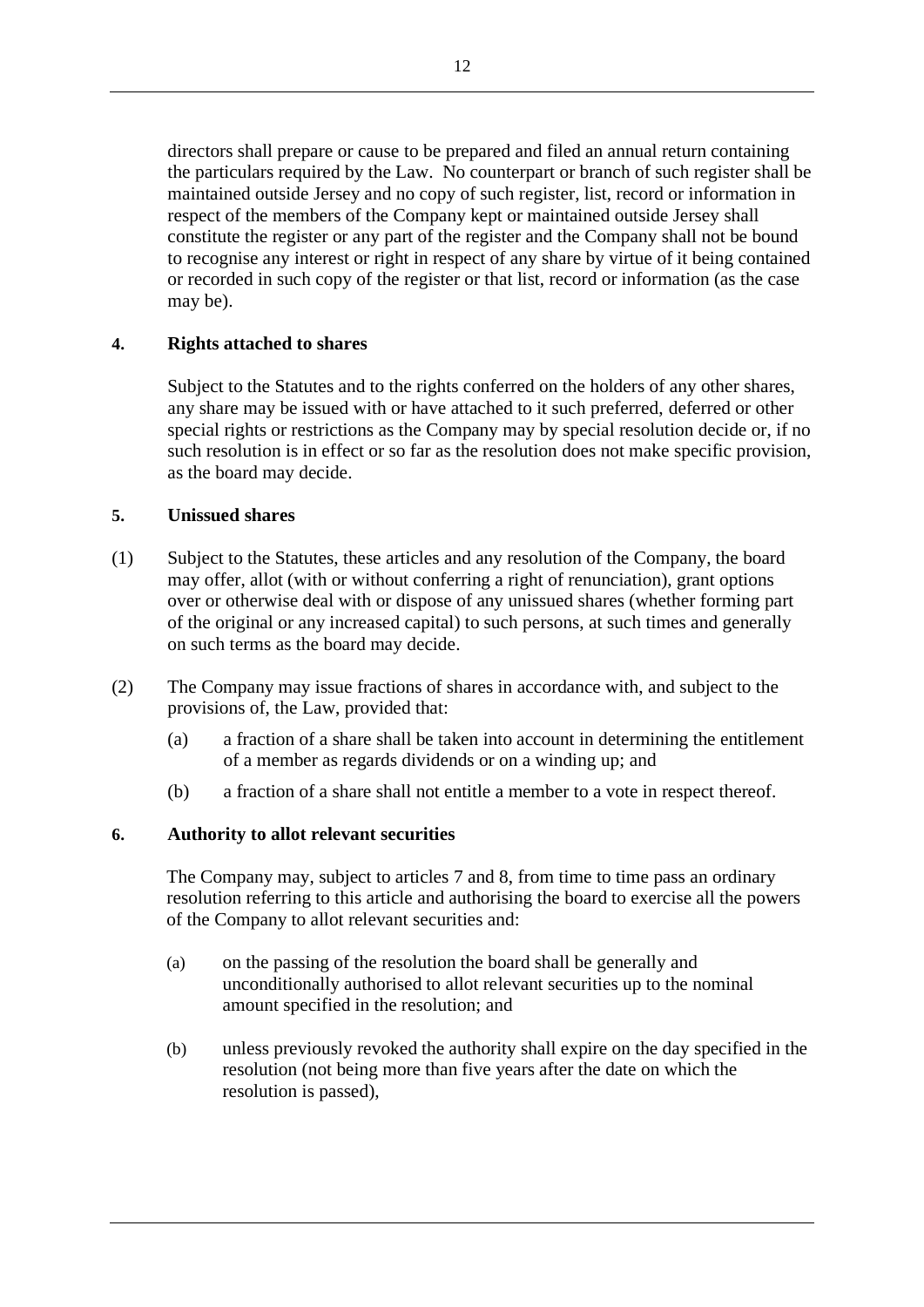but any authority given under this article shall allow the Company, before the authority expires, to make an offer or agreement which would or might require relevant securities to be allotted after it expires.

#### <span id="page-18-0"></span>**7. Pre-emption rights**

- (1) Subject to article [8,](#page-19-0) the Company shall not allot equity securities to a person on any terms unless:
	- (a) it has made an offer to each person who holds ordinary shares in the Company to allot to them on the same or more favourable terms a proportion of those securities that is as nearly practicable equal to the proportion in nominal value held by them of the ordinary share capital of the Company; and
	- (b) the period during which any such offer may be accepted has expired or the Company has received notice of the acceptance or refusal of every offer so made.
- (2) Equity securities that the Company has offered to allot to a holder of ordinary shares may be allotted to them, or anyone in whose favour they have renounced their right to their allotment, without contravening (1) above.
- (3) The offer made in this article may be made in either hard copy form or by electronic form.
- (4) The offer must state a period during which it may be accepted and the offer shall not be withdrawn before the end of that period.
- (5) The period referred to in paragraph (4) above must be a period of at least 21 days beginning:
	- (a) in the case of an offer made in hard copy form, with the date on which the offer is sent or supplied; or
	- (b) in the case of an offer made by way of electronic form, with the date on which the offer is sent.
- (6) The provisions of this article do not apply in relation to:
	- (a) the allotment of:
		- (i) bonus shares;
		- (ii) equity securities if these are, or are to be, wholly or partly paid up otherwise than in cash; and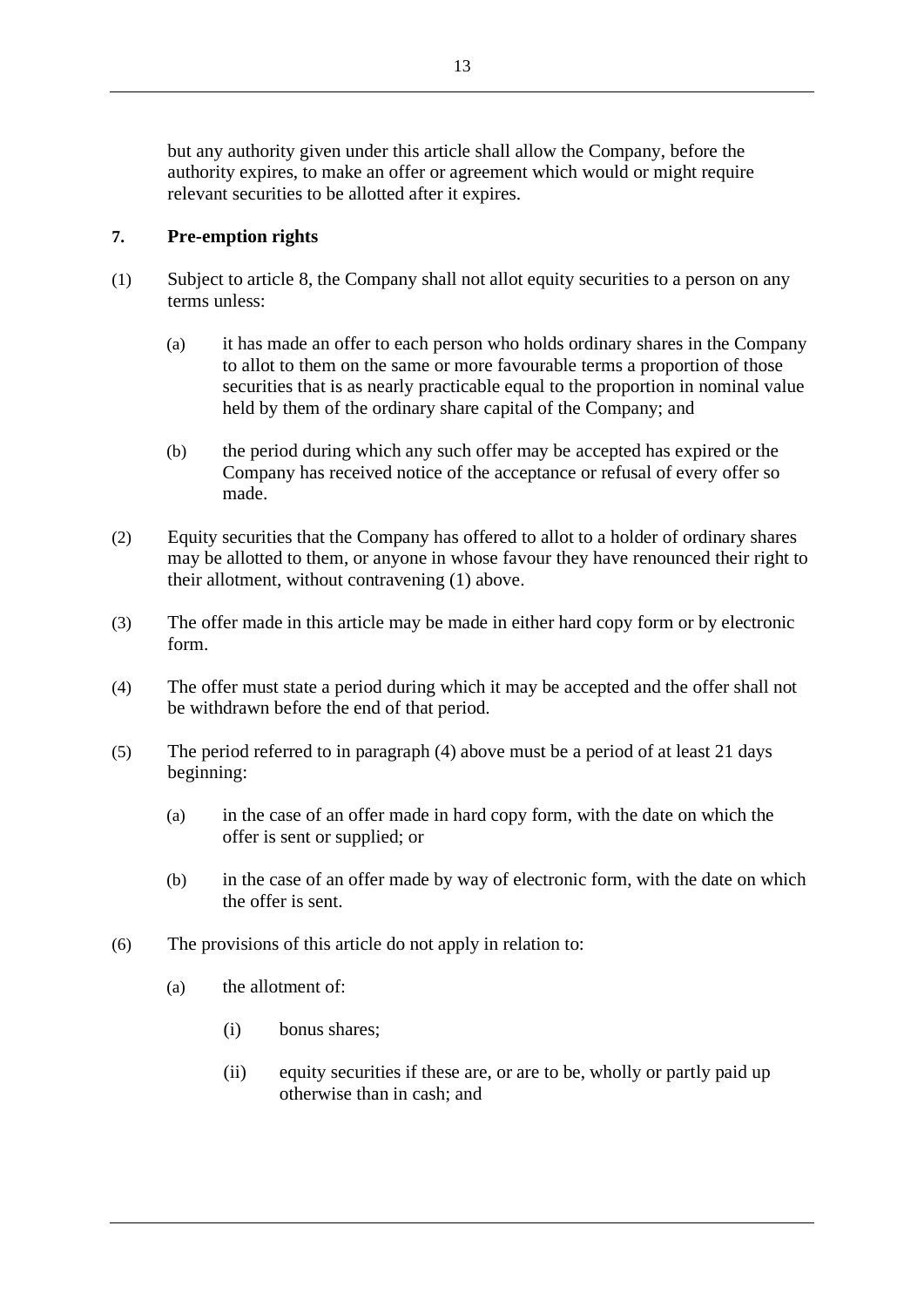- (iii) equity securities which would, apart from any renunciation or assignment of the right to their allotment, be held under an employee share scheme; or
- (b) the sale of shares in the Company which immediately before the sale are held by the Company as treasury shares.

#### <span id="page-19-0"></span>**8. Dis-application of pre-emption rights**

- (1) Subject (other than in relation to the sale of treasury shares) to the board being generally authorised to allot relevant securities in accordance with article [6](#page-17-0) of these articles, the Company may from time to time resolve, by special resolution, that the board be given power to allot equity securities wholly for cash and, on the passing of the resolution, the board shall have power to allot (pursuant to that authority) equity securities wholly for cash as if article [7](#page-18-0) did not apply to the allotment but that power shall be limited:
	- (a) to the allotment of equity securities in connection with a rights issue; and
	- (b) to the allotment (other than in connection with a rights issue) of equity securities having a nominal amount not exceeding in aggregate the sum specified in the special resolution,

and unless previously revoked, that power shall (if so provided in the special resolution) expire on the date specified in the special resolution of the Company. The Company may before the power expires make an offer or agreement which would or might require equity securities to be allotted after it expires.

#### **9. Power to pay commission and brokerage**

The Company may in connection with the issue of any shares exercise all powers of paying commission and brokerage conferred or permitted by the Statutes.

#### **10. Power to increase, consolidate, sub-divide and cancel shares**

- (1) The Company may by special resolution alter its Memorandum of Association to:
	- (a) increase its share capital by the creation of new shares of such amount as the resolution prescribes;
	- (b) consolidate and divide all or any of its share capital into shares of a larger amount than its existing shares;
	- (c) sub-divide its shares, or any of them, into shares of smaller amount than is fixed by the Memorandum of Association or these articles, but so that the proportion between the amount paid up and the amount (if any) not paid up on each reduced share shall be the same as it was in the case of the share from which the reduced share is derived;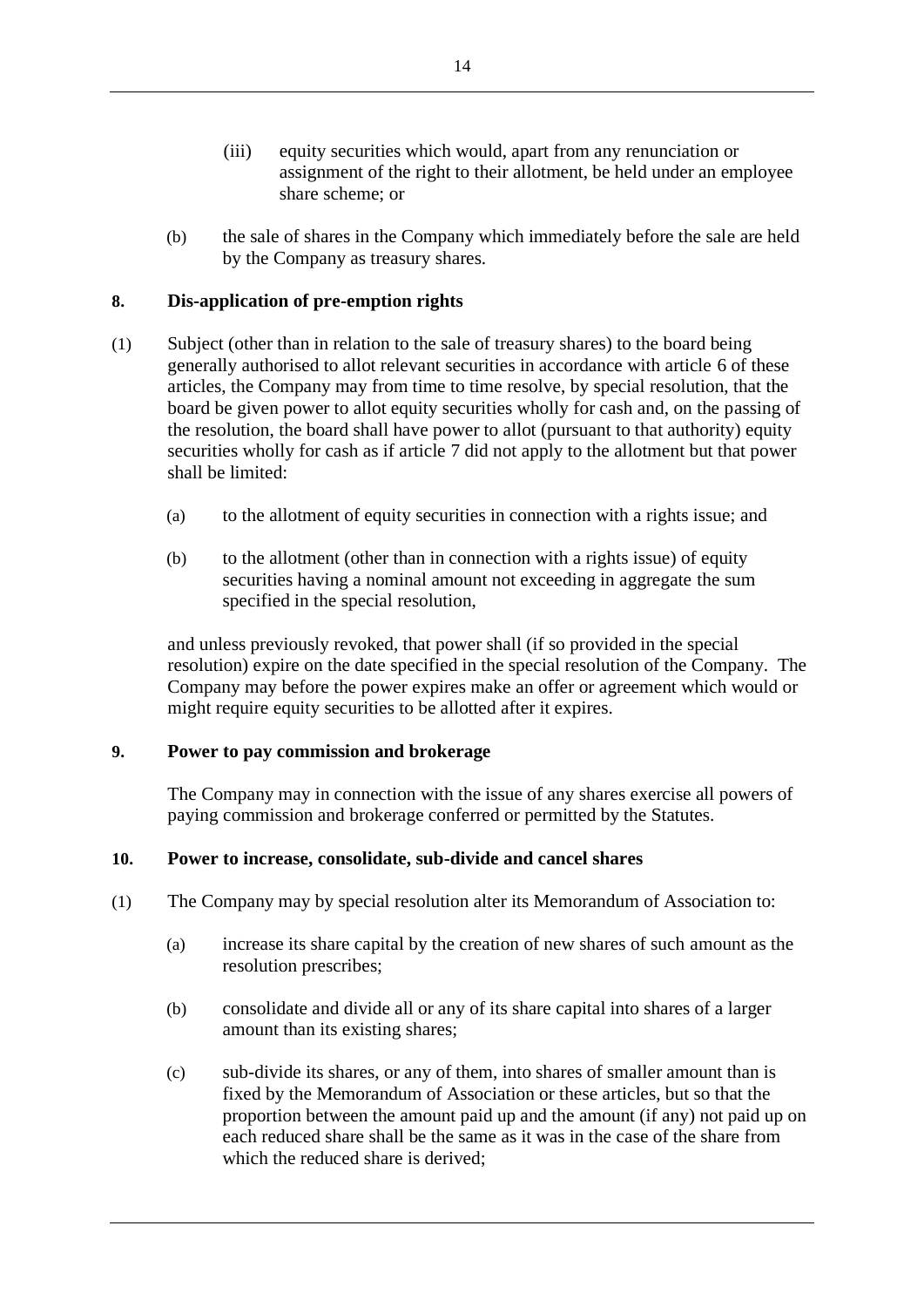- (d) cancel any shares which, at the date of the passing of the special resolution, have not been taken or agreed to be taken by any person and diminish the amount of its share capital by the amount of the shares so cancelled; and
- (e) alter its share capital in any other manner permitted by the Law.
- (2) A special resolution by which any share is sub-divided may determine that, as between the holders of the shares resulting from the sub-division, one or more of the shares may have such preferred or other special rights, or may have such qualified or deferred rights or be subject to such restrictions, as compared with the other or others, as the Company has power to attach to new shares.
- (3) If as a result of any consolidation and division or sub-division of shares any members would become entitled to fractions of a share, the board may deal with the fractions as it thinks fit. In particular, the board may:
	- (a) (on behalf of those members) aggregate and sell the shares representing the fractions to any person (including, subject to the Statutes, the Company) and distribute the net proceeds of sale in due proportion among those members (except that any proceeds in respect of any holding less than a sum fixed by the board may be retained for the benefit of the Company); or
	- (b) subject to the Statutes, first, allot to a member credited as fully paid by way of capitalisation of any reserve account of the Company such number of shares as rounds up their holding to a number which, following consolidation and division or sub-division, leaves a whole number of shares.
- (4) For the purpose of a sale under paragraph  $(3)(a)$  above, the board may authorise a person to transfer the shares to, or as directed by, the purchaser, who shall not be bound to see to the application of the purchase money and the title of the new holder to the shares shall not be affected by any irregularity in or invalidity of the proceedings relating to the sale.

#### **11. Power to issue redeemable shares**

Subject to the Statutes, any share may be issued on terms that it is to be redeemed or is liable to be redeemed at the option of the Company or the holder. The terms, conditions and manner of redemption of such shares may be determined by the board before the shares are allotted.

#### **12. Power to purchase own shares**

Subject to the Statutes, and to any rights conferred on the holders of any class of shares, the Company may purchase all or any of its shares of any class, including any redeemable shares. Subject to the Statutes, the Company may hold as treasury shares any shares purchased or redeemed by it.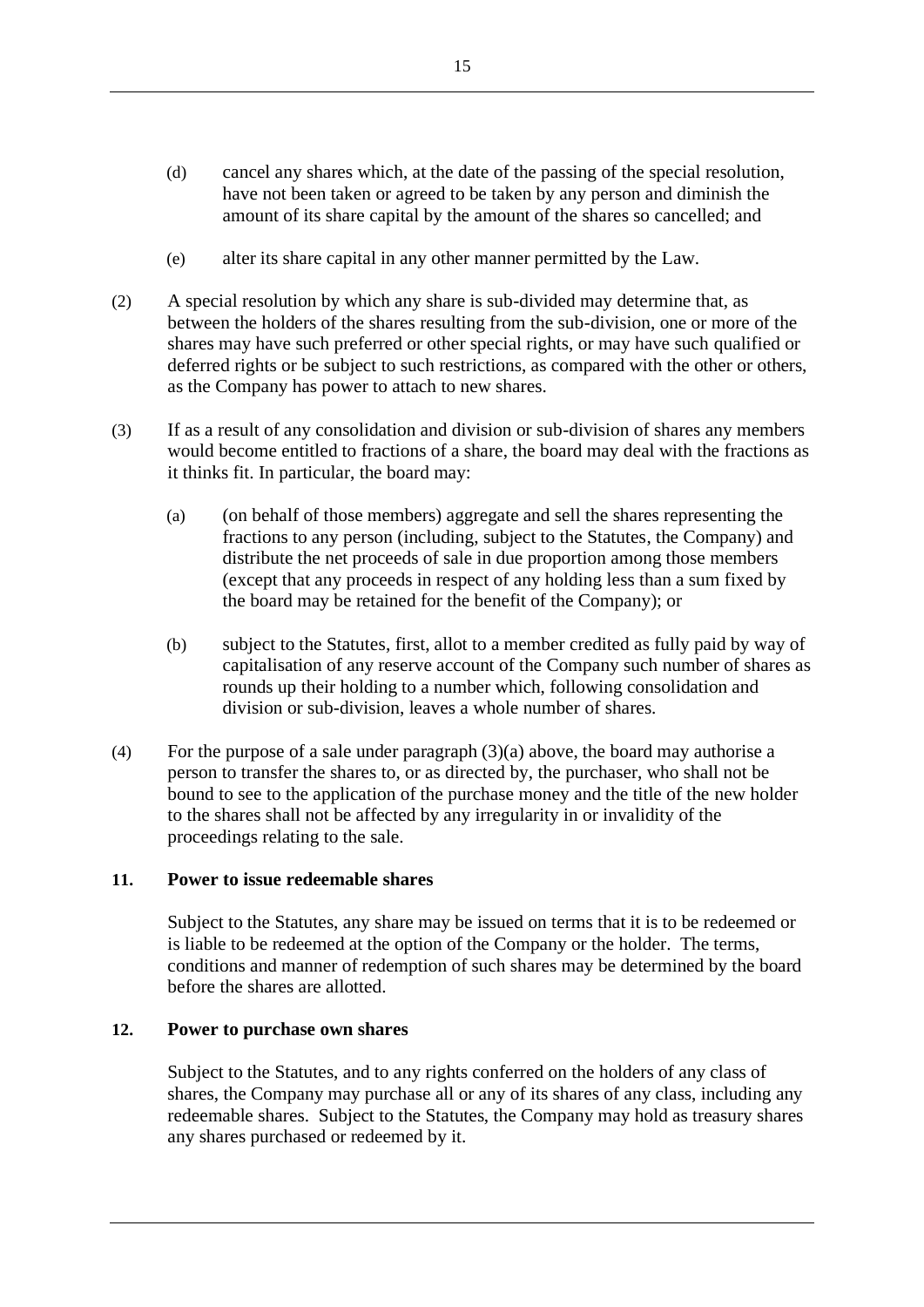#### **13. Power to reduce capital**

Subject to the Statutes and to any rights conferred on the holders of any class of shares, the Company may by special resolution reduce its share capital, any capital redemption reserve and any share premium account and any other non-distributable reserve in any way. Subject to the Statutes, the Company may make a distribution to its members from its share premium account or any other account other than its nominal capital account or capital redemption reserve

#### **14. Trusts not recognised**

Except as required by law or these articles, no person shall be recognised by the Company as holding any share upon any trust and the Company shall not be bound by or required to recognise (even when having notice of it) any interest in or in respect of any share or (except only as by these articles or by law otherwise provided) any fraction of a share, except the holder's absolute right to the entirety of the share.

#### **15. Conversion of shares into stock**

- (1) The Company may by special resolution alter its memorandum of association to convert all or any of its paid up shares into stock and re-convert stock into paid up shares of any denomination.
- (2) When any shares have been converted into stock, a holder of stock may transfer their interest in it, or any part of their interest, in the same manner and subject to the same regulations and restrictions as would have applied to the shares from which the stock arose if they had not been converted, or as nearly as circumstances permit except that the board shall have discretion to decide whether to apply to have the stock registered as a participating security for the purposes of a relevant system. The board may from time to time fix the minimum amount of stock transferable, provided that the minimum does not exceed the nominal amount of the shares from which the stock arose.
- (3) A holder of stock shall, according to the amount of stock held by them, have the same rights, privileges and advantages in all respects as if they held the shares from which the stock arose but no such right, privilege or advantage (except participation in the dividends and profits of the Company and in the assets on a winding up) shall be conferred by an amount of stock which, if existing in shares, would not have conferred such right, privilege or advantage.
- (4) Subject to the preceding paragraphs of this article, these articles applicable to paid up shares shall apply to stock and references to shares shall be construed accordingly.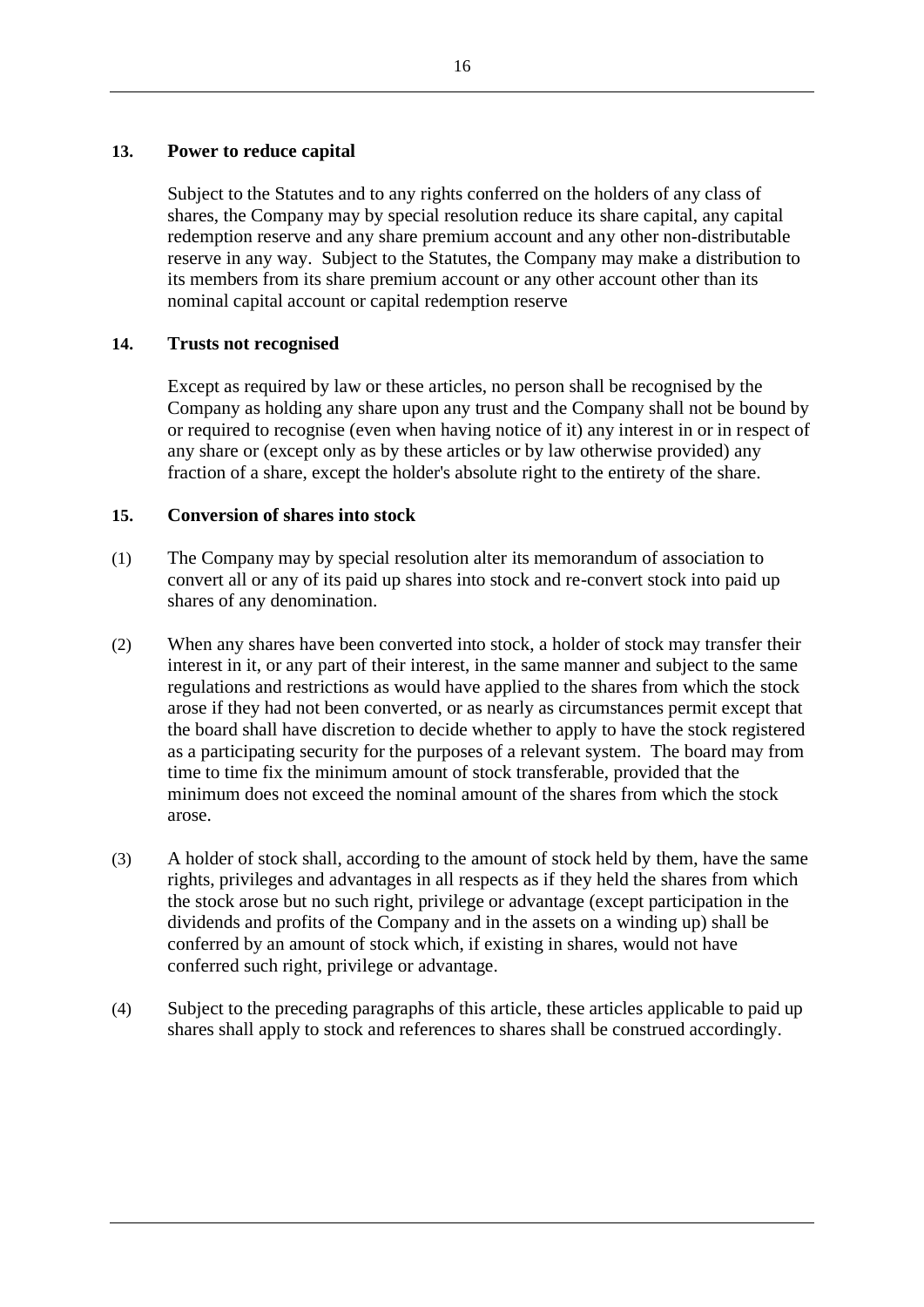#### **UNCERTIFICATED SHARES - GENERAL POWERS**

#### **16. Uncertificated shares - general powers**

- (1) Subject to the Law and the Uncertificated Securities Order, the board may permit any class of shares to be held in uncertificated form and to be transferred by means of a relevant system and may revoke any such permission.
- (2) In relation to any share which is for the time being held in uncertificated form:
	- (a) the Company may utilise the relevant system in which it is held to the fullest extent available from time to time in the exercise of any of its powers or functions under the Statutes or these articles or otherwise in effecting any actions and the board may from time to time determine the manner in which such powers, functions and actions shall be so exercised or effected;
	- (b) any provision in these articles which is inconsistent with:
		- (i) the holding of that share in uncertificated form or transfer of title to that share by means of a relevant system;
		- (ii) any other provision of the Statutes relating to shares held in uncertificated form; or
		- (iii) the exercise of any powers or functions by the Company or the effecting by the Company of any actions by means of a relevant system,

shall not apply;

- (c) subject to the Uncertificated Securities Order, the Company may, by notice to the holder of that share, require the holder to change the form of such share to certificated form within such period as may be specified in the notice;
- (d) the Company may require that share to be converted into certificated form in accordance with the Statutes; and
- (e) the Company shall not issue a certificate.
- (3) The Company may, by notice to the holder of any share in certificated form, direct that the form of such share may not be changed to uncertificated form for a period specified in such notice.
- (4) For the purpose of effecting any action by the Company, the board may determine that shares held by a person in uncertificated form shall be treated as a separate holding from shares held by that person in certificated form but shares of a class held by a person in uncertificated form shall not be treated as a separate class from shares of that class held by that person in certificated form.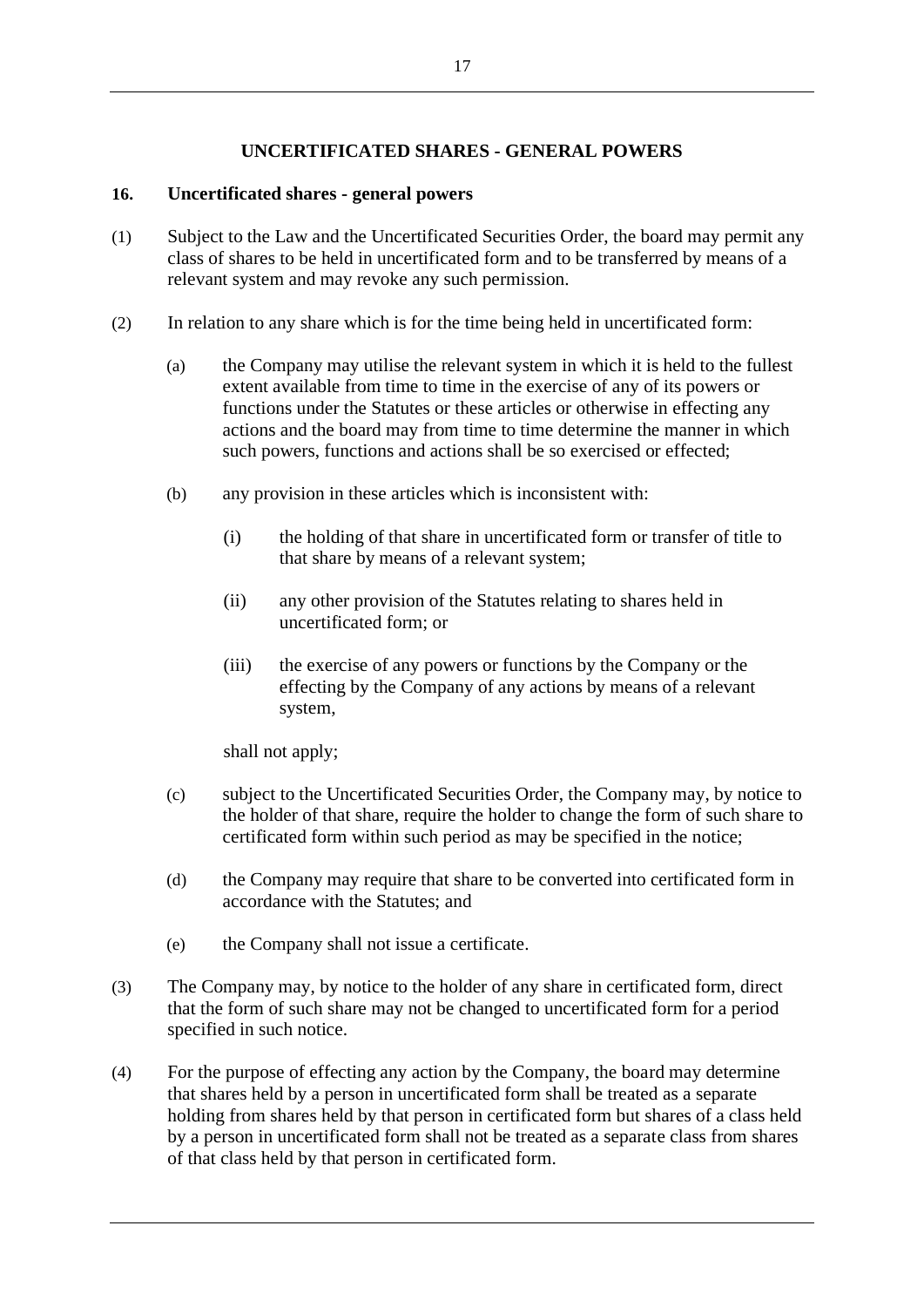- (5) Subject to the Statutes, the directors may lay down regulations not included in these articles which (in addition to, or in substitution for, any provisions in these articles):
	- (a) apply to the issue, holding or transfer of shares in uncertificated form;
	- (b) set out (where appropriate) the procedures for conversion and/or redemption of shares in uncertificated form; and/or
	- (c) the directors consider necessary or appropriate to ensure that these articles are consistent with the Uncertificated Securities Order and/or the Operator's rules and practices.
- (6) Such regulations will apply instead of any relevant provisions in these articles which relate to the transfer, conversion and redemption of shares in uncertificated form or which are not consistent with the Uncertificated Securities Order, in all cases to the extent (if any) stated in such regulations. If the directors make any such regulations, paragraph (7) of this article will (for the avoidance of doubt) continue to apply, when read in conjunction with those regulations.
- (7) Any instruction given by means of a relevant system shall be a dematerialised instruction given in accordance with the Uncertificated Securities Order, the facilities and requirements of a relevant system and the Operator's rules and practices.

# **VARIATION OF RIGHTS**

#### **17. Variation of rights**

- (1) Whenever the capital of the Company is divided into different classes of shares, all or any of the rights for the time being attached to any class of shares in issue may, subject to the Statutes, from time to time (whether or not the Company is being wound up) be varied in such manner as those rights may provide or (if no such provision is made) either with the consent in writing of the holders of two-thirds in nominal value of the issued shares of that class or with the authority of a special resolution passed at a separate general meeting of the holders of those shares.
- (2) The provisions of these articles relating to general meetings of the Company or to the proceedings at general meetings shall apply, *mutatis mutandis*, to every such separate general meeting, except that:
	- (a) the quorum at any such meeting (other than an adjourned meeting) shall be two persons holding or representing by proxy at least one-third in nominal amount of the issued shares of the class;
	- (b) at an adjourned meeting the quorum shall be one person holding shares of the class or their proxy;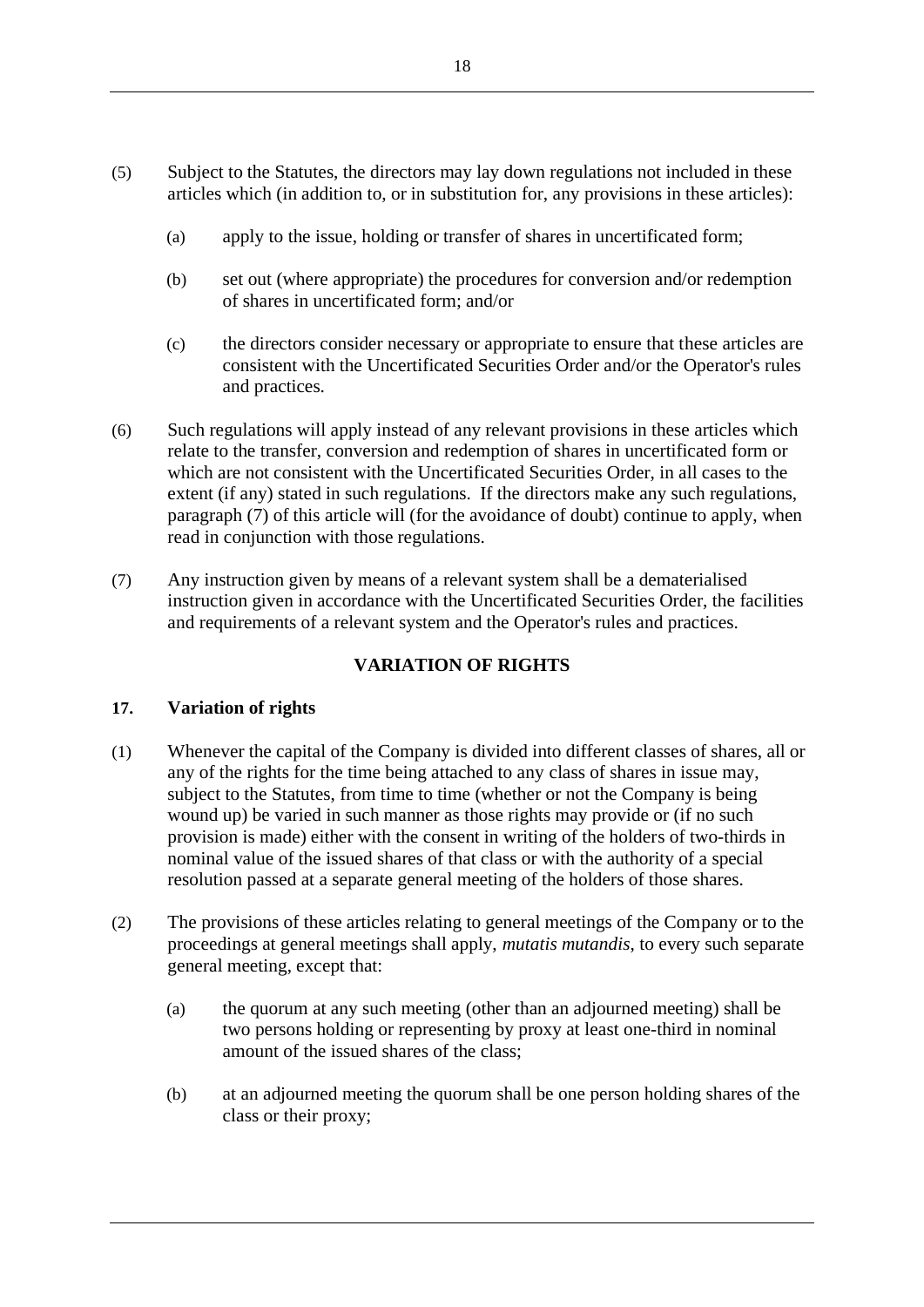- (c) every holder of shares of the class shall, on a poll, have one vote in respect of every share of the class held by them; and
- (d) a poll may be demanded by any one holder of shares of the class whether present in person or by proxy.
- (3) Unless otherwise expressly provided by the rights attached to any class of shares those rights shall not be deemed to be varied by the creation or issue of further shares ranking *pari passu* with them or by the purchase or redemption by the Company of any of its own shares.

#### **TRANSFERS OF SHARES**

#### **18. Right to transfer shares**

Subject to the restrictions in these articles, a member may transfer all or any of their shares in any manner which is permitted by the Statutes and is from time to time approved by the board.

#### **19. Transfers of uncertificated shares**

- (1) The Company shall register the transfer of any shares held in uncertificated form by means of a relevant system in accordance with the Statutes and the rules of the relevant system.
- (2) The board may, in its absolute discretion, refuse to register any transfer of an uncertificated share where permitted by these articles and the Statutes.

#### **20. Transfers of certificated shares**

- (1) An instrument of transfer of a certificated share may be in any usual form or in any other form which the board may approve and shall be signed by or on behalf of the transferor and (except in the case of a fully paid share) by or on behalf of the transferee.
- (2) The board may, in its absolute discretion, refuse to register any instrument of transfer of a certificated share:
	- (a) which is not fully paid up but, in the case of a class of shares which has been admitted to official listing by the UKLA, not so as to prevent dealings in those shares from taking place on an open and proper basis;
	- (b) on which the Company has a lien; or
	- (c) to which articles  $26(9)$  or  $27(5)$  apply.
- (3) The board may also refuse to register any instrument of transfer of a certificated share unless it is: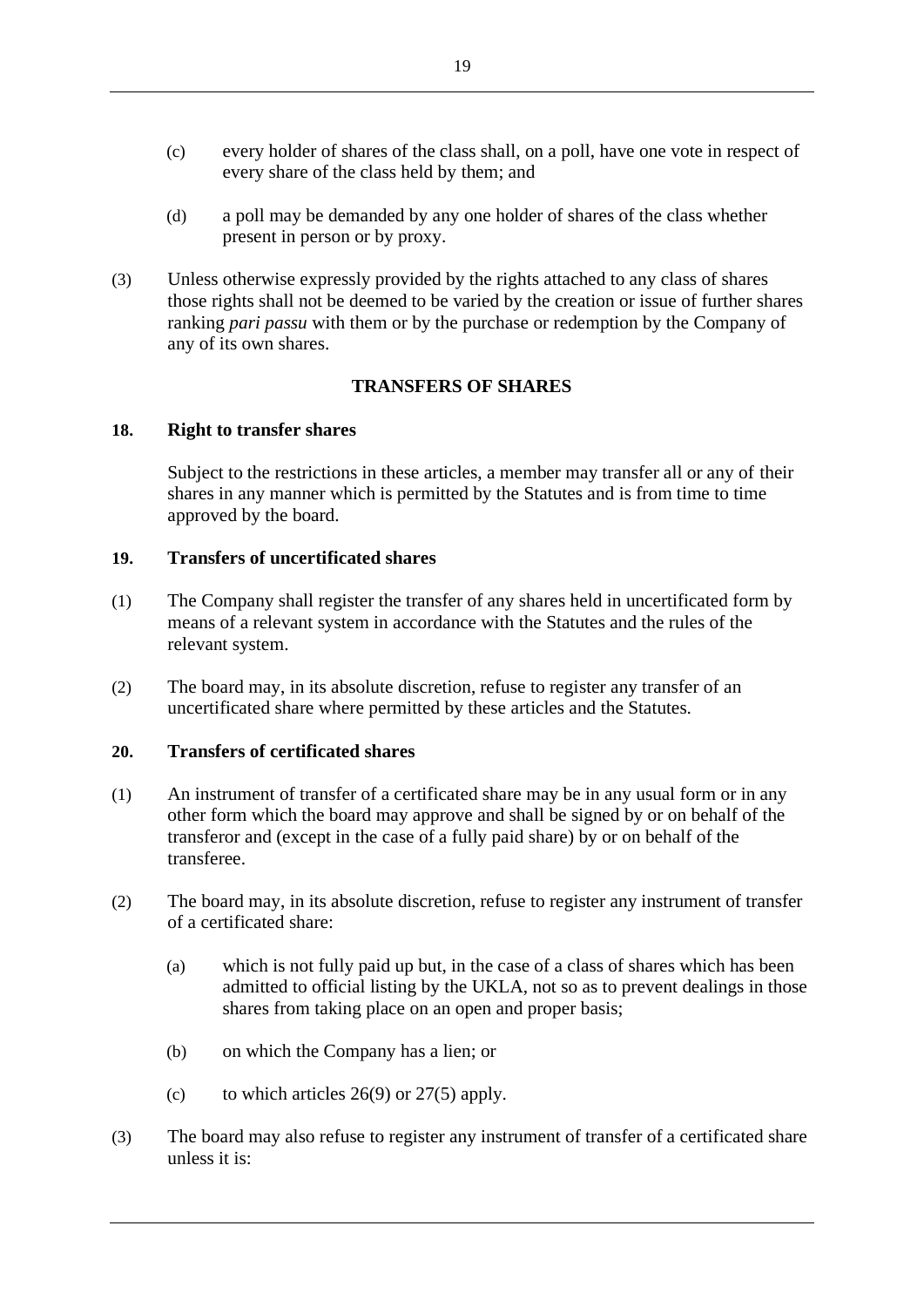- (a) left at the Office, or at such other place as the board may decide, for registration;
- (b) accompanied by the certificate for the shares to be transferred and such other evidence (if any) as the board may reasonably require to prove the title of the intending transferor or their right to transfer the shares; and
- (c) in respect of only one class of shares.
- (4) All instruments of transfer which are registered may be retained by the Company, but any instrument of transfer which the board refuses to register shall (except in any case where fraud or any other crime involving dishonesty is suspected in relation to such transfer) be returned to the person presenting it.

#### **21. Other provisions relating to transfers**

- (1) No fee shall be charged for registration of a transfer or other document or instruction relating to or affecting the title to any share.
- (2) The transferor shall be deemed to remain the holder of the share until the name of the transferee is entered in the register in respect of the share.
- (3) Subject to the Statutes, the board may refuse to register any transfer unless it is in respect of only one class of shares.
- (4) Nothing in these articles shall preclude the board from recognising a renunciation of the allotment of any share by the allottee in favour of some other person.
- (5) Subject to the Statutes, the registration of the transfer of any shares or of any class of shares may be suspended at such times and for such periods (not exceeding 30 days in any year) as the board may decide, except that the registration of the transfer of any shares or class of shares which are for the time being uncertificated shares may only be suspended as permitted by the Statutes.
- (6) Unless otherwise agreed by the board in any particular case, the maximum number of persons who may be entered on the register as joint holders of a share is four.

#### **22. Notice of refusal**

If the board refuses to register a transfer of a share it shall, as soon as practicable and in any event within two months after the date on which the instrument of transfer was lodged or the Operator-instruction was received, give to the transferee notice of the refusal. The board shall provide the transferee with such further information about the reasons for the refusal as the transferee may reasonably request.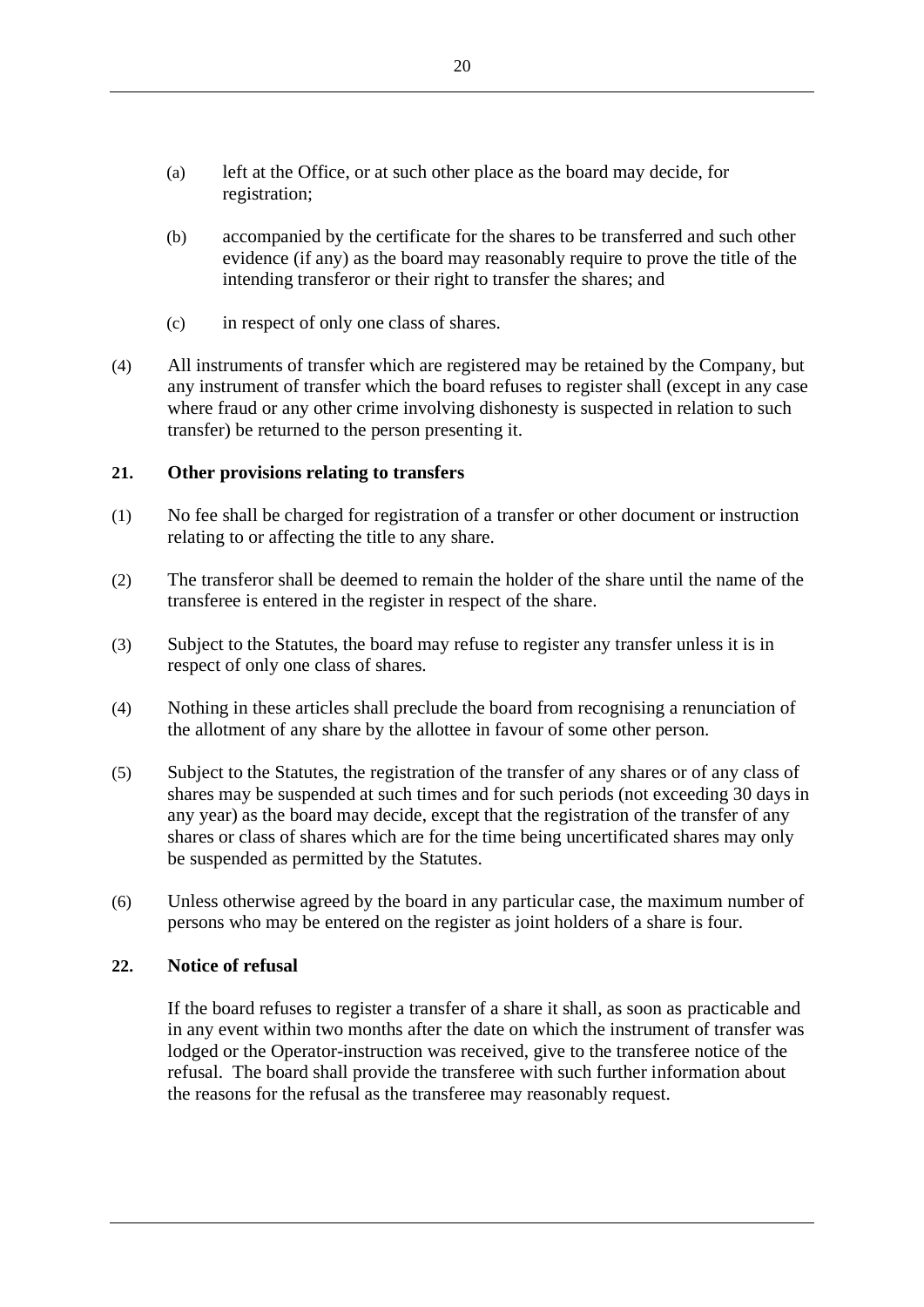#### **TRANSMISSION OF SHARES**

#### **23. Transmission on death**

If a member dies, the survivor where the deceased was a joint holder, and their personal representatives where they were a sole or the only surviving holder, shall be the only person or persons recognised by the Company as having any title to their shares; but nothing in these articles shall release the estate of a deceased holder from any liability in respect of any share held by them solely or jointly.

#### **24. Election of person entitled by transmission**

- (1) Any guardian of an infant member, any *curator bonis* or guardian or other legal representative of a member under legal disability and any person becoming entitled to a share in consequence of the death or bankruptcy of a member or of any other event giving rise to a transmission by operation of law may, on producing such evidence as the board may require and subject as provided in this article, elect either to be registered themselves as the holder of the share or to have some person nominated by them registered as the holder of the share.
- (2) If they elect to be registered themselves, they shall give notice to the Company to that effect. If they elect to have another person registered, they shall execute a transfer of the share to that person or shall execute such other document or take such other action as the board may require to enable that person to be registered.
- (3) The provisions of these articles relating to the transfer of shares shall apply to the notice or instrument of transfer or other document or action as if it were a transfer effected by the person from whom the title by transmission is derived and the event giving rise to such transmission had not occurred.

#### **25. Rights of person entitled by transmission**

- (1) A person becoming entitled to a share in consequence of a death or bankruptcy or of any other event giving rise to a transmission by operation of law shall have the right to receive and give a discharge for any dividends or other moneys payable in respect of the share and shall have the same rights in relation to the share as they would have if they were the holder except that, until they become the holder, they shall not be entitled (unless the Company decides otherwise) to receive notice of, attend or vote at any general meeting of the Company or exercise any of the other rights of a member in relation to any such general meeting.
- (2) The board may at any time give notice requiring any such person to elect either to be registered themselves or to transfer the share and, if after 90 days the notice has not been complied with, the board may withhold payment of all dividends or other moneys payable in respect of the share until the requirements of the notice have been complied with.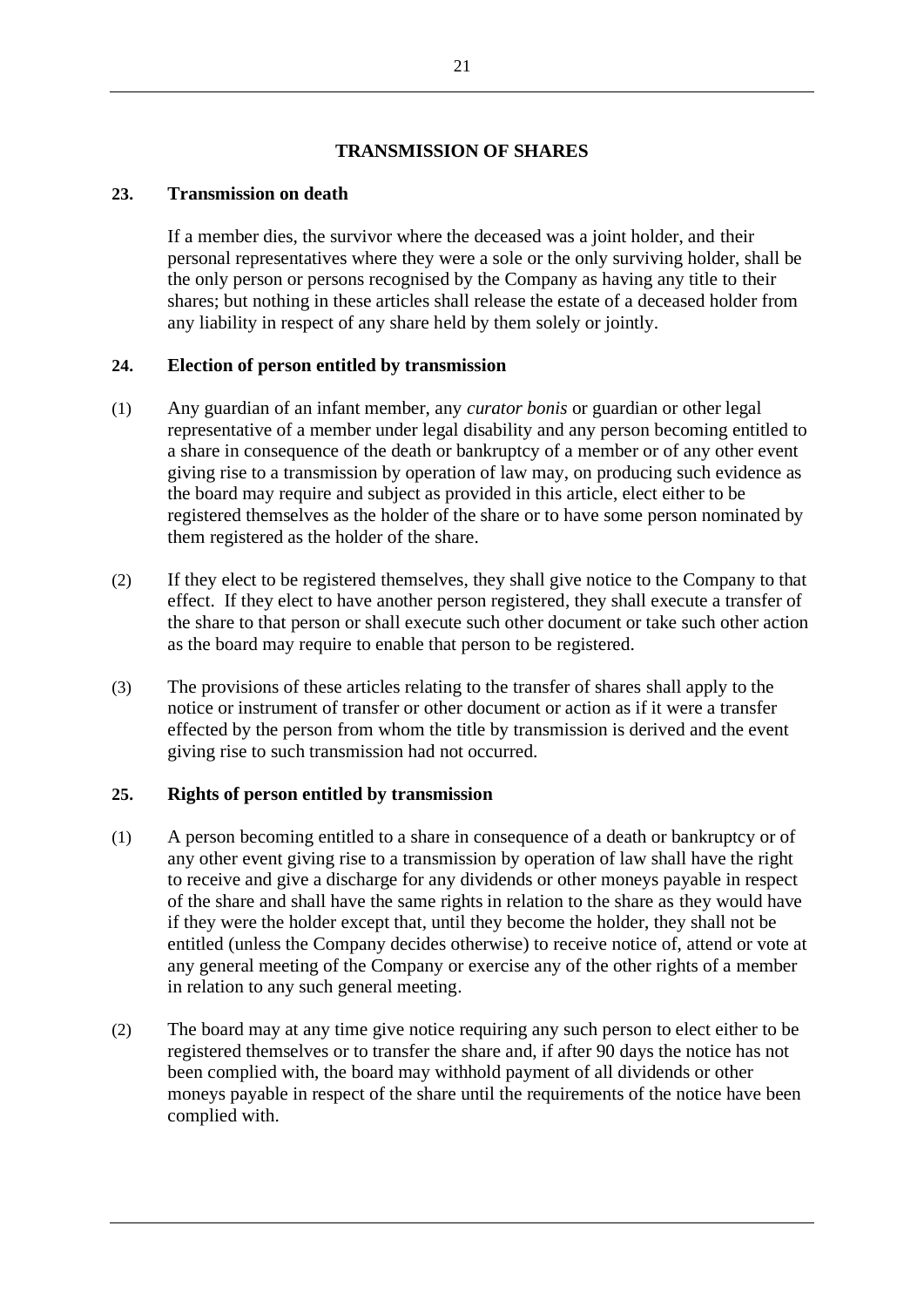#### **DISCLOSURE OF INTERESTS IN SHARES**

#### **26. Disclosure of interests in shares**

- (1) The Company may give a disclosure notice to any person whom the Company knows or has reasonable cause to believe:
	- (a) to be interested in the Company's shares, or
	- (b) to have been so interested at any time during the three years immediately preceding the date on which the disclosure notice is issued.
- (2) The disclosure notice may require the person:
	- (a) to confirm that fact or (as the case may be) to state whether or not it is the case, and
	- (b) if they hold, or have during that time held, any such interest, to give such further information as may be required in accordance with the following provisions of this article.
- (3) The notice may require the person to whom it is addressed to give particulars of their own present or past interest in the Company's shares held by them at any time during the three year period mentioned in paragraph (1) above.
- (4) The notice may require the person to whom it is addressed, where:
	- (a) their interest is a present interest and another interest in the shares subsists; or
	- (b) another interest in the shares subsisted during that three year period at a time when their interest subsisted.

to give, so far as lies within their knowledge, such particulars with respect to that other interest as may be required by the notice.

- (5) The particulars referred to in paragraph (4) above include:
	- (a) the identity of persons interested in the shares in question; and
	- (b) whether persons interested in the same shares are or were parties to:
		- (i) an agreement to acquire interests in a particular company; or
		- (ii) an agreement or arrangement relating to the exercise of any rights conferred by the holding of the shares.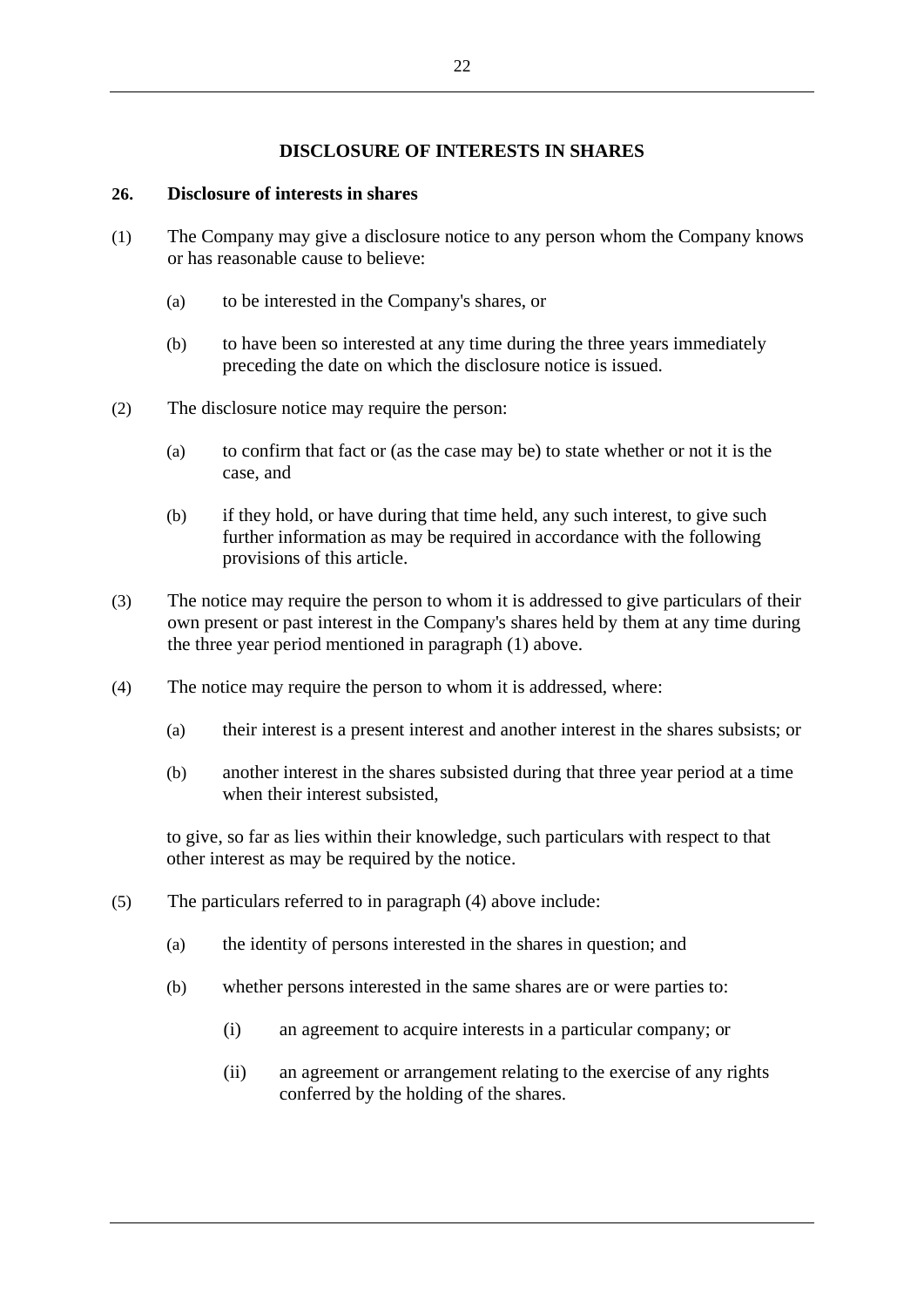- (6) The notice may require the person to whom it is addressed, where their interest is a past interest, to give (so far as lies within their knowledge) particulars of the identity of the person who held that interest immediately upon their ceasing to hold it.
- (7) The information required by the notice must be given within such reasonable time as may be specified in the notice.
- (8) If a disclosure notice is given by the Company to a person appearing to be interested in any share, a copy shall at the same time be given to the holder of the relevant share, but the accidental omission to do so or the non-receipt of the copy by the holder of the relevant share shall not prejudice the operation of the following provisions of this article.
- <span id="page-28-0"></span>(9) If the holder of, or any person appearing to be interested in, any share has been served with a disclosure notice and, in respect of that share (a **default share**), has been in default for the relevant period in supplying to the Company the information required by the disclosure notice (which shall include non-compliance, as well as false or inadequate disclosure, in the reasonable opinion of the Company), the restrictions referred to below shall apply. Those restrictions shall continue until:
	- (a) the date seven days after the date on which the board is satisfied that the default is remedied; or
	- (b) the Company is notified that the default shares are the subject of an exempt transfer; or
	- (c) the board decides to waive those restrictions, in whole or in part.
- (10) The restrictions referred to in paragraph (9) above are as follows:
	- (a) if the default shares in which any one person is interested or appears to the Company to be interested represent less than 0.25 per cent. of the issued shares of the class, the holders of the default shares shall not be entitled, in respect of those shares, to attend or to vote, either personally or by proxy, at any general meeting or at any separate general meeting of the holders of any class of shares in the Company, or to exercise any other right conferred by membership in relation to meetings of the Company; or
	- (b) if the default shares in which any one person is interested or appears to the Company to be interested represent at least 0.25 per cent. of the issued shares of the class, the holders of the default shares shall not be entitled, in respect of those shares:
		- (i) to attend or to vote, either personally or by proxy, at any general meeting or at any separate general meeting of the holders of any class of shares in the Company, or to exercise any other right conferred by membership in relation to meetings of the Company; or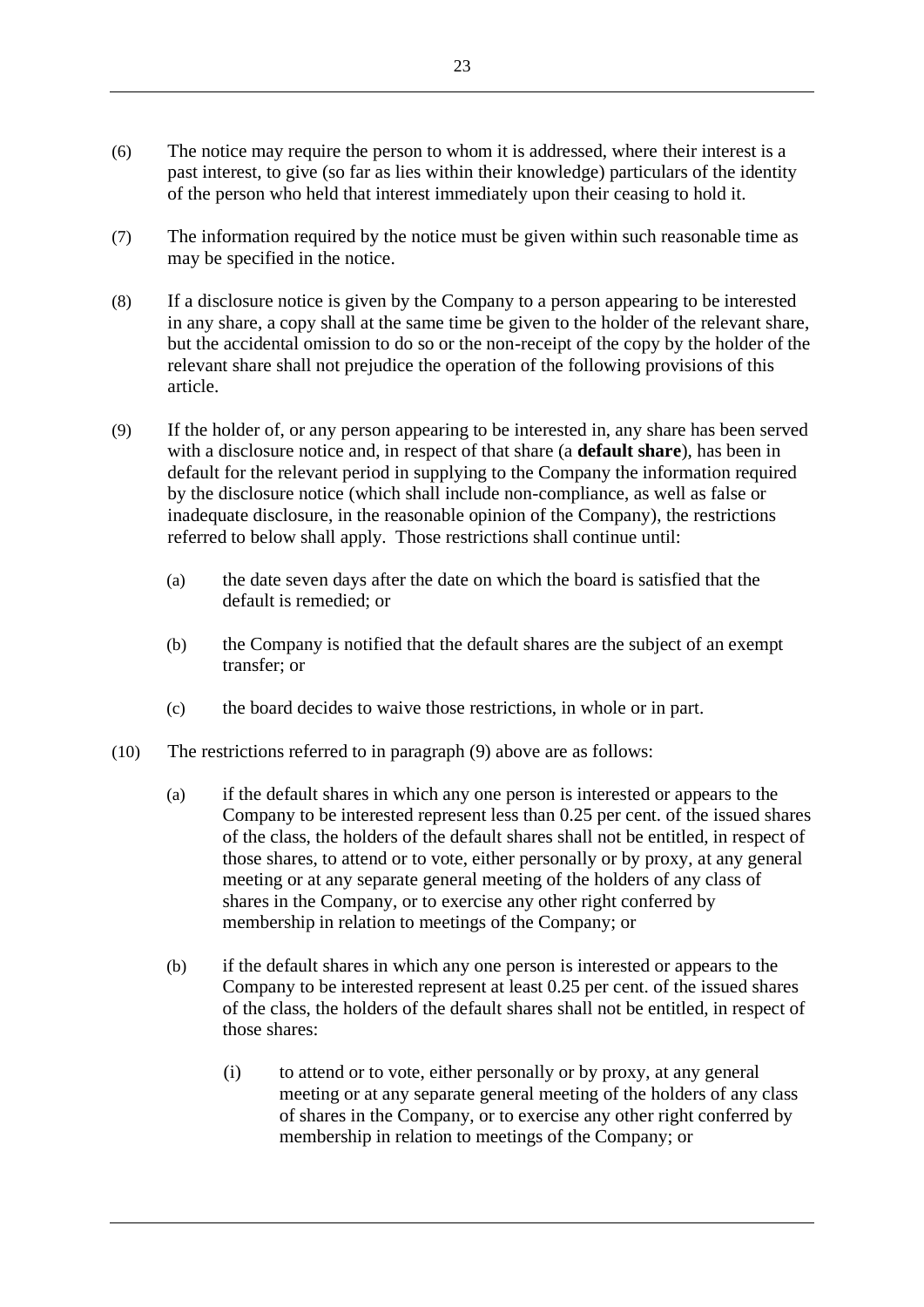- (ii) to receive any payment by way of dividend and no share shall be allotted in lieu of payment of a dividend; or
- (iii) (subject to the Statutes) to transfer or agree to transfer any of those shares or any rights in them.

The restrictions in sub-paragraphs (a) and (b) above shall not prejudice the right of either the member holding the disclosure default shares or, if different, any person having a power of sale over those shares to sell or agree to sell those shares under an exempt transfer.

- (11) Any disclosure notice shall cease to have effect in relation to any shares transferred by the holder of such shares in accordance with the provisions in paragraph  $(10)(b)(iii)$ above.
- (12) If any dividend or other distribution is withheld under paragraph (10)(b) above, the member shall be entitled to receive it as soon as practicable after the restrictions contained in paragraph (10)(b) cease to apply.
- (13) If, while any of the restrictions referred to above apply to a share, another share is allotted in right of it (or in right of any share to which this paragraph applies), the same restrictions shall apply to that other share as if it were a disclosure default share. For this purpose, shares which the Company allots, or procures to be offered, *pro rata* (disregarding fractional entitlements and shares not offered to certain members by reason of legal or practical problems associated with issuing or offering shares outside the United Kingdom) to holders of shares of the same class as the disclosure default share shall be treated as shares allotted in right of existing shares from the date on which the allotment is unconditional or, in the case of shares so offered, the date of the acceptance of the offer.
- (14) For the purposes of this article:
	- (a) an **exempt transfer** in relation to any share is a transfer pursuant to:
		- (i) a sale of the share on a recognised investment exchange in the United Kingdom on which shares of that class are listed or normally traded; or
		- (ii) a sale of the whole beneficial interest in the share to a person whom the board is satisfied is unconnected with the existing holder or with any other person appearing to be interested in the share; or
		- (iii) acceptance of a takeover offer;
	- (b) the **relevant period** shall be, in a case falling within paragraph (10)(a) above, 28 days and, in a case falling within paragraph (10)(b) above, 14 days after the date of service of the disclosure notice;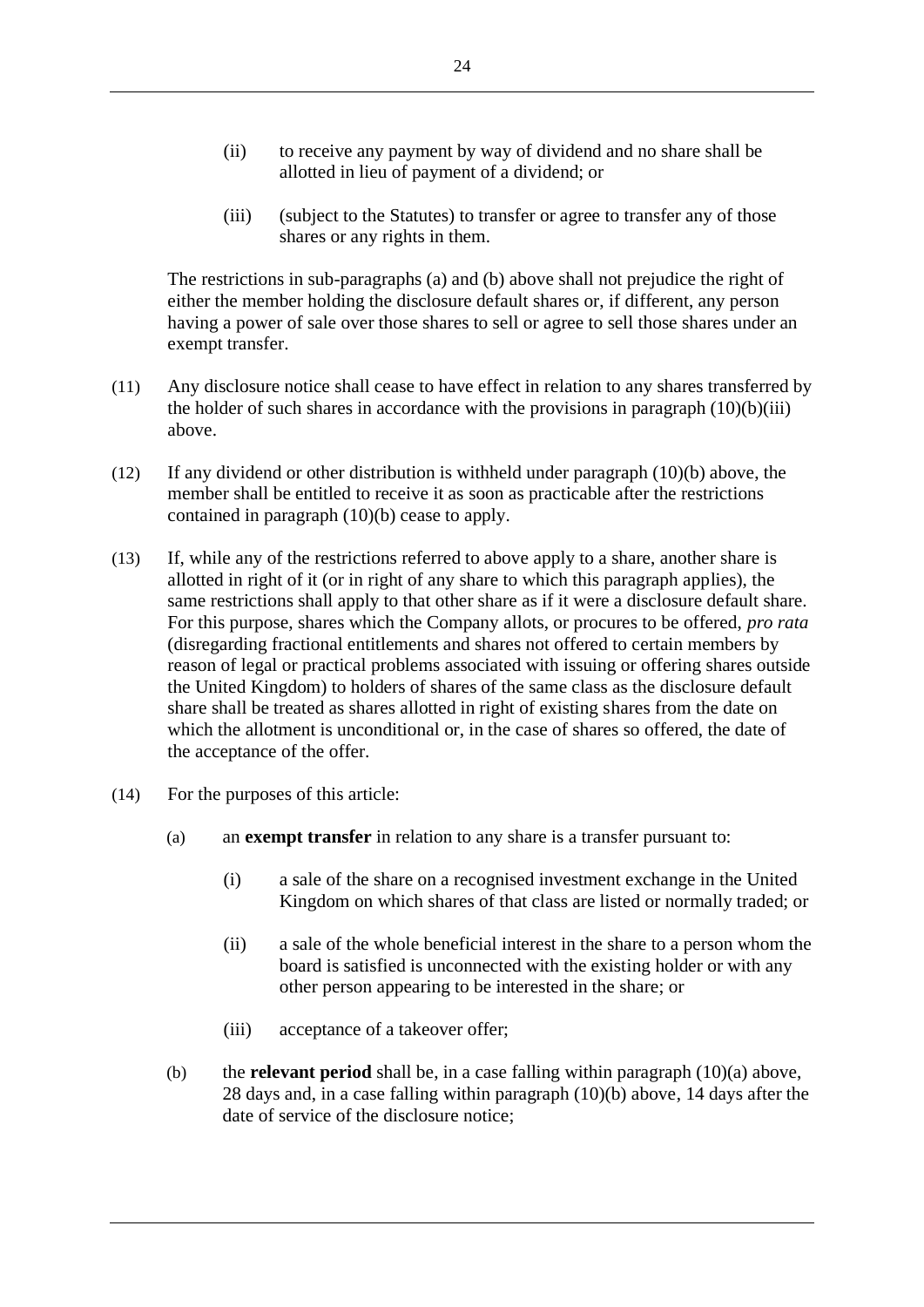- (c) the percentage of the issued shares of a class represented by a particular holding shall be calculated by reference to the shares in issue at the time when the disclosure notice is given; and
- (d) a person shall be treated as appearing to be interested in any share if the Company has given to the member holding such share a disclosure notice and either: (i) the member has named the person as being interested in the share; or (ii) (after taking into account any response to any disclosure notice and any other relevant information) the Company knows or has reasonable cause to believe that the person in question is or may be interested in the share.

#### **27. Disclosures pursuant to the Disclosure, Guidance and Transparency Rules**

- (1) Without limiting article 26, each holder of shares shall be under an obligation to make notifications in accordance with the provisions of this article.
- (2) If at any time the Company shall have a class of shares admitted to trading on the Official List, the provisions of DTR5 shall be deemed to be incorporated by reference into these articles and accordingly the vote holder and issuer notification rules set out in DTR5 shall apply to the Company and each holder of shares.
- (3) For the purposes of incorporation by reference of DTR5 into these articles and the application of DTR5 to the Company and each holder of shares, the Company shall (for the purposes of this article only) be deemed to be an "issuer", as such term is defined in DTR5 (and not, for the avoidance of doubt, a "non-UK issuer", as such term is defined in DTR5).
- (4) For the purposes of this article only, defined terms in DTR5 shall bear the meaning set out in DTR5, and if the meaning of a defined term is not set out in DTR5, the defined term shall bear the meaning set out in the glossary to the Handbook (in such case, read as the definition applicable to DTR5).
- <span id="page-30-0"></span>(5) If the Company determines that a holder of shares (a **Defaulting Shareholder**) has not complied with the provisions of DTR5, referred to above with respect to some or all of such shares held by such holder of shares (the **Default Shares**), the Company shall have the right by delivery of notice to the Defaulting Shareholder (a **Default Notice**) to:
	- (a) suspend the right of such Defaulting Shareholder to vote the Default Shares in person or by proxy at any meeting of the Company. Such a suspension shall have effect from the date on which the Default Notice is delivered by the Company to the Defaulting Shareholder until a date that is not more than seven (7) days after the Company has determined in its sole discretion that the Defaulting Shareholder has cured the non-compliance with the provisions of DTR5, provided however, that the Company may at any time by subsequent written notice cancel or suspend the operation of a Default Notice; and/or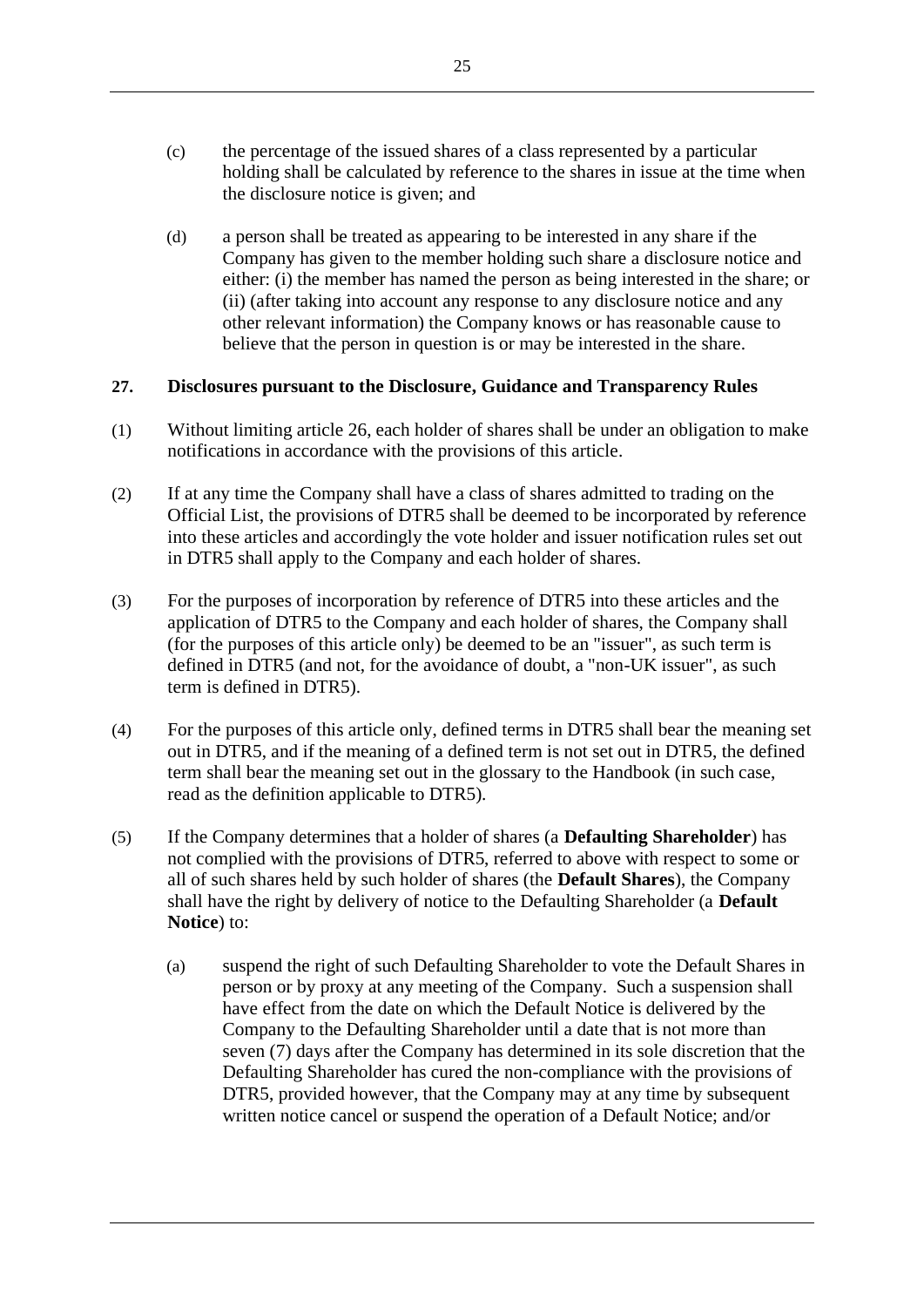- (b) withhold, without any obligation to pay interest thereon, any dividend or other amount payable with respect to the Default Shares with such amount to be payable only after the Default Notice ceases to have effect with respect to the Default Shares; and/or
- (c) render ineffective any election to receive shares of the Company instead of cash in respect of any dividend or part thereof; and/or
- (d) (subject to the Statutes) prohibit the transfer of any shares of the Company held by the Defaulting Shareholder except with the consent of the Company or if the Defaulting Shareholder can provide satisfactory evidence to the Company to the effect that, after due inquiry, such stockholder has determined that the Shares to be transferred are not Default Shares.
- (6) The Company shall use its reasonable endeavours to procure that persons discharging managerial responsibilities (as that term is defined in the Disclosure and Transparency Rules) comply with Chapter 3 of the Disclosure and Transparency Rules.

#### **GENERAL MEETINGS**

#### **28. Annual general meetings**

- (1) The board shall convene and the Company shall hold annual general meetings in accordance with the Statutes.
- (2) The Company must hold an annual general meeting within six months of the end of each financial year of the Company, in addition to any other general meeting held during that period.

#### **29. Convening of general meetings other than annual general meetings**

- (1) The board may convene a general meeting other than an annual general meeting whenever it thinks fit.
- (2) A general meeting may also be convened in accordance with article 138.
- (3) A general meeting shall also be convened by the board on the requisition of members under the Statutes or, in default, may be convened by such requisitionists, as provided by the Statutes.

#### **30. Members' power to require circulation of resolutions for annual general meetings**

- (1) The members may require the Company to give, to members of the Company entitled to receive notice of the next annual general meeting, notice of a resolution which may properly be moved and is intended to be moved at that meeting.
- (2) A resolution may properly be moved at an annual general meeting unless: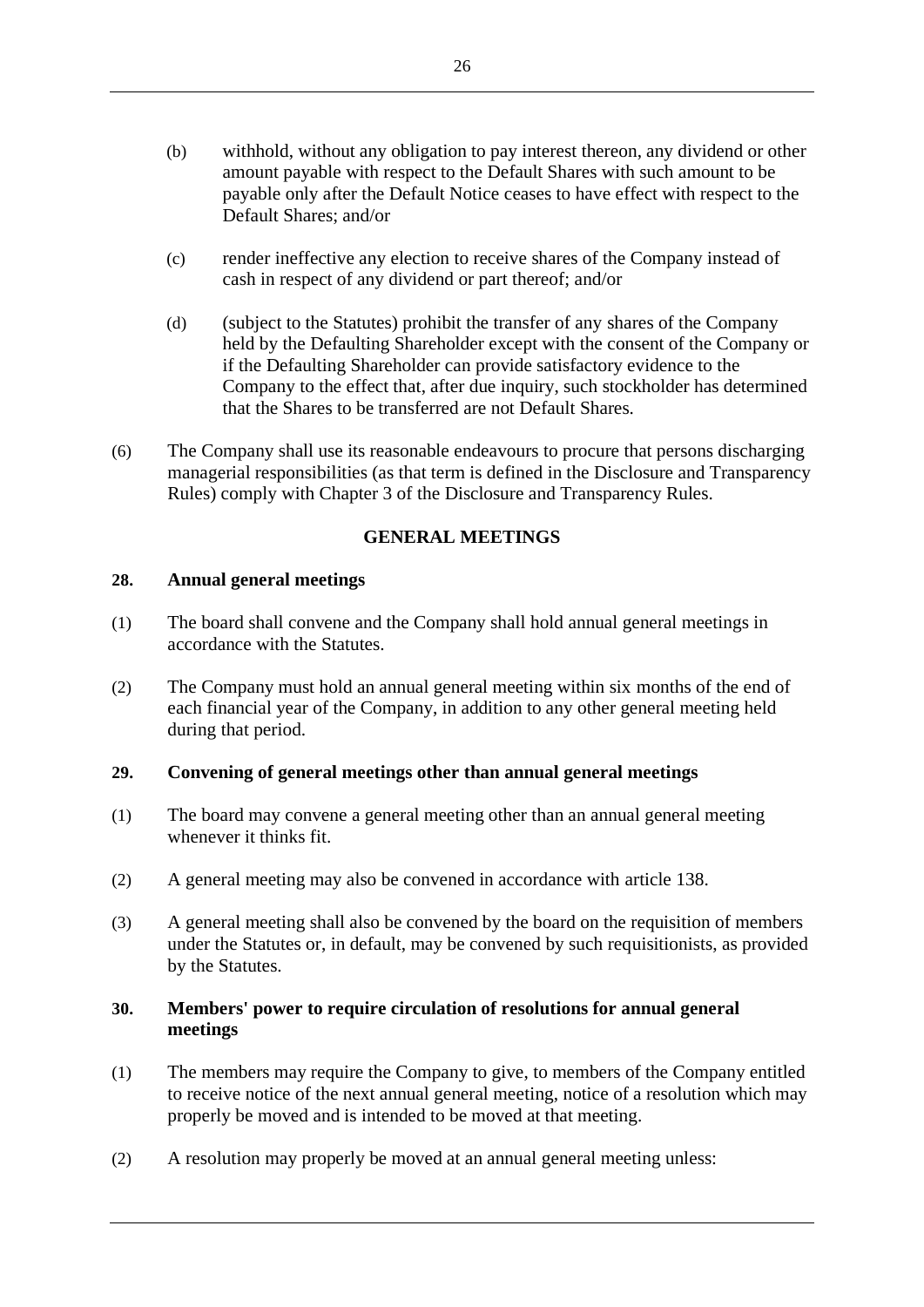- (a) it would, if passed, be ineffective (whether by reason of inconsistency with the Statutes or the Company's constitution or otherwise);
- (b) it is defamatory of any person; or
- (c) it is frivolous or vexatious.
- (3) The Company is required to give notice of a resolution once it has received requests to do so from:
	- (a) members representing at least 5 per cent. of the total voting rights of all the members who have a right to vote on the resolution at the annual general meeting to which the requests relate (excluding any voting rights attached to any shares in the Company held as treasury shares); or
	- (b) at least 100 members who have a right to vote on the resolution at the annual general meeting to which the requests relate and who hold shares in the Company on which there has been paid up an average sum, per member, of at least £100.
- (4) A request:
	- (a) may be in hard copy form or in electronic form;
	- (b) must identify the resolution of which notice is to be given;
	- (c) must be authenticated by the person or persons making it; and
	- (d) must be received by the Company not later than:
		- (i) 6 weeks before the annual general meeting to which the requests relate, or
		- (ii) if later, the time at which notice is given of that meeting.
- (5) Subject to paragraph (7) below, the Company must send a copy of the notice referred to in paragraph (1) above to each member of the Company entitled to receive notice of the annual general meeting:
	- (a) in the same manner as notice of the meeting; and
	- (b) at the same time as, or as soon as reasonably practicable after, it gives notice of the meeting.
- (6) The expenses of the Company in complying with paragraph (5) above need not be paid by the members who requested the circulation of the resolution if requests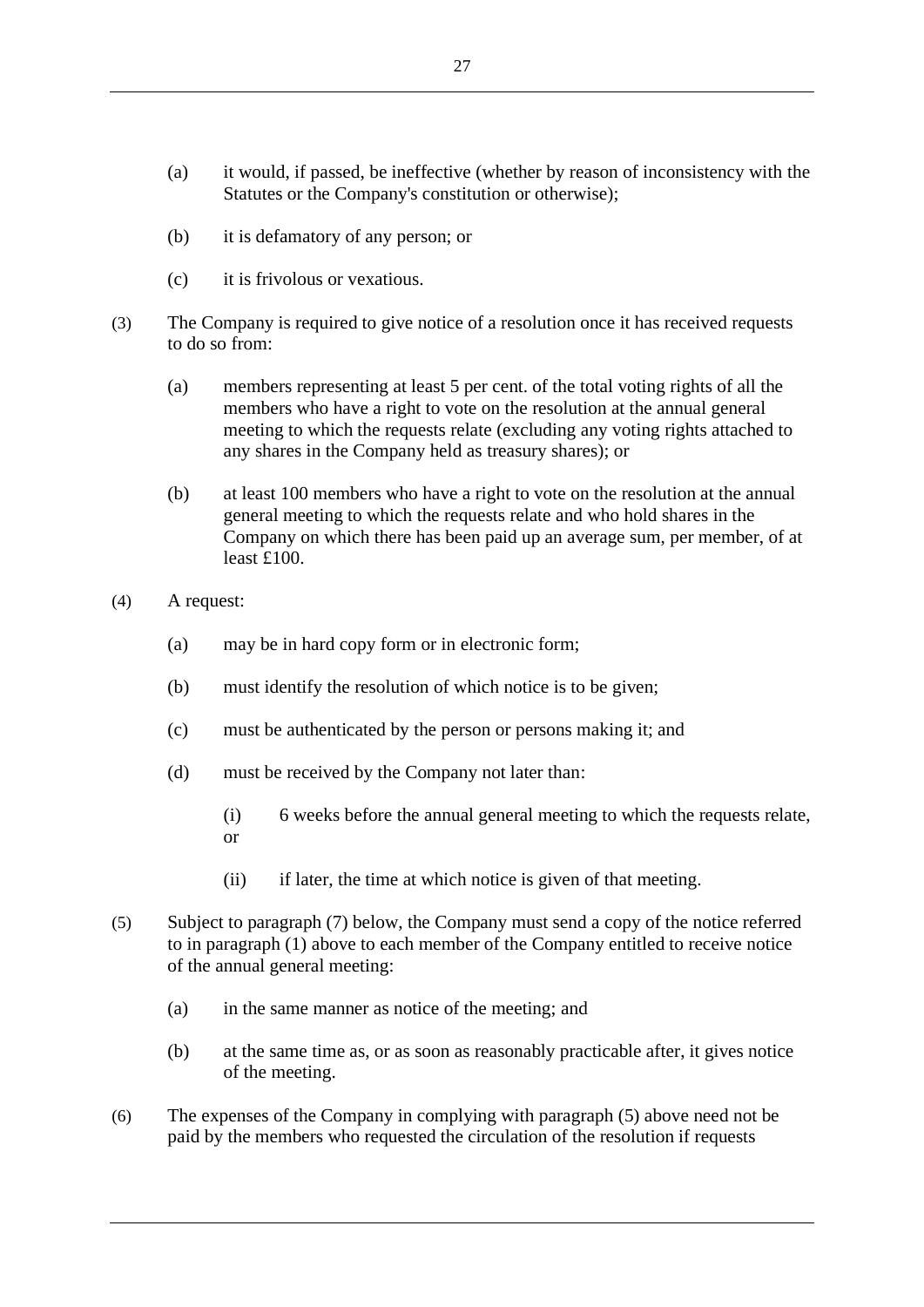sufficient to require the Company to circulate it are received before the end of the financial year preceding the relevant annual general meeting.

- (7) Unless paragraph (6) above applies:
	- (a) the expenses of the Company in complying with paragraph (5) above must be paid by the members who requested the resolution unless the Company resolves otherwise; and
	- (b) unless the Company has previously so resolved, it is not bound to comply with paragraph (5) above unless there is deposited with or tendered to it, not later than:

(i) six weeks before the annual general meeting to which the requests relate; or

(ii) if later, the time at which notice is given of that meeting,

a sum reasonably sufficient to meet its expenses in complying with that paragraph.

(8) The business which may be dealt with at an annual general meeting includes a resolution of which notice is given in accordance with paragraph (1) above.

#### **31. Members' power to require circulation of statements**

- (1) The members of the Company may require the Company to circulate, to members of the Company entitled to receive notice of a general meeting, a statement of not more than 1,000 words with respect to:
	- (a) a matter referred to in a proposed resolution to be dealt with at that meeting; or
	- (b) any other business to be dealt with at that meeting.
- (2) The Company shall, unless the board determines that the rights under this article are being abused, be required to circulate a statement to members in accordance with paragraph (1) above once it has received requests to do so from:
	- (a) members representing at least 5 per cent. of the total voting rights of all the members who have a relevant right to vote (excluding any voting rights attached to any shares in the Company held as treasury shares); or
	- (b) at least 100 members who have a relevant right to vote and hold shares in the Company on which there has been paid up an average sum, per member, of at least £100.
- (3) For the purposes of paragraph (2) above, a **relevant right to vote** means: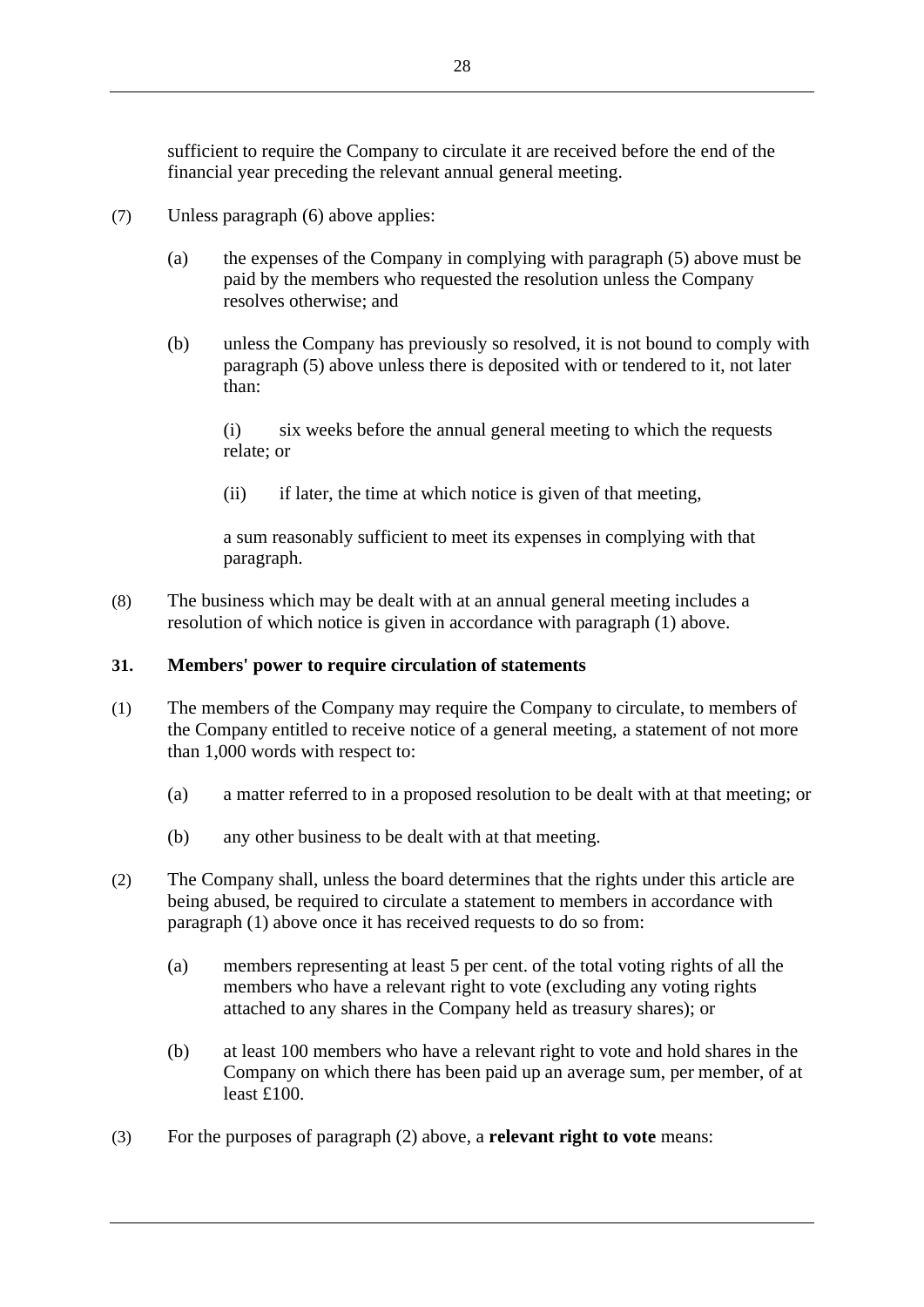- (a) in relation to a statement with respect to a matter referred to in a proposed resolution, a right to vote on that resolution at the meeting to which the requests relate; and
- (b) in relation to any other statement, a right to vote at the meeting to which the requests relate.
- (4) A request made by a member or members of the Company under paragraph (1) above:
	- (a) may be in hard copy form or by way of electronic communication;
	- (b) must identify the statement to be circulated;
	- (c) must be authenticated by the person or persons making it; and
	- (d) must be received by the Company at least one week before the meeting to which it relates.
- (5) A Company that is required under paragraph (2) above to circulate a statement must send a copy of it to each member of the Company entitled to receive notice of the meeting:
	- (a) in the same manner as the notice of the meeting; and
	- (b) at the same time as, or as soon as reasonably practicable after, it gives notice of the meeting.
- (6) The expenses of the Company in complying with this article need not be paid by the members who requested the circulation of the statement if:
	- (a) the meeting to which the requests relate is the annual general meeting of the Company; and
	- (b) requests sufficient to require the Company to circulate the statement are received before the end of the financial year preceding the relevant meeting.
- (7) Unless paragraph (6) above applies:
	- (a) the expenses of the Company in complying with this article must be paid by the members who requested the circulation of the statement unless the Company resolves otherwise; and
	- (b) unless the Company has previously so resolved, it is not bound to comply with this article unless there is deposited with or tendered to it, not later than one week before the meeting, a sum reasonably sufficient to meet its expenses in doing so.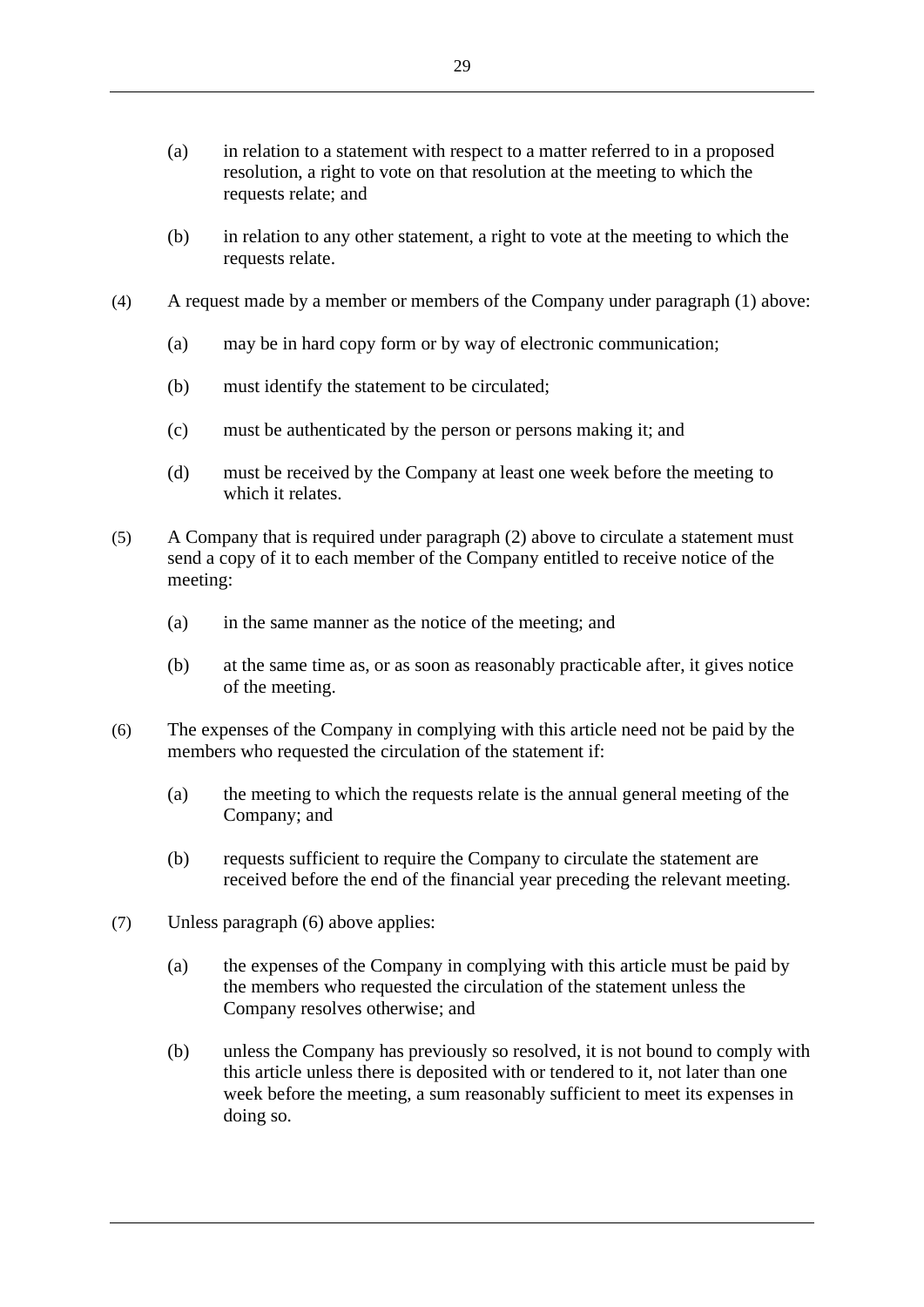#### **32. Separate general meetings**

Subject to these articles and to any rights for the time being attached to any class of shares in the Company, the provisions of these articles relating to general meetings of the Company (including, for the avoidance of doubt, provisions relating to the proceedings at general meetings or to the rights of any person to attend or vote or be represented at general meetings or to any restrictions on these rights) shall apply, *mutatis mutandis*, in relation to every separate general meeting of the holders of any class of shares in the Company.

#### **NOTICE OF GENERAL MEETINGS**

#### **33. Length and form of notice**

- (1) An annual general meeting shall be called by not less than 21 clear days' notice. All other general meetings shall be called by not less than 14 clear days' notice.
- (2) The notice (including any notice given by means of a website) shall specify the place, day and time of the meeting, whether the meeting will be an annual general meeting and the general nature of the business to be transacted. If the notice is made available by means of a website, it must be available until conclusion of the meeting. It shall also state in a reasonably prominent place that a member entitled to attend and vote can appoint one or more proxies (who need not be members) to attend, speak and vote instead of that member.
- (3) Notice of every general meeting shall be given to all members other than any who, under these articles or the terms of issue of the shares they hold, are not entitled to receive such notices from the Company, and also to the auditors (or, if more than one, each of them) and to each director.

#### **34. Omission or non-receipt of notice**

The accidental omission to give notice of a general meeting to, or the non-receipt of notice by, any person entitled to receive the notice shall not invalidate the proceedings of that meeting.

### **PROCEEDINGS AT GENERAL MEETINGS**

#### **35. Quorum**

- (1) No business shall be transacted at any general meeting unless the requisite quorum is present when the meeting proceeds to business.
- (2) Except as otherwise provided by these articles, two qualifying persons entitled to vote shall be a quorum, unless each is a qualifying person only because they are appointed as proxy of a member in relation to the meeting, and they are proxies of the same member.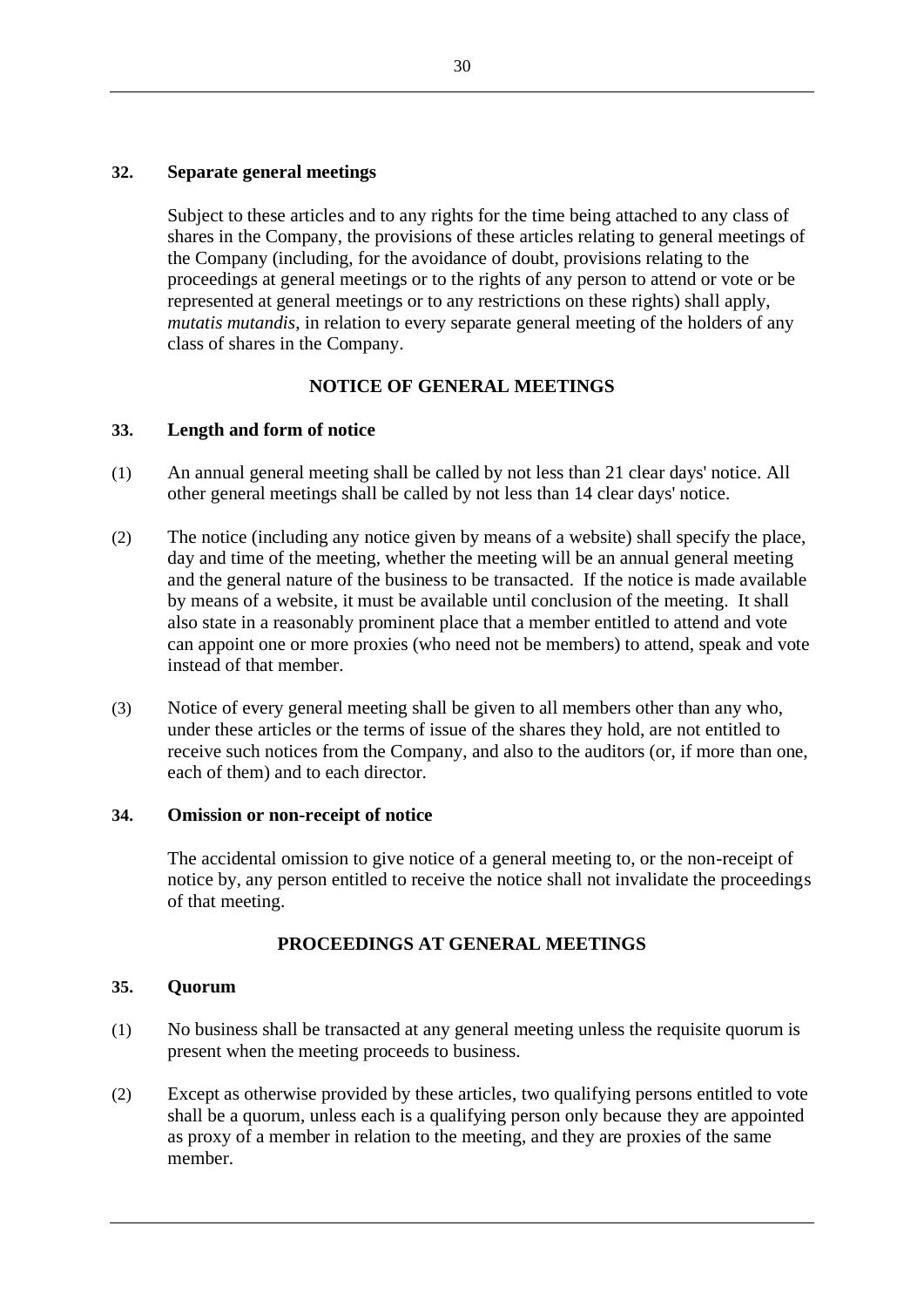- (3) If within 15 minutes from the time fixed for holding a general meeting a quorum is not present or if a quorum ceases to be present during a general meeting, the meeting, if convened on the requisition of members, shall be dissolved. In any other case, it shall stand adjourned to the same day in the next week (or, if that day is a Saturday, a Sunday or a holiday, to the next working day) and at the same time and place as the original meeting, or, subject to article [43\(5\),](#page-40-0) to such other day, and at such other time and place, as the board may decide.
- (4) If at an adjourned meeting a quorum is not present within 15 minutes from the time fixed for holding the meeting, the meeting shall be dissolved.

## **36. Security**

- (1) The board and/or the secretary may make any security arrangements, both before and during any general meeting, which they consider to be appropriate for the proper and orderly conduct of a general meeting of the Company and/or the health and safety of people attending it. This authority includes power to arrange for any person attending a meeting to be searched and for items of personal property which may be taken into a meeting to be restricted and to refuse physical or electronic entry to (or remove, physically or electronically, from meetings) people who fail to comply with the arrangements or otherwise cause the proceedings to become disorderly.
- (2) Where a general meeting is held partly by means of an electronic facility, the board or the secretary may make any arrangement and impose any requirement or restriction that is necessary to ensure the identification of those taking part by this means and the security of the electronic facility.

# **37. Chair**

- (1) At each general meeting, the chair of the board (if any) or, if they are absent or unwilling, the deputy chair (if any) of the board or (if more than one deputy chair is present and willing) the deputy chair who has been longest in such office shall preside as chair of the meeting. If neither the chair nor deputy chair is present and willing, one of the other directors selected for the purpose by the directors present or, if only one director is present and willing, that director, shall preside as chair of the meeting. If no director is present within 15 minutes after the time fixed for holding the meeting or if none of the directors present is willing to preside as chair of the meeting, the members present and entitled to vote shall choose one of their number to preside as chair of the meeting.
- (2) The chair of a meeting may take any action the chair considers appropriate for proper and orderly conduct at a general meeting. The chair's decision on points of order, matters of procedure or on matters that arise incidentally from the business of a meeting shall be final, as shall be the chair's decision as to whether a point or matter falls within the powers conferred on the chair by this paragraph.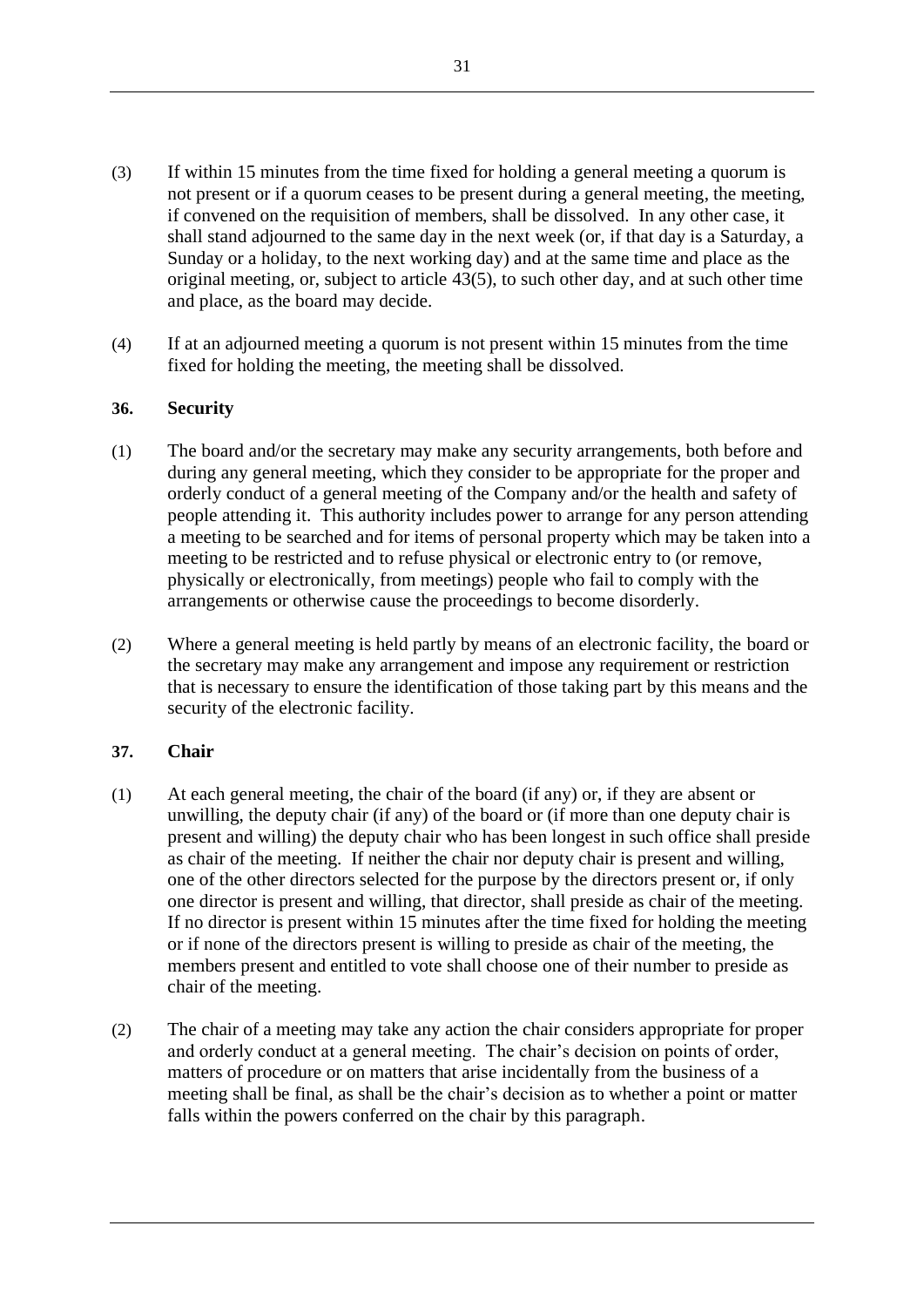# **38. Participation in general meetings**

- (1) The board may make such arrangements it thinks fit to allow each person entitled to do so to attend and participate in any general meeting.
- <span id="page-37-0"></span>(2) Unless the notice of meeting specifies otherwise or the chair of the meeting decides otherwise, a general meeting will be deemed to take place where the chair of the meeting is physically present at the time of the meeting.
- (3) Two or more persons who may not be in the same place as each other may attend and participate in a general meeting if they are able to exercise their rights to speak and, in the case of a qualifying person, to vote at that meeting. A person is able to exercise the right to speak at a general meeting if that person can communicate with all those attending the meeting while the meeting is taking place. A qualifying person is able to exercise the right to vote at a general meeting if that qualifying person can vote on each resolution put to the meeting (or, in relation to a poll, can vote within the required time frame) and, in deciding whether or not any such resolution is passed, that qualifying person's vote can be taken into account at the same time as the votes of each other qualifying person attending the meeting.
- (4) When deciding whether a person is attending or participating in a meeting by means of an electronic facility, it is immaterial where that person is or how that person is able to communicate with others who are attending and participating.

# **39. Electronic facilities and satellite meetings**

- (1) The board may decide to let persons entitled to attend and participate in a general meeting do so by simultaneous attendance and participation by means of an electronic facility. A qualifying person present in person or by proxy at a general meeting by means of such an electronic facility shall be counted in the quorum for, and entitled to participate in, that meeting.
- (2) The board may also decide to let persons entitled to attend and participate in a general meeting do so by simultaneous attendance and participation at one or more satellite meeting place(s) anywhere in the world (referred to in these articles as a satellite meeting). A qualifying person present in person or by proxy at a satellite meeting shall be counted in the quorum for, and entitled to participate in, the general meeting. A satellite meeting will be treated as taking place at the same location as the general meeting (see article [38\(2\)](#page-37-0) above) and all the powers of the chair will apply to the satellite meeting.
- (3) Any general meeting at which electronic facilities are available and any satellite meeting will be duly constituted and its proceedings valid if the chair is satisfied that adequate facilities are available to enable each qualifying person attending the meeting by whatever means and at all the meeting places to participate in the business for which the meeting has been called.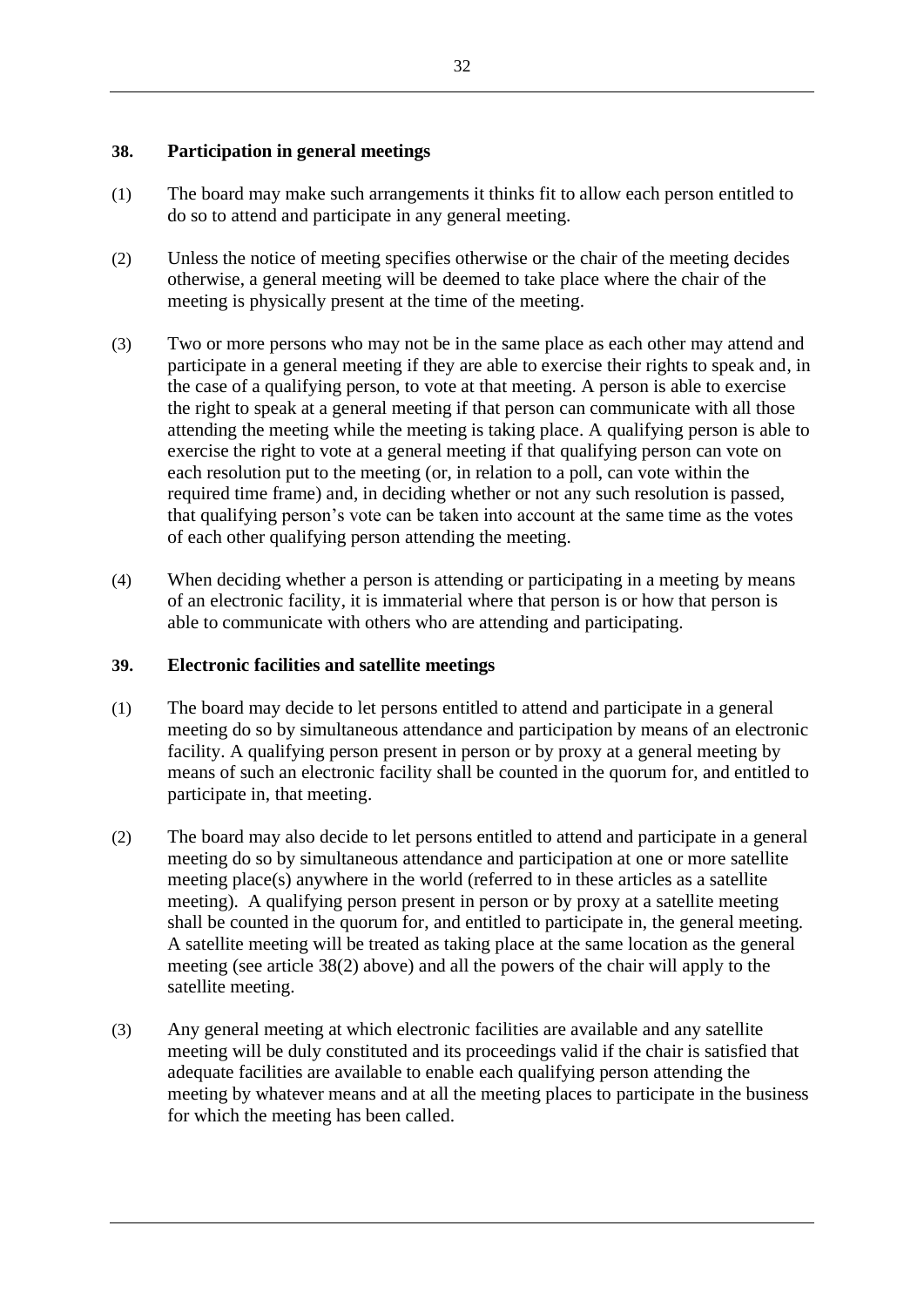- (4) Each person seeking to attend and participate in a general meeting by way of an electronic facility shall be responsible for having in place the necessary means to enable them to do so. Subject to the right of the chair to adjourn a general meeting under these articles, the inability of any person to attend or participate in a general meeting by means of electronic facility, or any interruption to a person being so able, shall not invalidate the proceedings of that meeting.
- (5) Where a qualifying person may participate at a general meeting by means of an electronic facility, any document required to be on display or available for inspection will be made available for the required period in electronic form to those persons entitled to inspect it and this will satisfy any such requirement.
- (6) Nothing in these articles authorises or allows a general meeting to be held exclusively on an electronic basis.

## **40. Right to attend and speak**

- (1) A director shall be entitled to attend and speak at any general meeting of the Company whether or not they are a member.
- (2) The chair may invite any person to attend and speak at any general meeting of the Company if they consider that such person has the appropriate knowledge or experience of the Company's business to assist in the deliberations of the meeting.

## **41. Changes to arrangements for general meetings**

- (1) If the board in its discretion considers that it is impracticable or undesirable to hold a general meeting on the date or at the time or place (or places in the case of a satellite meeting) stated in the notice calling the meeting or by means of the electronic facilities available for that meeting or if otherwise the board in its discretion considers it appropriate to change other arrangements in relation to a general meeting, it may move the place of the meeting, postpone it or change, cancel or introduce any electronic facility or make other changes in respect of the meeting (or do any of these things). Notice of the date, time and place (or places in the case of a satellite meeting) of, or other changes in respect of, the rearranged meeting will be given as the board in its discretion decide. Notice of the business of the meeting does not need to be given again.
- (2) If a meeting is rearranged in accordance with paragraph (1), proxy appointments shall be valid if they are received not later than the last time by which a proxy appointment must be received pursuant to Article 55 in order to be valid for use at the rearranged meeting. The directors can also move, postpone, or make other changes in respect of, the rearranged meeting under this article (or do any of these things).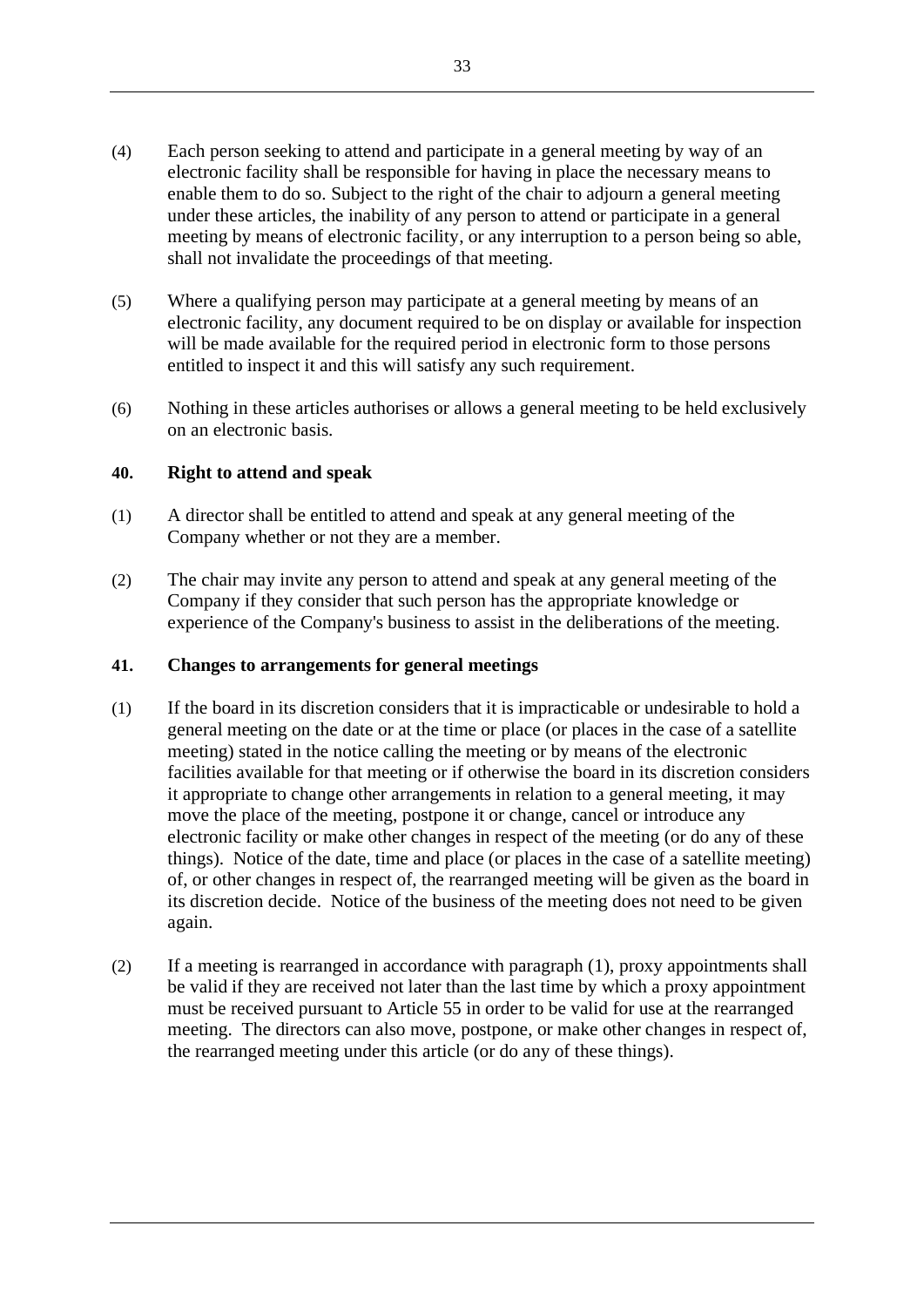# **42. Resolutions and amendments**

- (1) Subject to the Statutes, a resolution may only be put to the vote at a general meeting if the chair of the meeting in their absolute discretion decides that the resolution may properly be regarded as within the scope of the meeting.
- (2) In the case of a resolution to be proposed as a special resolution, no amendment may be made, at or before the time at which the resolution is put to the vote, to the form of the resolution as set out in the notice of meeting, except to correct a clerical or patent error or as may otherwise be permitted by law.
- (3) In the case of a resolution to be proposed as an ordinary resolution, no amendment may be made, at or before the time at which the resolution is put to the vote, unless:
	- (a) in the case of an amendment to the form of the resolution as set out in the notice of meeting, notice of the intention to move the amendment is received at the Office or by email to the secretary no later than 48 hours before the time fixed for the holding of the relevant meeting; or
	- (b) in any case, the chair of the meeting in their absolute discretion otherwise decides that the amendment or amended resolution may properly be put to the vote.

The giving of notice under subparagraph (a) above shall not prejudice the power of the chair of the meeting to rule the amendment out of order.

- (4) With the consent of the chair of the meeting, a person who proposes an amendment to a resolution may withdraw it before it is put to the vote.
- (5) If the chair of the meeting rules a resolution or an amendment to a resolution admissible or out of order (as the case may be), the proceedings of the meeting or on the resolution in question shall not be invalidated by any error in their ruling. Any ruling by the chair of the meeting in relation to a resolution or an amendment to a resolution shall be final and conclusive.

## **43. Adjournment**

- (1) With the consent of any general meeting at which a quorum is present, the chair of the meeting may (and shall, if so directed by the meeting) adjourn the meeting. This adjournment can be to a time, date and place (or places, in the case of a satellite meeting) and with such means of attendance and participation proposed by the chair of the meeting or, in the case of an indefinite adjournment, fixed by the board. If the meeting directs the chair to adjourn the meeting, the meeting will decide the time, date and place(s) of the adjourned meeting.
- (2) In addition, the chair of the meeting may at any time without the consent of the meeting adjourn the meeting (whether or not it has commenced or a quorum is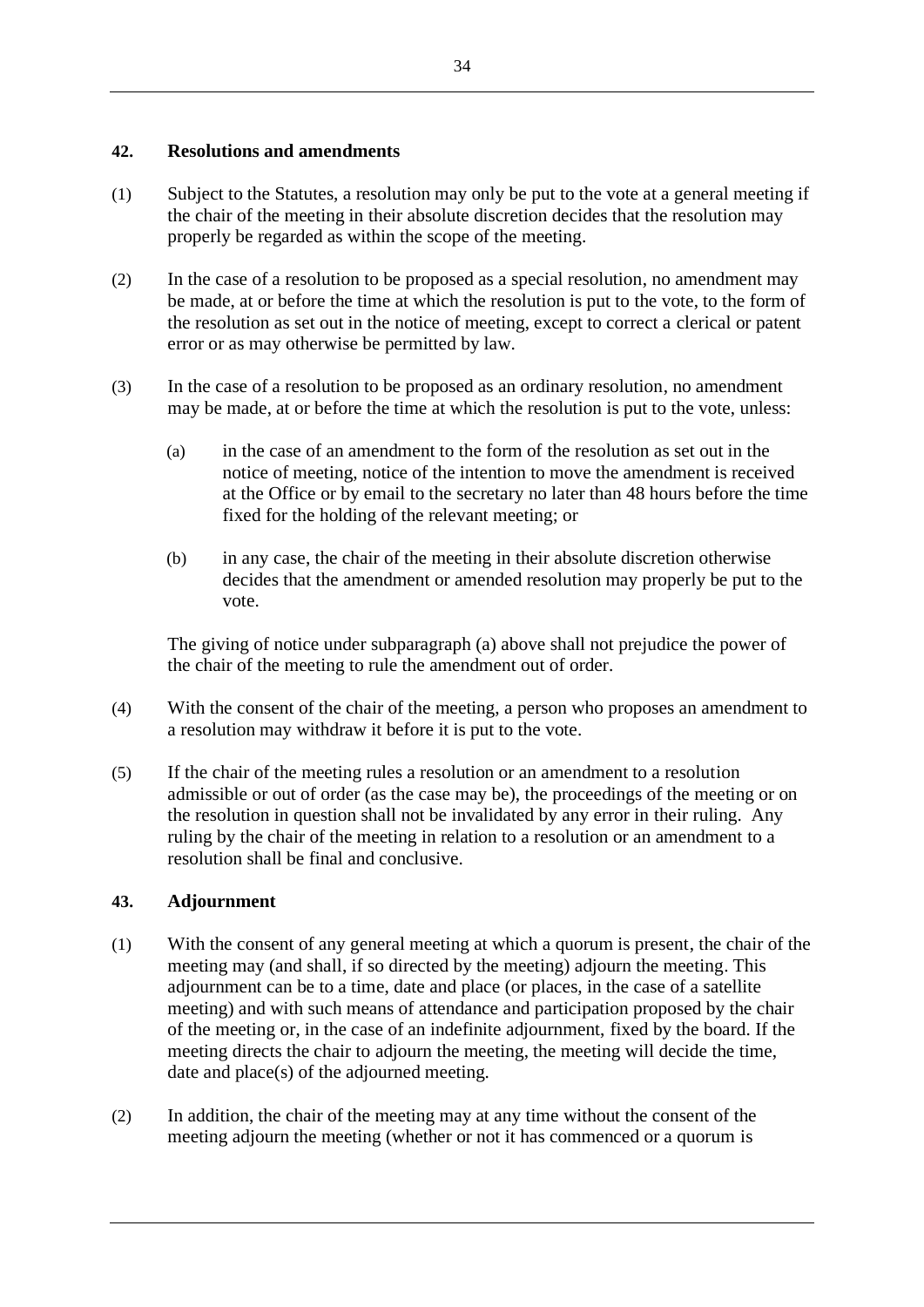present) to another time and/or place, with such means of attendance and participation as they decide, if, in their opinion:

- (a) there is not enough room for the number of qualifying persons who can and wish to attend the meeting;
- (b) the behaviour of any person prevents, or is likely to prevent, the business of the meeting being carried out in an orderly way;
- (c) an adjournment is necessary for any other reason, so that the business of the meeting can be properly carried out; or
- (d) the facilities or security at the place of the meeting (or places, in the case of a satellite meeting) or the electronic facility provided for the general meeting have become inadequate or are otherwise not sufficient to allow the meeting to be conducted as intended.
- (3) Nothing in this article shall limit any other power vested in the chair of the meeting to adjourn the meeting.
- (4) Meetings can be adjourned more than once.
- <span id="page-40-0"></span>(5) Whenever a meeting is adjourned for three months or more or *sine die*, at least 14 clear days' notice of the adjourned meeting shall be given in the same manner as in the case of the original meeting but otherwise no person shall be entitled to any notice of an adjourned meeting or of the business to be transacted at an adjourned meeting.
- (6) No business shall be transacted at any adjourned meeting other than the business which might have been transacted at the meeting from which the adjournment took place.

#### **44. Method of voting and demand for poll**

- (1) Any resolution put to the vote at a general meeting held partly by means of an electronic facility will be decided on a poll, on which poll votes may be cast by such electronic or other means as the directors decide are appropriate. Any such poll will be treated as having been validly demanded at the time fixed for the holding of the meeting. At any other general meeting, an ordinary resolution or any other question (other than a special resolution) put to the vote of the meeting shall be decided on a show of hands, unless (before, or immediately after the declaration of the result of, the show of hands or on the withdrawal of any other demand for a poll) a poll is demanded by:
	- (a) the chair of the meeting; or
	- (b) at least five members present in person or by proxy having the right to vote on the resolution; or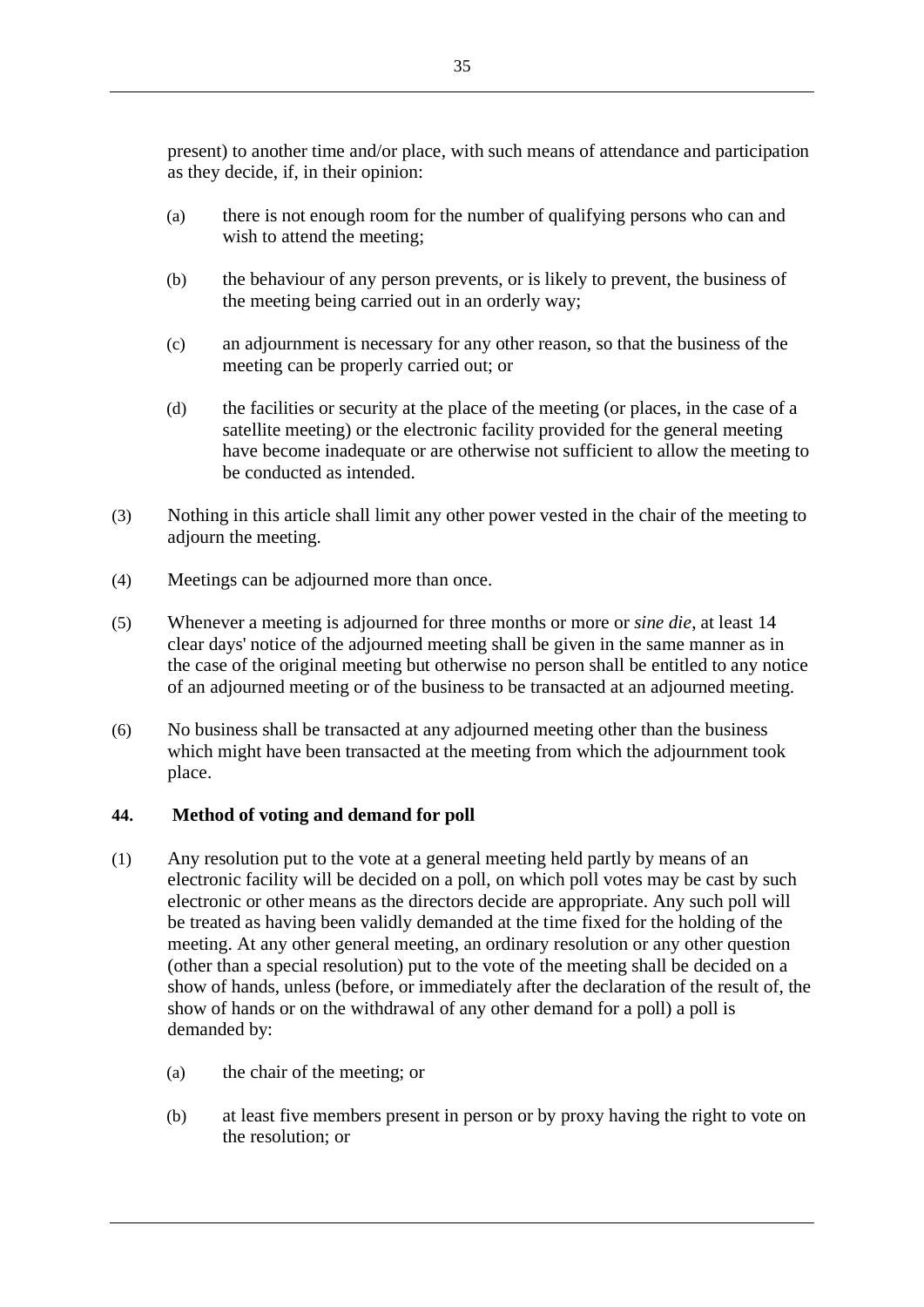- (c) a member or members present in person or by proxy representing in aggregate not less than one-tenth of the total voting rights of all the members having the right to vote on the resolution (excluding any voting rights attached to any shares in the Company held as treasury shares); or
- (d) a member or members present in person or by proxy holding shares conferring the right to vote on the resolution on which an aggregate sum has been paid up equal to not less than one-tenth of the total sum paid up on all the shares conferring that right (excluding shares in the Company conferring a right to vote on the resolution which are held as treasury shares);

and a demand for a poll by a person as proxy for a member shall be as valid as if the demand were made by the member themselves.

- (2) No poll may be demanded on the appointment of a chair of the meeting.
- (3) A demand for a poll may, before the poll is taken, be withdrawn but only with the consent of the chair of the meeting and the demand so withdrawn shall not be taken to have invalidated the result of a show of hands declared before the demand was made. If a poll is demanded before the declaration of the result of a show of hands and the demand is duly withdrawn, the meeting shall continue as if the demand had not been made.
- (4) Unless a poll is demanded (and the demand is not withdrawn), a declaration by the chair of the meeting that a resolution has been carried, or carried unanimously, or has been carried by a particular majority, or lost, or not carried by a particular majority, shall be conclusive, and an entry to that effect in the minutes of the meeting shall be conclusive evidence of that fact, without proof of the number or proportion of the votes recorded in favour of or against the resolution.
- (5) The demand for a poll shall not prevent the continuance of a meeting for the transaction of any business other than the question on which a poll has been demanded.
- (6) All special resolutions shall be decided on a poll.

# **45. How poll is to be taken**

- (1) If a poll is demanded (and the demand is not withdrawn), it shall be taken at such time (either at the meeting at which the poll is demanded or within thirty days after the meeting), at such place and in such manner (including electronically) as the chair of the meeting shall direct and they may appoint scrutineers (who need not be members).
- (2) A poll demanded on a question of adjournment shall be taken at the meeting without adjournment.
- (3) It shall not be necessary (unless the chair of the meeting otherwise directs) for notice to be given of a poll whether taken at or after the meeting at which it was demanded.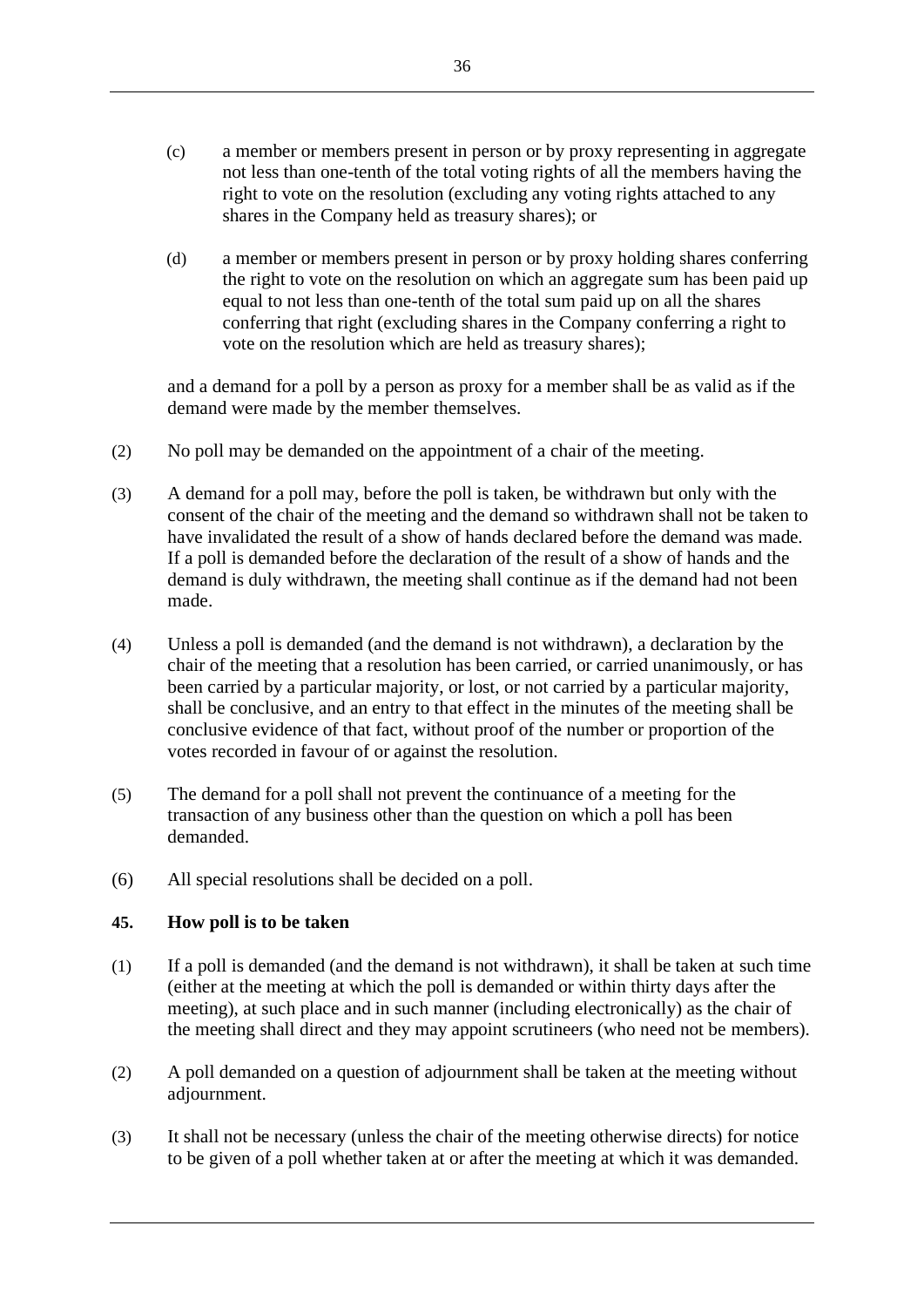- (4) On a poll, votes may be given either personally or by proxy and a member entitled to more than one vote need not use all their votes or cast all the votes they use in the same way.
- (5) The result of the poll shall be deemed to be a resolution of the meeting at which the poll was demanded.
- (6) The members of the Company may require the board to obtain an independent report on any poll taken, or to be taken, at a general meeting of the Company.
- (7) The board is required to obtain an independent report if it receives requests to do so from:
	- (a) members representing not less than five per cent. of the total voting rights of all the members who have a right to vote on the matter to which the poll relates (excluding any voting rights attached to any shares in the Company held as treasury shares); or
	- (b) not less than 100 members who have a right to vote on the matter to which the poll relates and hold shares in the Company on which there has been paid up an average sum, per member, of not less than £100.
- (8) Where the requests relate to more than one poll, paragraph (7) above must be satisfied in relation to each of them. A request under paragraph (7) above:
	- (a) may be in hard copy form or by way of electronic communication;
	- (b) must identify the poll or polls to which it relates;
	- (c) must be authenticated by the person or persons making it; and
	- (d) must be received by the Company not later than one week after the date on which the poll is taken.
- (9) Where the board is required to obtain an independent report on a poll or polls under paragraph (7) above, the board must appoint an independent assessor to prepare a report for the Company on that poll or polls. The appointment of the independent assessor must be made within one week after the requirement to obtain the report has arisen. The independent assessor appointed by the board in accordance with this paragraph (9) must not have another role in relation to any poll on which they are to report (including, in particular, a role in connection with collecting or counting votes or with the appointment of proxies) and must otherwise be independent in relation to the poll, as determined by the board.
- (10) The report of the independent assessor appointed under paragraph (9) above must state the name of the independent assessor and their opinion (including reasons therefor) whether: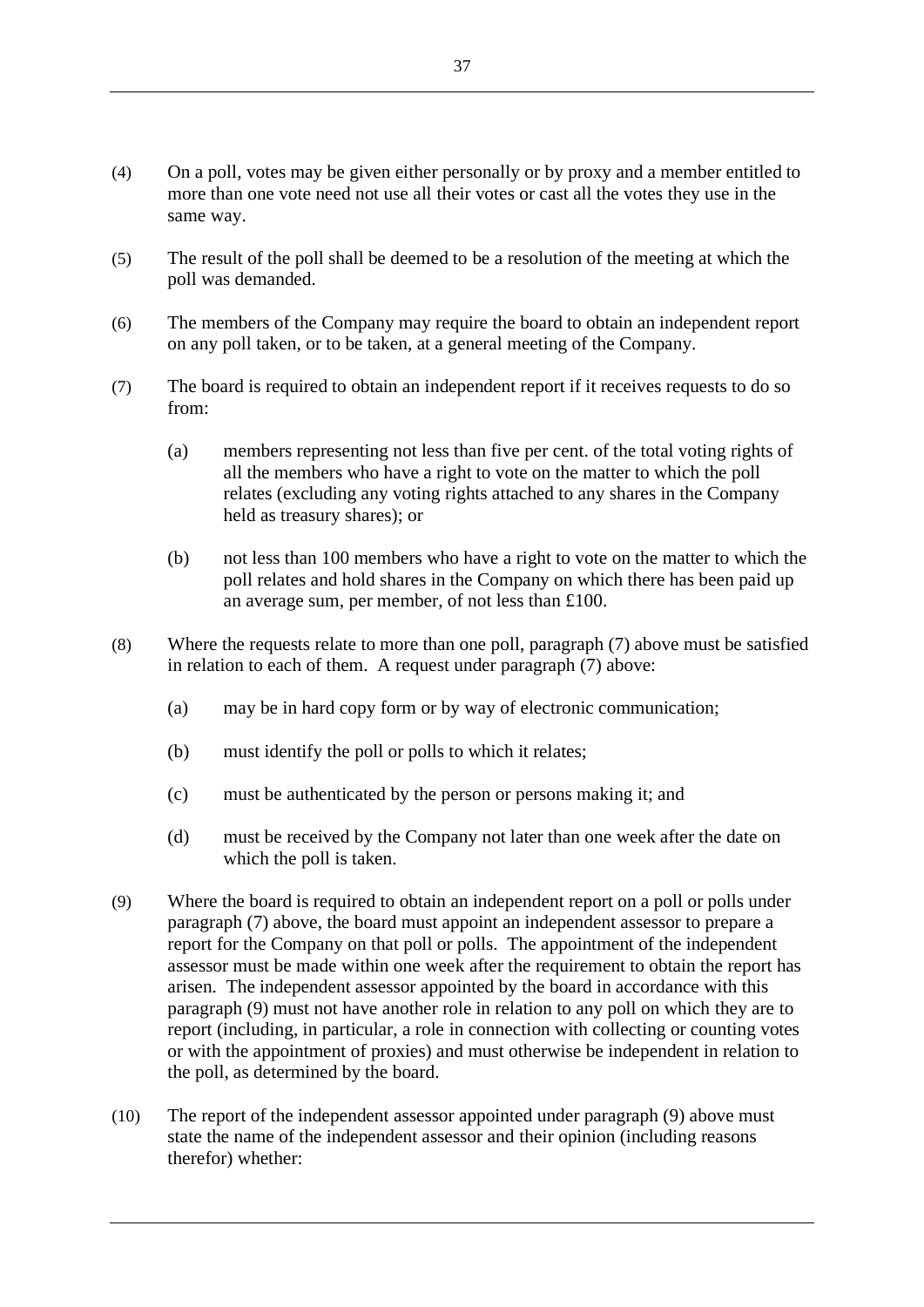- (a) the procedures adopted in connection with the poll or polls were adequate;
- (b) the votes cast (including proxy votes) were fairly and accurately recorded and counted;
- (c) the validity of members' appointments of proxies was fairly assessed; and
- (d) whether the relevant requirements of these articles and the Statutes were complied with.
- (11) Where an independent assessor has been appointed to report on a poll in accordance with this article, they are entitled to:
	- (a) attend the meeting at which the poll may be taken and any subsequent proceedings in connection with the poll;
	- (b) be provided by the Company with a copy of the notice of the relevant meeting and any other communication provided by the Company in connection with the meeting to persons who have a right to vote on the matter to which the poll relates; and
	- (c) have access to the Company's records relating to any poll on which they are to report and the meeting at which the poll or polls may be, or were, taken, and to require anyone who at any material time was a director, secretary, employee, member or agent of the Company, to provide them with information or explanations for the purpose of preparing their report.
- (12) Where an independent assessor has been appointed to report on a poll in accordance with this article, the Company must ensure that the following information is made available on a website:
	- (a) the fact of the independent assessor's appointment;
	- (b) their identity;
	- (c) the text of the resolution or, as the case may be, a description of the subject matter of the poll to which their appointment relates; and
	- (d) a copy of the independent assessor's report prepared in accordance with paragraph (10) above.

## **46. Chair's casting vote**

In the case of an equality of votes, either on a show of hands or on a poll, the chair of the meeting at which the show of hands takes place, or at which the poll is demanded, as the case may be, shall be entitled to a further or casting vote in addition to any other vote or votes to which they may be entitled.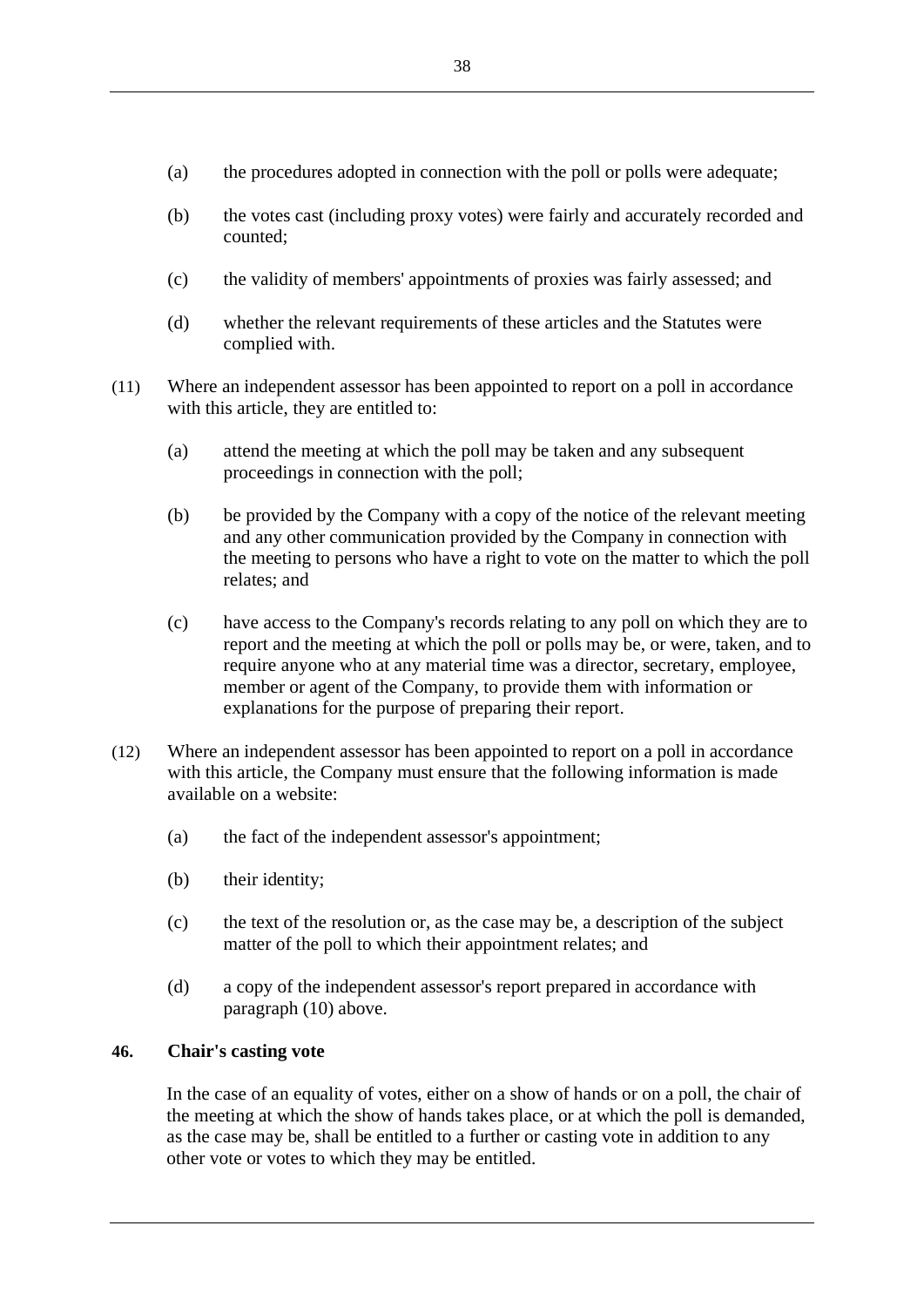# **VOTES OF MEMBERS**

# **47. Voting rights**

- <span id="page-44-0"></span>(1) Subject to these articles and to any special rights or restrictions as to voting for the time being attached to any class of shares in the Company:
	- (a) on a show of hands, every qualifying person present shall, subject to subparagraph [\(b\),](#page-44-0) have one vote;
	- (b) on a show of hands, every proxy who has been appointed by more than one member entitled to vote on the resolution shall have two votes, one vote for and one against the resolution if:
		- (A) one or more of the members instructed them to vote for and one or more of the members instructed them to vote against the resolution; or
		- (B) one or more of the members instructed them to vote for the resolution and one or more of the members gave them discretion as to how to vote and they exercise their discretion by voting against the resolution; or
		- (C) one or more of the members instructed them to vote against the resolution and one or more of the members gave them discretion as to how to vote and they exercise their discretion by voting for the resolution; and
	- (c) on a poll, every member who is present in person or by a duly appointed proxy (other than an Appointed Proxy (as defined in article [57\(1\)\)](#page-49-0) shall have one vote for each share of which they are the holder and an Appointed Proxy shall have such number of votes as equals their Appointed Number of shares (as defined in article [57\(2\)\)](#page-49-1).
- (2) For the purposes of determining which persons are entitled to attend or vote at any general meeting, and how many votes such persons may cast, the Company may specify in the notice of the meeting a time, not more than 48 hours before the time fixed for the meeting, by which a person must be entered on the register in order to have the right to attend or vote at the meeting. Changes to entries on the register after the time so specified shall be disregarded in determining the rights of any person to attend or vote at the meeting, notwithstanding any provisions in the Statutes or these articles to the contrary.

## **48. Representation of bodies corporate**

(1) Any body corporate which is a member of the Company may, by resolution of its board or other governing body, authorise such person or persons to act as its representative at any general meeting of the Company. For the purposes of these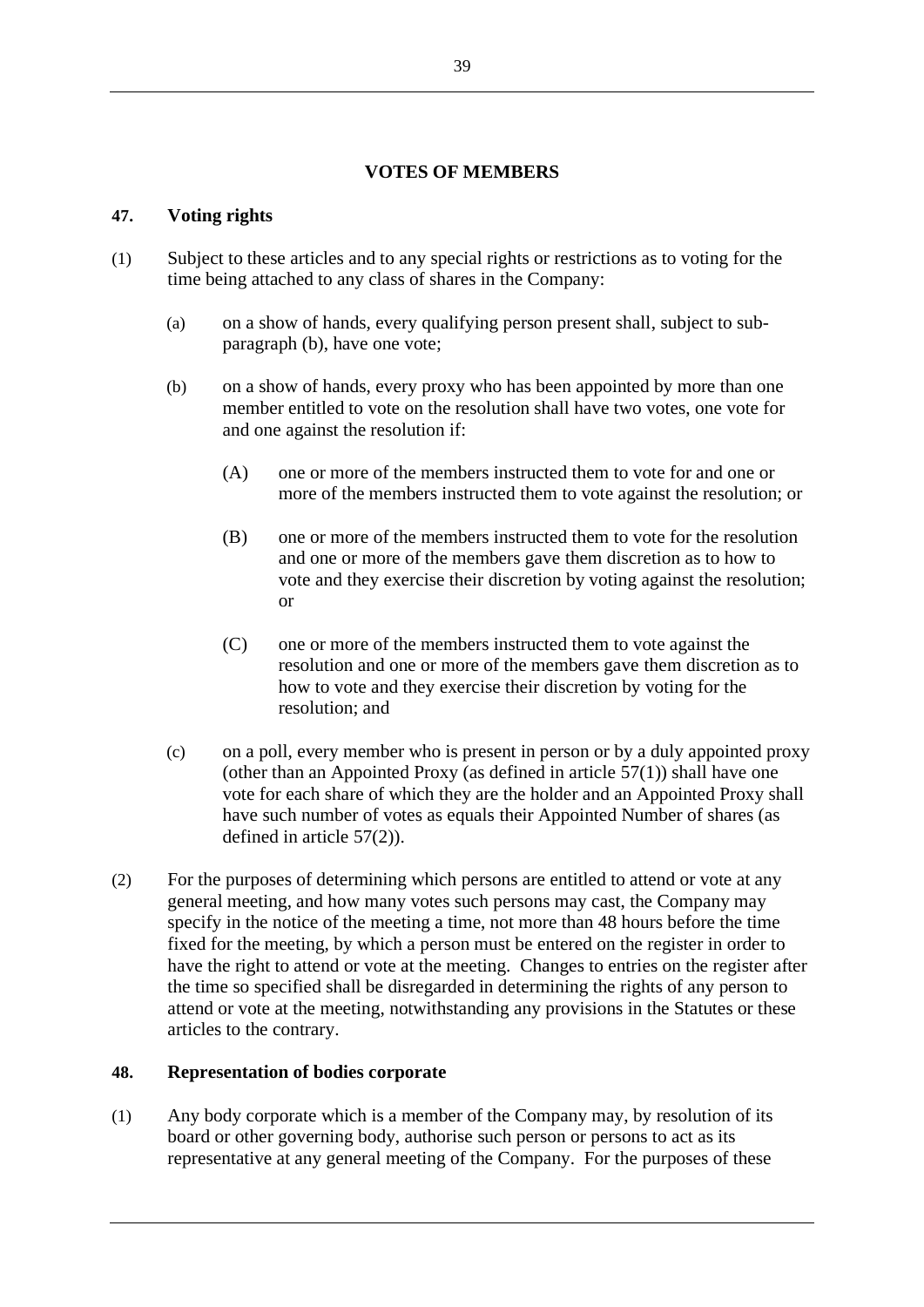articles, a body corporate shall be deemed to be present in person at any general meeting of the Company if one or more of its representatives is present at that meeting. The board or any director or the secretary may (but shall not be bound to) require evidence of the authority of any such representative.

- (2) Where more than one person is authorised to represent a body corporate and more than one person purports to exercise a power on behalf of that body corporate:
	- (a) if each such person purports to exercise the power in the same way, the power is treated as exercised in that way; and
	- (b) if each such person does not purport to exercise the power in the same way, the power is treated as not exercised.

# **49. Voting rights of joint holders**

If more than one of the joint holders of a share tenders a vote on the same resolution, whether in person or by proxy, the vote of the senior who tenders a vote shall be accepted to the exclusion of the vote(s) of the other joint holder(s); and for this purpose seniority shall be determined by the order in which the names stand in the register in respect of the relevant share.

## **50. Voting rights of members incapable of managing their affairs**

A member in respect of whom an order has been made by any court having jurisdiction (whether in Jersey or elsewhere) in matters concerning mental disorder or otherwise regarding their inability to manage their own affairs may vote, whether on a show of hands or on a poll, by their attorney, receiver, *curator bonis* or other person in the nature of a receiver or *curator bonis* appointed by that court, and the attorney, receiver, *curator bonis* or other person may vote by proxy. Evidence to the satisfaction of the board of the authority of the person claiming the right to vote must be received at the Office (or at such other address as may be specified for the receipt of proxy appointments, which for the avoidance of doubt may include an electronic address) not later than the last time by which a proxy appointment must be received in order to be valid for use at the meeting or adjourned meeting or on the holding of the poll at or on which that person proposes to vote and, in default, the right to vote shall not be exercisable.

## **51. Voting rights suspended where sums overdue**

Unless the board otherwise decides, a member shall not be entitled to vote, either in person or by proxy, at any general meeting of the Company or upon a poll or exercise any other right conferred by membership in relation to general meetings or polls in respect of any share held by them unless all calls and other sums presently payable by them in respect of that share have been paid.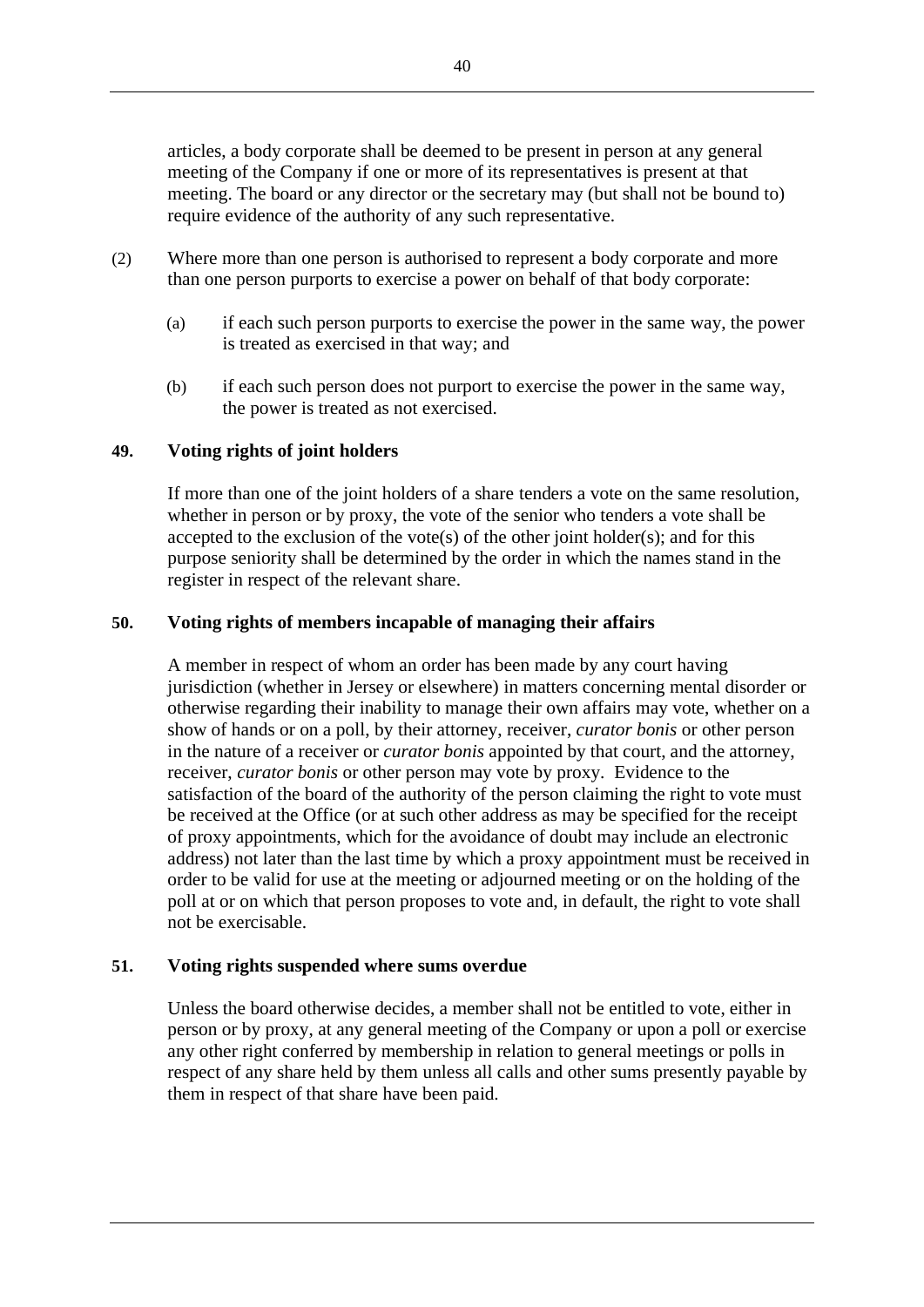# **52. Objections to admissibility of votes**

(1) No objection shall be raised as to the admissibility of any vote (including, without limitation, in relation to the entitlement of any person to vote, the counting of votes which ought not to have been counted or which might have been rejected or not counting votes which ought to have been counted) except at the meeting or adjourned meeting or poll at which the vote objected to is or may be given or tendered, and every vote not disallowed at such meeting or poll shall be valid for all purposes. Any such objection made in due time shall be referred to the chair of the meeting, whose decision shall be final and conclusive.

# **PROXIES**

# <span id="page-46-0"></span>**53. Proxies**

- (1) A proxy need not be a member of the Company and a member may appoint more than one proxy in relation to a meeting, provided that each proxy is appointed to exercise the rights attached to a different share or shares held by them.
- (2) The appointment of a proxy shall not preclude a member from attending and voting in person at the meeting or on the poll concerned.
- (3) The appointment of a proxy shall only be valid for the meeting mentioned in it and any adjournment of that meeting (including on any poll demanded at the meeting or any adjourned meeting).
- (4) A proxy is entitled to speak at general meetings.
- (5) Proxies may also be appointed to attend, speak and vote at general meetings in the circumstances and in the manner provided for in articles [57,](#page-49-2) [59,](#page-49-3) [60](#page-49-4) and [62](#page-50-0) and articles [53](#page-46-0) to [56](#page-48-0) should be read subject to the provisions of those articles.

# **54. Appointment of proxy**

- (1) The appointment of a proxy may be in such form as is usual or common or in such other form as the board may from time to time approve and shall be signed by the appointor, or their duly authorised agent, or, if the appointor is a body corporate, shall either be executed under its common seal or be signed by an agent or officer authorised for that purpose. The signature need not be witnessed.
- (2) Without limiting the provisions of these articles, the board may from time to time in relation to uncertificated shares: (i) approve the appointment of a proxy by means of a communication sent in electronic form in the form of an "uncertificated proxy instruction" (a properly authenticated dematerialised instruction and/or other instruction or notification, which is sent by means of the relevant system and received by such participant in that system acting on behalf of the Company as the board may prescribe, in such form and subject to such terms and conditions as the board may from time to time prescribe (subject always to the facilities and requirements of the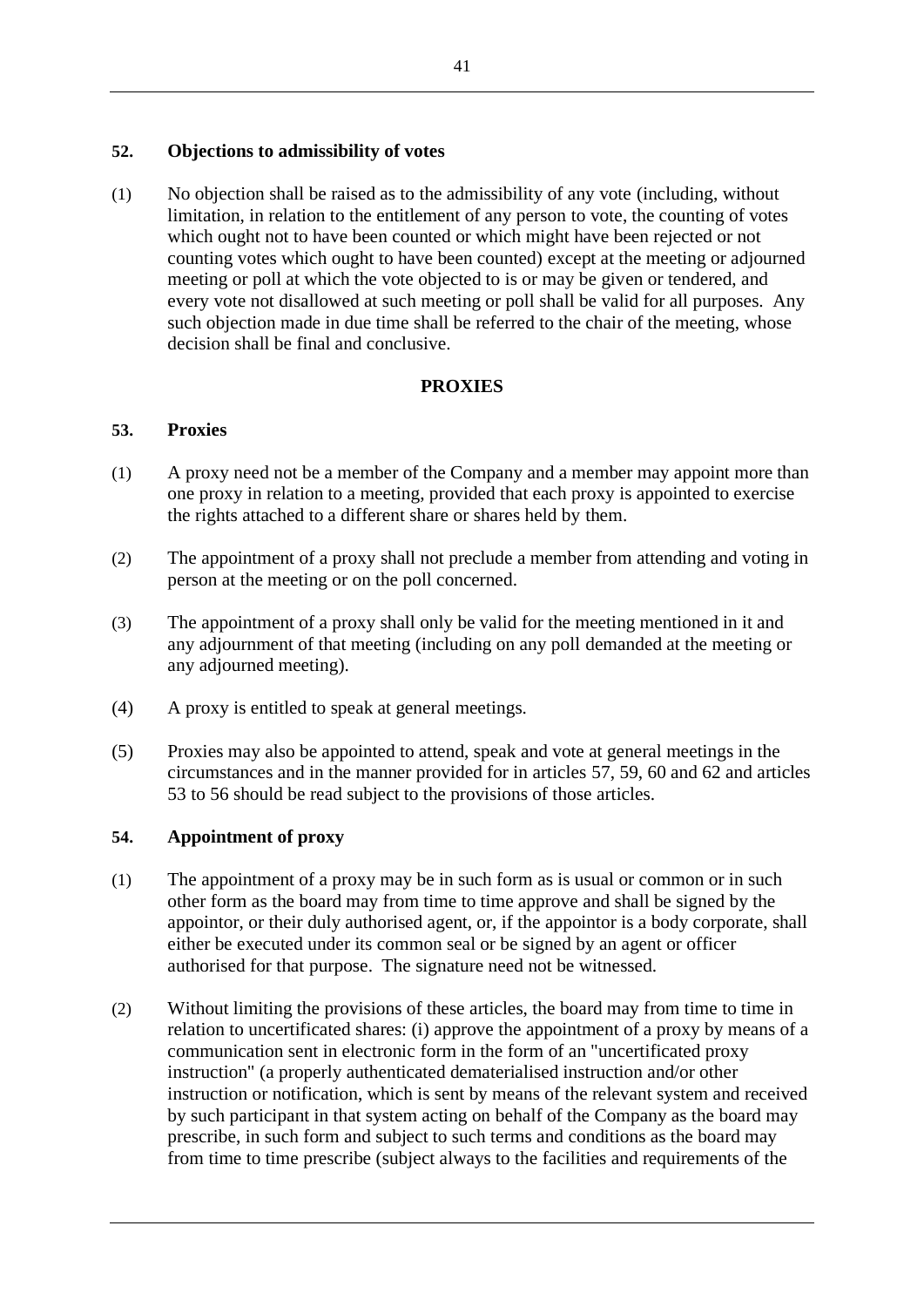relevant system)); and (ii) approve supplements to, or amendments or revocations of, any such uncertificated proxy instruction by the same means. In addition, the board may prescribe the method of determining the time at which any such uncertificated proxy instruction is to be treated as received by the Company or such participant and may treat any such uncertificated proxy instruction which purports to be or is expressed to be sent on behalf of a holder of a share as sufficient evidence of the authority of the person sending that instruction to send it on behalf of that holder.

(3) If a member appoints more than one proxy and the proxy appointments purport to grant the right for the appointees to exercise votes over more shares than are held by the member, then each proxy appointment will be invalid and neither appointee will be entitled to attend, speak or vote at the relevant general meeting or poll.

# **55. Receipt of proxy**

- (1) Subject to paragraph (8) below, a proxy appointment (whether in hard copy or electronic form):
	- (a) must be received at a proxy notification address not less than 48 hours before the time fixed for holding the meeting, rearranged meeting or adjourned meeting at which the appointee proposes to vote; or
	- (b) in the case of a poll taken more than 48 hours after it is demanded or in the case of an adjourned meeting or rearranged meeting to be held more than 48 hours after the time fixed for holding the original meeting, must be received at a proxy notification address not less than 24 hours before the time fixed for the taking of the poll or, as the case may be, the time fixed for holding the adjourned meeting or rearranged meeting; or
	- (c) in the case of a poll which is not taken at the meeting at which it is demanded but is taken 48 hours or less after it is demanded, or in the case of an adjourned or rearranged meeting to be held 48 hours or less after the time fixed for holding the original meeting, must be received:
		- (A) at a proxy notification address in accordance with (a) above;
		- (B) by the chair of the meeting or the secretary or any director at the meeting at which the poll is demanded or, as the case may be, at the original meeting; or
		- (C) at a proxy notification address and by such time as the chair of the meeting may direct at the meeting at which the poll is demanded.
- (2) In the case of a proxy appointment signed by an agent of a member who is not a body corporate, the authority under which the appointment is signed or a copy of it certified in such manner as shall be specified in the notice of the relevant meeting or in any other information issued by the Company in relation to the relevant meeting, or such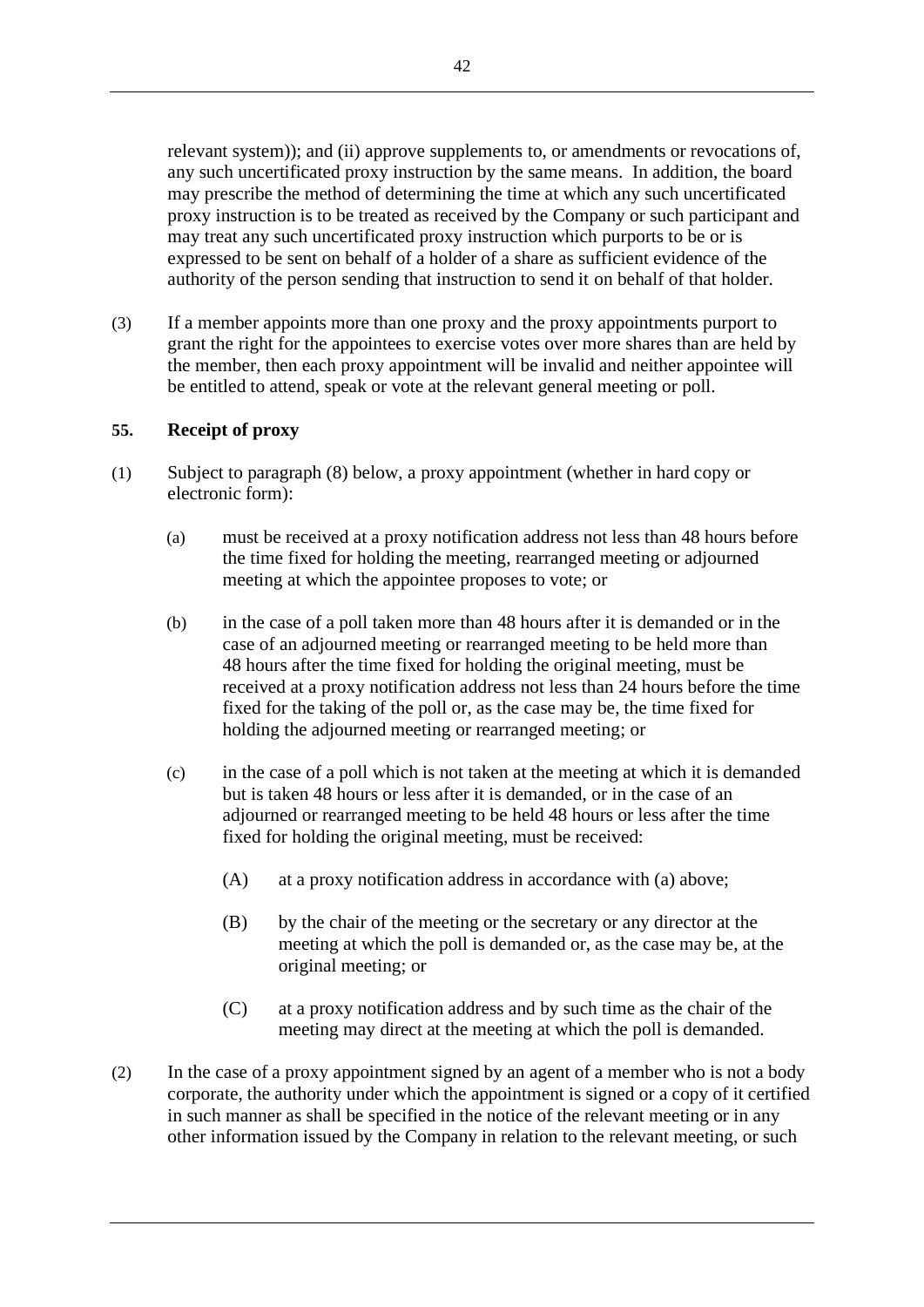other information as shall be so specified must also be received by the Company in the manner set out in paragraph (1) above.

- (3) In the case of a proxy appointment signed by an officer or other agent of a body corporate, the board may also require the receipt, in the manner set out in paragraph (1) above, of the authority under which the appointment is signed or a copy of it certified in such manner as shall be specified in the notice of the relevant meeting or in any other information issued by the Company in relation to the relevant meeting, or of such other authorities or information as shall be so specified.
- (4) Subject to the Statutes, the board may, but shall not be bound to, require such further evidence as it thinks fit of the authenticity or integrity of any signature on a proxy appointment and, if the signatory is an agent or, where the appointor is a body corporate, an officer, of their authority.
- (5) The board may decide, either generally or in any particular case, to treat a proxy appointment as valid notwithstanding that the appointment or any of the information required under paragraphs (2), (3) or (4) above has not been received in accordance with the requirements of this article.
- (6) Subject to paragraph (5) above, if the proxy appointment and any of the information required under paragraphs (2), (3) or (4) above are not received in the manner required above, the appointee shall not be entitled to vote in respect of the shares in question.
- (7) If two or more valid but differing proxy appointments are received in respect of the same share for use at the same meeting or on the same poll, the one which is last received (regardless of its date or of the date of its execution) shall be treated as replacing and revoking the others as regards that share and if the Company is unable to determine which was last received, none of them shall be treated as valid in respect of that share.
- (8) In calculating any period mentioned in paragraph (1) above, no account shall be taken of a day that is not a working day.

# <span id="page-48-0"></span>**56. Notice of revocation of authority**

- (a) A vote given or poll demanded by proxy or by a representative of a body corporate shall be valid notwithstanding the previous termination of the authority of the person voting or demanding a poll or (until entered in the register) the transfer of the share in respect of which the appointment of the relevant person was made unless notice of the termination was received at a proxy notification address not less than six hours before the time fixed for holding the relevant meeting or adjourned meeting or, in the case of a poll not taken on the same day as the meeting or adjourned meeting, before the time fixed for taking the poll.
- (b) A vote given by a proxy or by a representative of a body corporate shall be valid notwithstanding that they have not voted in accordance with any instructions given by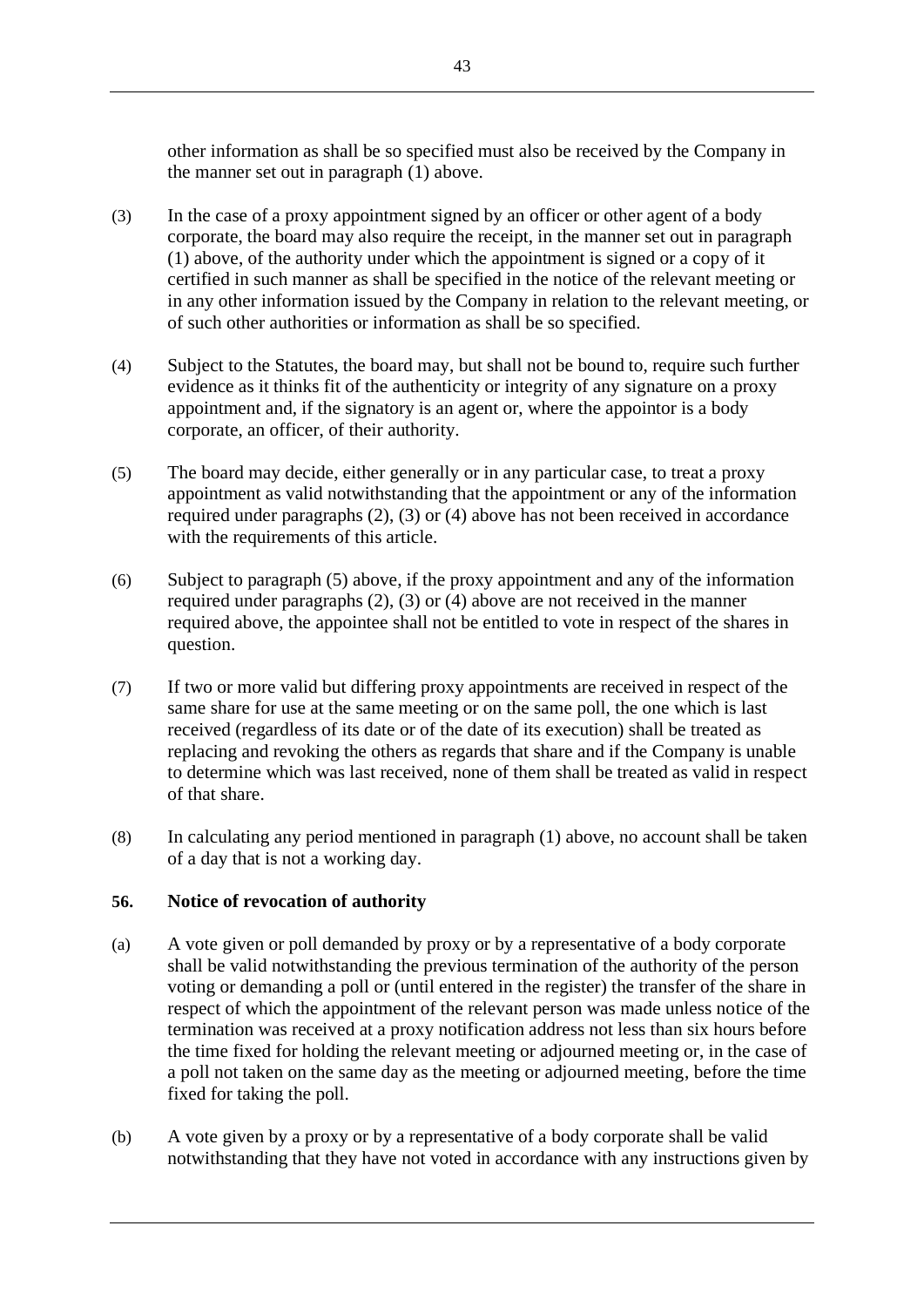the member by whom they are appointed. The Company shall not be obliged to check whether the proxy or representative of a body corporate has in fact voted in accordance with any such member's instructions.

# **ADS DEPOSITARY ARRANGEMENTS**

# <span id="page-49-2"></span>**57. ADS Depositary can appoint multiple proxies**

- <span id="page-49-0"></span>(1) The ADS Depositary can appoint more than one person to be its proxy (each person validly so appointed being referred to as an **Appointed Proxy**) and the provisions of articles [53](#page-46-0) to [56](#page-48-0) shall apply to any such appointment(s).
- <span id="page-49-1"></span>(2) The appointment shall set out the number of shares in relation to which an Appointed Proxy is appointed (the **Appointed Number**). The Appointed Number of shares of all Appointed Proxies, when added together, must not be more than the total number of shares registered in the name of the ADS Depositary.

# **58. The ADS Depositary shall keep a Proxy Register**

- (1) The ADS Depositary shall keep a register of the names and addresses of all the Appointed Proxies (the **Proxy Register**). The Proxy Register shall set out the Appointed Number of shares of each Appointed Proxy. This may be shown by setting out the number of American Depositary Shares which each Appointed Proxy holds and stating that the Appointed Number of shares can be ascertained by multiplying the said number of American Depositary Shares by such number which for the time being is equal to the number of shares which any one American Depositary Share represents.
- (2) The ADS Depositary shall allow anyone whom the board nominates to inspect the Proxy Register during usual business hours on any week day (public holidays excepted) at the registered office of the ADS Depositary. The ADS Depositary shall also provide, as soon as possible, any information contained in the Proxy Register which may be requested by the Company or its agents.

## <span id="page-49-3"></span>**59. Appointed Proxies can only attend general meetings if properly appointed**

An Appointed Proxy may only attend a general meeting if they provide the Company with written evidence of their appointment by the ADS Depositary for that general meeting. This shall be in a form agreed between the board and the ADS Depositary.

## <span id="page-49-4"></span>**60. Rights of Appointed Proxies**

Subject to the Statutes and providing the total number of shares registered in the name of the ADS Depositary is sufficient to include an Appointed Proxy's Appointed Number:

(a) at a general meeting which an Appointed Proxy is entitled to attend, they are entitled to exercise the same rights in relation to their Appointed Number of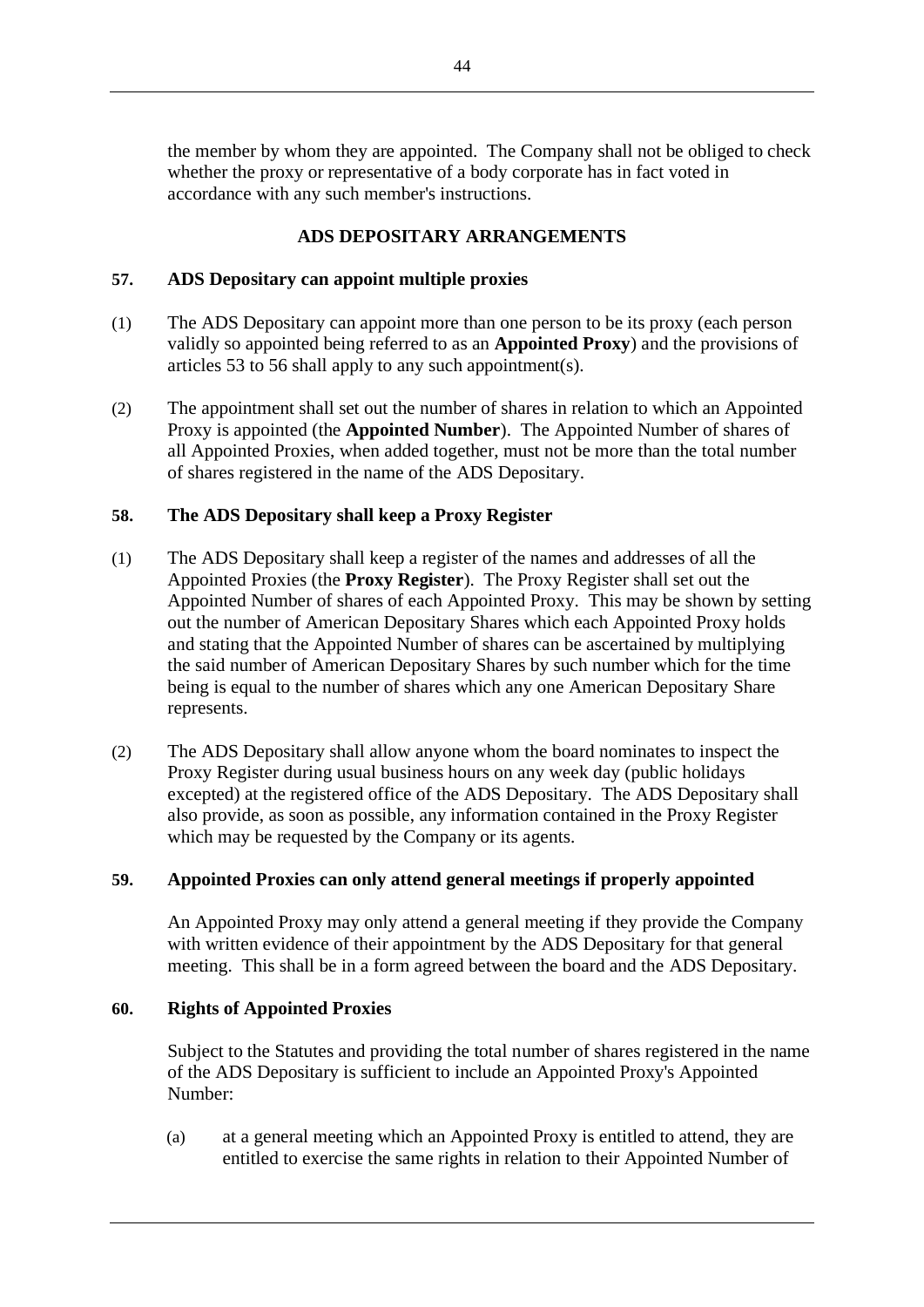shares as the ADS Depositary would have been entitled to exercise if it has been present in person at that meeting; and

(b) an Appointed Proxy can themselves appoint another person to be their proxy in relation to their Appointed Number of shares and the provisions of articles [53](#page-46-0) to [56](#page-48-0) shall apply to such appointment as if the Appointed Proxy was the registered holder of such shares and the appointment was made by them in that capacity.

# <span id="page-50-1"></span>**61. Sending information to an Appointed Proxy**

The Company may send to an Appointed Proxy at their address in the Proxy Register all or any of the documents which are sent to members.

# <span id="page-50-0"></span>**62. The Proxy Register may be fixed at a certain date**

- (1) In order to determine which persons are entitled as Appointed Proxies to:
	- (a) exercise the rights conferred by article [60;](#page-49-4) and
	- (b) receive documents sent pursuant to article [61,](#page-50-1)

and the Appointed Number of shares in respect of which a person is to be treated as Appointed Proxy for such purpose, the ADS Depositary may determine that the persons who are entitled are those persons entered in the Proxy Register at the close of business on a date (a **Record Date**) determined by the ADS Depositary in consultation with the Company.

- (2) When a Record Date is determined for a particular purpose:
	- (a) the Appointed Number of shares of an Appointed Proxy will be treated as the number appearing against their name in the Proxy Register as at the close of business on the Record Date (this may be shown by setting out the number of American Depositary Shares which each Appointed Proxy holds and stating that the number of shares can be ascertained by multiplying the said number of American Depositary Shares by such number which for the time being is equal to the number of shares which any one American Depositary Share represents); and
	- (b) changes to entries in the Proxy Register after the close of business on the Record Date will be ignored in determining the entitlement of any person for the purpose concerned.

## **63. The nature of an Appointed Proxy's interest**

Except as required by the Statutes, no Appointed Proxy will be recognised by the Company as holding any interest in shares upon any trust. The Company is entitled to treat a person entered in the Proxy Register as an Appointed Proxy as the only person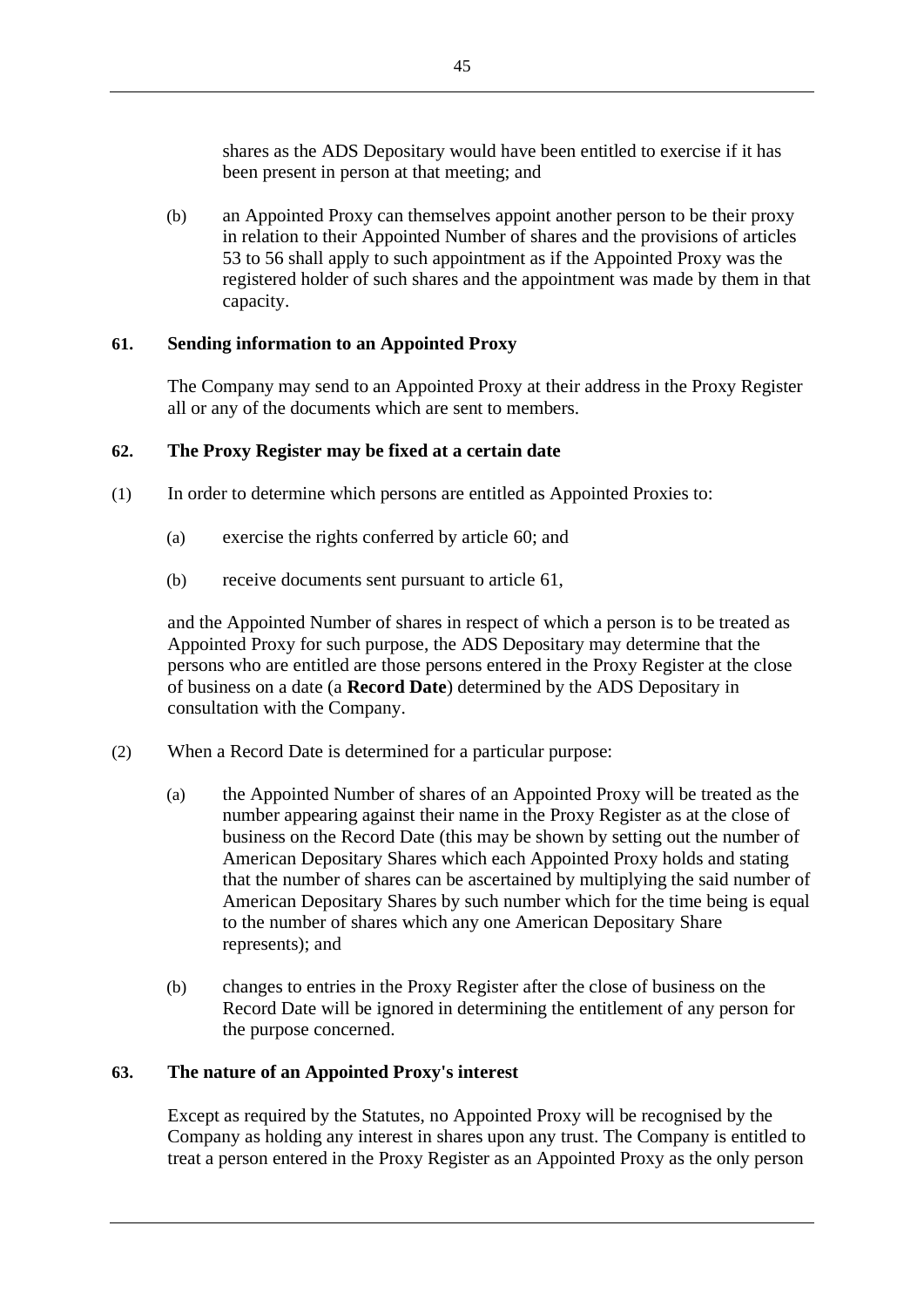entitled to exercise the rights conferred by article [60](#page-49-4) in respect of the shares in respect of which the Appointed Proxy has been appointed.

# **64. Validity of the appointment of Appointed Proxies**

- (1) If any question arises at or in relation to a general meeting as to whether any particular person has been validly appointed as or by an Appointed Proxy to vote (or exercise any other right) in respect of any shares, the question will be determined by the chair of the general meeting. Their decision (which may include declining to recognise a particular appointment as valid) will, if made in good faith, be final and binding on all persons interested.
- (2) If a question of the type described in paragraph (1) above arises in any circumstances other than at or in relation to a general meeting, the question will be determined by the board. Its decision (which can include declining to recognise a particular appointment as valid) will also, if made in good faith, be final and binding on all persons interested.

# **DIRECTORS**

## **65. Number of directors**

The directors (other than alternate directors) shall not, unless otherwise determined by an ordinary resolution of the Company, be less than six in number.

## **66. Directors need not be members**

A director need not be a member of the Company.

# **ELECTION, APPOINTMENT, RETIREMENT AND REMOVAL OF DIRECTORS**

## **67. Election of directors by the Company**

- (1) Subject to these articles, the Company may by ordinary resolution elect any person who is willing to act to be a director, either to fill a vacancy or as an additional director, but so that the total number of directors shall not exceed any maximum number fixed by or in accordance with these articles.
- (2) No person (other than a director retiring in accordance with these articles) shall be elected or re-elected a director at any general meeting unless:
	- (a) they are recommended by the board; or
	- (b) not less than seven nor more than 42 days before the date appointed for the meeting there has been given to the Company, by a member (other than the person to be proposed) entitled to vote at the meeting, notice of their intention to propose a resolution for the election of that person, stating the particulars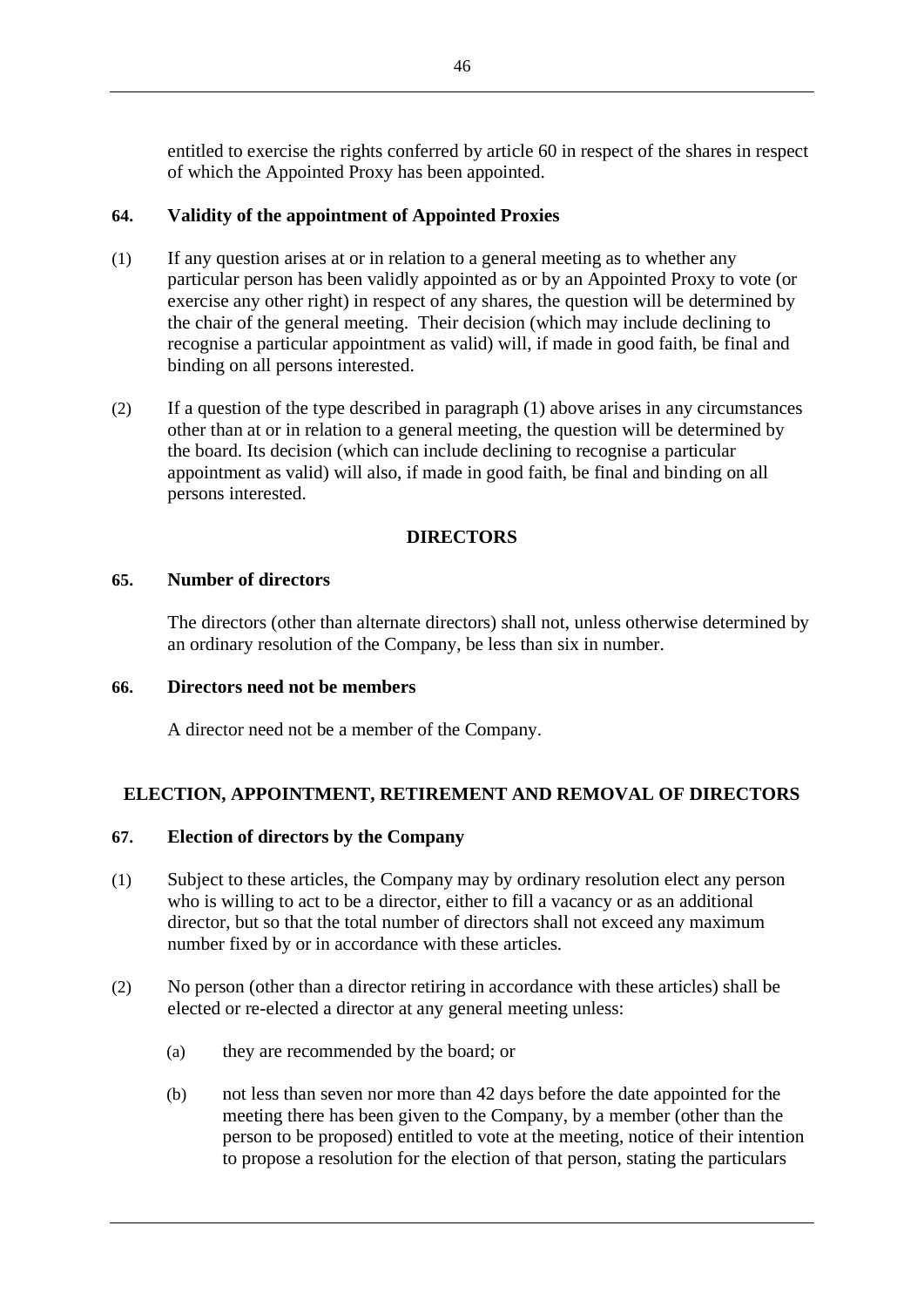which would, if they were so elected, be required to be included in the Company's register of directors and a notice executed by that person of their willingness to be elected.

## **68. Separate resolutions for election of each director**

Every resolution of a general meeting for the election of a director shall relate to one named person and a single resolution for the election of two or more persons shall be void, unless a resolution that it shall be so proposed has been first agreed to by the meeting without any vote being cast against it.

# **69. The board's power to appoint directors**

The board may appoint any person who is willing to act to be a director, either to fill a vacancy or by way of addition to their number, but so that the total number of directors shall not exceed any maximum number fixed by or in accordance with these articles.

## **70. Retirement of directors**

- (1) At each annual general meeting every director who held office on the date seven days before the date of the notice of annual general meeting shall retire from office. A retiring director shall be eligible for re-election and a director who is re-elected will be treated as continuing in office without a break.
- (2) A retiring director who is not re-elected shall retain office until the close of the meeting at which they retire.
- (3) If the Company, at any meeting at which a director retires in accordance with these articles, does not fill the office vacated by such director, the retiring director, if willing to act, shall be deemed to be re-elected, unless at the meeting a resolution is passed not to fill the vacancy or to elect another person in their place or unless the resolution to re-elect them is put to the meeting and lost.

## **71. Removal of directors**

- (1) The Company may by ordinary resolution remove any director before their period of office has expired notwithstanding anything in these articles or in any agreement between them and the Company.
- (2) A director may also be removed from office by giving them notice to that effect signed by or on behalf of all the other directors.
- (3) Any removal of a director under this article shall be without prejudice to any claim which such director may have for damages for breach of any agreement between them and the Company.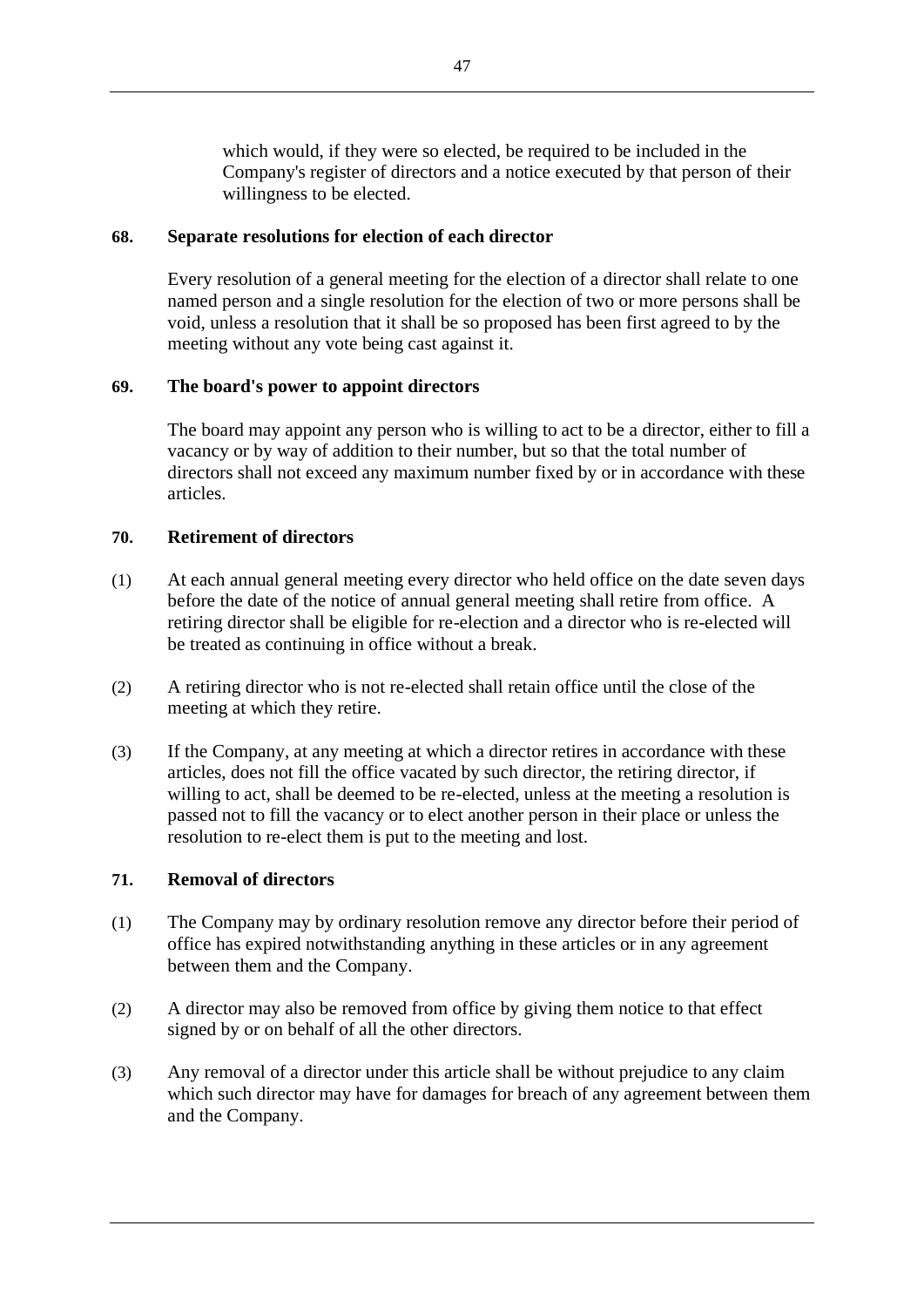# **72. Vacation of office of director**

- (1) Without prejudice to the provisions of these articles for retirement or removal the office of a director shall be vacated if:
	- (a) they are prohibited by law or the Listing Rules from being a director; or
	- (b) they become bankrupt or make any arrangement or composition with their creditors generally; or
	- (c) a registered medical practitioner who has examined them gives a written opinion to the Company stating that they have become physically or mentally incapable of acting as a director and may remain so for more than three months; or by reason of their mental health a court makes an order which wholly or partly prevents them from personally exercising any powers or rights which they would otherwise have and, in either case, the board resolves that their office be vacated; or
	- (d) for more than six months they are absent (whether or not an alternate director attends in their place), without special leave of absence from the board, from board meetings held during that period and the board resolves that their office be vacated; or
	- (e) the conduct of the director (whether or not concerning the affairs of the Company) is the subject of an investigation by the Jersey Financial Services Commission or any successor body or equivalent body in any foreign jurisdiction and the directors resolve it is undesirable in the interest of the Company that they remain a director of the Company; or
	- (f) they give to the Company notice of their wish to resign, in which event they shall vacate that office on the receipt of that notice by the Company or at such later time as is specified in the notice.
- (2) If a director stops being a director for any reason, that person will also automatically cease to be a member of any committee or sub-committee of the directors.

# **73. Executive directors**

- (1) The board may appoint one or more directors to hold any executive office under the Company (including that of chair, chief executive or managing director) for such period (subject to the Statutes) and on such terms as it may decide. The board may, at any time, vary, revoke or terminate any appointment so made without prejudice to any claim for damages for breach of any contract of service between the director and the Company.
- (2) The remuneration of a director appointed to any executive office shall be fixed by the board and may be by way of salary, commission, participation in profits or otherwise and either in addition to or inclusive of their remuneration as a director.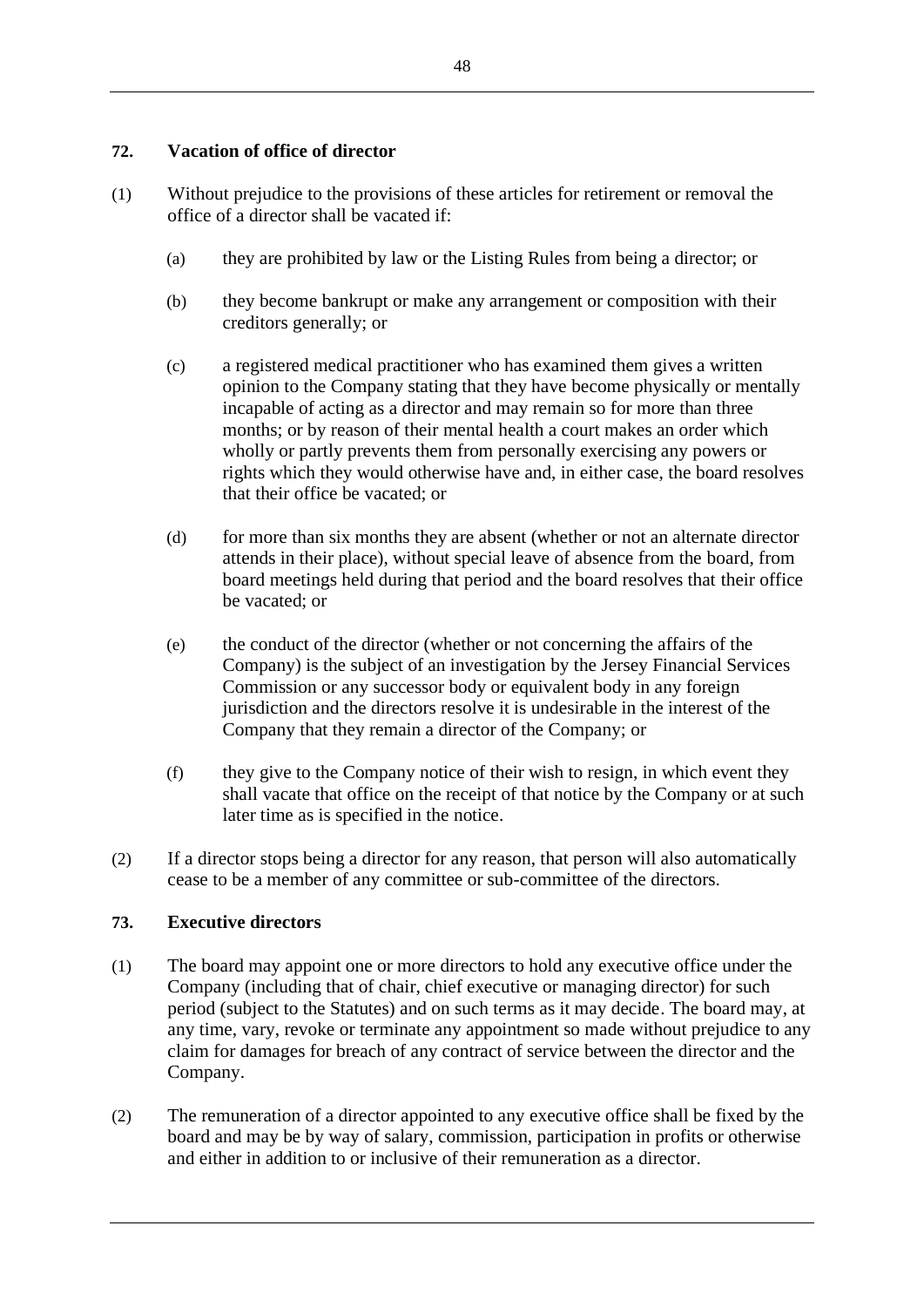(3) A director appointed as executive chair, chief executive or managing director shall automatically cease to hold that office if such person ceases to be a director but without prejudice to any claim for damages for breach of any contract of service between them and the Company.

### **ALTERNATE DIRECTORS**

#### **74. Power to appoint alternate directors**

- (1) Each director may appoint another director or any other person who is willing to act as their alternate and may remove them from that office. The appointment as an alternate director of any person who is not themselves a director shall be subject to the approval of a majority of the directors or a resolution of the board.
- (2) An alternate director shall be entitled to receive notice of all board meetings and of all meetings of committees of which the director appointing them is a member, to attend and vote at any such meeting at which the director appointing them is not personally present and at the meeting to exercise and discharge all the functions, powers and duties of their appointor as a director and for the purposes of the proceedings at the meeting these articles shall apply as if they were a director.
- (3) Every person acting as an alternate director shall (except as regards power to appoint an alternate and remuneration) be subject in all respects to these articles relating to directors and shall alone be responsible to the Company for their acts and defaults and shall not be deemed to be the agent of the director appointing them. An alternate director may be paid expenses and shall be entitled to be indemnified by the Company to the same extent as if they were a director but shall not be entitled to receive from the Company any fee in their capacity as an alternate director.
- (4) Every person acting as an alternate director shall have one vote for each director for whom they act as alternate, in addition to their own vote if they are also a director, but they shall count as only one for the purpose of determining whether a quorum is present.
- (5) Any person appointed as an alternate director shall vacate their office as alternate director if the director by whom they have been appointed vacates their office as director (otherwise than by retirement at a general meeting of the Company at which they are re-appointed) or removes them by notice to the Company or on the happening of any event which, if they are or were a director, causes or would cause them to vacate that office.
- (6) Every appointment or removal of an alternate director shall be made by notice and shall be effective (subject to paragraph (1) above) on receipt by the secretary of the notice.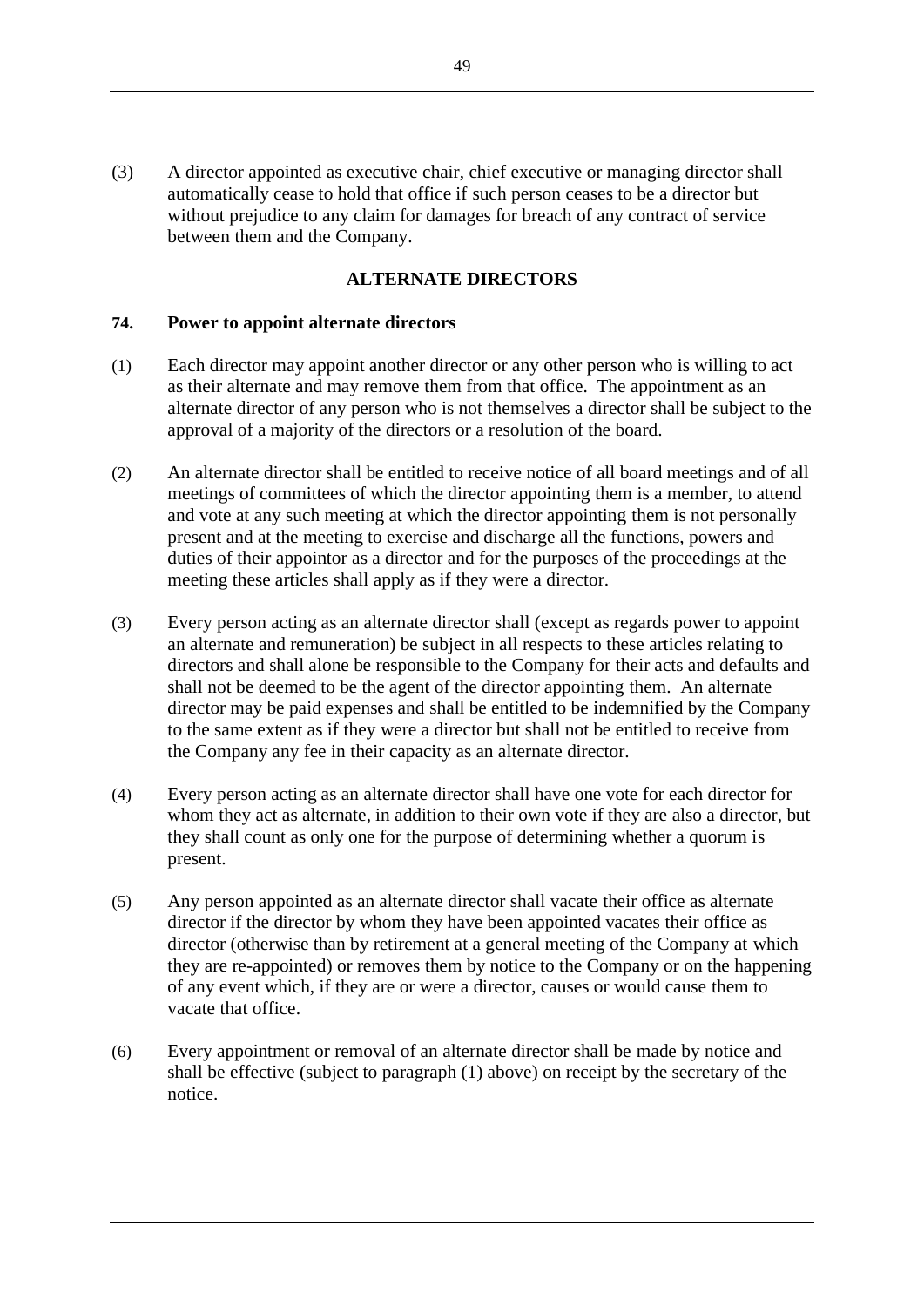# **ASSOCIATE DIRECTORS**

# **75. Power to appoint associate directors**

The directors may at any time and from time to time appoint any person (not being a director) to be an associate director, and the following provisions with regard to associate directors shall have effect:

- (a) a person so appointed shall not be required to be a member of the Company and shall hold office until removed by resolution of the directors;
- (b) the number of associate directors shall not at any time exceed six;
- (c) the remuneration of the associate directors shall be such as from time to time be determined by the directors and may be of any description; and
- (d) associate directors shall not have any right to attend or vote at meetings of the directors, and they shall not be directors within the meaning of that word as used in these articles. If invited to attend and express their views at meetings of the directors, they shall do so only on the same footing as other officials and members of the staff of the Company.

# **REMUNERATION, EXPENSES, PENSIONS AND OTHER BENEFITS**

## **76. Directors' fees**

- (1) The directors shall be paid fees not exceeding in aggregate £3,000,000 per annum (or such larger sum as the Company may, by ordinary resolution, determine) as the board may decide to be divided among them in such proportion and manner as they may agree or, failing agreement, equally. Any fee payable under this article shall be distinct from any remuneration or other amounts payable to a director under other provisions of these articles and shall accrue from day to day.
- (2) The board (or any duly authorised committee of the board) may make arrangements for such proportion of the fees payable to any director under the provisions of this article as the board or such committee may from time to time decide, to be provided in the form of fully paid ordinary shares in the capital of the Company by applying the relevant amount in the purchase or subscription of such shares on behalf of such director. In the case of a subscription of shares, for the purposes of this article, the subscription price for such shares shall be deemed to be the closing middle market price as published in the London Stock Exchange Daily Official List on the day of such subscription.

## **77. Special remuneration**

(1) The board may grant special remuneration to any director who performs any special or extra services to or at the request of the Company.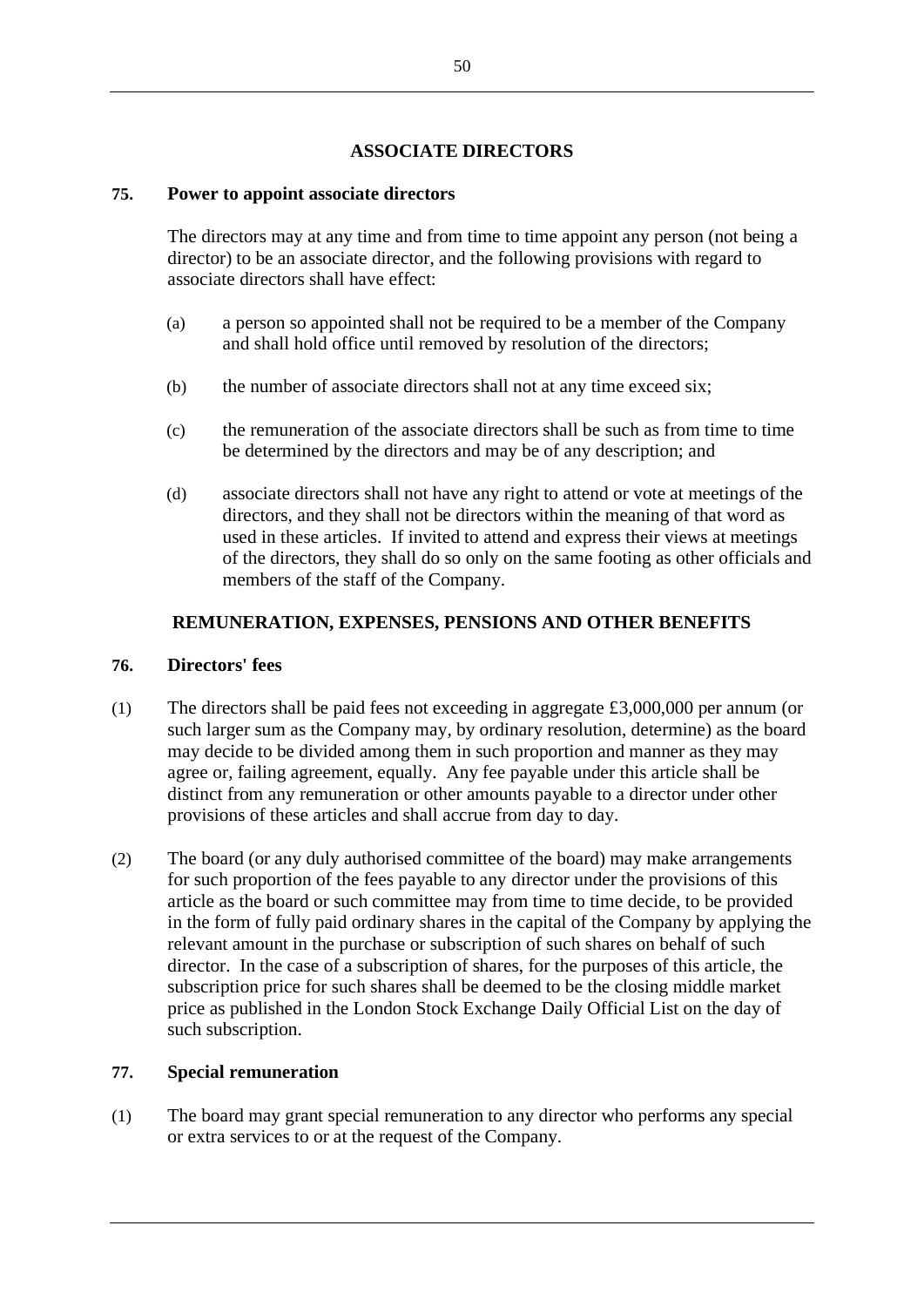(2) Such special remuneration may be paid by way of lump sum, salary, commission, participation in profits or otherwise as the board may decide in addition to any remuneration payable under or pursuant to any other of these articles.

## **78. Expenses**

A director shall be paid out of the funds of the Company all travelling, hotel and other expenses properly incurred by them in and about the discharge of their duties, including their expenses of travelling to and from board meetings, committee meetings, general meetings and separate general meetings of the holders of any class of shares in the Company. Subject to the Statutes and any guidelines and procedures established from time to time by the board, a director may also be paid out of the funds of the Company all expenses incurred by them in obtaining professional advice in connection with the affairs of the Company or the discharge of their duties as a director.

#### **79. Pensions and other benefits**

The board may exercise all the powers of the Company to:

- (a) pay, provide, arrange or procure the grant of pensions or other retirement benefits, death, disability or sickness benefits, health, accident and other insurances or other such benefits, allowances, gratuities or insurances, including in relation to the termination of employment, to or for the benefit of any person who is or has been at any time a director of the Company or in the employment or service of the Company or of any body corporate which is or was associated with the Company or of the predecessors in business of the Company or any such associated body corporate, or the relatives or dependants of any such person. For that purpose the board may procure the establishment and maintenance of, or participation in, or contribution to, any pension fund, scheme or arrangement and the payment of any insurance premiums;
- (b) establish, maintain, adopt and enable participation in any profit sharing or incentive scheme including shares, share options or cash or any similar schemes for the benefit of any director or employee of the Company or of any associated body corporate, and, subject to any restrictions under applicable legislation, to lend money to any such director or employee or to trustees on their behalf to enable any such schemes to be established, maintained or adopted; and
- (c) support and subscribe to any institution or association which may be for the benefit of the Company or of any associated body corporate or any directors or employees of the Company or associated body corporate or their relatives or dependants or connected with any town or place where the Company or an associated body corporate carries on business, and to support and subscribe to any charitable or public object whatsoever.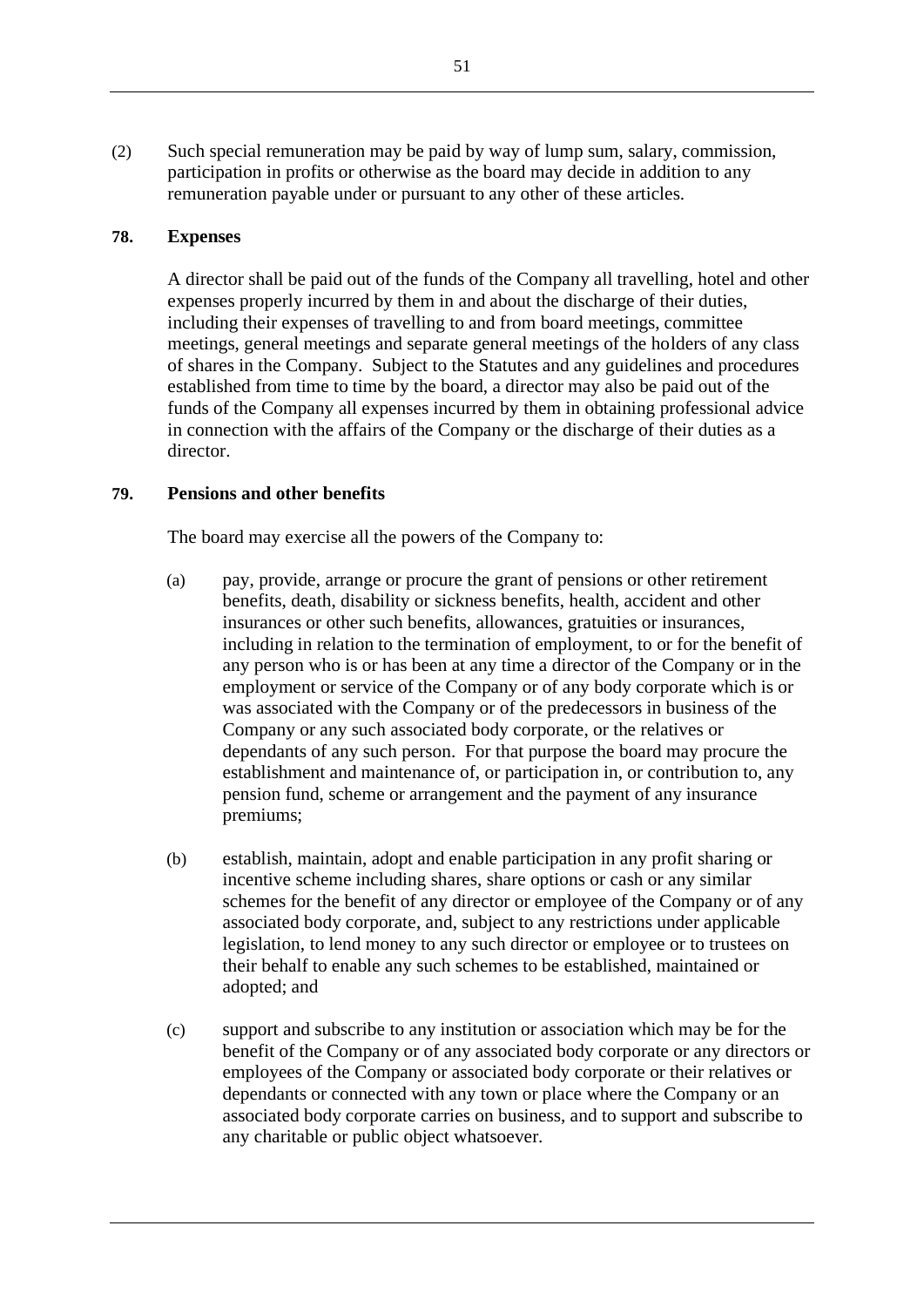### **80. Payment for loss of office**

- (1) The Company shall not make a payment for loss of office to a director of the Company unless the payment has been approved by an ordinary resolution of the Company.
- (2) A resolution approving a payment for loss of office under this article must not be passed unless a memorandum setting out particulars of the proposed payment (including its amount) is made available for inspection by the members of the Company at:
	- (a) the Office for not less than 15 days ending with the date that the proposed resolution is put to the members; and
	- (b) at the meeting at which the proposed resolution is put to the members.
- (3) For the purposes of this article, **payment for loss of office** means a payment made to a director or past director of the Company:
	- (a) by way of compensation for loss of office as director of the Company;
	- (b) by way of compensation for loss, while director of the Company or in connection with their ceasing to be a director of it, of:
		- (i) any other office or employment in connection with the management of the affairs of the Company; or
		- (ii) any office (as director or otherwise) or employment in connection with the management of the affairs of any subsidiary of the Company;
	- (c) as consideration for or in connection with their retirement from their office as director of the Company; or
	- (d) as consideration for or in connection with their retirement, while director of the Company or in connection with their ceasing to be a director of it, from:
		- (i) any other office or employment in connection with the management of the affairs of the Company; or
		- (ii) any office (as director or otherwise) or employment in connection with the management of the affairs of any subsidiary of the Company,

where, for the purposes of this definition of payment for loss of office, references to compensation and consideration include benefits otherwise than in cash and references and references to a payment to the director include payment to a person connected with a director, or payment to any person at the direction of, or for the benefit of, a director or a person connected with them.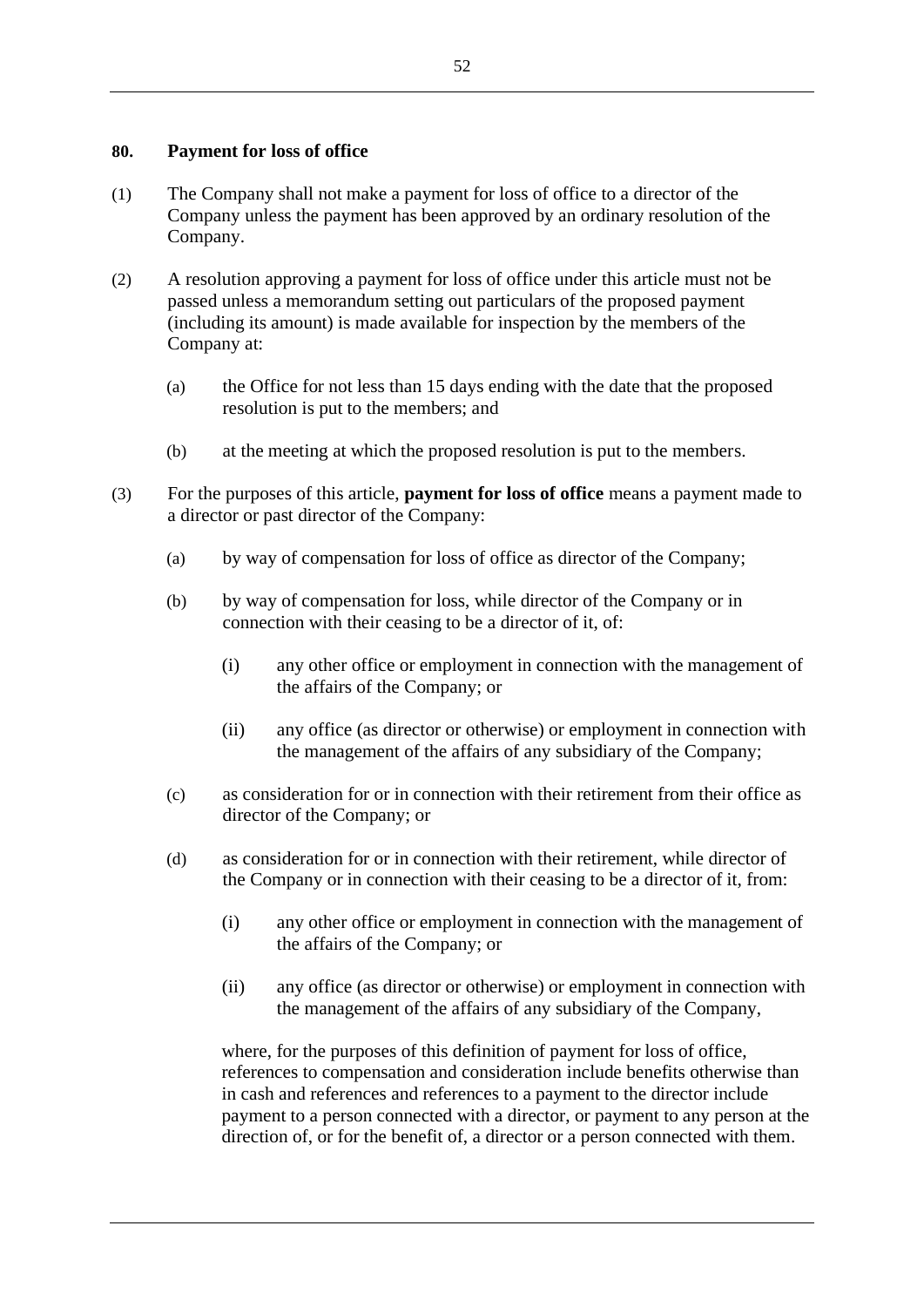# **POWERS OF THE BOARD**

## **81. General powers of the board to manage the Company's business**

- (1) The business of the Company shall be managed by the board which may exercise all the powers of the Company, subject to the Statutes, these articles and any ordinary resolution of the Company. No ordinary resolution or alteration of these articles shall invalidate any prior act of the board which would have been valid if the resolution had not been passed or the alteration had not been made.
- (2) The powers given by this article shall not be limited by any special authority or power given to the board by any other article or any resolution of the Company.

## <span id="page-58-0"></span>**82. Power to act notwithstanding vacancy**

The continuing directors or the sole continuing director at any time may act notwithstanding any vacancy in their number; but, if the number of directors is less than the minimum number fixed by or in accordance with these articles, they may act for the purpose of filling up vacancies or calling a general meeting of the Company, but not for any other purpose. If no director is able or willing to act, then any two members may summon a general meeting for the purpose of appointing directors.

#### **83. Provisions for employees**

The board may exercise any of the powers conferred by the section 247 of the Companies Act 2006 of the United Kingdom to make provision for the benefit of any persons employed or formerly employed by the Company or any of its subsidiaries in connection with the cessation or the transfer to any person of the whole or part of the undertaking of the Company or any of its subsidiaries as if the Company were a company incorporated in England and Wales.

## **84. Power to borrow money**

- (1) The board may exercise all the powers of the Company to borrow money and to mortgage or charge all or any part of its undertaking, property and assets (both present and future) and uncalled capital and to issue debentures and other securities, whether outright or as collateral security for any debt, liability or obligation of the Company or of any third party.
- (2) The board shall restrict the borrowings of the Company and exercise all voting and other rights or powers of control exercisable by the Company in relation to its subsidiaries (if any) so as to secure (but as regards subsidiaries only so far as by such exercise it can secure) that the aggregate principal amount outstanding at any time in respect of all borrowings by the Group (exclusive of any borrowings which are owed by one Group company to another Group company) after deducting the amount of cash deposited will not, without the previous authority of the Company in general meeting, exceed: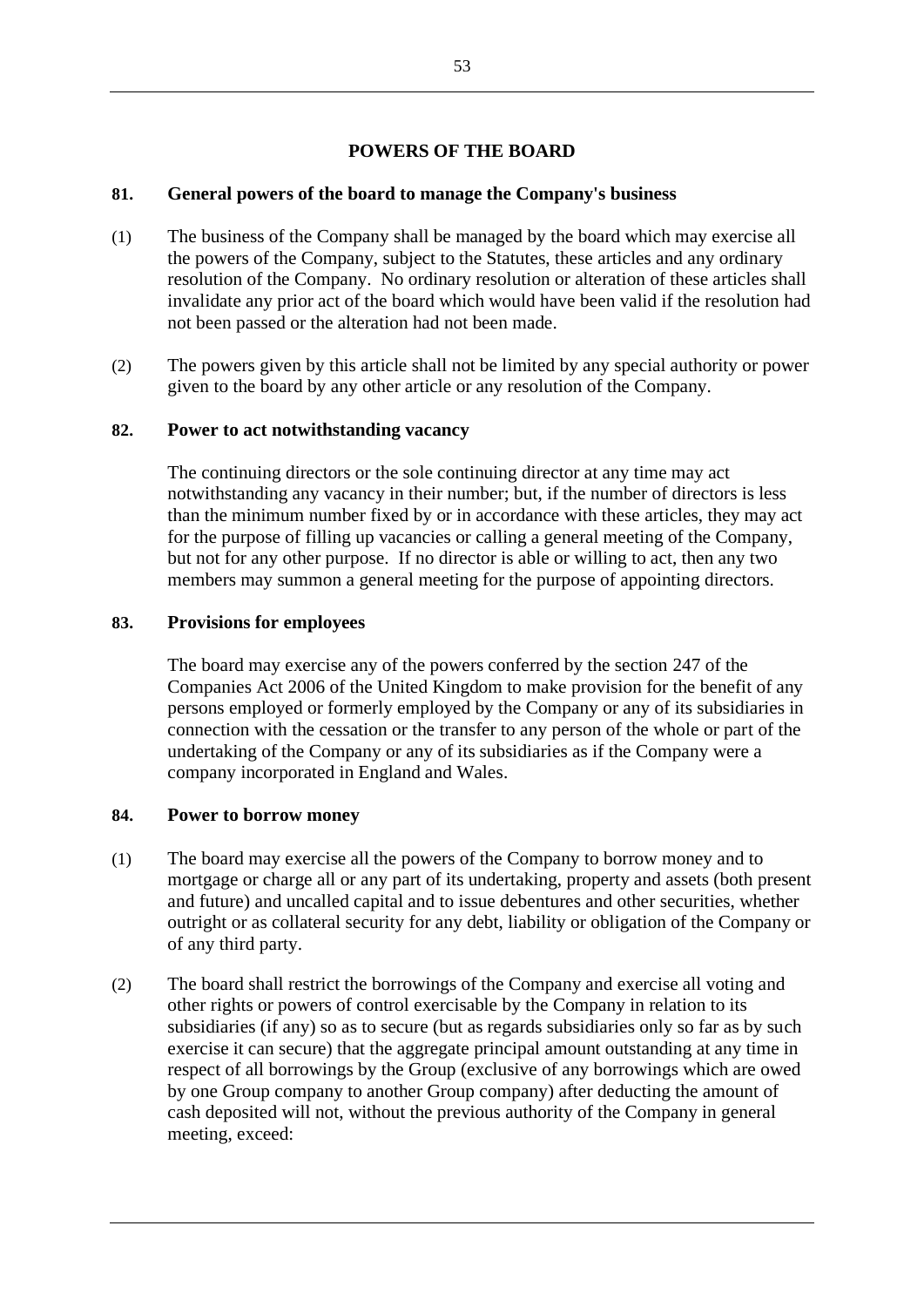- (a) an amount equal to 2.5 times adjusted capital and reserves; or
- (b) any higher limit fixed by ordinary resolution of the Company which is applicable at the relevant time.
- (3) In this article:
	- (a) **adjusted capital and reserves** means the aggregate of:
		- (I) the amount paid up on the allotted share capital of the Company; and
		- (II) the amounts standing to the credit of the reserves of the Group (including share premium account and capital redemption reserve, but excluding any currency translation reserve), after adding or deducting any balance standing to the credit or debit of the Group's profit and loss account,

all as shown in the relevant balance sheet but unless the directors determine otherwise, after:

- (i) making such adjustments as may be appropriate in respect of:
	- (A) any variation in the amount of the paid up share capital, the share premium account or capital redemption reserve since the date of the relevant balance sheet and so that for this purpose if any proposed allotment of shares by the Company for cash has been underwritten or agreed to be subscribed then these shares shall be deemed to have been allotted and the amount (including any premium) of the subscription moneys payable (not being moneys payable later than six months after the date of allotment) shall be deemed to have been paid up on the date when the issue of the shares was underwritten or agreed to be subscribed (or if the underwriting or subscription agreement was conditional, the date on which it became unconditional);
	- (B) any undertaking which was not a subsidiary at the date of the relevant balance sheet but which would be a subsidiary if group accounts were prepared as at the relevant time (and as if such time were the end of the Company's financial year) or any undertaking which was a subsidiary but which would no longer be so if group accounts were to be so prepared at the relevant time; and
	- (C) any variation in the interest of the Company in another Group company since the date of the relevant balance sheet;
- (ii) excluding (so far as not already excluded) minority and other outside interests in any subsidiary;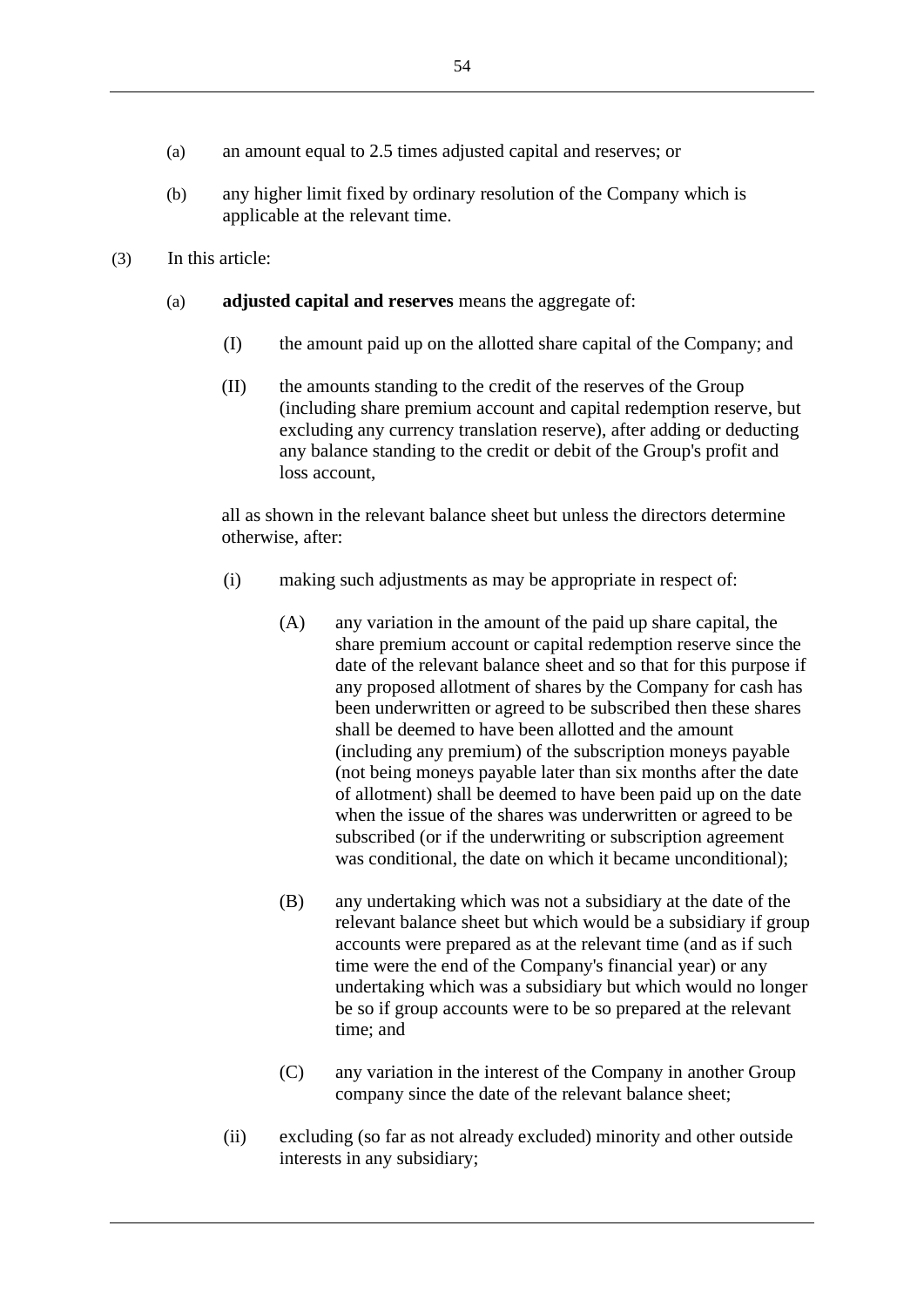- (iii) deducting to the extent included in the above:
	- (A) the book values of intangible assets except goodwill shown in the relevant balance sheet (as adjusted pursuant to the above provisions of this paragraph); and
	- (B) the amount of any distribution declared, recommended or made by any Group company to a person other than another Group company out of profits accrued up to and including the date of (and to the extent not provided for in) the relevant balance sheet;
- (iv) after adding back the amount of any investment in own shares that has been deducted in arriving at total equity; and
- (v) making such other adjustments (if any) as the board may consider appropriate or necessary and as are approved by the auditors;
- (b) **borrowings** include the following except in so far as otherwise taken into account:
	- (I) the principal amount of any debenture (whether secured or unsecured) of a Group company;
	- (II) the outstanding amount raised by acceptances under an acceptance credit or bills facility opened by a bank or acceptance house on behalf of or in favour of a Group company, excluding acceptances of trade bills relating to goods purchased in the ordinary course of trading;
	- (III) the nominal amount of any share capital and the principal amount of any debenture or borrowing, the beneficial interest in which is not owned by a Group company, to the extent that their payment or repayment is the subject of a guarantee or indemnity by a Group company;
	- (IV) any fixed or minimum premium payable on final repayment of any borrowing or deemed borrowing; and
	- (V) any fixed amount in respect of a finance lease payable by any Group company which would be shown at the relevant time as an obligation in a balance sheet and prepared in accordance with the accounting principles used in the preparation of the relevant balance sheet and for this purpose "finance lease" means a contract between a lessor and a Group company as lessee or sub-lessee where substantially all the risks and rewards of the ownership of the asset leased or sub-leased are to be borne by the lessee or sub-lessee,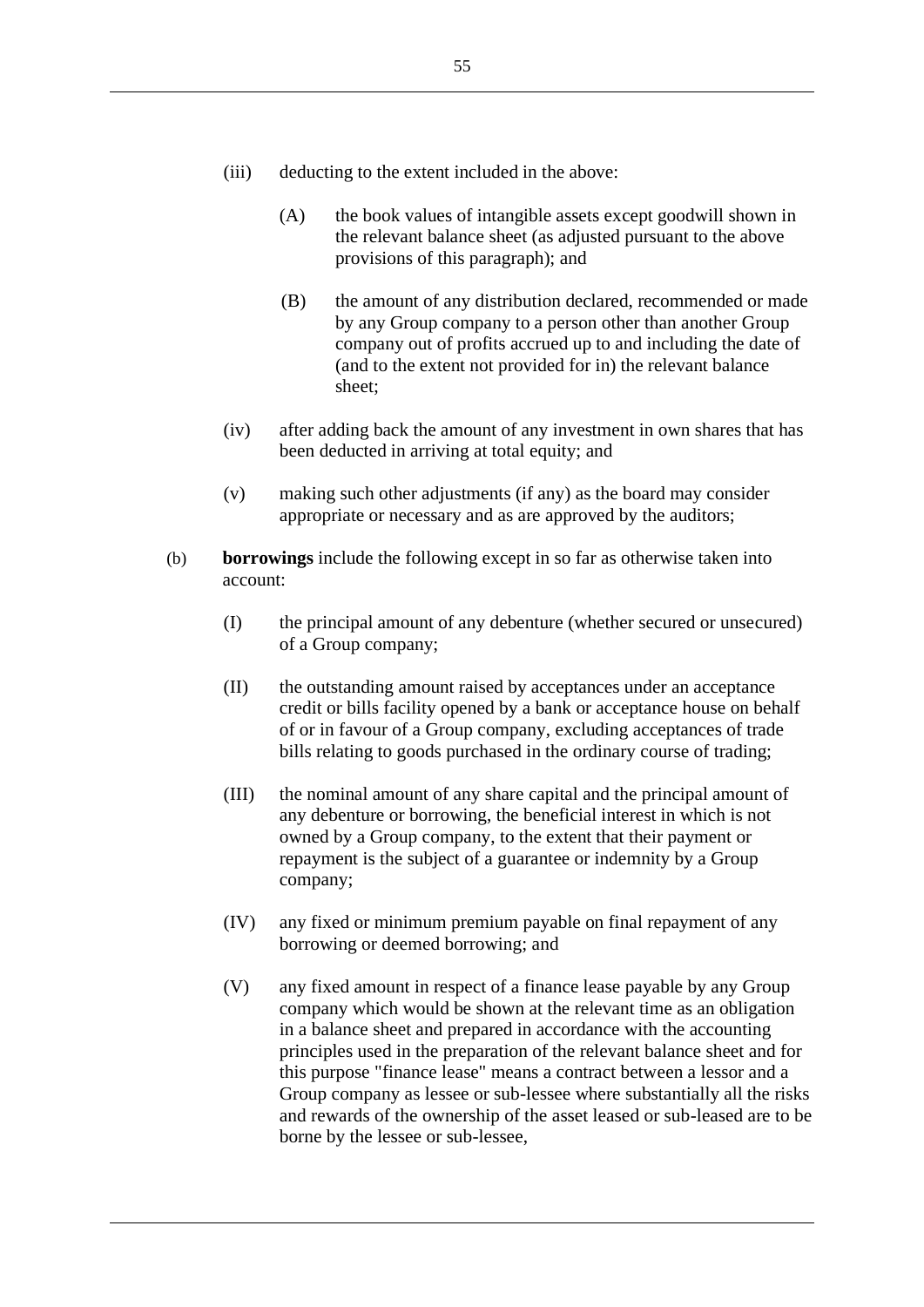but exclude the following:

- (i) borrowings incurred by a Group company for the purpose of repaying within six months of the borrowing all or part of any borrowings made by it or another Group company, pending their application for that purpose during that period;
- (ii) borrowing incurred by a Group company to finance a contract where a part of the price receivable under the contract by that or another Group company is guaranteed or insured by any government, governmental agency or body or by a person (not being a Group company) carrying on the business of providing credit insurance up to an amount equal to that part of the price which is guaranteed or insured;
- (iii) a proportionate amount of the borrowings of a Group company which is not a wholly-owned subsidiary of the Company corresponding to the minority or outside interest in it;
- (iv) borrowings of an undertaking which was not a subsidiary at the date of the relevant balance sheet, to the extent that those borrowings do not exceed its borrowings outstanding on the date when it became a Group company but only until six months after the date on which the undertaking became a subsidiary; and
- (v) amounts payable under any hire-purchase agreement, credit sale agreement, operating lease or similar agreement which is not a finance lease for the purposes of paragraph (b)(V) above;
- (c) **cash deposited** means an amount equal to the aggregate for the time being of all cash deposits with any bank or other person (not being a Group company), (whether on current account or otherwise), the realisable value of certificates of governments and companies or other readily realisable deposits owned by any Group company except that in the case of any such items owned by a Group company which is not a wholly-owned subsidiary of the Company, there shall be excluded a proportionate amount of those items corresponding to the minority or outside interests in it;
- (d) **Group** means the Company and its subsidiaries from time to time;
- (e) **Group company** means any undertaking in the Group; and
- (f) **relevant balance sheet** means the audited consolidated balance sheet dealing with the state of affairs of the Company and its subsidiaries comprised in the latest Group accounts; and if the Company should prepare its audited consolidated balance sheet on the basis of one accounting convention and a supplementary balance sheet on the basis of another, the audited consolidated balance sheet shall be taken as the relevant balance sheet.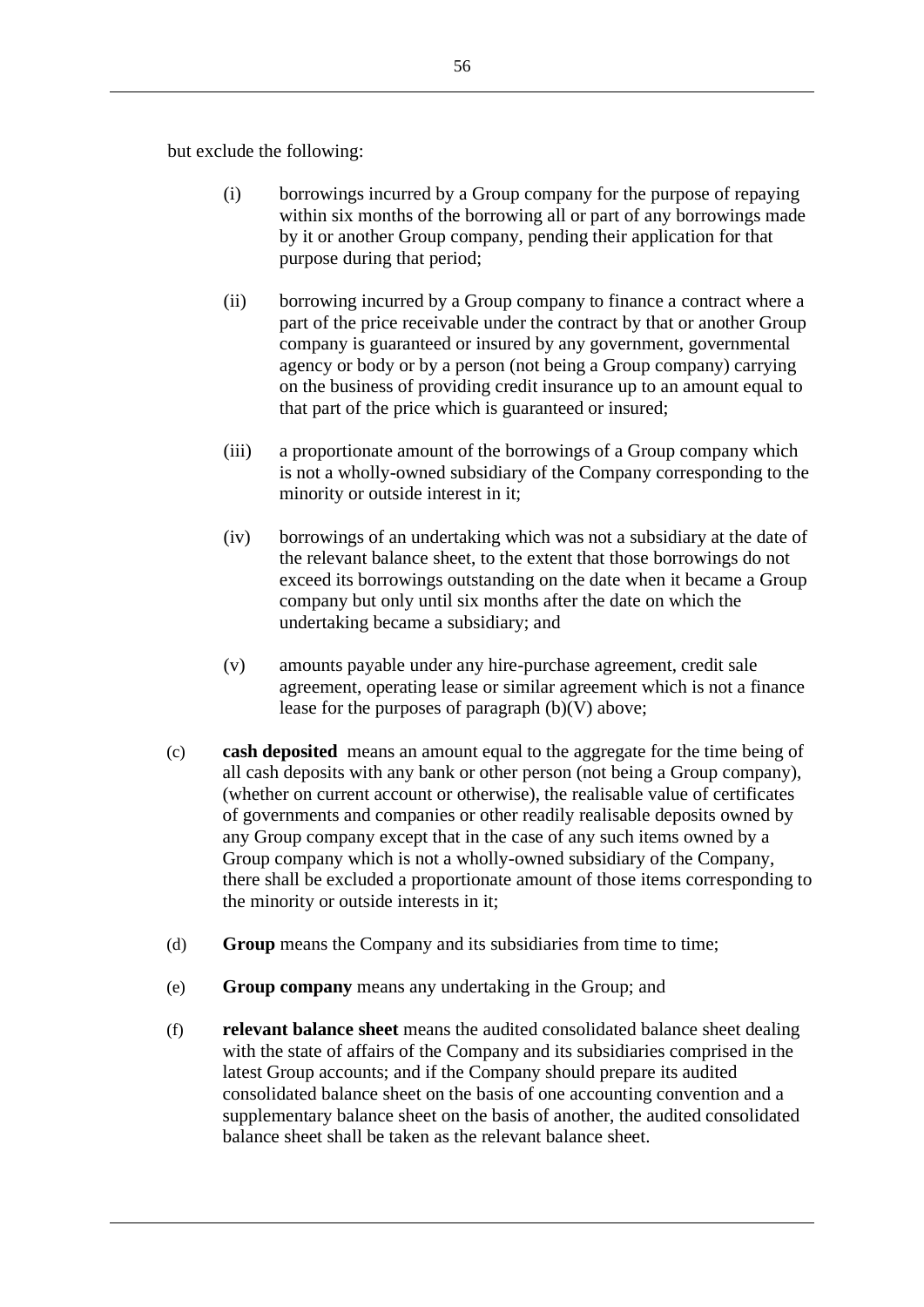- (4) For the purposes of any calculation under this article:
	- (a) a borrowing denominated or repayable or any cash deposited, in a currency other than sterling shall be translated into sterling:
		- (i) at the London exchange rate for the date as at which the calculation is being made; or
		- (ii) if it would result in a lower figure, at the London exchange rate on the date of the relevant balance sheet,

and for this purpose the "London exchange rate" for any date is the spot rate of exchange, quoted at or about 11.00 a.m. on the business day before that date by a bank in London selected by the board; and

- (b) where under the terms of any borrowing the amount of money that would be required to discharge its principal amount in full if it fell to be repaid (at the option of the borrower or by reason of default) on the date as at which the calculation is being made is less than the amount that would otherwise be taken into account in respect of that borrowing for the purpose of this article, the amount of the borrowing to be taken into account shall be the lesser amount.
- (5) The limit imposed under paragraph (2) above shall be deemed not to have been breached until the amount of borrowings has exceeded that limit for 30 consecutive days. This paragraph overrides all other provisions of this article.
- (6) A certificate or report by the Company's auditors:
	- (a) as to the amount of adjusted capital and reserves or the amount of borrowings; or
	- (b) to the effect that the limit imposed under this article was not exceeded or breached at a particular date,

shall be conclusive evidence as to that amount or fact.

- (7) If the Company has joint auditors, references in this article to the Company's auditors are to any of the joint auditors.
- (8) No lender or other person dealing with any Group company need enquire whether the limit imposed under paragraph (2) above has been or will be complied with.
- (9) A borrowing or security resulting in a breach of the limit shall not be void nor shall it be voidable at the instance of the Company or any other Group company.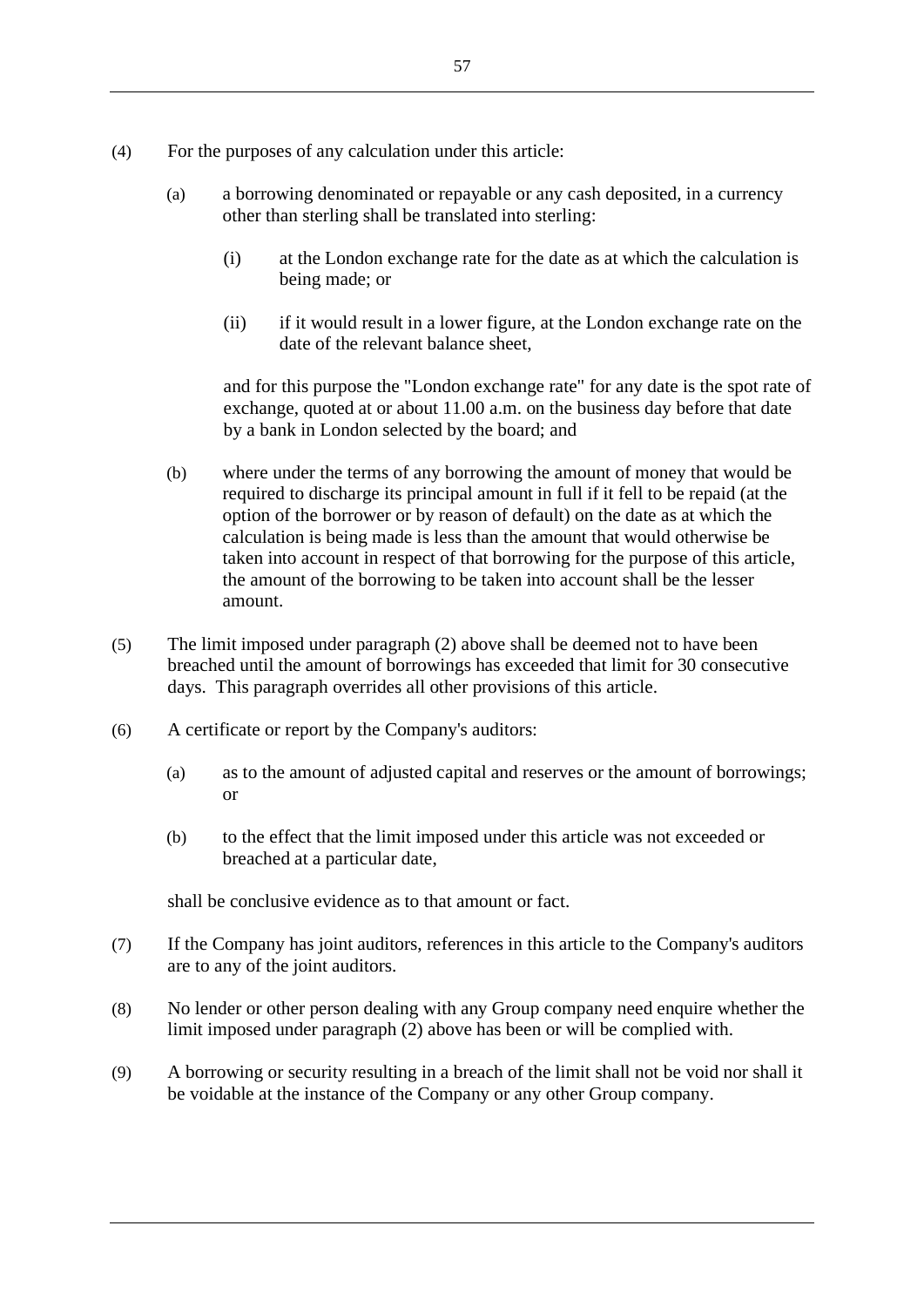# **DELEGATION OF BOARD'S POWERS**

# **85. Delegation to individual directors**

- (1) The board may entrust to and confer upon any director any of its powers, authorities and discretions (with power to sub-delegate) on such terms and conditions as it thinks fit and may revoke or vary all or any of them, but no person dealing in good faith shall be affected by any revocation or variation.
- (2) The ability of the board to delegate under this article applies to all its powers and is not limited by virtue of certain articles referring to powers being exercised by the board or by a committee authorised by the board while other articles do not.

## **86. Committees**

- (1) The board may delegate any of its powers, authorities and discretions (with power to sub-delegate) to any committee consisting of such person or persons (whether directors or not) as it thinks fit, provided that the majority of the members of the committee are directors and that no meeting of the committee shall be quorate for the purpose of exercising any of its powers, authorities or discretions unless a majority of those present are directors. The board may make any such delegation on such terms and conditions as it thinks fit and may revoke or vary any such delegation and discharge any committee wholly or in part, but no person dealing in good faith shall be affected by any revocation or variation. Any committee so formed shall, in the exercise of the powers, authorities and discretions so delegated, conform to any regulations that may be imposed on it by the board.
- (2) The proceedings of a committee with two or more members shall be governed by any regulations imposed on it by the board and (subject to such regulations) by these articles regulating the proceedings of the board so far as they are capable of applying.
- (3) The ability of the board to delegate under this article applies to all its powers and is not limited by virtue of certain articles referring to powers being exercised by the board or by a committee authorised by the board while other articles do not.

## **87. Local boards**

- (1) The board may establish any local or divisional board or agency for managing any of the affairs of the Company and may appoint any persons to be members of a local or divisional board, or to be managers or agents, and may fix their remuneration.
- (2) The board may delegate to any local or divisional board, manager or agent any of its powers, authorities and discretions (with power to sub-delegate) and may authorise the members of any local or divisional board or any of them to fill any vacancies and to act notwithstanding vacancies.
- (3) Any appointment or delegation under this article may be made on such terms and subject to such conditions as the board thinks fit and the board may remove any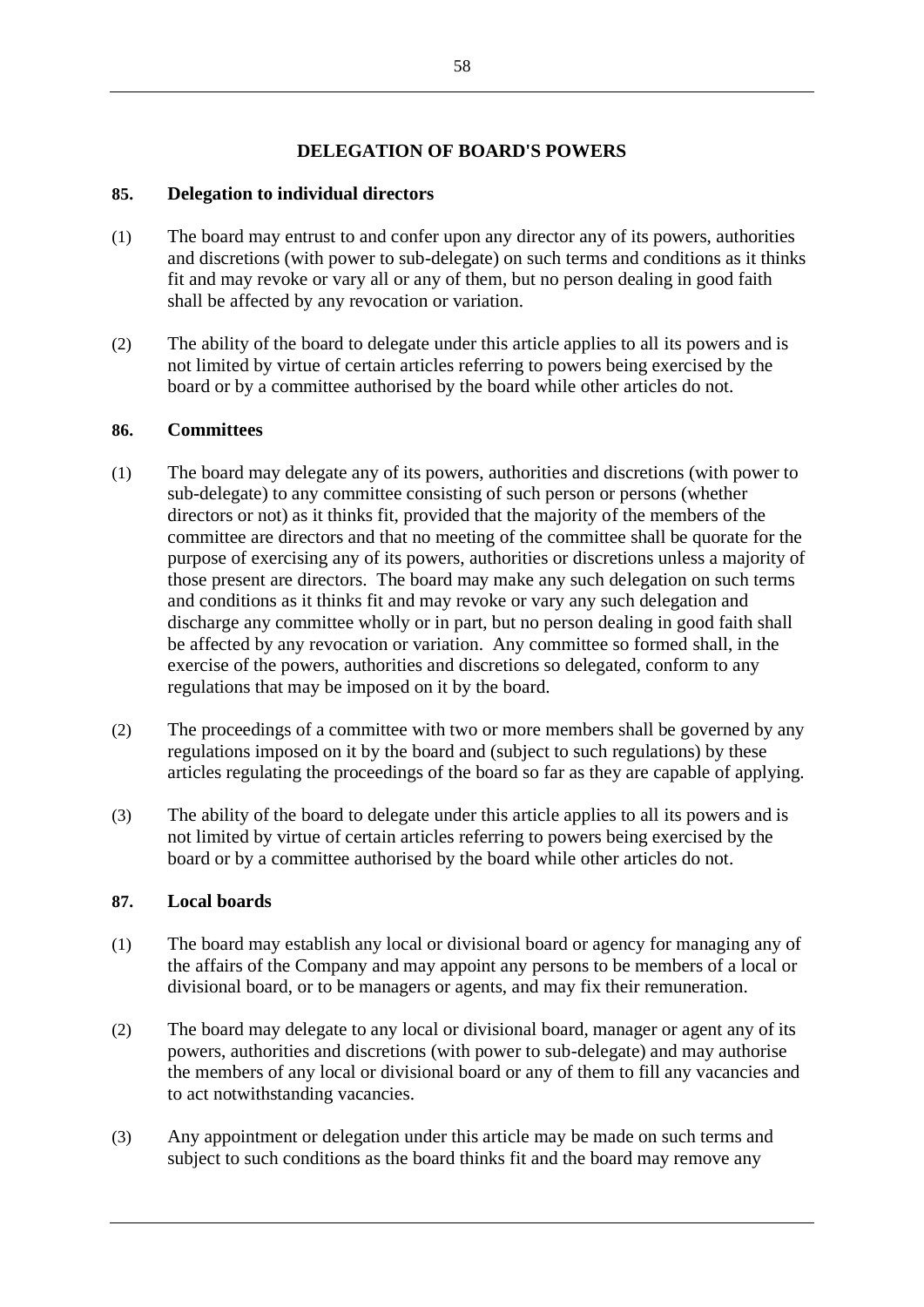person so appointed, and may revoke or vary any delegation, but no person dealing in good faith shall be affected by the revocation or variation.

# **88. Powers of attorney**

- (1) The board may by power of attorney or otherwise appoint any person to be the agent of the Company on such terms (including terms as to remuneration) as it may decide and may delegate to any person so appointed any of its powers, authorities and discretions (with power to sub-delegate). The board may remove any person appointed under this article and may revoke or vary the delegation, but no person dealing in good faith shall be affected by the revocation or variation.
- (2) The ability of the board to delegate under this article applies to all its powers and is not limited by virtue of certain articles referring to powers being exercised by the board or by a committee authorised by the board while other articles do not.

# **DIRECTORS' INTERESTS**

# **89. Directors' interests other than in relation to transactions or arrangements with the Company**

- <span id="page-64-0"></span>(1) If a relevant situation arises, the following provisions shall apply if the conflict of interest does not arise in relation to a transaction or arrangement with the Company:
	- (a) if the relevant situation arises from the appointment or proposed appointment of a person as a director of the Company, the directors (other than the director in question, and any other director with a similar interest, who shall not be counted in the quorum at the meeting and shall not vote on the resolution) may resolve to authorise the appointment of the director and the relevant situation on such terms as they may determine;
	- (b) if the relevant situation arises in circumstances other than in paragraph (a) above, the directors (other than the director and any other director with a similar interest, who shall not be counted in the quorum at the meeting and shall not vote on the resolution) may resolve to authorise the relevant situation and the continuing performance by the director of their duties on such terms as they may determine.
- (2) Any reference in paragraph (1) above to a conflict of interest includes a conflict of interest and duty and a conflict of duties.
- (3) Any terms determined by directors under paragraphs (1)(a) or (1)(b) above may be imposed at the time of the authorisation or may be imposed or varied subsequently and may include (without limitation):
	- (a) whether the interested directors may vote (or be counted in the quorum at a meeting) in relation to any resolution relating to the relevant situation;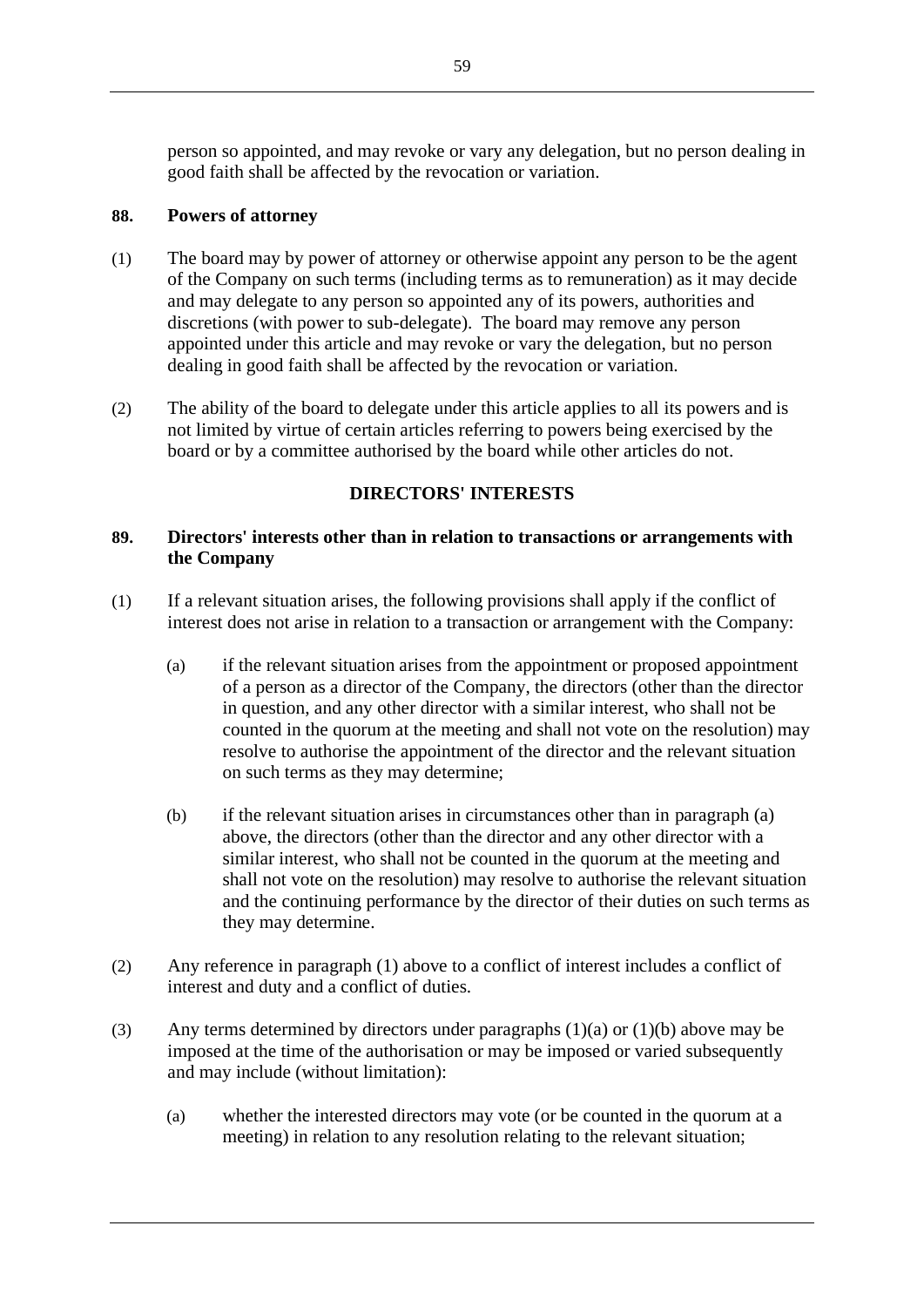- (b) the exclusion of the interested directors from all information and discussion by the Company of the relevant situation; and
- (c) (without prejudice to the general obligations of confidentiality) the application to the interested directors of a strict duty of confidentiality to the Company for any confidential information of the Company in relation to the relevant situation.
- (4) An interested director must act in accordance with any terms determined by the directors under paragraphs  $(1)(a)$  or  $(1)(b)$  above. The directors may revoke or vary any such terms at any time, but this will not affect anything done by the relevant director prior to such revocation or variation in accordance with the terms of such authority.
- (5) Except as specified in paragraph (1) above, any proposal made to the directors and any authorisation by the directors in relation to a relevant situation shall be dealt with in the same way as any other matter may be proposed to and resolved upon by the directors in accordance with the provisions of these articles.
- (6) Any authorisation of a relevant situation given by the directors under paragraph (1) above may provide that, where the interested director obtains (other than through their position as a director of the Company) information that is confidential to a third party, they will not be obliged to disclose it to the Company or to use it in relation to the Company's affairs in circumstances where to do so would amount to a breach of that confidence.

# <span id="page-65-1"></span>**90. Declaration of interests other than in relation to transactions or arrangements with the Company**

A director shall declare the nature and extent of their interest in a relevant situation within article [89\(1\)](#page-64-0) to the other directors.

# <span id="page-65-0"></span>**91. Declaration of interest in a proposed transaction or arrangement with the Company**

If a director is in any way, directly or indirectly, interested in a proposed transaction or arrangement with the Company or any of its subsidiaries, they must declare the nature and extent of that interest to the other directors.

# <span id="page-65-2"></span>**92. Declaration of interest in an existing transaction or arrangement with the Company**

Where a director is in any way, directly or indirectly, interested in a transaction or arrangement that has been entered into by the Company or any of its subsidiaries, they must declare the nature and extent of their interest to the other directors, unless the interest has already been declared under article [91](#page-65-0) above.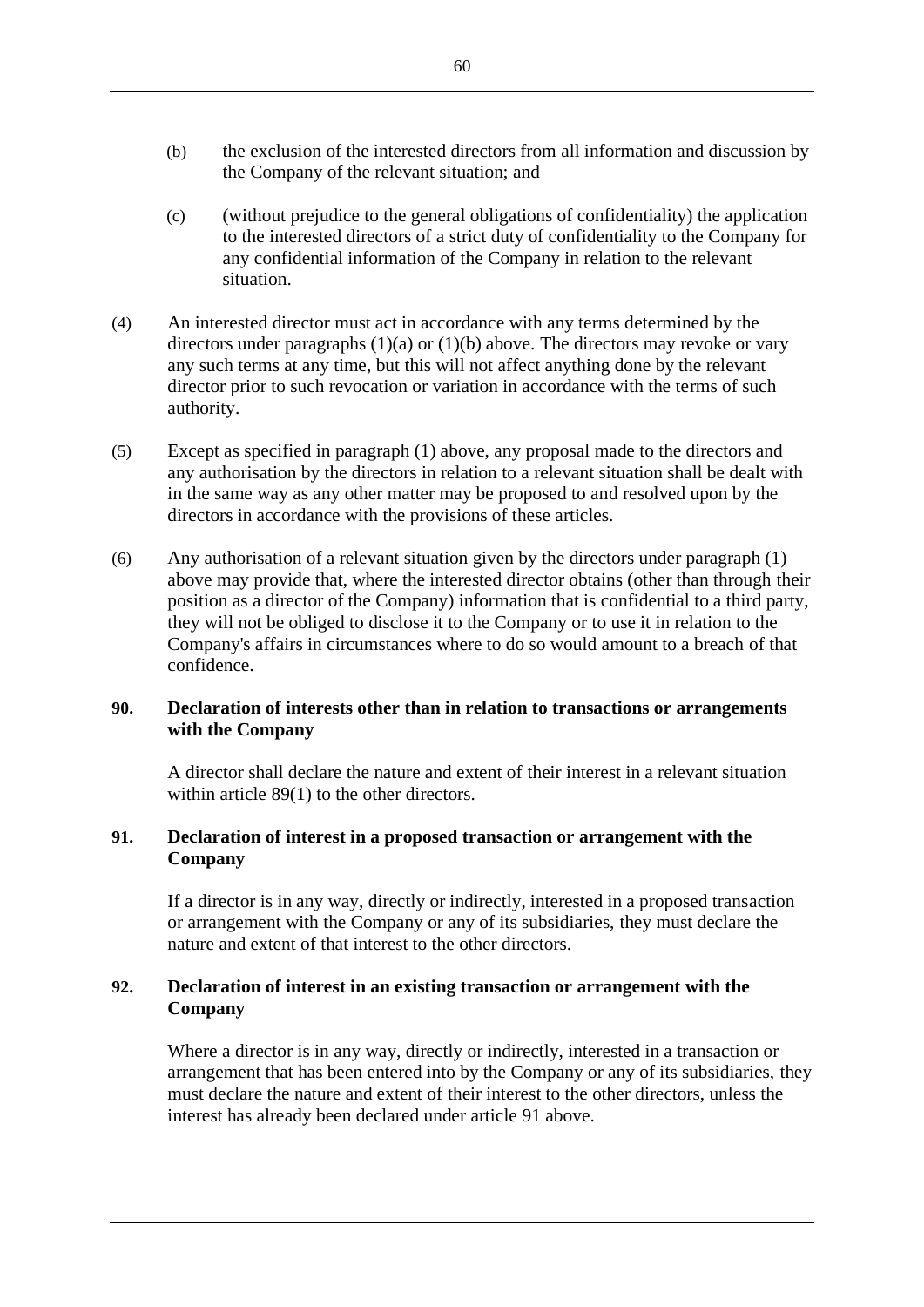# **93. Provisions applicable to declarations of interest**

- (1) Subject at all times to the Statutes, the declaration of interest must (in the case of article [90\)](#page-65-1) and may, but need not (in the case of article [91](#page-65-0) or [92\)](#page-65-2) be made:
	- (a) at a meeting of the directors; or
	- (b) by notice to the directors which is either:
		- (i) notice of that director's interest in relation to a specific matter or entity; or
		- (ii) general notice of that director's interest, whereby the director is to be regarded as interested in that matter or entity from the date of the giving of the notice.
- (2) If a declaration of interest proves to be, or becomes, inaccurate or incomplete, a further declaration must be made.
- (3) Any declaration of interest required by article [90](#page-65-1) above must be made as soon as is reasonably practicable. Failure to comply with this requirement does not affect the underlying duty to make the declaration of interest.
- (4) Any declaration of interest required by article [91](#page-65-0) must be made before the Company enters into the transaction or arrangement.
- (5) Any declaration of interest required by article [92](#page-65-2) above must be made as soon as is reasonably practicable. Failure to comply with this requirement does not affect the underlying duty to make the declaration of interest.
- (6) A declaration in relation to an interest of which the director is not aware, or where the director is not aware of the transaction or arrangement in question, is not required. For this purpose, a director is treated as being aware of matters of which they ought reasonably to be aware.
- (7) Subject to the Statues, a director need not declare an interest:
	- (a) if it cannot reasonably be regarded as likely to give rise to a conflict of interest;
	- (b) if, or to the extent that, the other directors are already aware of it (and for this purpose the other directors are treated as aware of anything of which they ought reasonably to be aware) unless a declaration is required by Law; or
	- (c) if, or to the extent that, it concerns terms of their service contract that have been or are to be considered:
		- (i) by a meeting of the directors; or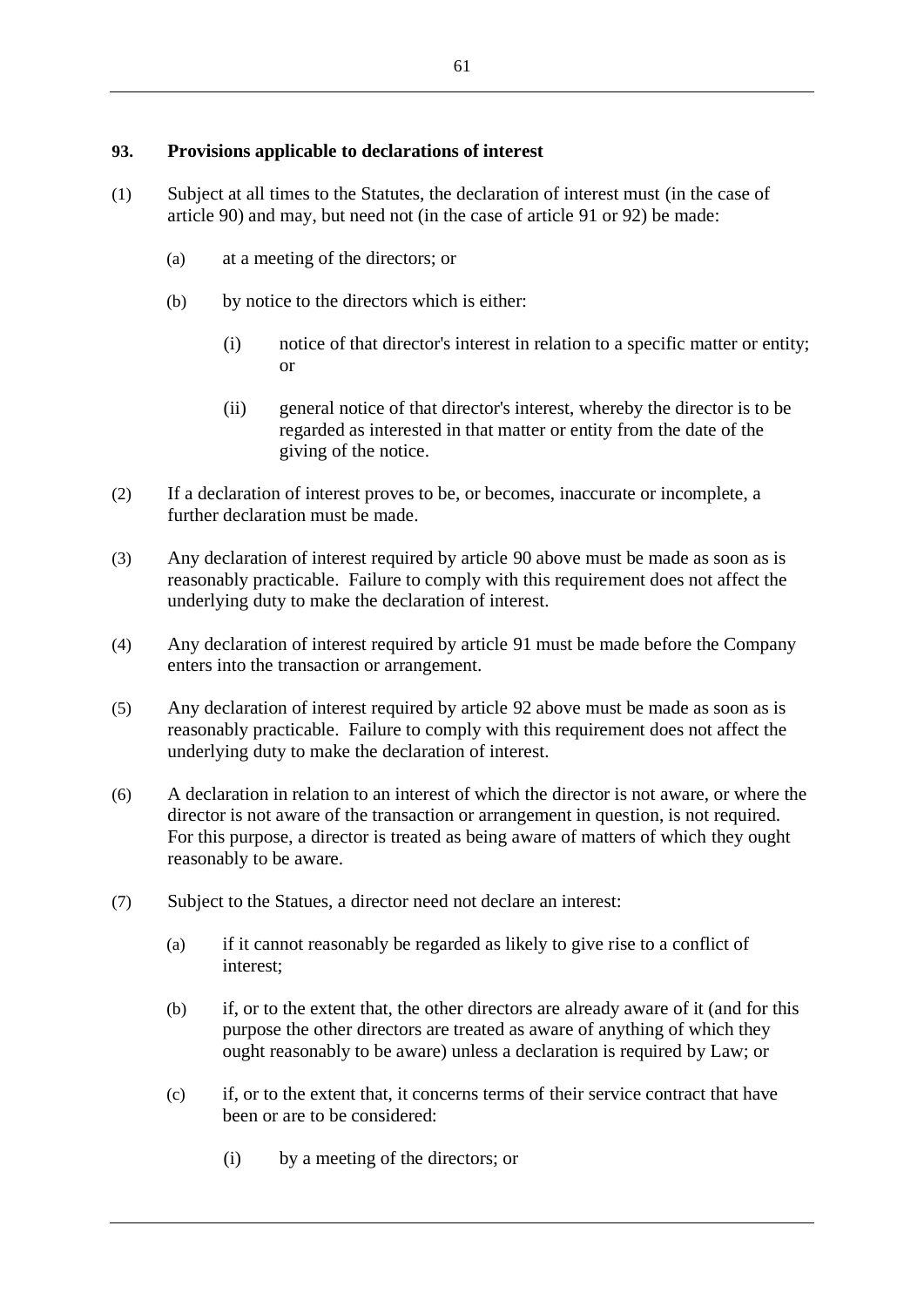(ii) by a committee of the directors appointed for the purpose under the articles.

# **94. Directors' interests and voting**

- <span id="page-67-1"></span><span id="page-67-0"></span>(1) Subject to the Law and to declaring their interest in accordance with article [90,](#page-65-1) [91](#page-65-0) or [92](#page-65-2) above (as the case may be), a director may:
	- (a) enter into or be interested in any transaction or arrangement with the Company, either with regard to their tenure of any office or position in the management, administration or conduct of the business of the Company or as vendor, purchaser or otherwise;
	- (b) hold any other office or place of profit with the Company (except that of auditor) in conjunction with their office of director for such period (subject to the Statutes) and upon such terms as the board may decide and be paid such extra remuneration for so doing (whether by way of salary, commission, participation in profits or otherwise) as the board may decide, either in addition to or in lieu of any remuneration under any other provision of these articles;
	- (c) act by themselves or their firm in a professional capacity for the Company (except as auditor) and be entitled to remuneration for professional services as if they were not a director;
	- (d) be or become a member or director of, or hold any other office or place of profit under, or otherwise be interested in, a holding company or subsidiary of that holding company or any other company in which the Company may be interested. The board may cause the voting rights conferred by the shares in any other company held or owned by the Company or exercisable by them as directors of that other company to be exercised in such manner in all respects as it thinks fit (including the exercise of voting rights in favour of any resolution appointing the directors or any of them as directors or officers of the other company or voting or providing for the payment of any benefit to the directors or officers of the other company); and
	- (e) be or become a director of any other company in which the Company does not have an interest if that cannot reasonably be regarded as likely to give rise to a conflict of interest at the time of their appointment as a director of that other company.
- (2) A director shall not, by reason of their holding office as director (or of the fiduciary relationship established by holding that office), be liable to account to the Company for any remuneration, profit or other benefit resulting from:
	- (a) any relevant situation authorised under article [89\(1\);](#page-64-0) or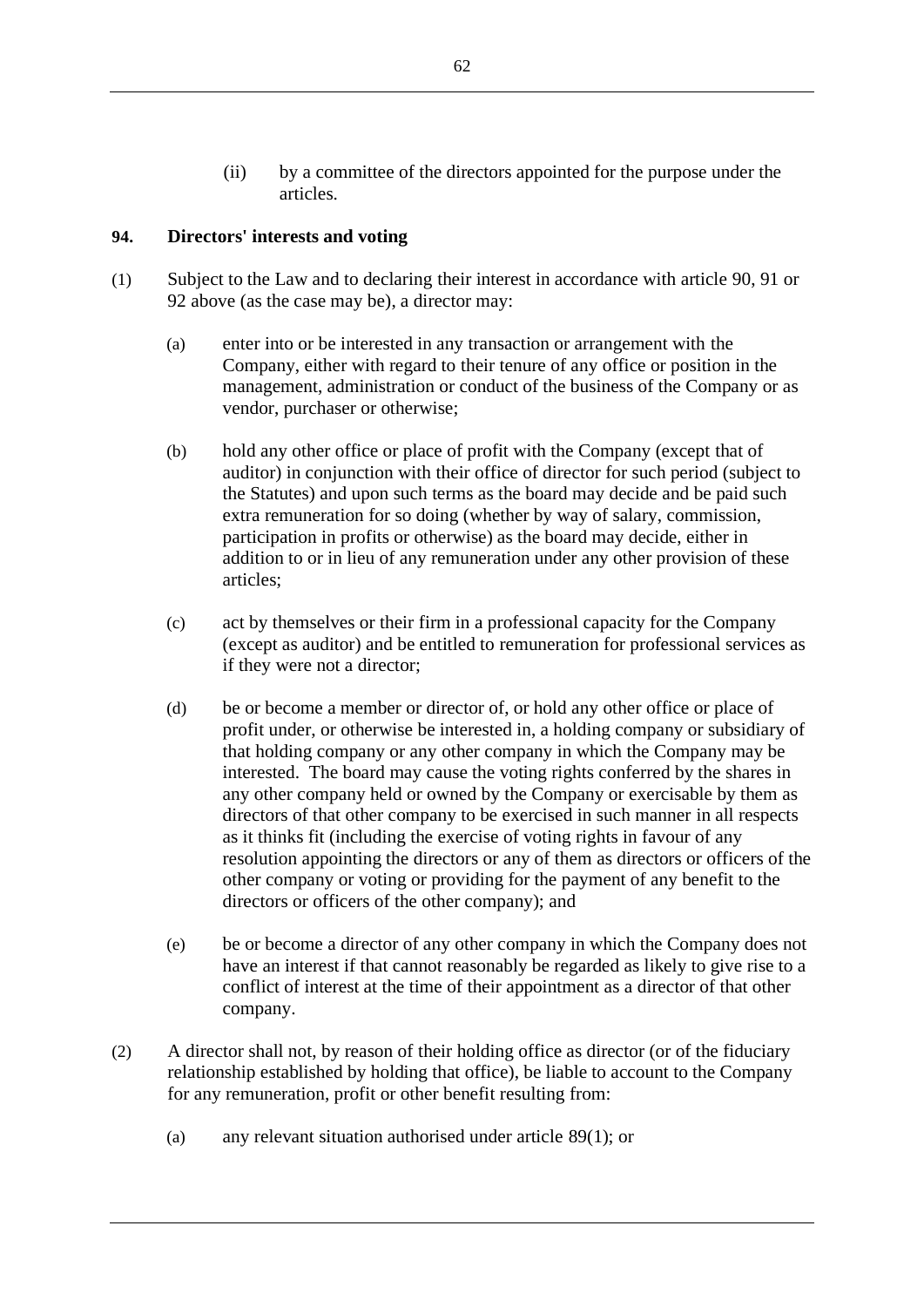(b) any interest permitted under paragraph [\(1\)](#page-67-0) above,

and no contract shall be liable to be avoided on the grounds of any director having any type of interest authorised under article [89\(1\)](#page-64-0) or permitted under paragraph [\(1\)](#page-67-0)[\(a\)](#page-67-1)  [above.](#page-67-1)

- (3) A director shall not vote (or be counted in the quorum at a meeting) in respect of any resolution concerning their own appointment (including fixing or varying its terms), or the termination of their own appointment, as the holder of any office or place of profit with the Company or any other company in which the Company is interested but, where proposals are under consideration concerning the appointment (including fixing or varying its terms), or the termination of the appointment, of two or more directors to offices or places of profit with the Company or any other company in which the Company is interested, those proposals may be divided and a separate resolution may be put in relation to each director and in that case each of the directors concerned (if not otherwise debarred from voting under this article) shall be entitled to vote (and be counted in the quorum) in respect of each resolution unless it concerns their own appointment or the termination of their own appointment.
- (4) A director shall also not vote (or be counted in the quorum at a meeting) in relation to any resolution relating to any transaction or arrangement or other proposal in which they have an interest which (together with any interest of any connected person of his) is to their knowledge a direct or indirect interest and may reasonably be regarded as likely to give rise to a conflict of interest and, if they purport to do so, their vote shall not be counted, but this prohibition shall not apply and a director may vote (and be counted in the quorum) in respect of any resolution concerning any one or more of the following matters:
	- (a) any transaction or arrangement in which they are interested by virtue of an interest in shares, debentures or other securities of the Company or otherwise in or through the Company;
	- (b) the giving of any guarantee, security or indemnity in respect of:
		- (i) money lent or obligations incurred by them or by any other person at the request of, or for the benefit of, the Company or any of its subsidiaries; or
		- (ii) a debt or obligation of the Company or any of its subsidiaries for which they themselves have assumed responsibility in whole or in part (either alone or jointly with others) under a guarantee or indemnity or by the giving of security;
	- (c) (subject to the Statutes) indemnification (including loans made in connection with it) by the Company in relation to the performance of their duties on behalf of the Company or of any of its subsidiaries;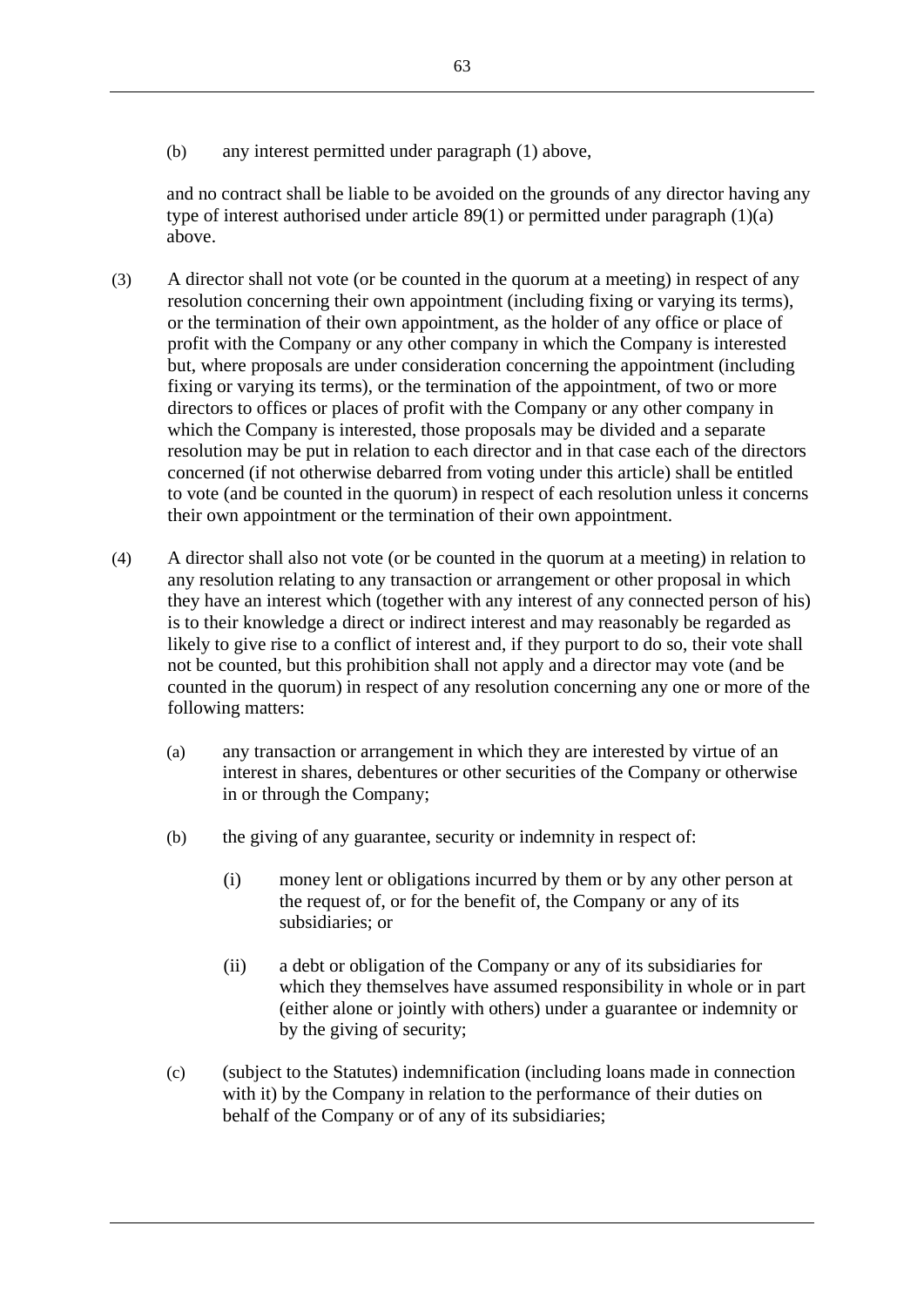- (d) any issue or offer of shares, debentures or other securities of the Company or any of its subsidiaries in respect of which they are or may be entitled to participate in their capacity as a holder of any such securities or as an underwriter or sub-underwriter;
- (e) any transaction or arrangement concerning any other company in which they do not hold directly or indirectly as shareholder, or through their direct or indirect holdings of financial instruments (within the meaning of DTR 5) with voting rights representing one per cent. or more of any class of shares in the capital of that company;
- (f) any arrangement for the benefit of employees of the Company or any of its subsidiaries which does not accord to them any privilege or benefit not generally accorded to the employees to whom the arrangement relates; and
- (g) the purchase or maintenance of insurance for the benefit of directors or for the benefit of persons including directors.
- (5) In the case of an alternate director, an interest of their appointor shall be treated as an interest of the alternate in addition to any interest which the alternate otherwise has.
- (6) If any question arises at any meeting as to whether an interest of a director (other than the chair of the meeting) may reasonably be regarded as likely to give rise to a conflict of interest or as to the entitlement of any director (other than the chair of the meeting) to vote in relation to a transaction or arrangement with the Company and the question is not resolved by that director voluntarily agreeing to abstain from voting, the question shall be referred to the chair of the meeting and the chair's ruling in relation to the director concerned shall be final and conclusive except in a case where the nature or extent of the interest of the director concerned, so far as known to the chair, has not been fairly disclosed. If any question shall arise in respect of the chair of the meeting and is not resolved by the chair voluntarily agreeing to abstain from voting, the question shall be decided by a resolution of the board (for which purpose the chair shall be counted in the quorum but shall not vote on the matter) and the resolution shall be final and conclusive except in a case where the nature or extent of the interest of the chair of the meeting, so far as known to the board, has not been fairly disclosed.
- (7) Subject to these articles, the directors can exercise or arrange for the exercise of the voting rights attached to any shares in another company held by the Company and the voting rights which they have as directors of that company in any way that they decide. This includes voting in favour of a resolution appointing any of them as directors or officers of that company and deciding their remuneration. Subject to these articles, they can also vote and be counted in the quorum as directors of that company in connection with any of these things.
- (8) Subject to the Statutes, the Company may by ordinary resolution suspend or relax the provisions of this article to any extent or ratify any transaction or arrangement not duly authorised by reason of a contravention of this article.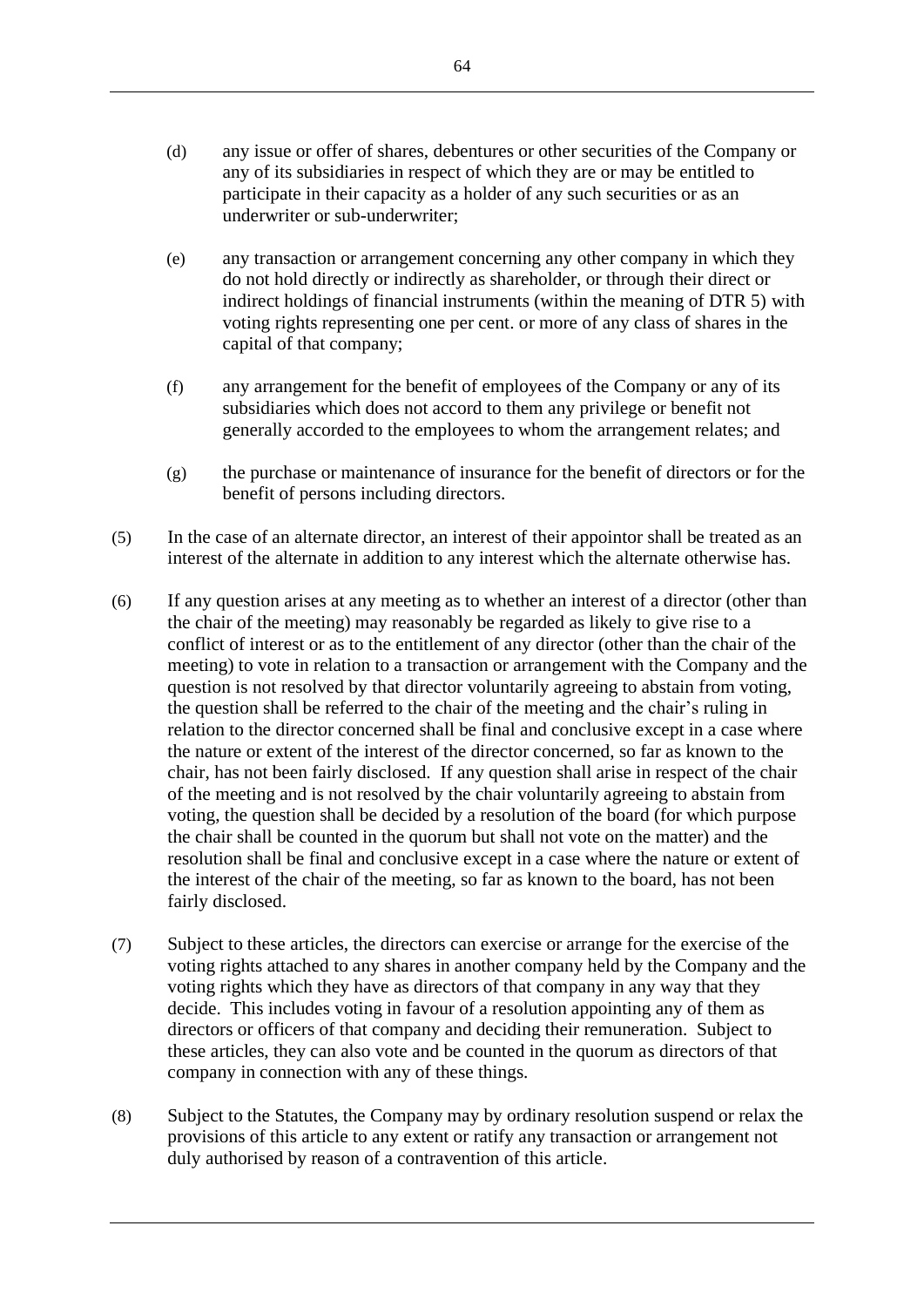# **PROCEEDINGS OF THE BOARD**

### **95. Board meetings**

The board may meet for the despatch of business, adjourn and otherwise regulate its meetings as it thinks fit. A director at any time may, and the secretary at the request of a director at any time shall, summon a board meeting.

## **96. Notice of board meetings**

Notice of a board meeting may be given to a director personally or by word of mouth or given in hard copy form or in electronic form to them at such address as they may from time to time specify for this purpose (or if they do not specify an address, at their last known address). A director may waive notice of any meeting either prospectively or retrospectively. A director will be treated as having waived their entitlement to notice unless they have supplied the Company with the information necessary to ensure that they receive notice of a meeting before it takes place.

## **97. Quorum**

The quorum necessary for the transaction of the business of the board may be fixed by the board and, unless so fixed at any other number, shall be two. Subject to these articles, any director who ceases to be a director at a board meeting may continue to be present and to act as a director and be counted in the quorum until the end of the board meeting if no other director objects and if otherwise a quorum of directors would not be present.

## **98. Chair or deputy chair to preside**

- (1) The board may appoint a chair and one or more deputy chair(s) and may at any time revoke any such appointment.
- (2) The chair, or failing that any deputy chair (the longest in office taking precedence, if more than one is present), shall, if present and willing, preside at all board meetings but, if no chair or deputy chair has been appointed, or if such person is not present within five minutes after the time fixed for holding the meeting or is unwilling to act as chair of the meeting, the directors present shall choose one of their number to act as chair of the meeting.

## **99. Competence of board meetings**

A board meeting at which a quorum is present shall be competent to exercise all the powers, authorities and discretions for the time being vested in or exercisable by the board.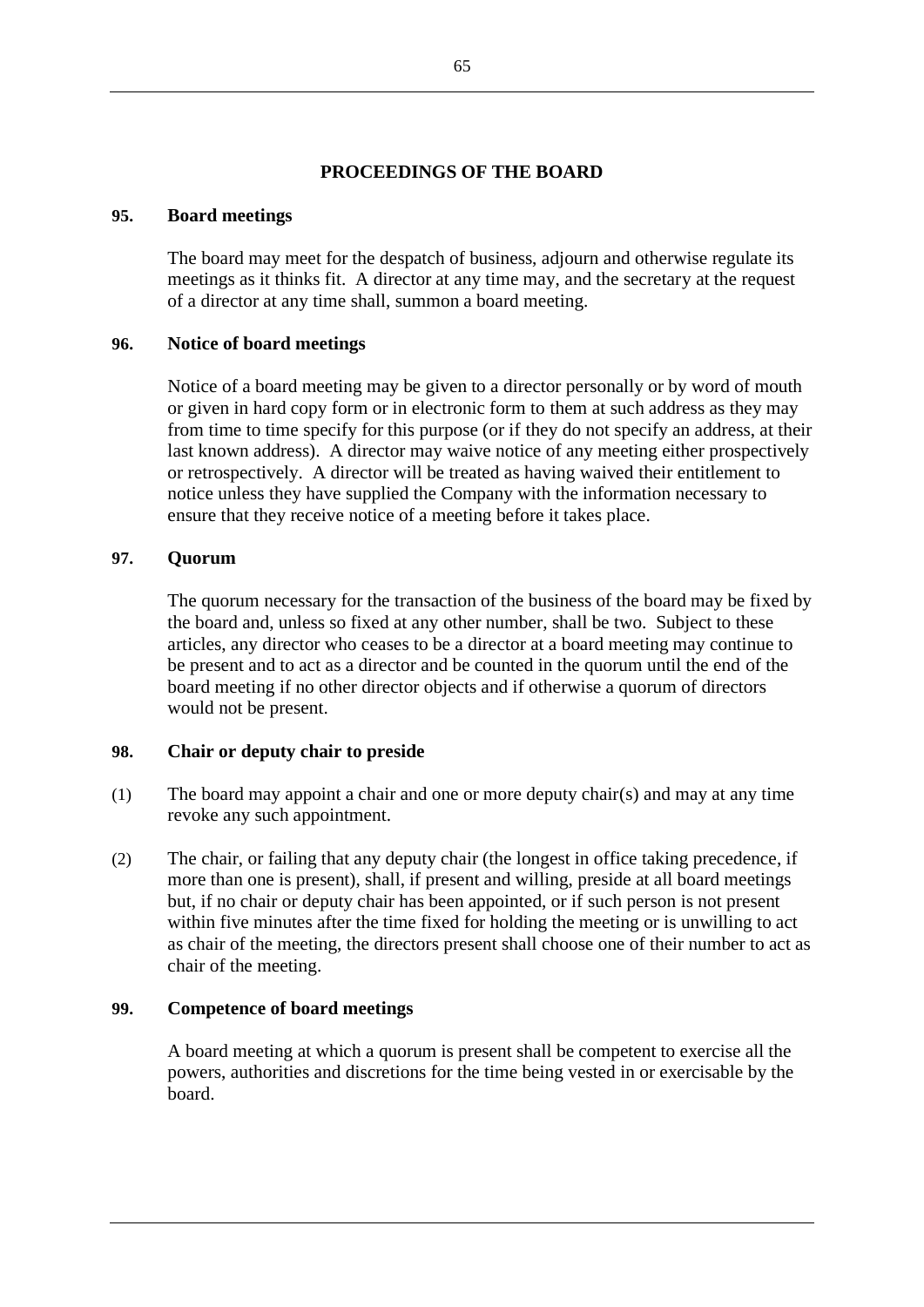## **100. Voting**

Questions arising at any board meeting shall be determined by a majority of votes. In the case of an equality of votes, the chair of the meeting shall have a second or casting vote.

# **101. Telephone/electronic board meeting**

- (1) A board meeting may consist of a conference between directors, some or all of whom are in different places, provided that each director may participate in the business of the meeting whether directly, by telephone or by any other means (whether electronically or otherwise) which enables them:
	- (a) to hear (or otherwise receive real time communications made by) each of the other participating directors addressing the meeting; and
	- (b) if they so wish, to address all of the other participating directors simultaneously (or otherwise communicate in real time with them).
- (2) A quorum is deemed to be present if at least the number of directors required to form a quorum, subject to the provisions of article [82,](#page-58-0) may participate in the manner specified above in the business of the meeting.
- (3) A board meeting held in this way is deemed to take place at the place where the chair of the meeting is physically present.

# **102. Resolutions without meetings**

A resolution which is signed or approved by all the directors entitled to vote on that resolution (and whose vote would have been counted) shall be as valid and effectual as if it had been passed at a board meeting duly called and constituted. The resolution may be contained in one document or communication in electronic form or in several documents or communications in electronic form (in like form), each signed or approved by one or more of the directors concerned. For the purpose of this article:

- (a) the signature or approval of an alternate director (if any) shall suffice in place of the signature of the director appointing them; and
- (b) the approval of a director or alternate director shall be given in hard copy form or in electronic form.

# **103. Validity of acts of directors in spite of formal defect**

All acts *bona fide* done by a meeting of the board, or of a committee, or by any person acting as a director or a member of a committee, shall, notwithstanding that it is afterwards discovered that there was some defect in the appointment of any member of the board or committee or of the person so acting, or that they or any of them were disqualified or had vacated office or were not entitled to vote, be as valid as if every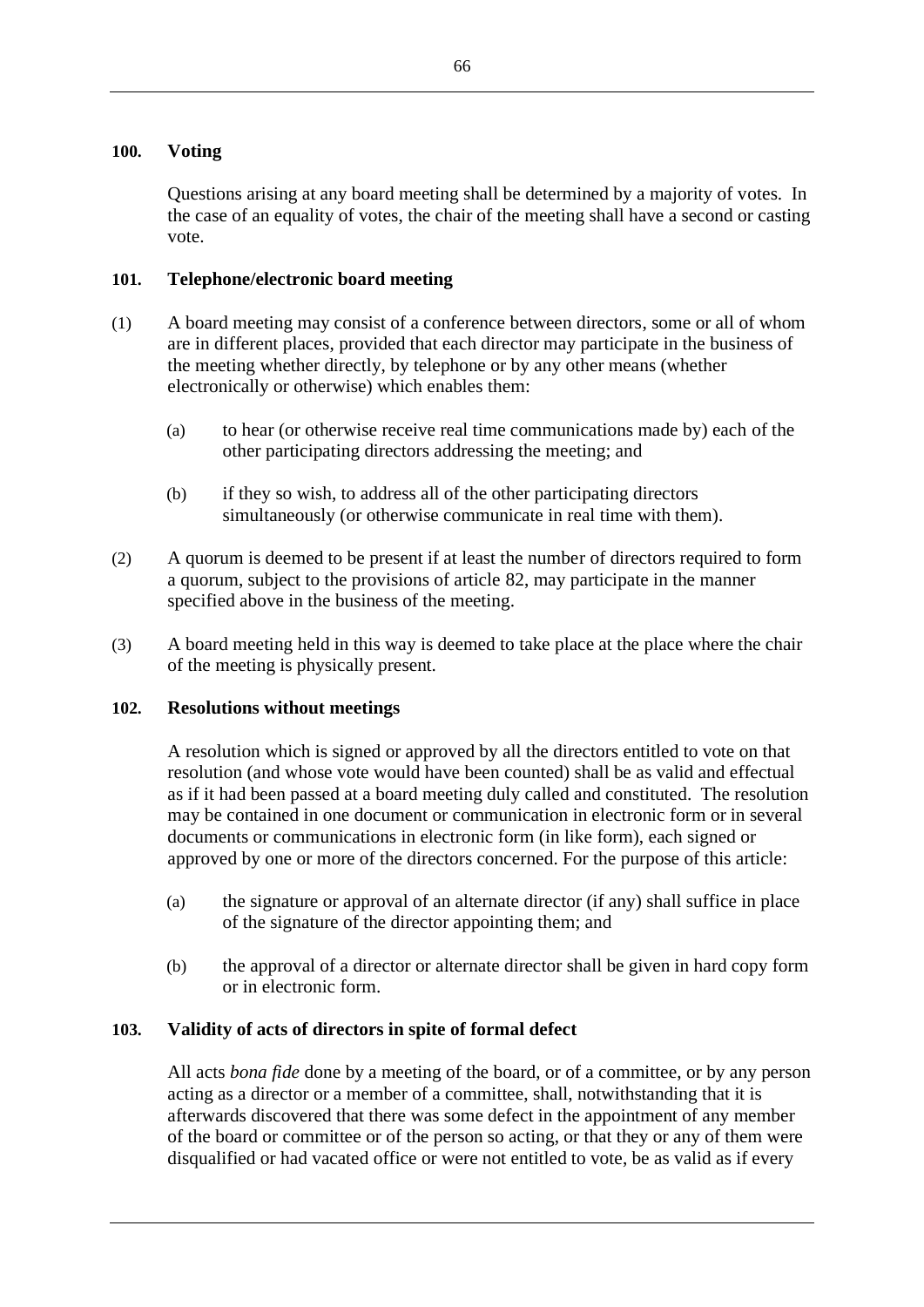such person had been duly appointed and qualified to be a director and had continued to be a director or member of the committee and had been entitled to vote.

### <span id="page-72-0"></span>**104. Minutes**

The board shall cause minutes to be made in books kept for the purpose in relation to the following matters (and such minutes shall be kept at the Office or some other place for a period of not less than ten years following the date of the relevant matter):

- (a) of all appointments of officers made by the board;
- (b) of the names of all the directors present at each meeting of the board and of any committee; and
- (c) of all resolutions and proceedings of all meetings of the Company and of any class of members, and of the board and of any committee.

### **SECRETARY**

#### **105. Secretary**

The secretary shall be appointed by the board for such term, at such remuneration and on such conditions as it thinks fit, and the board may remove from office any person so appointed (without prejudice to any claim for damages for breach of any contract between them and the Company). The board may appoint one or more deputy or assistant secretaries.

### **SHARE CERTIFICATES**

#### **106. Issue of certificates**

- (1) A person whose name is entered in the register as the holder of any certificated shares shall be entitled (unless the conditions of issue otherwise provide) to receive one certificate for those shares, or one certificate for each class of those shares and, if they transfer part of the shares represented by a certificate in their name, or elects to hold part in uncertificated form, to receive a new certificate for the balance of those shares.
- (2) In the case of joint holders, the Company shall not be bound to issue more than one certificate for all the shares in any particular class registered in their joint names, and delivery of a certificate for a share to any one of the joint holders shall be sufficient delivery to all.
- (3) A share certificate may be issued under seal (by affixing the seal to, or printing the seal or a representation of it on, the certificate) or executed or authenticated in such manner as the board may from time to time determine, either generally or in any particular case (which may include any signature being applied mechanically or electronically or by any one director in the presence of a witness who attests the signature). A share certificate shall specify the number and class of the shares to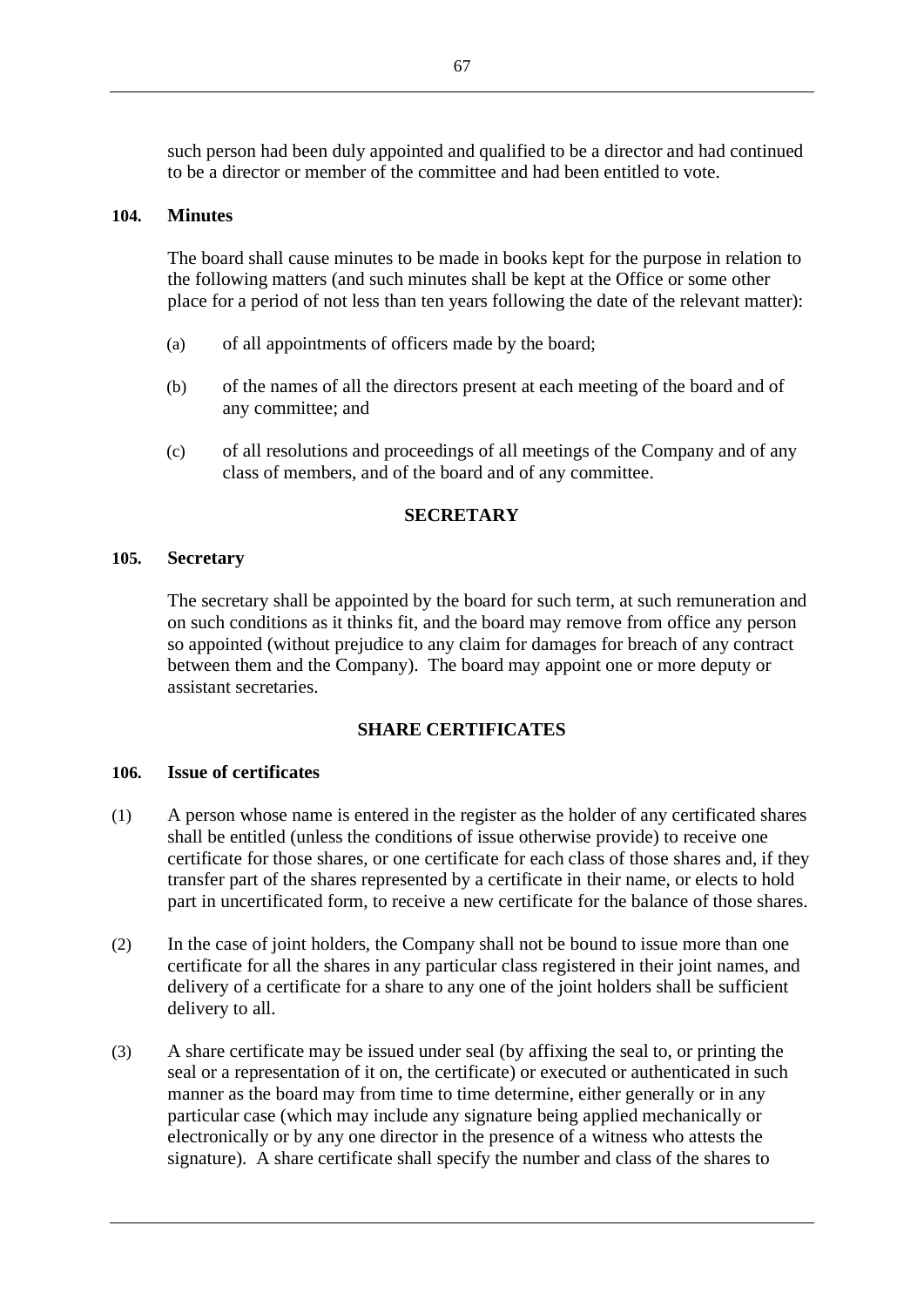which it relates and the amount or respective amounts paid up on the shares. Any certificate so issued shall, as against the Company, be *prima facie* evidence of the title of the person named in that certificate to the shares comprised in it.

(4) A share certificate may be given to a member in accordance with the provisions of these articles on notices.

## **107. Charges for and replacement of certificates**

- (1) Except as expressly provided to the contrary in these articles, no fee shall be charged for the issue of a share certificate.
- (2) Any two or more certificates representing shares of any one class held by any member may at their request be cancelled and a single new certificate issued.
- (3) If any member surrenders for cancellation a certificate representing shares held by them and requests the Company to issue two or more certificates representing those shares in such proportions as they may specify, the board may, if it thinks fit, comply with the request on payment of such fee (if any) as the board may decide.
- (4) If a certificate is damaged or defaced or alleged to have been lost, stolen or destroyed, a new certificate representing the same shares may be issued on compliance with such conditions as to evidence, indemnity and security for such indemnity as the board may think fit and on payment of any exceptional expenses of the Company incidental to its investigation of the evidence and preparation of the indemnity and security and, if damaged or defaced, on delivery up of the old certificate.
- (5) In the case of joint holders of a share, a request for a new certificate under any of the preceding paragraphs of this article may be made by any one of the joint holders unless the certificate is alleged to have been lost, stolen or destroyed.

# **LIEN ON SHARES**

### **108. Lien on partly paid shares**

- (1) The Company shall have a first and paramount lien on every share (not being a fully paid share) for all amounts payable (whether or not due) in respect of that share. The lien shall extend to every amount payable in respect of that share.
- (2) The board may at any time either generally or in any particular case declare any share to be wholly or partly exempt from this article. Unless otherwise agreed, the registration of a transfer of a share shall operate as a waiver of the Company's lien (if any) on that share.

#### **109. Enforcement of lien**

(1) The Company may sell any share subject to a lien in such manner as the board may decide if an amount payable on the share is due and is not paid within 14 clear days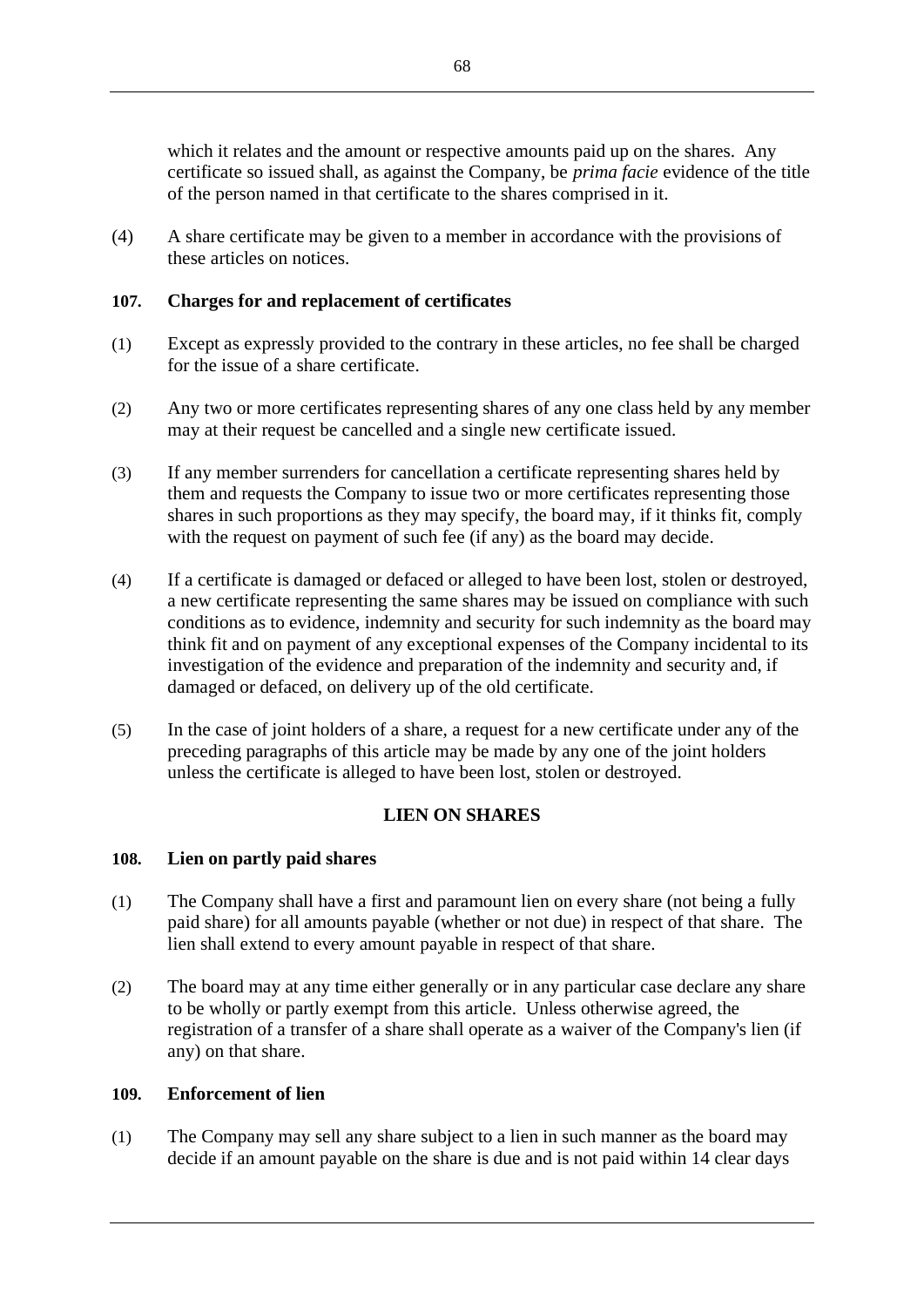after a notice has been given to the holder or any person entitled by transmission to the share demanding payment of that amount and giving notice of intention to sell in default.

- (2) To give effect to any sale under this article, the board may authorise some person to transfer the share sold to, or as directed by, the purchaser. The purchaser shall not be bound to see to the application of the purchase money nor shall the title of the new holder to the share be affected by any irregularity in or invalidity of the proceedings relating to the sale.
- (3) The net proceeds of the sale, after payment of the costs, shall be applied in or towards satisfaction of the amount due and any residue shall (subject to a like lien for any amounts not presently due as existed on the share before the sale), on surrender of the certificate for the shares sold, be paid to the holder or person entitled by transmission to the share immediately before the sale.

## **CALLS ON SHARES**

### **110. Calls**

- (1) Subject to the terms of allotment, the board may make calls on the members in respect of any moneys unpaid on their shares (whether in respect of nominal amount or premium) and each member shall (subject to their receiving at least 14 clear days' notice in writing specifying when and where payment is to be made) pay to the Company as required by the notice the amount called on their shares together with any interest pursuant to article [111.](#page-74-0) A call may be revoked or postponed as the board may decide.
- (2) Any call may be made payable in one sum or by instalments and shall be deemed to be made at the time when the resolution of the board authorising that call is passed.
- (3) A person on whom a call is made shall remain liable for it notwithstanding the subsequent transfer of the share in respect of which the call is made.
- (4) The joint holders of a share shall be jointly and severally liable for the payment of all calls in respect of that share.

#### <span id="page-74-0"></span>**111. Interest on calls**

(1) If a call is not paid before or on the due date for payment, the person from whom it is due shall pay interest on the amount unpaid, from the due date for payment to the date of actual payment, at such rate as the board may decide, but the board may waive payment of the interest, wholly or in part.

### **112. Sums treated as calls**

A sum which by the terms of allotment of a share is payable on allotment, or at a fixed time, or by instalments at fixed times, shall for all purposes of these articles be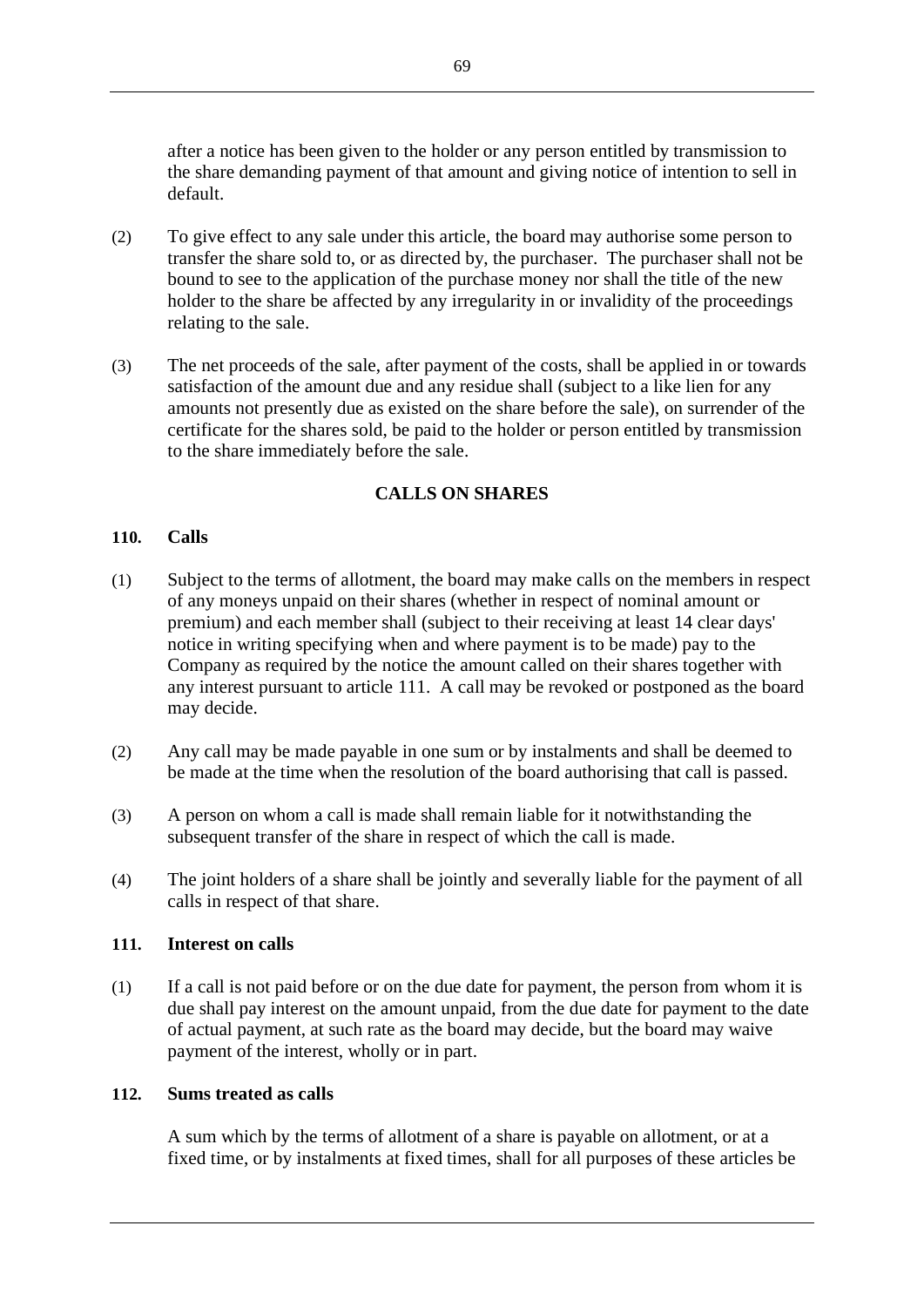deemed to be a call duly made and payable on the date or dates fixed for payment and, in case of non-payment, these articles shall apply as if that sum had become payable by virtue of a call.

### **113. Power to differentiate**

On any issue of shares, the board may make arrangements for a difference between the allottees or holders of the shares in the amounts and times of payment of calls on their shares.

### **114. Payment of calls in advance**

The board may, if it thinks fit, receive all or any part of the moneys payable on a share beyond the sum actually called up on it if the holder is willing to make payment in advance and, on any moneys so paid in advance, may (until they would otherwise be due) pay interest at such rate as may be agreed between the board and the member paying the sum in advance.

# **FORFEITURE OF SHARES**

## **115. Notice of unpaid calls**

- (1) If the whole or any part of any call or instalment remains unpaid on any share after the due date for payment, the board may serve a written notice on the holder requiring them to pay so much of the call or instalment as remains unpaid, together with any accrued interest.
- (2) The notice shall state a further day, being not less than 14 clear days from the date of the notice, on or before which, and the place where, payment is to be made and shall state that, in the event of non-payment on or before the day and at the place appointed, the share in respect of which the call was made or instalment is payable will be liable to be forfeited.
- (3) The board may accept a surrender of any share liable to be forfeited.

### **116. Forfeiture on non-compliance with notice**

- (1) If the requirements of a notice given under the preceding article are not complied with, any share in respect of which it was given may (before the payment required by the notice is made) be forfeited by a resolution of the board. The forfeiture shall include all dividends declared and other moneys payable in respect of the forfeited share and not actually paid before the forfeiture.
- (2) If a share is forfeited, notice of the forfeiture shall be given to the person who was the holder of the share or (as the case may be) the person entitled to the share by transmission, and an entry that notice of the forfeiture has been given, with the relevant date, shall be made in the register; but no forfeiture shall be invalidated by any omission to give such notice or to make such entry.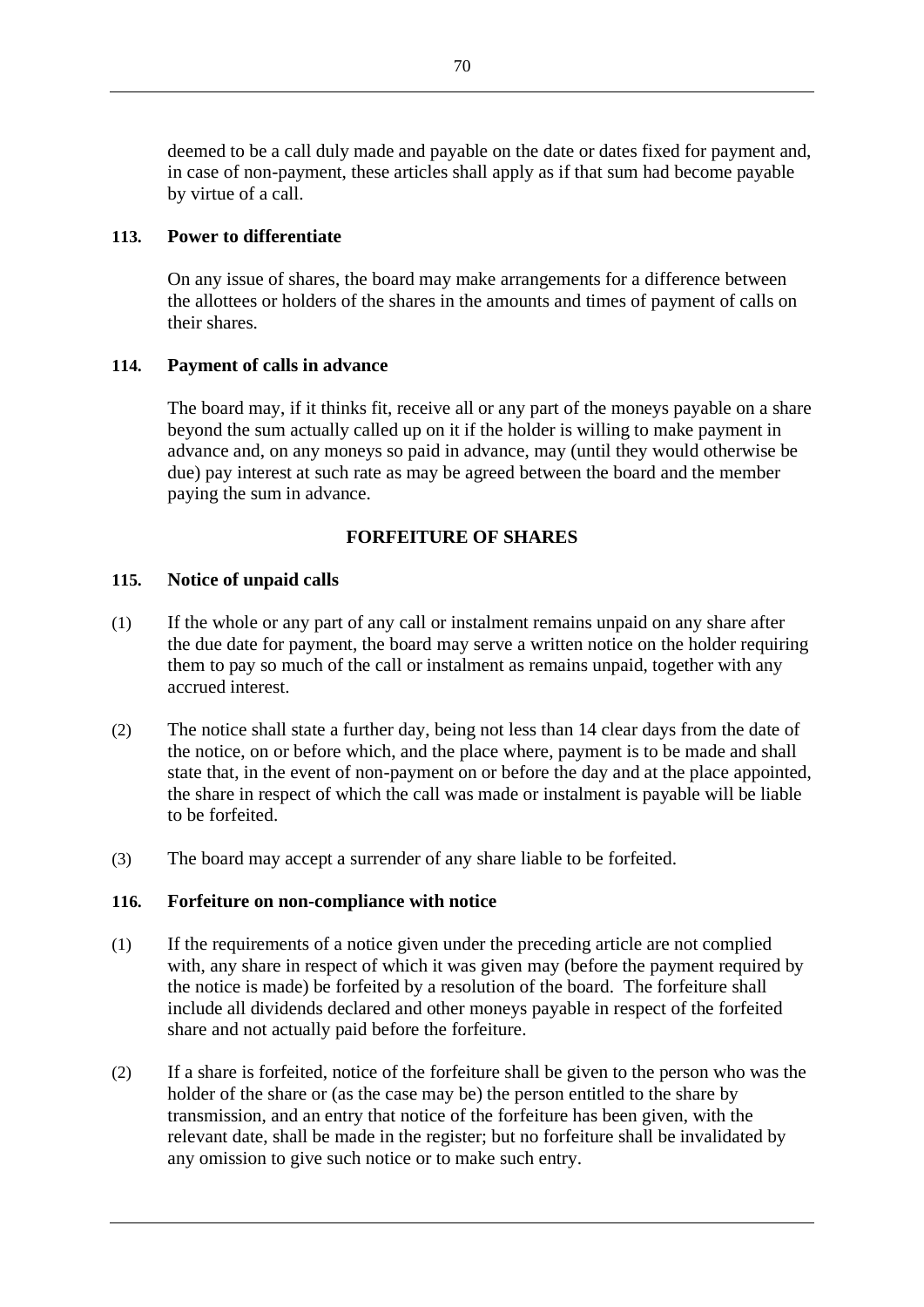### **117. Power to annul forfeiture or surrender**

The board may, at any time before the forfeited or surrendered share has been sold, re-allotted or otherwise disposed of, annul the forfeiture or surrender upon payment of all calls and interest due on or incurred in respect of the share and on such further conditions (if any) as it thinks fit.

### **118. Disposal of forfeited or surrendered shares**

- (1) Every share which is forfeited or surrendered shall become the property of the Company and (subject to the Statutes) may be sold, re-allotted or otherwise disposed of, upon such terms and in such manner as the board shall decide either to the person who was before the forfeiture the holder of the share or to any other person and whether with or without all or any part of the amount previously paid up on the share being credited as so paid up. The board may for the purposes of a disposal authorise some person to transfer the forfeited or surrendered share to, or in accordance with the directions of, any person to whom the same has been disposed of.
- (2) A statutory declaration or an affidavit by a director or the secretary that a share has been forfeited or surrendered on a specified date shall, as against all persons claiming to be entitled to the share, be conclusive evidence of the facts stated in it and shall (subject to the execution of any necessary transfer) constitute a good title to the share. The person to whom the share has been disposed of shall not be bound to see to the application of the consideration for the disposal (if any) nor shall their title to the share be affected by any irregularity in or invalidity of the proceedings connected with the forfeiture, surrender, sale, re-allotment or disposal of the share.

### **119. Arrears to be paid notwithstanding forfeiture or surrender**

A person any of whose shares have been forfeited or surrendered shall cease to be a member in respect of the forfeited or surrendered share and shall surrender to the Company for cancellation any certificate for the share forfeited or surrendered, but shall remain liable (unless payment is waived in whole or in part by the board) to pay to the Company all moneys payable by them on or in respect of that share at the time of forfeiture or surrender, together with interest from the time of forfeiture or surrender until payment at such rate as the board shall decide, in the same manner as if the share had not been forfeited or surrendered. They shall also be liable to satisfy all the claims and demands (if any) which the Company might have enforced in respect of the share at the time of forfeiture or surrender. No deduction or allowance shall be made for the value of the share at the time of forfeiture or surrender or for any consideration received on its disposal.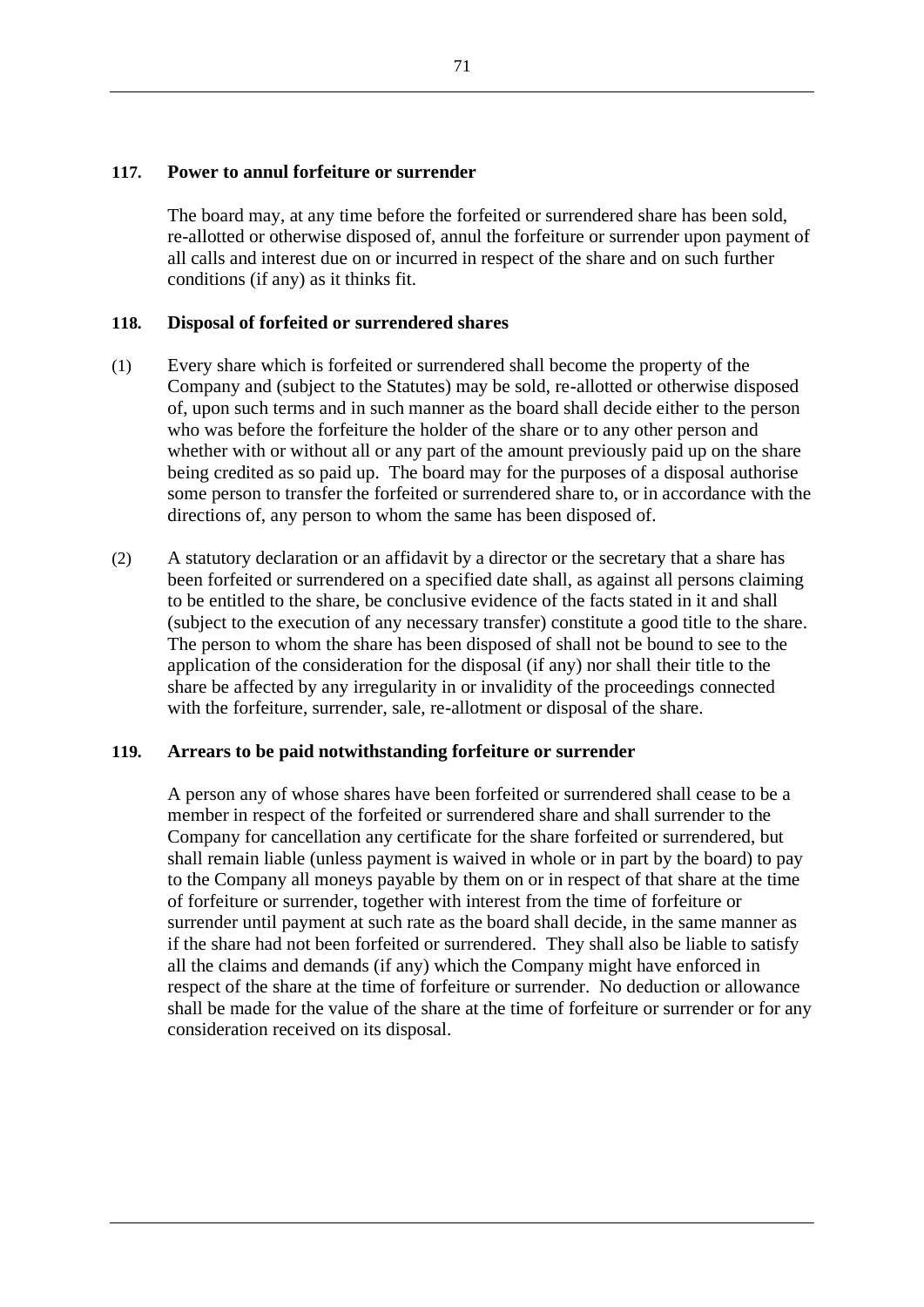### **SEAL**

# **120. Seal**

- (1) The Company may exercise the powers conferred by the Statutes with regard to having official seals and those powers shall be vested in the board.
- (2) The board shall provide for the safe custody of every seal of the Company.
- (3) A seal shall be used only by the authority of the board or a duly authorised committee but that authority may consist of an instruction or approval given in hard copy form or in electronic form by a majority of the directors or of the members of a duly authorised committee.
- (4) The board may determine who shall sign any instrument to which a seal is applied, either generally or in relation to a particular instrument or type of instrument, and may also determine, either generally or in any particular case, that such signatures shall be dispensed with or affixed by mechanical means.
- (5) Unless otherwise decided by the board:
	- (a) certificates for shares, debentures or other securities of the Company issued under seal need not be signed; and
	- (b) every other instrument to which a seal is applied shall be signed by at least one director and the secretary or by at least two directors or by one director in the presence of a witness who attests the signature.

### **DIVIDENDS**

### **121. Declaration of dividends by the Company**

Subject to the provisions of the Law, the Company may, by ordinary resolution, declare a dividend to be paid to the members, according to their respective rights and interests in the profits, and may fix the time for payment of such dividend, but no dividend shall exceed the amount recommended by the board.

### **122. Fixed and interim dividends**

Subject to the provisions of the Law, the board may pay such interim dividends as appear to the board to be justified by the financial position of the Company and may also pay any dividend payable at a fixed rate at intervals settled by the board whenever the financial position of the Company, in the opinion of the board, justifies its payment. If the board acts in good faith, none of the directors shall incur any liability to the holders of shares conferring preferred rights for any loss such holders may suffer in consequence of the lawful payment of an interim dividend on any shares having non-preferred or deferred rights.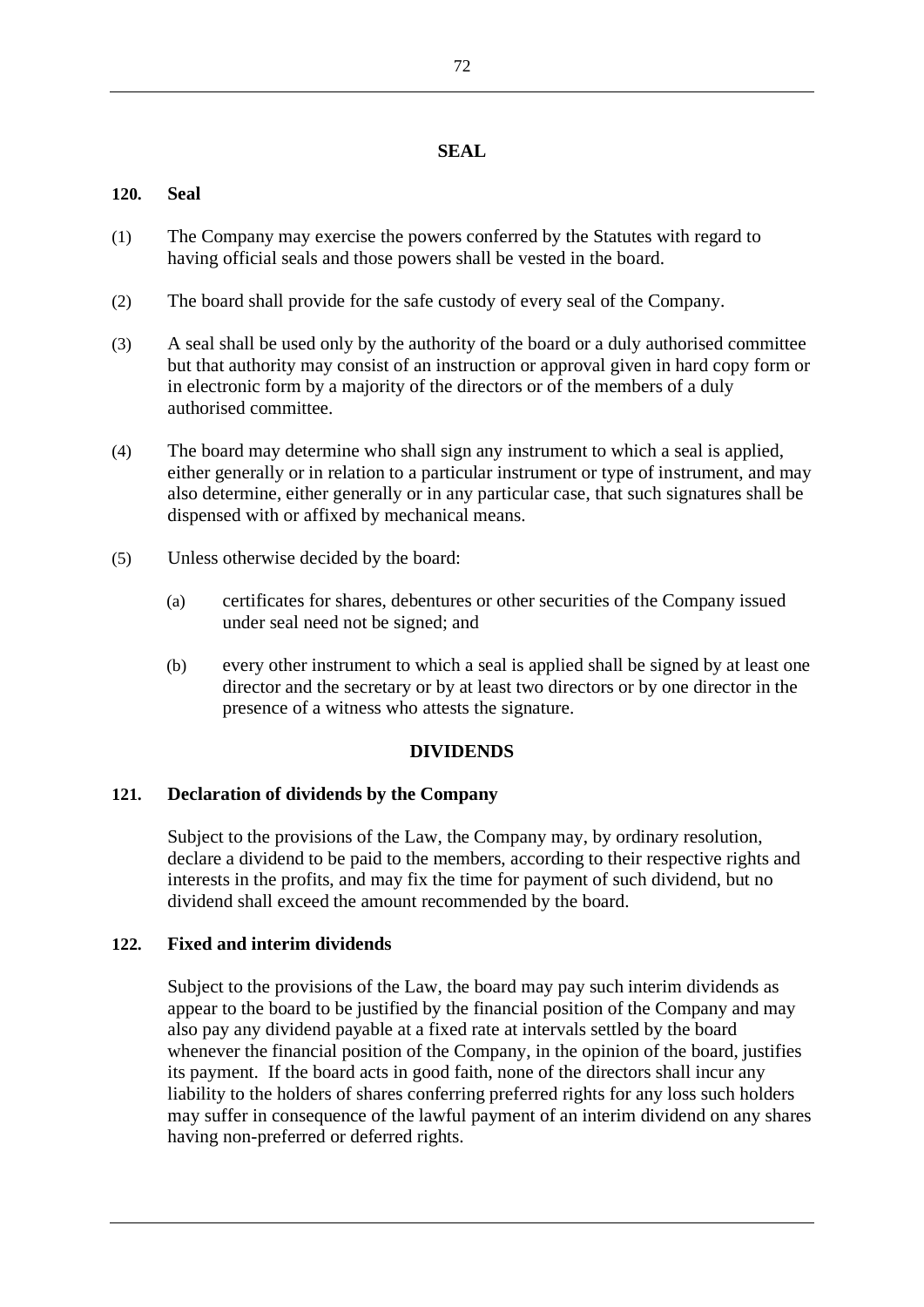# **123. Calculation and currency of dividends**

- (1) Except insofar as the rights attaching to, or the terms of issue of, any share otherwise provide:
	- (a) all dividends shall be declared and paid according to the amounts paid up on the shares in respect of which the dividend is paid, but no amount paid up on a share in advance of calls shall be treated for the purposes of this article as paid up on the share;
	- (b) all dividends shall be apportioned and paid *pro rata* according to the amounts paid up on the shares during any portion or portions of the period in respect of which the dividend is paid;
	- (c) any amount paid by the Company by way of dividend will be deemed to include any amount that the Company may be compelled by law to withhold or deduct; and
	- (d) dividends may be declared or paid in any currency.
- (2) The board may agree with any member that dividends which may at any time or from time to time be declared or become due on their shares in one currency shall be paid or satisfied in another, and may agree the basis of conversion to be applied and how and when the amount to be paid in the other currency shall be calculated and paid and for the Company or any other person to bear any costs involved.

# **124. Method of payment**

- (1) The Company may pay any dividend or other sum payable in respect of a share:
	- (a) by cheque, dividend warrant or similar financial instrument payable to the holder (or, in the case of joint holders, the holder whose name stands first in the register in respect of the relevant share) or to such other person as the holder (or, in the case of joint holders, all the joint holders) may notify to the Company for the purpose; or
	- (b) by a bank or other funds transfer system or by such other electronic means (including by way of mandatory direct credit or, in the case of an uncertificated share, a relevant system) to such account as the holder (or, in the case of joint holders, all the joint holders) may notify to the Company for the purpose; or
	- (c) in such other way as may be agreed between the Company and the holder (or, in the case of joint holders, all such holders).
- (2) In respect of the payment of any dividend or other money, the board may decide and notify members that: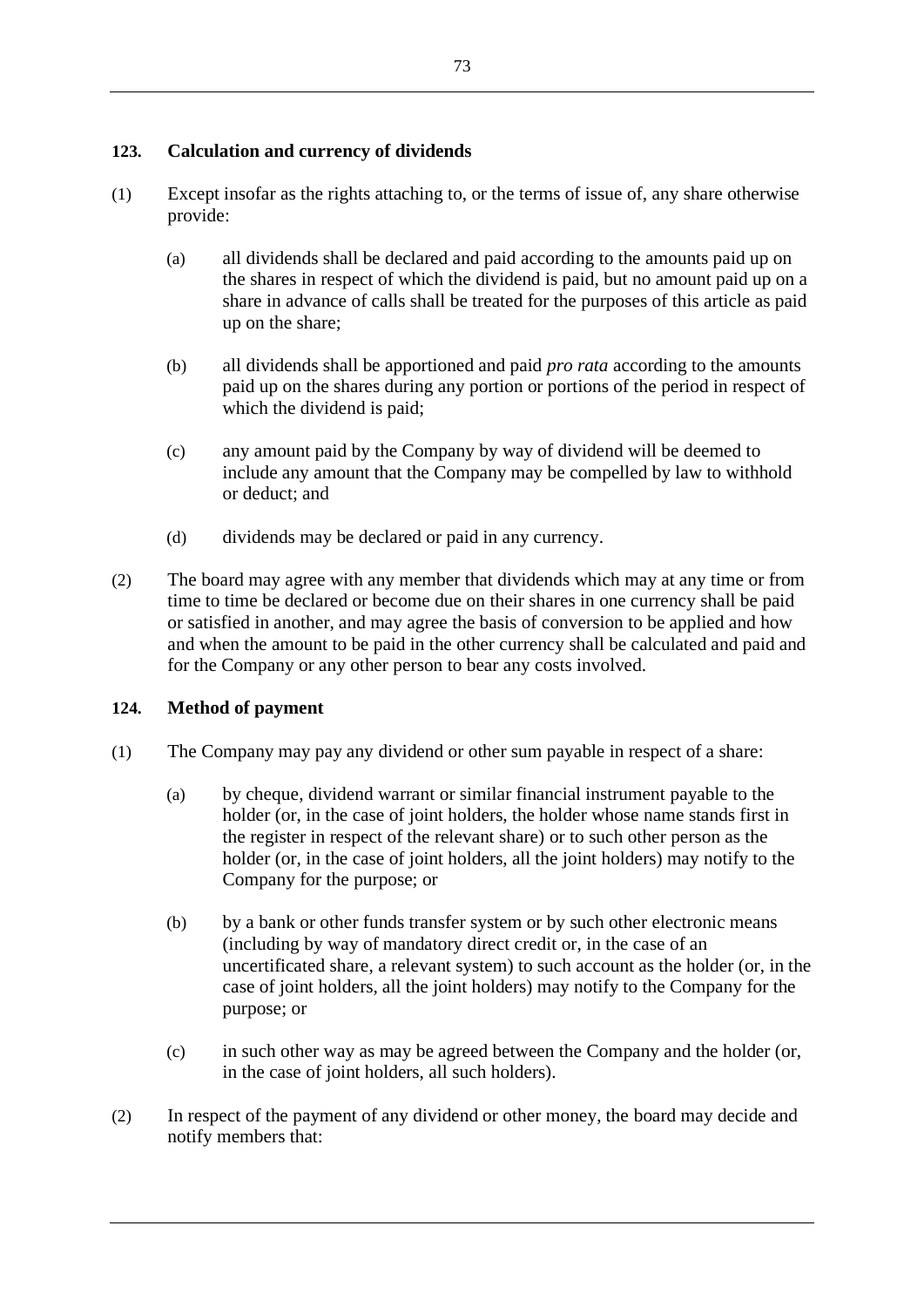- (a) one or more of the payment means described in paragraph (1) above will be used for payment and, where more than one means will be used, a member (or all joint members) may elect to receive payment by one of the means so notified in the manner prescribed by the directors;
- (b) one or more of such means will be used for the payment unless a member (or all joint members) elects for another means of payment in the manner prescribed by the directors; or
- (c) one or more of such means will be used for the payment and that members will not be able to elect to receive the payment by any other means.

For these purposes, the board may decide that different means of payment will apply to different members or groups of members.

- (3) Any such cheque, dividend warrant or similar financial instrument may be sent by post to the registered address of the holder (or, in the case of joint holders, to the registered address of that person whose name stands first in the register in respect of the relevant share) or to such other address as the holder (or, in the case of joint holders, all the joint holders) may notify to the Company for the purpose.
- (4) If:
	- (a) a member (or all joint members) does not provide the information necessary (such as an address, an account of the type prescribed by the directors or other relevant details) in order to make a payment of a dividend or other money in the way in which the directors have decided that the payment is to be made or by which the member (or all joint members) has validly elected to receive the payment; or
	- (b) payment cannot be made by the Company using the information provided by the member (or all joint members),

then the dividend or other money will be treated as unclaimed for the purposes of these articles.

- (5) Every cheque, warrant or financial instrument is sent, and payment in any other way is made, at the risk of the person or persons entitled to it and the Company will not be responsible for any sum lost or delayed when it has sent or transmitted the sum in accordance with these articles. Clearance of a cheque, warrant or financial instrument or transmission of funds through a bank or other funds transfer system or by such other electronic means as is permitted by these articles shall be a good discharge to the Company.
- (6) Any joint holder or other person jointly entitled to any share may give an effective receipt for any dividend or other sum paid in respect of the share.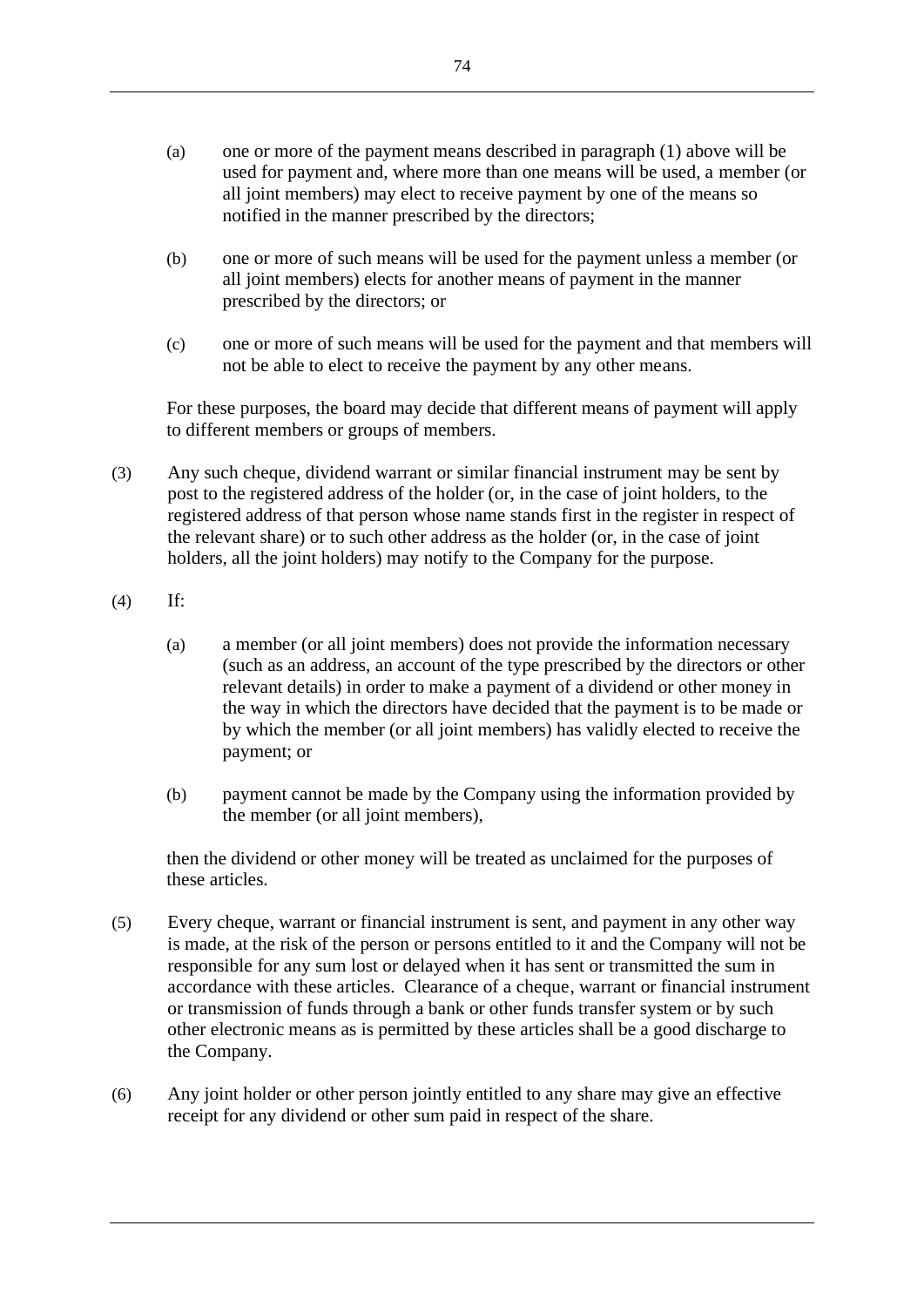(7) Any dividend or other sum payable in respect of any share may be paid to a person or persons entitled by transmission to that share as if they were the holder or joint holders of that share and their address (or the address of the first named of two or more persons jointly entitled) noted in the register were the registered address.

### **125. Dividends not to bear interest**

No dividend or other moneys payable by the Company on or in respect of any share shall bear interest as against the Company unless otherwise provided by the rights attached to the share.

## **126. Calls or debts or amounts required by law may be deducted from dividends**

The board may deduct from any dividend or other moneys payable to any person (either alone or jointly with another) on or in respect of a share all such sums as may be due from them (either alone or jointly with another) to the Company on account of calls or otherwise in relation to shares of the Company.

## **127. Unclaimed dividends etc**

All unclaimed dividends, interest or other sums payable may be invested or otherwise made use of by the board for the benefit of the Company until claimed. All dividends unclaimed for a period of 6 years after having become due for payment shall be forfeited and cease to remain owing by the Company. The payment of any unclaimed dividend, interest or other sum payable by the Company on or in respect of any share into a separate account shall not constitute the Company a trustee in respect of it.

### **128. Uncashed dividends**

- If:
- (a) a payment for a dividend or other sum payable in respect of a share sent by the Company to the person entitled to it in accordance with these articles is left uncashed or is returned to the Company and, after reasonable enquiries, the Company is unable to establish any new address or, with respect to a payment to be made by a funds transfer system, a new account, for that person; or
- (b) such a payment is left uncashed or returned to the Company on two consecutive occasions,

the Company shall not be obliged to send any dividends or other sums payable in respect of that share to that person until they notify the Company of an address or, where the payment is to be made by a funds transfer system, details of the account, to be used for the purpose.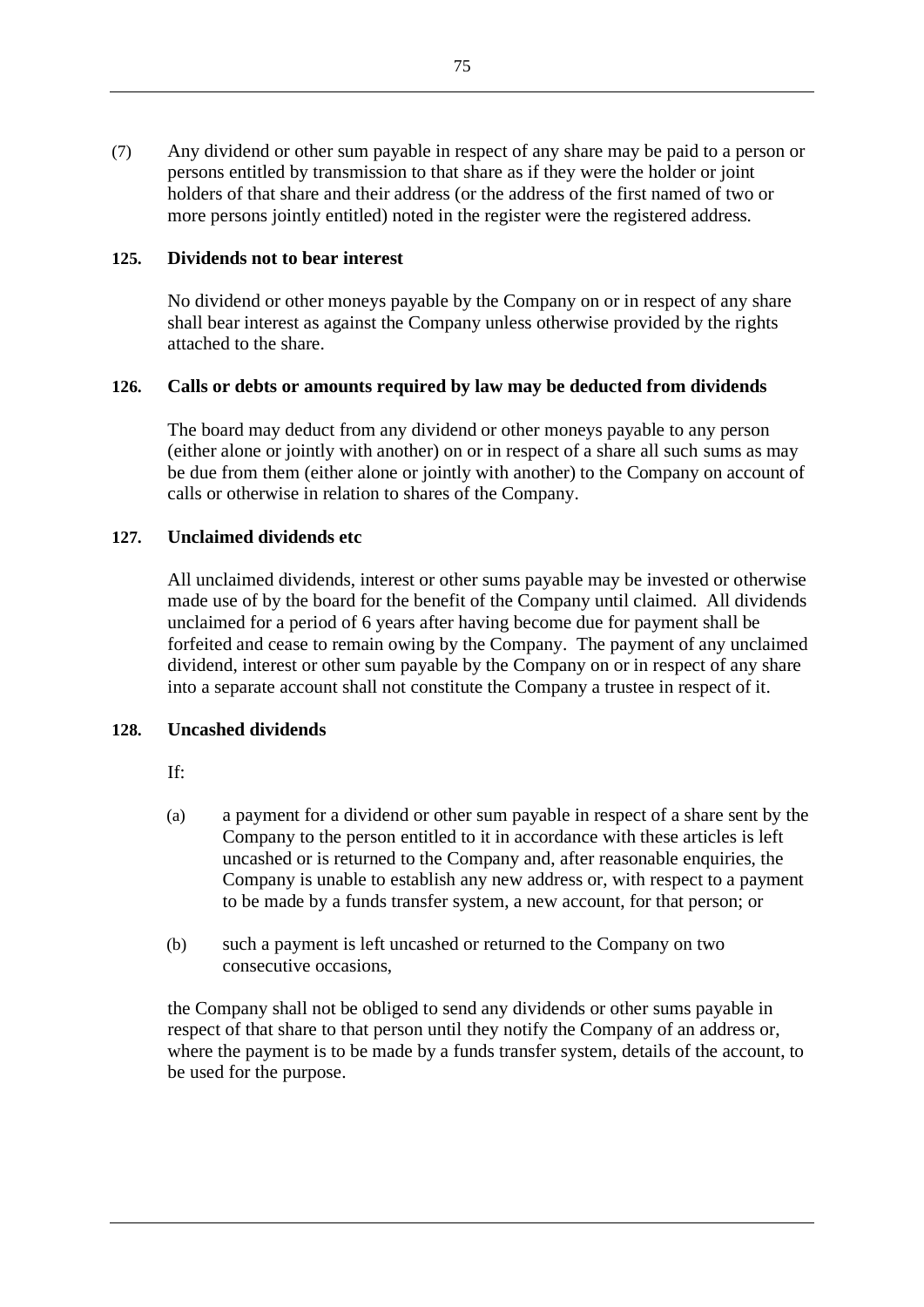### **129. Dividends** *in specie*

- (1) With the authority of an ordinary resolution of the Company and on the recommendation of the board, payment of any dividend may be satisfied wholly or in part by the distribution of specific assets and in particular of paid up shares or debentures of any other company.
- (2) Where any difficulty arises with the distribution, the board may settle the difficulty as it thinks fit and, in particular, may issue fractional certificates (or ignore fractions), fix the value for distribution of the specific assets or any part of them, determine that cash payments be made to any members on the basis of the value so fixed in order to secure equality of distribution and vest any of the specific assets in trustees on such trusts for the persons entitled to the dividend as the board may think fit.

# **130. Scrip dividends**

- (1) The board may, with the authority of an ordinary resolution of the Company, offer any holders of ordinary shares the right to elect to receive further shares (whether or not of that class), credited as fully paid, instead of cash in respect of all (or some part) of any dividend specified by the ordinary resolution (a **scrip dividend**) in accordance with the following provisions of this article.
- (2) The ordinary resolution may specify a particular dividend (whether or not already declared) or may specify all or any dividends declared within a specified period, but such period may not end later than three years after the date of the meeting at which the ordinary resolution is passed.
- (3) The basis of allotment shall be decided by the board so that, as nearly as may be considered convenient, the value of the further shares, including any fractional entitlement, is equal to the amount of the cash dividend which would otherwise have been paid (disregarding the amount of any associated tax credit).
- (4) For the purposes of paragraph (3) above the value of the further shares shall be:
	- (a) equal to the average middle-market quotation for a fully paid share of the relevant class, adjusted if necessary for the proposed dividend, as shown in the daily official list of the London Stock Exchange or as established from such other source as the board considers appropriate for the five business days immediately preceding or following the announcement of the cash dividend to which the scrip dividend relates, as the board may decide; or
	- (b) calculated in such manner as may be determined by or in accordance with the ordinary resolution.
- (5) The board shall give notice to the holders of ordinary shares of their rights of election in respect of the scrip dividend and shall specify the procedure to be followed in order to make an election.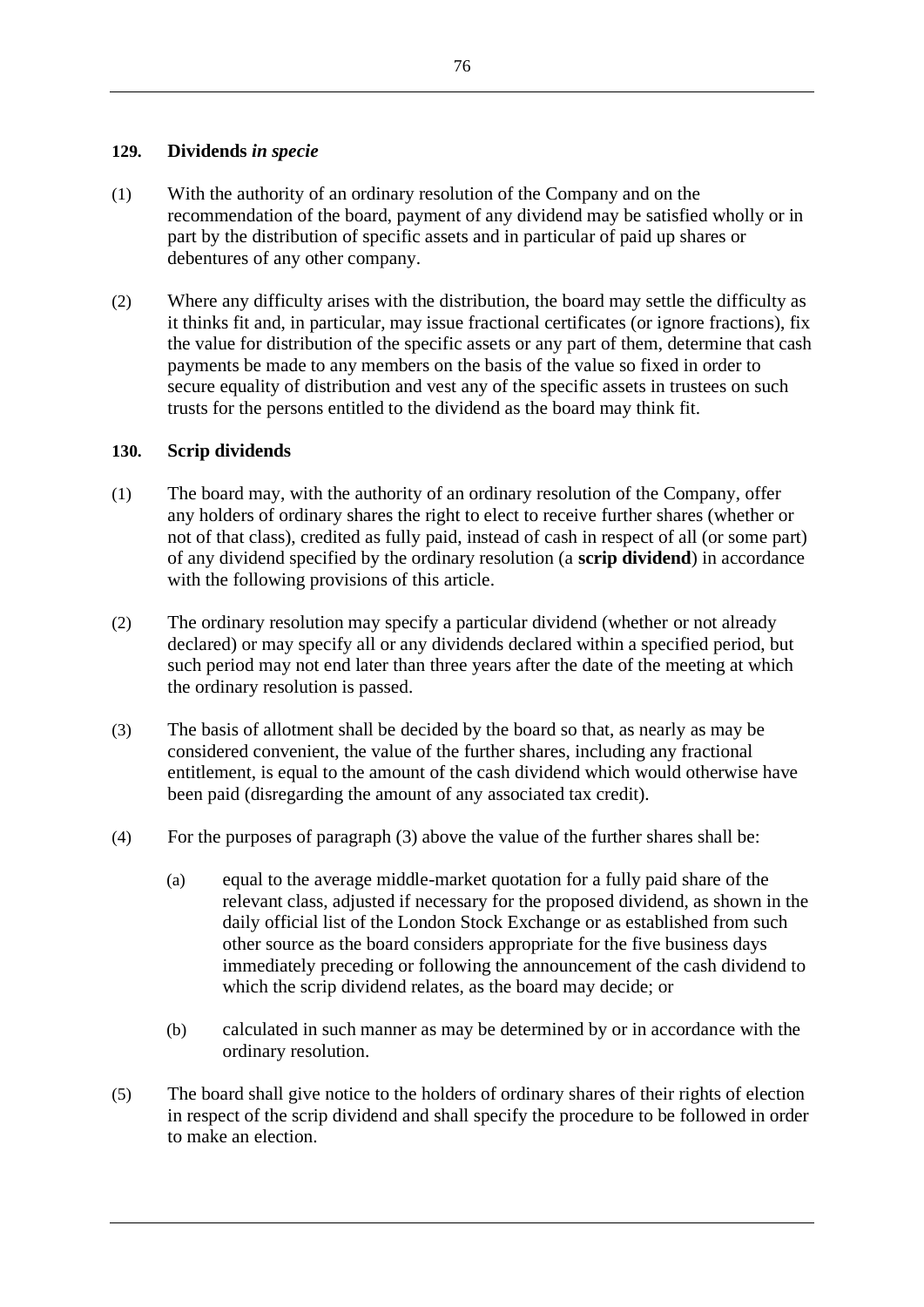- (6) The dividend or that part of it in respect of which an election for the scrip dividend is made shall not be paid and instead further shares shall be allotted in accordance with elections duly made and the board shall capitalise a sum equal to the aggregate nominal amount of the shares to be allotted out of such sums available for the purpose as the board may consider appropriate.
- (7) The further shares so allotted shall rank *pari passu* in all respects with the fully paid shares of the same class then in issue except as regards participation in the relevant dividend.
- (8) The board may decide that the right to elect for any scrip dividend shall not be made available to members resident in any territory where, in the opinion of the board, compliance with local laws or regulations would be unduly onerous.
- (9) The board may do all acts and things as it considers necessary or expedient to give effect to the provisions of a scrip dividend election and the issue of any shares in accordance with the provisions of this article, and may make such provisions as it thinks fit for the case of shares becoming distributable in fractions (including provisions under which, in whole or in part, the benefit of fractional entitlements accrues to the Company rather than to the members concerned). To the extent that the entitlement of any holder of ordinary shares in respect of any dividend is less than the value of one new share (as determined for the basis of any scrip dividend) the board may also from time to time establish or vary a procedure for such entitlement to be accrued and aggregated with any similar entitlement for the purposes of any subsequent scrip dividend.
- (10) The board may from time to time establish or vary a procedure for election mandates, under which a holder of ordinary shares may, in respect of any future dividends for which a right of election pursuant to this article is offered, elect to receive shares in lieu of such dividend on the terms of such mandate.
- (11) The board shall not make a scrip dividend available unless the Company has sufficient unissued shares and undistributed profits or reserves to give effect to elections which could be made to receive that scrip dividend.
- (12) The board may decide at any time before the further shares are allotted that such shares shall not be allotted and pay the relevant dividend in cash instead. Such decision may be made before or after any election has been made by holders of shares in respect of the relevant dividend.

# **CAPITALISATION OF RESERVES**

### **131. Capitalisation of reserves**

(1) The Company may, on the recommendation of the board resolve to capitalise any sum standing to the credit of any reserve account of the Company (including share premium account and capital redemption reserve) or any sum standing to the credit of profit and loss account not required for the payment of any preferential dividend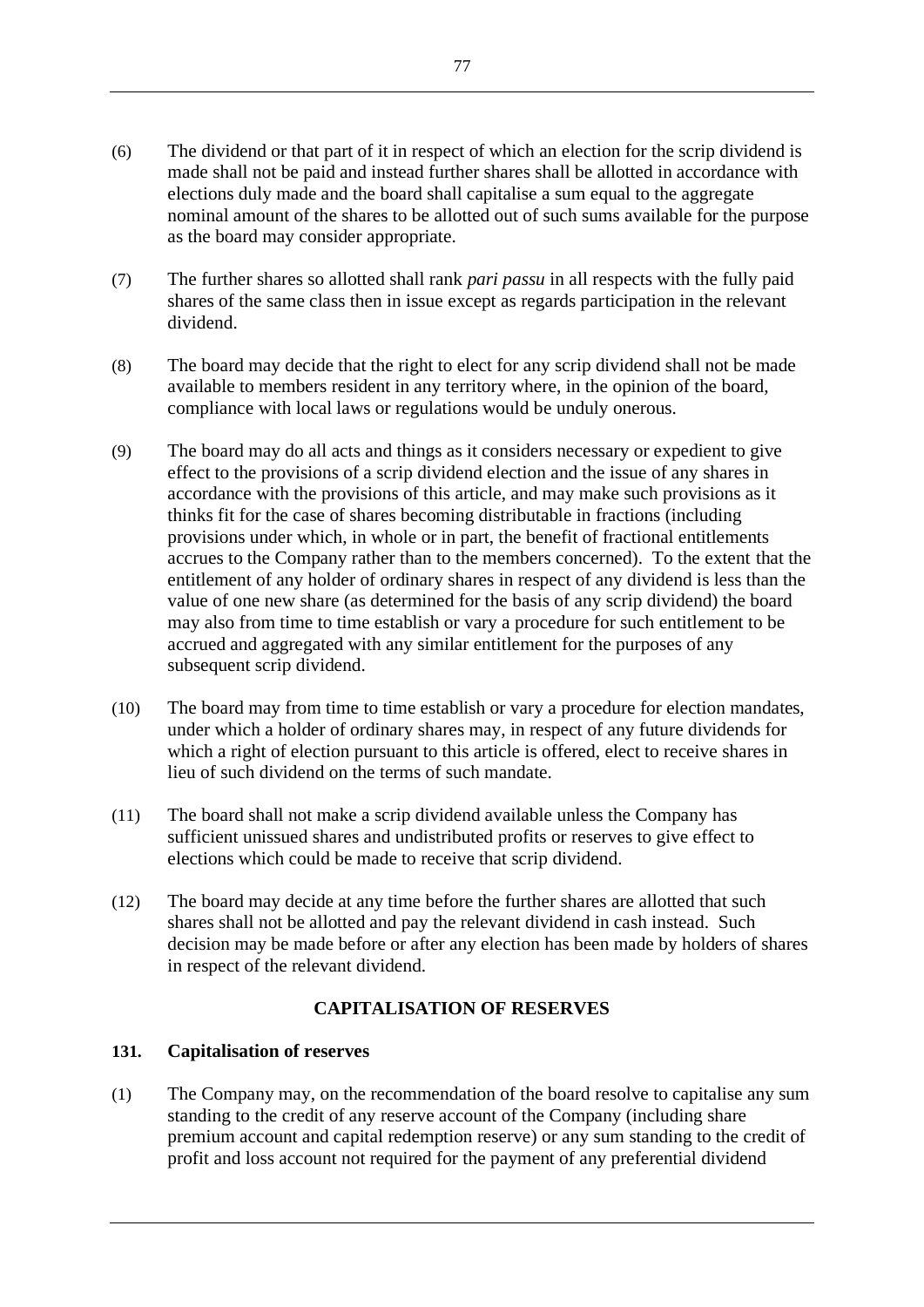(whether or not it is available for distribution). Any such resolution may be passed as an ordinary resolution unless it proposes to capitalise any sum standing to the credit of the capital redemption reserve, in which case it must be passed as a special resolution.

- (2) The board may appropriate any sum that the Company has resolved to capitalise as capital to the holders of ordinary shares in proportion to the nominal amount of the ordinary share capital held by them respectively and apply that sum on their behalf in paying up in full any unissued shares or debentures of the Company of a nominal amount equal to that sum and allot the shares or debentures credited as fully paid to those members, or as they may direct, in those proportions or in paying up the whole or part of any amounts which are unpaid in respect of any issued shares in the Company held by them respectively, or otherwise deal with such sum as directed by the resolution provided that the share premium account and the capital redemption reserve and any sum not available for distribution in accordance with the Statutes may only be applied in paying up unissued shares to be allotted credited as fully paid up.
- (3) Where any difficulty arises in respect of any distribution of any capitalised reserve or other sum, the board may settle the difficulty as it thinks fit and in particular may make such provisions as it thinks fit in the case of shares or debentures becoming distributable in fractions (including provisions under which, in whole or in part, the benefit of fractional entitlements accrues to the Company rather than the members concerned) or ignore fractions and may fix the value for distribution of any fully paid up shares or debentures and may determine that cash payments be made to any members on the basis of the value so fixed in order to secure equality of distribution, and may vest any shares or debentures in trustees upon such trusts for the persons entitled to share in the distribution as the board may think fit.
- (4) The board may also authorise any person to sign on behalf of the persons entitled to share in the distribution a contract for the acceptance by those persons of the shares or debentures to be allotted to them credited as fully paid under a capitalisation and any such contract shall be binding on all those persons.

### **132. Capitalisation of reserves - employee share schemes**

- (1) This article (which is without prejudice to the generality of the provisions of the immediately preceding article) applies:
	- (a) where a person is granted pursuant to an employee share scheme a right to subscribe for shares in the Company in cash at a subscription price less than its nominal value; and
	- (b) where, pursuant to an employee share scheme, the terms on which any person is entitled to subscribe in cash for shares in the Company are adjusted as a result of a capitalisation issue, rights issue or other variation of capital so that the subscription price is less than their nominal value.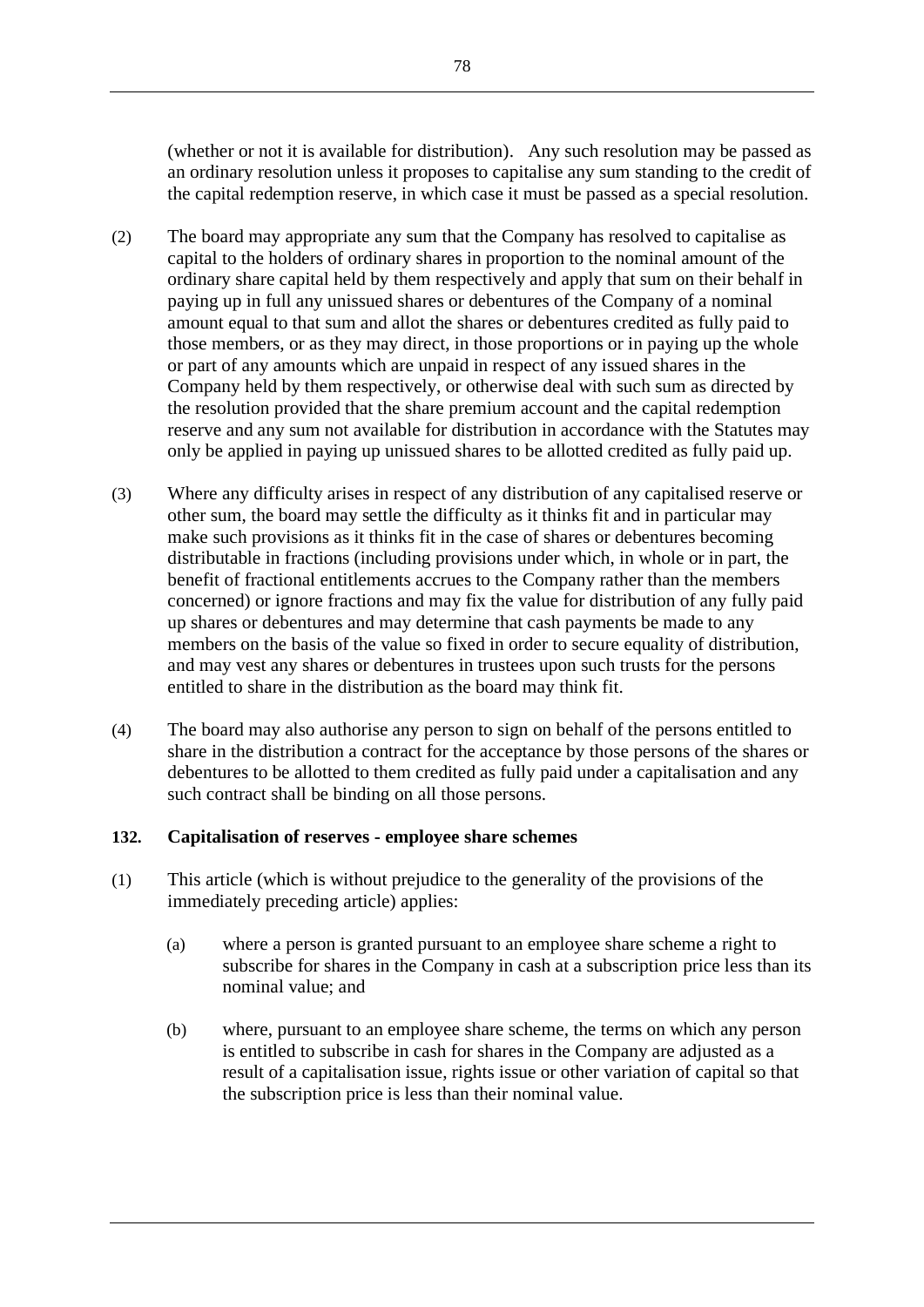- (2) In any such case the board:
	- (a) shall transfer to a reserve account a sum equal to the deficiency between the subscription price and the nominal value of the shares (the **cash deficiency**) from the profits or reserves of the Company which are available for distribution and not required for the payment of any preferential dividend; and
	- (b) (subject to paragraph (4) below) shall not apply that reserve account for any purpose other than paying up the cash deficiency upon the allotment of those shares.
- (3) Whenever the Company is required to allot shares pursuant to such a right to subscribe, the board shall (subject to the Statutes) appropriate to capital out of the reserve account an amount equal to the cash deficiency applicable to those shares, apply that amount in paying up the deficiency on the nominal value of those shares and allot those shares credited as fully paid to the person entitled to them.
- (4) If any person ceases to be entitled to subscribe for shares as described above, the restrictions on the reserve account shall cease to apply in relation to such part of the account as is equal to the amount of the cash deficiency applicable to those shares.
- (5) No right shall be granted under any employee share scheme under paragraph (1)(a) above and no adjustment shall be made as mentioned in paragraph (1)(b) above unless there are sufficient profits or reserves of the Company available for distribution and not required for the payment of any preferential dividend to permit the transfer to a reserve account in accordance with this article of an amount sufficient to pay up the cash deficiency applicable to the shares concerned.

### **RECORD DATES**

# **133. Fixing of record dates**

- (1) Notwithstanding any other provision of these articles, but without prejudice to any rights attached to any shares, the Company or the board may fix a date as the record date by reference to which a dividend will be declared or paid or a distribution, allotment or issue made, and that date may be before, on or after the date on which the dividend, distribution, allotment or issue is declared, paid or made.
- (2) In the absence of a record date being fixed, entitlement to any dividend, distribution, allotment or issue shall be determined by reference to the date on which the dividend is declared or the distribution, allotment or issue is made.

# **ACCOUNTS**

### **134. Accounting records**

(1) The board shall cause accounting records of the Company to be kept in accordance with the Statutes.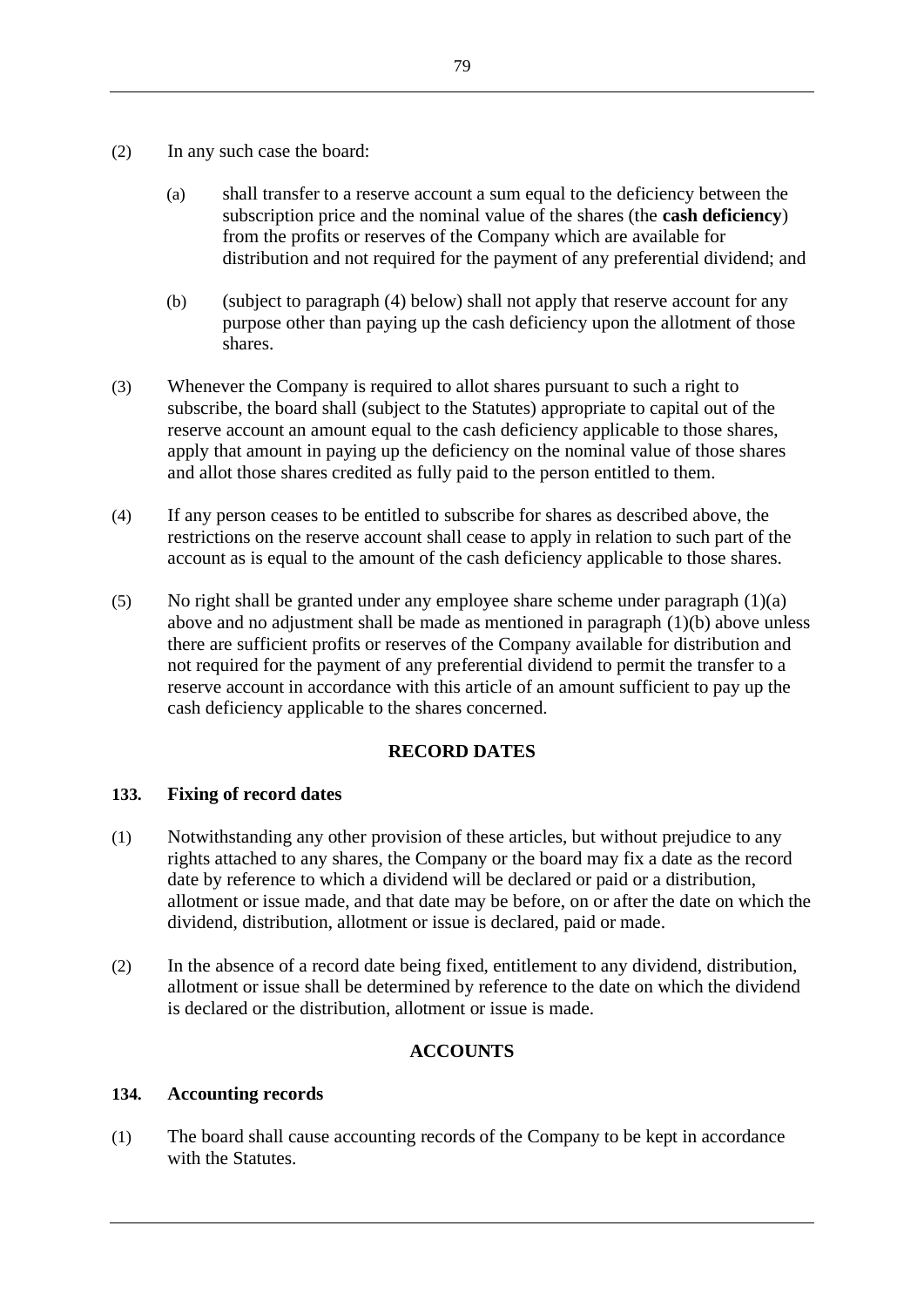(2) No member (as such) shall have any right of inspecting any account, book or document of the Company, except as conferred by law or authorised by the board or by any ordinary resolution of the Company.

### **135. Summary financial statements**

- (1) The Company may send summary financial statements to any member of the Company who has requested to receive such statements in accordance with paragraph (2) below instead of copies of its full accounts and reports (being the consolidated accounts prepared in accordance with generally accepted accounting principles adopted by the Company from time to time that are prepared for the purposes of the Listing Rules or the Disclosure and Transparency Rules). Where a person has been nominated by a member to enjoy information rights by virtue of article 140 and is accordingly entitled to receive copies of such full accounts and reports, the Company may send summary financial statements to any such nominated person instead of copies of its full accounts and reports if that member has requested to receive such statements in accordance with paragraph (2) below.
- (2) A member may elect to receive summary financial statements by notice in writing to the Company and such election shall become effective on receipt by the Company provided that if such election is received by the Company later than 28 days before the first date on which copies of its full accounts required to be sent to that member are sent out, the directors may determine that such election shall not become effective until the following year.
- (3) The Company may notify members that, unless they notify the Company in writing to the contrary within a reasonable period of time (being not less than 21 days after service of notice), they will be deemed to have elected to receive summary financial statements pursuant to paragraph (2) above, and members who fail to make such notification to the Company shall be deemed to have so elected, save to the extent they subsequently elect to receive copies of the Company's full accounts and reports pursuant to paragraph (4) below.
- (4) Where a member has (or is deemed to have) elected to receive summary financial statements, a member may elect to receive full accounts and reports by notice in writing to the Company and such election shall become effective on receipt by the Company, provided that if such election is received by the Company later than 28 days before the first date on which copies of its summary financial statements to be sent to that member are sent out, the directors may determine that such election shall not become effective until the following year.
- (5) Each summary financial statement must comply with the content requirements required by section 428 of the UK Companies Act 2006 and any regulations made under section 428(2) from time to time as if the Company were incorporated in the United Kingdom (but with such amendments as may, in the board's opinion, be necessary or appropriate as a result of the Company not being incorporated in the United Kingdom).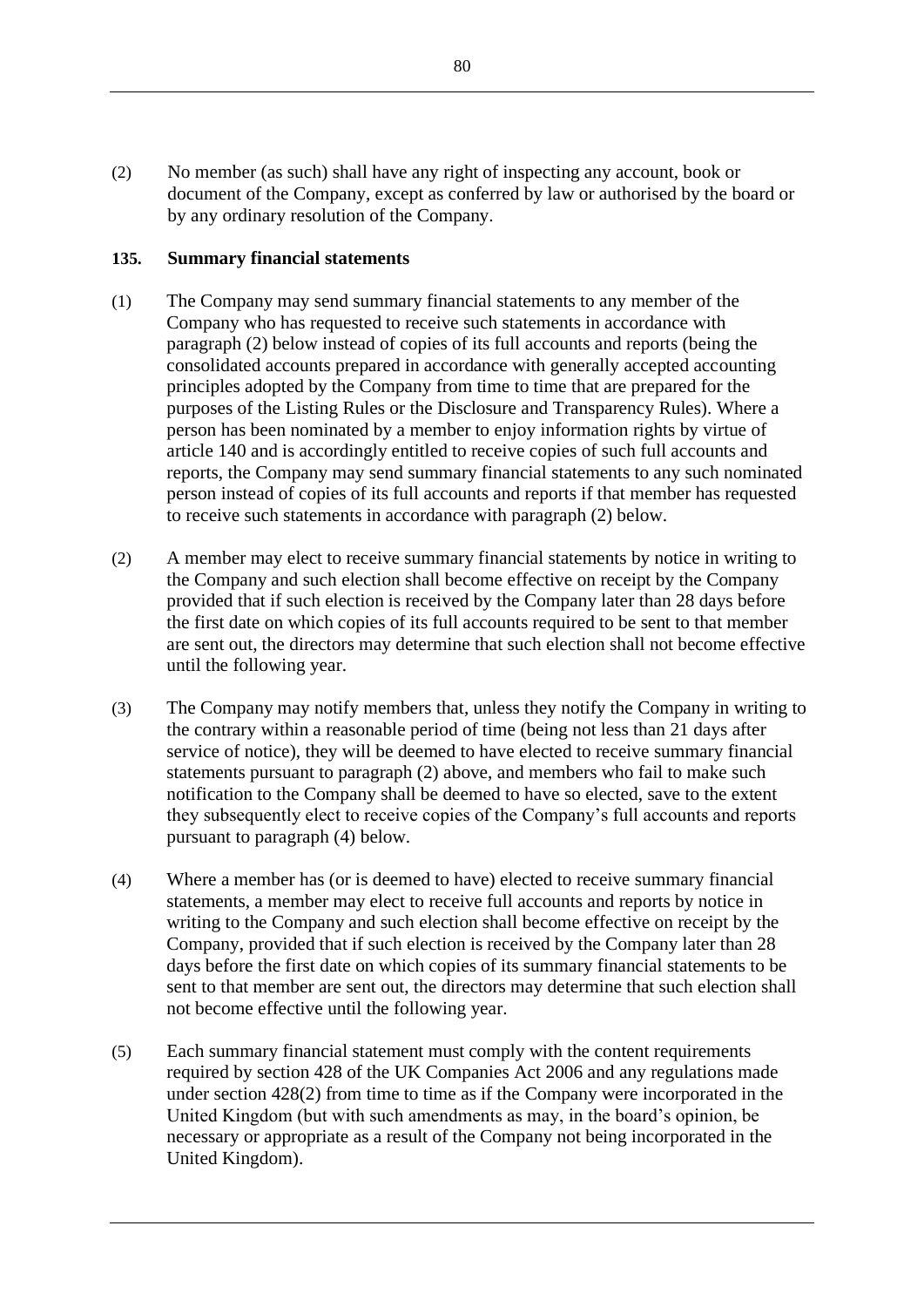(6) The Company may, in its sole discretion, elect not to produce a summary financial statement in any particular year in which case any election or deemed election to receive summary financial statements shall not apply in that year.

### **COMMUNICATIONS**

#### <span id="page-86-0"></span>**136. Communications to the Company**

- (1) Subject to the Statutes and except where otherwise expressly stated in these articles, any document or information to be sent or supplied to the Company (whether or not such document or information is required or authorised under the Statutes) shall be in hard copy form or, subject to paragraph (2), be sent or supplied in electronic form or by means of a website.
- (2) Subject to the Statutes, a document or information may be given to the Company in electronic form only if it is given in such form and manner and to such address as may have been specified by the board or the secretary from time to time for the receipt of documents in electronic form. The board may prescribe such procedures as it thinks fit for verifying the authenticity or integrity of any such document or information given to it in electronic form.
- (3) A communication sent to the Company by electronic means shall not be treated as received by the Company if it is rejected by computer virus protection arrangements.

#### **137. Communications by the Company**

- (1) A document or information may be sent or supplied in hard copy form by the Company to any member either personally or by sending or supplying it by post addressed to the member at their registered address or by leaving it at that address.
- (2) Subject to the Statutes, a document or information may be sent or supplied by the Company in electronic form to any member who has agreed (generally or specifically) that a document or information may be sent or supplied in electronic form and has not revoked that agreement. Where a document or information is sent or supplied by electronic means, it may only be sent or supplied to an address specified for that purpose by the member.
- (3) A document or information may be sent or supplied by the Company to a member by being made available on a website if the member has agreed (generally or specifically), or pursuant to paragraph (7) below is deemed to have agreed, that documents or information can be sent or supplied to the member in that form and has not revoked such agreement.
- (4) A document or information sent or supplied by means of a website must be made available in a form, and by a means, that the Company reasonably considers will enable the recipient: (i) to read it, and (ii) to retain a copy of it. For this purpose, a document or information can be read only if: (i) it can be read with the naked eye, or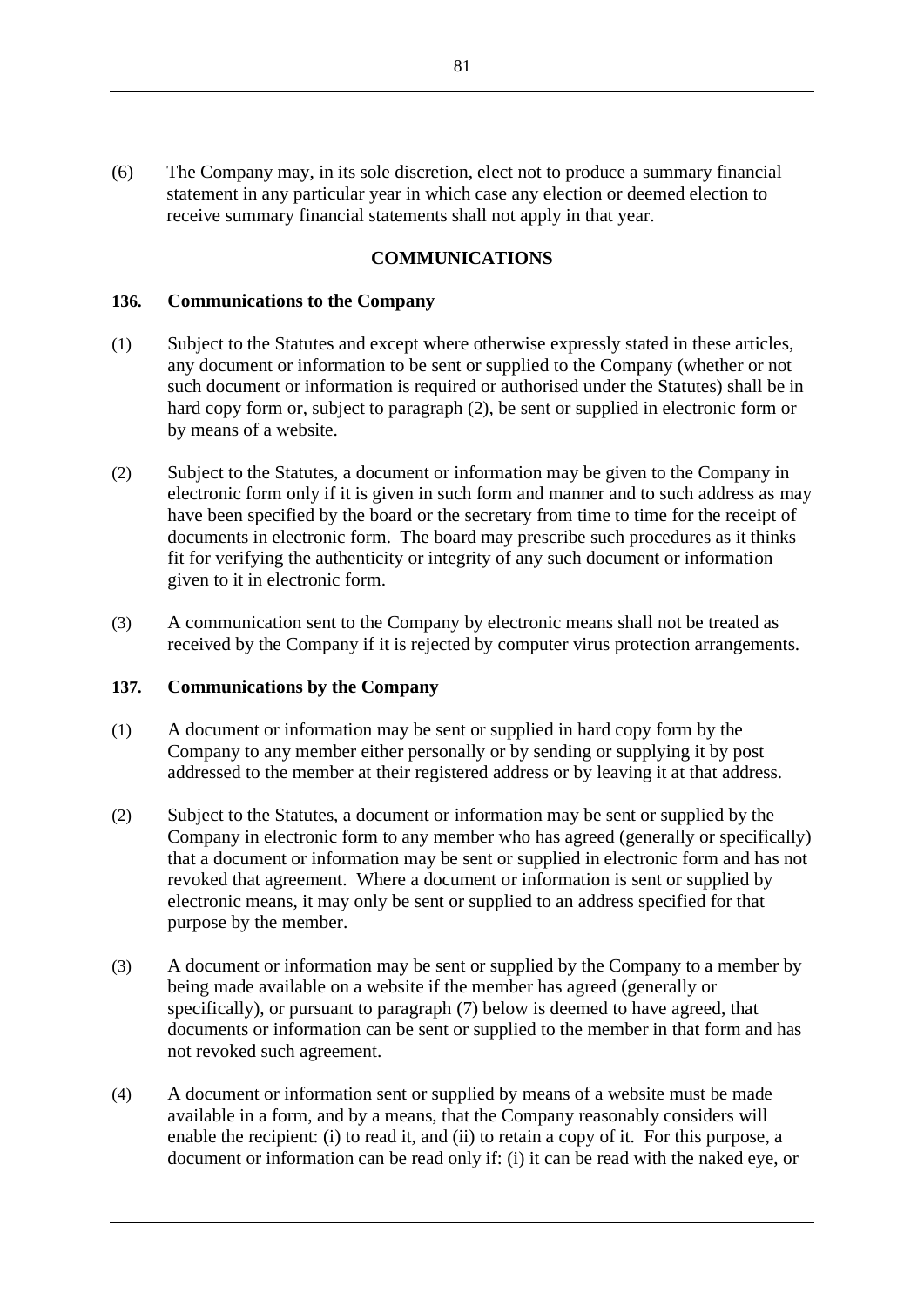(ii) to the extent that it consists of images (for example photographs) it can be seen with the naked eye.

- (5) If a document or information is sent or supplied by means of a website, the Company must notify the intended recipient of: (i) the presence of the document or information on the website, (ii) the address of the website, (iii) the place on the website where it may be accessed, and (iv) how to access the document or information.
- (6) Any document or information made available on a website will be maintained on the website for the period of 28 days beginning with the date on which notification is given under paragraph (5) above, or such shorter period as may be decided by the board. A failure to make a document or information available on a website throughout the period mentioned in this paragraph (6) shall be disregarded if: (i) it is made available on the website for part of that period, and (ii) the failure to make it available throughout that period is wholly attributable to circumstances that it would not be reasonable for the Company to prevent or avoid.
- (7) If a member has been asked individually by the Company to agree that the Company may send or supply documents or information generally or specific documents or information to the member by means of a website and the Company does not receive a response within a period of 28 days beginning with the date on which the Company's request was sent (or such longer period as the board may specify), such member will be deemed to have agreed to receive such documents or information by means of a website in accordance with paragraph (3) above (save in respect of any documents or information as may be required to be sent in hard copy form pursuant to the Law). A member can revoke any such deemed election in accordance with paragraph (8) below.
- (8) Any amendment or revocation of a notification given to the Company or agreement (or deemed agreement) under this article shall only take effect if in writing, signed (or authenticated by electronic means) by the member and on actual receipt by the Company thereof.
- (9) Where these articles require or permit a document to be authenticated by a person by electronic means, to be valid it must incorporate the electronic signature or personal identification details of that person, in such form as the directors may approve, or be accompanied by such other evidence as the directors may require to satisfy themselves that the document is genuine.
- (10) In the case of joint holders of a share, any document or information sent or supplied by the Company in any manner permitted by these articles to the joint holder who is named first in the register in respect of the joint holding shall be deemed to be given to all other holders of the share.
- (11) A member whose registered address is not within Jersey or the United Kingdom shall not be entitled to receive any notice from the Company unless: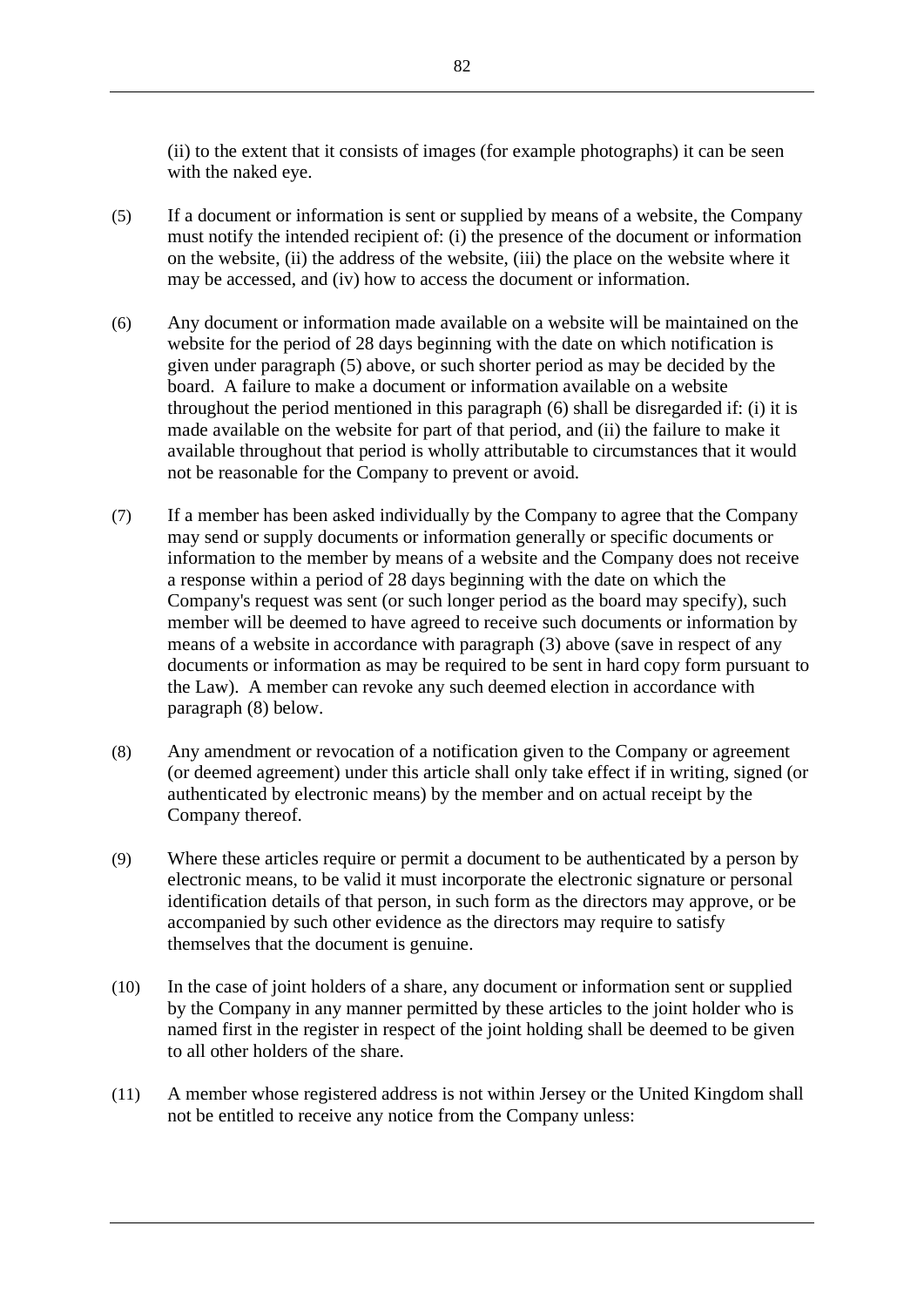- (a) the Company is able, in accordance with the Statutes, to send notice to them by electronic means; or
- (b) he gives to the Company a postal address within Jersey or the United Kingdom at which notices may be given to them.

### <span id="page-88-0"></span>**138. Communication by advertisement**

If at any time by reason of the suspension or curtailment of postal services within Jersey or the United Kingdom, the Company is unable effectively to convene a general meeting, the Company may convene a general meeting by:

- (a) a notice advertised on its website and in at least one newspaper with a national circulation in the United Kingdom; and
- (b) by giving notice by electronic means to those members to whom, in accordance with the Statutes, the Company is able to give notice by electronic means.

In any such case the Company shall send confirmatory copies of the notice (or, as the case may be, the notification of the website notice) by post to those members to whom notice (or notification) cannot be given by electronic means if at least six clear days before the meeting the posting of notices (and notifications) to addresses throughout Jersey or the United Kingdom again becomes practicable.

### **139. When communication is deemed received**

- (1) Any document or information, if sent by first class post, shall be deemed to have been received on the day following that on which the envelope containing it is put into the post, or, if sent by second class post, shall be deemed to have been received on the second day following that on which the envelope containing it is put into the post and in proving that a document or information has been received it shall be sufficient to prove that the letter, envelope or wrapper containing the document or information was properly addressed, prepaid and put into the post.
- (2) Any document or information not sent by post but left at a registered address or address at which a document or information may be received shall be deemed to have been received on the day it was so left.
- (3) Any document or information, if sent or supplied by electronic means or in electronic form, shall be deemed to have been received on the day on which the document or information was sent or supplied by or on behalf of the Company. In the case of any document or information sent or supplied by the Company by means of a relevant system, that document or information shall be deemed to have been received when the Company or any sponsoring system-participant acting on its behalf sends the issuer's instruction relating to the document or other information.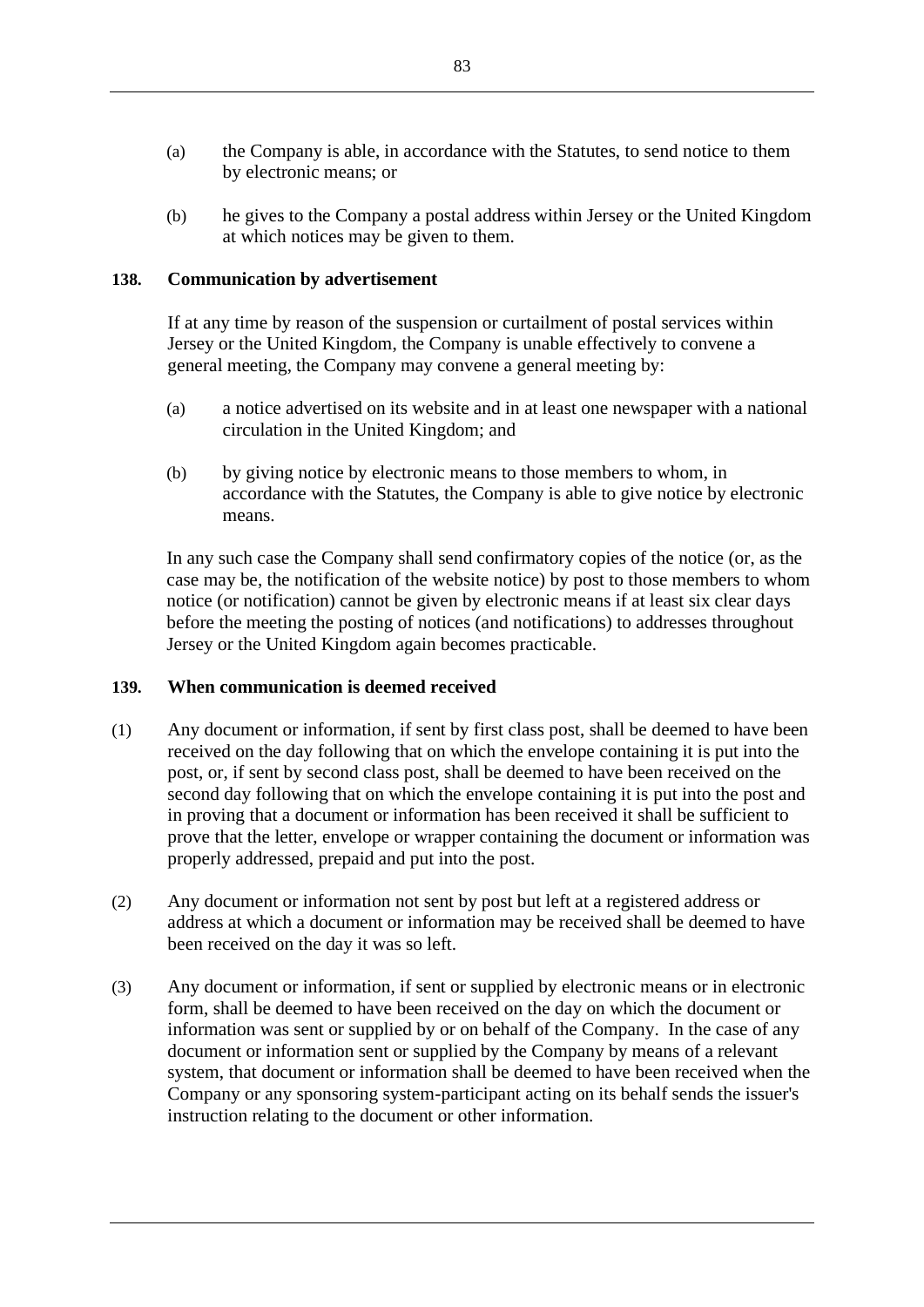- (4) If the Company receives a delivery failure notification following a communication by electronic means in accordance with paragraph (3) above, the Company shall send or supply the document or information in hard copy or electronic form (but not by electronic means) to the member either personally or by post addressed to the member at their registered address or by leaving it at that address. This shall not affect when the document or information was deemed to be received in accordance with paragraph (3) above.
- (5) Where a document or information is sent or supplied by means of a website, it shall be deemed to have been received:
	- (a) when the material was first made available on the website; or
	- (b) if later, when the recipient was deemed to have received notice of the fact that the material was available on the website.
- (6) Where, in accordance with article [138](#page-88-0) or otherwise in these articles, notice is given by way of website notice and newspaper advertisement, such notice shall be deemed to have been given to each member or person entitled to so receive it at the later of:
	- (a) the time the notice is available on the website; and
	- (b) 12.00 p.m. on the day when the advertisement appears (or, if it appears on different days, at 12.00 p.m. on the first of the days when it appears).
- (7) A member present, either in person or by proxy, at any meeting of the Company or class of members of the Company shall be deemed to have received notice of the meeting and, where requisite, of the purposes for which the meeting was convened.
- (8) Every person who becomes entitled to a share shall be bound by every notice (other than a notice in accordance with article 26) in respect of that share which before their name is entered in the register was given to the person from whom they derive their title to the share.
- (9) Proof that a notice contained in an electronic communication was sent in accordance with guidance issued by the Institute of Chartered Secretaries and Administrators shall be conclusive evidence that the notice was given.
- (10) Any document or other information sent or supplied by the Company by any other means authorised in writing by the member concerned shall be deemed to have been received when the Company has carried out the action it has been authorised to take for that purpose.

# **140. Nomination of persons to enjoy information rights**

(1) A member who holds shares on behalf of another person, pursuant to the Uncertificated Securities Order, may nominate that person to enjoy information rights in accordance with this article.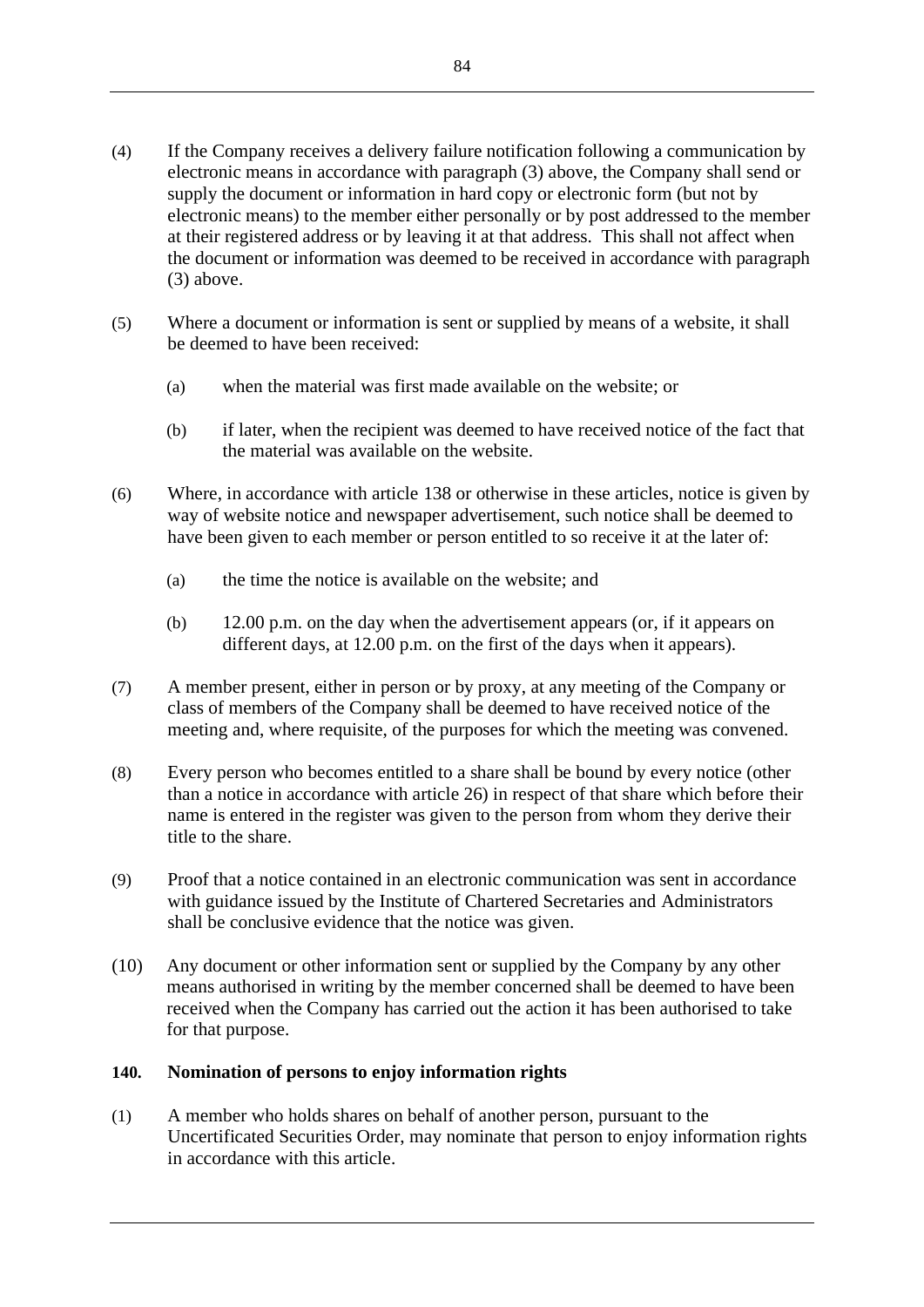- (2) The Company need not act on a nomination purporting to relate to certain information rights only.
- (3) If the person to be nominated in accordance with (1) above wishes to receive hard copy communications, they must, prior to the nomination being made:
	- (a) request the member making the nomination to notify the Company of that fact; and
	- (b) provide an address to which such copies may be sent.
- (4) If, having received such a request, the member making the nomination:
	- (a) notifies the Company that the nominated person wishes to receive hard copy communications; and
	- (b) provides the Company with that address,

the right of the nominated person is to receive hard copy communications accordingly.

- (5) If the nominated person does not provide an address to the Company for delivery of the information under this article, then they are taken to have agreed that documents or information may be sent or supplied to them by the Company by means of a website.
- (6) The agreement in paragraph (5) above:
	- (a) may be revoked by the nominated person by sending details of their address to the Company; and
	- (b) does not affect the nominated person's right to require the Company to provide them with a hard copy version of a document or information provided in any other form.
- (7) The nomination may be terminated at the request of the member or of the nominated person.
- (8) The nomination ceases to have effect in any of the following situations relating to the nominated person:
	- (a) in the case of an individual, their death or bankruptcy;
	- (b) in the case of a body corporate, its dissolution or the making of an order for, or the passing of a resolution for its, winding up of the body otherwise than for the purposes of reconstruction;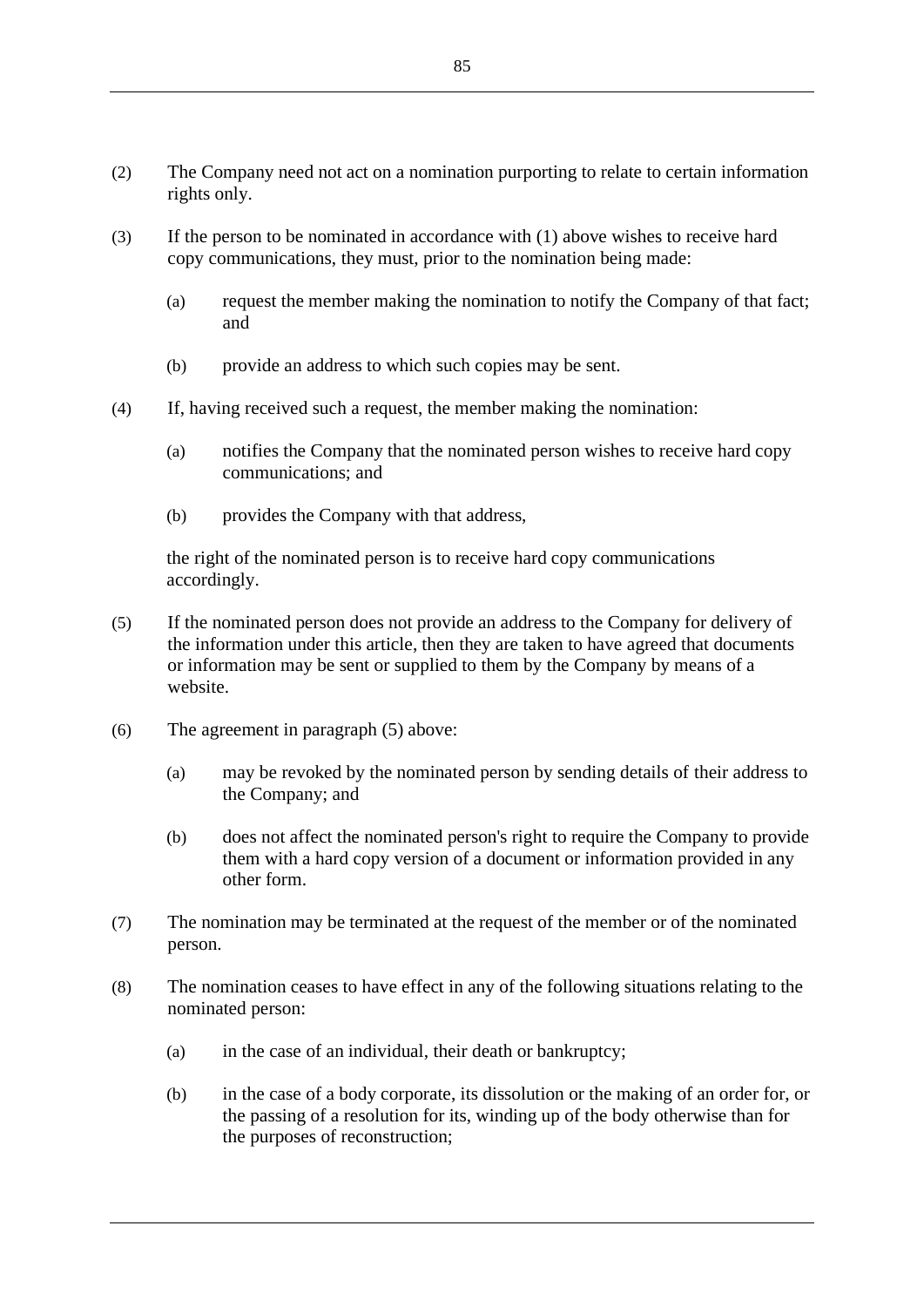- (c) where there are more nominated persons than the member has shares in the Company;
- (d) where the relevant member holds different classes of shares with different information rights and where there are more nominated persons than they have shares conferring a particular right; and
- (e) where the Company enquires of a nominated person whether they wish to retain their information rights and the Company does not receive a response from the nominated person within the period of 28 days beginning with the date on which the Company's enquiry was sent.
- (9) Where the Company sends a copy of a notice of a meeting to a person nominated in accordance with this article, the copy of the notice must be accompanied by a statement that:
	- (a) they may have a right under an agreement between them and the member by whom they were nominated to be appointed, or to have someone else appointed, as a proxy for the meeting, and
	- (b) if they have no such right or do not wish to exercise it, they may have a right under such an agreement to give instructions to the member as to the exercise of voting rights,

and the copy of the notice of the meeting shall not contain a statement of the member's rights to appoint a proxy.

- (10) The rights conferred on the nominated person under this article are in addition to the rights of the member themselves.
- (11) Any provision of the Statutes and any provision of the Company's articles, having effect in relation to communications with members has a corresponding effect (subject to any necessary adaptations) in relation to communications with the nominated person.
- (12) A failure to give effect to the rights conferred by the nomination does not affect the validity of anything done by or on behalf of the Company.
- (13) For the purposes of this article, **information rights** means:
	- (a) the right to receive a copy of all communications that the Company sends to its members generally or to any class of its members that includes the member making the nomination;
	- (b) the right to receive one copy of the Company's last annual accounts, the last directors' remuneration report, the last directors' report and the auditor's report on those accounts (including the report on the directors' remuneration report and on the directors' report);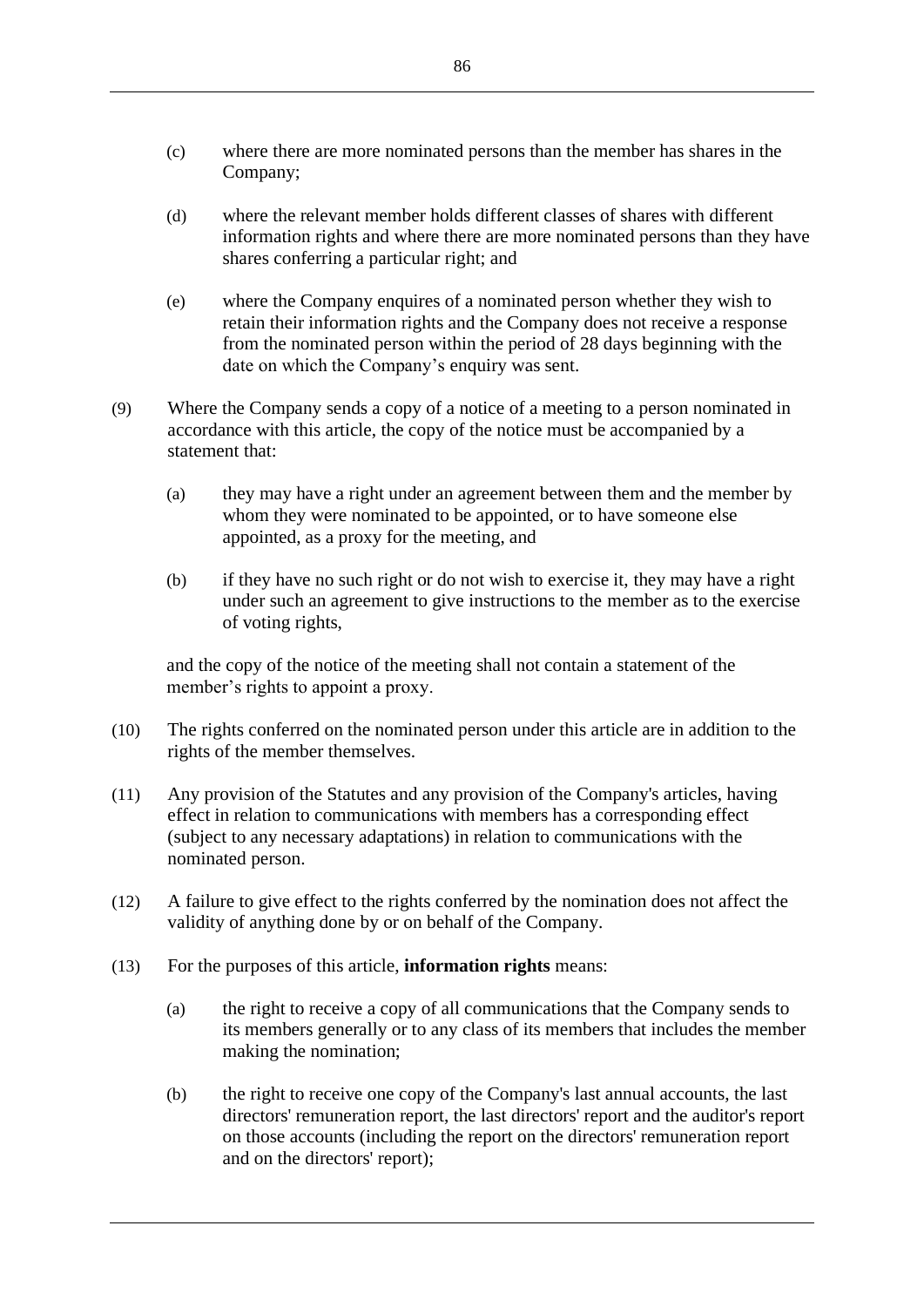- (c) the right to receive one copy of the summary financial statements of the Company; and
- (d) the right to receive one copy of any document or information, in hard copy form, which has been provided to the members, by the Company, by means of electronic communication.

### **141. Record date for communications**

- (1) For the purposes of giving notices of meetings, or of sending or supplying other documents or other information, whether under the Statutes, any other applicable law or regulation, a provision in these articles or any other instrument, the Company may determine that persons entitled to receive such notices, documents or other information are those persons entered on the register at the close of business on a day determined by it.
- (2) The day determined by the Company under paragraph (1) above may not be more than 21 days before the day that the notice of the meeting, document or other information is given.

#### **142. Communication to person entitled by transmission**

- (1) Where a person is entitled by transmission to a share, any notice or other communication shall be given to them, as if they were the holder of that share and their address noted in the register were their registered address.
- (2) In any other case, any notice or other communication given to any member pursuant to these articles shall, notwithstanding that the member is then dead or bankrupt or that any other event giving rise to the transmission of the share by operation of law has occurred and whether or not the Company has notice of the death, bankruptcy or other event, be deemed to have been properly given in respect of any share registered in the name of that member as sole or joint holder.
- (3) The Company may at any time and in its sole discretion choose to serve, send or supply notices, documents or other information in hard copy form alone to some or all persons who are entitled to a member's shares by law and may also in its sole discretion, where it considers it necessary or appropriate to deal with legal, regulatory or practical problems in, or under the laws of, any territory, determine not to serve, send or supply a particular notice, document or other information to any particular such person.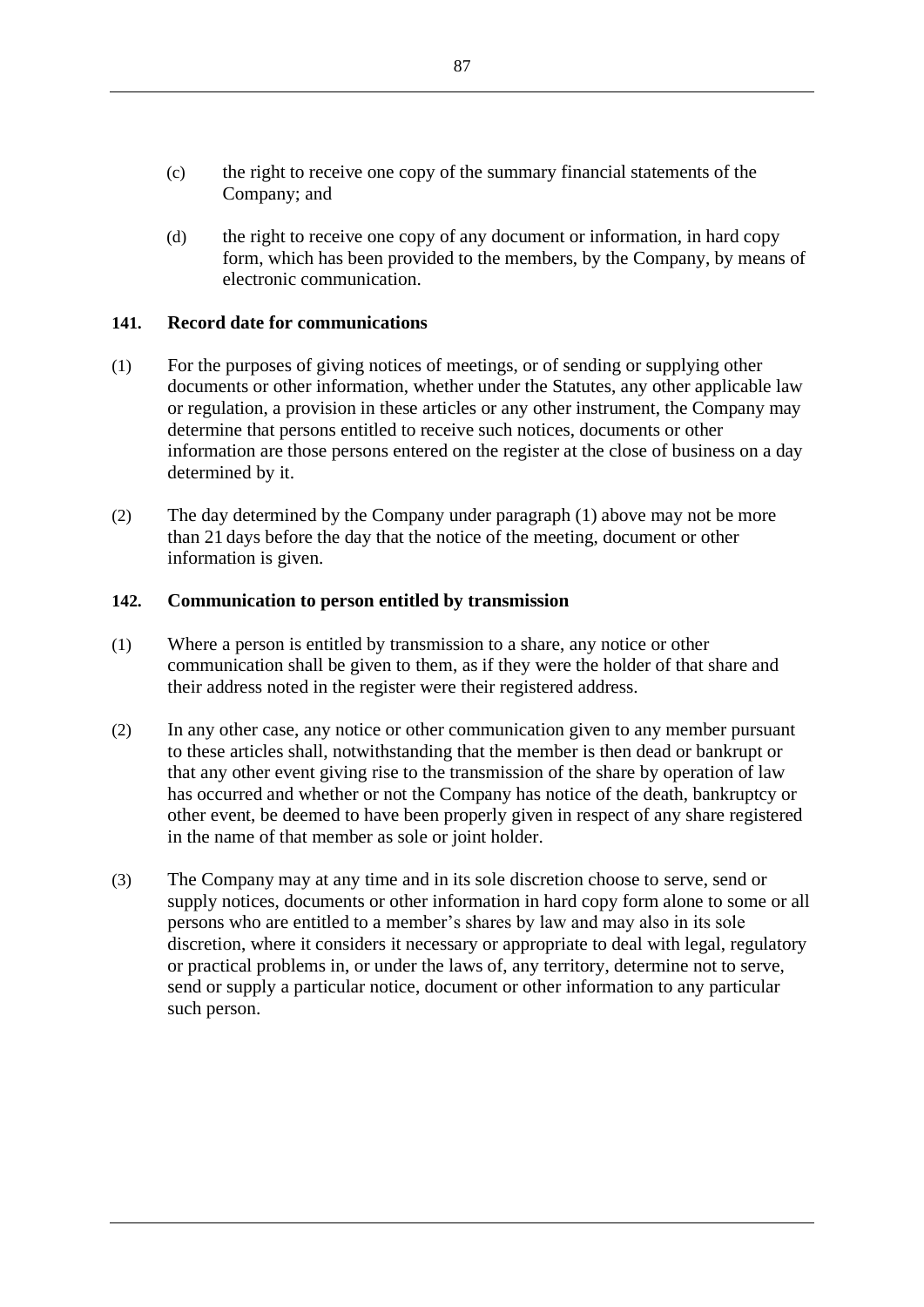### **UNTRACED MEMBERS**

### **143. Sale of shares of untraced members**

- (1) The Company may sell, in such manner as the board may decide and at the best price it considers to be reasonably obtainable at that time, any share of a member, or any share to which a person is entitled by transmission if:
	- (a) during a period of 12 years at least three cash dividends have become payable in respect of the share to be sold and have been sent by the Company in accordance with these articles;
	- (b) during that period of 12 years no cash dividend payable in respect of the share has been claimed, no cheque, warrant, order or other payment for a dividend has been cashed, no dividend sent by means of a funds transfer system has been paid and no communication has been received by the Company from the member or the person entitled by transmission to the share;
	- (c) on or after the expiry of that period of 12 years, the Company has sent a notice to the last known address the Company has for the relevant member or to the address at which the Company can give notices under these articles, stating that it intends to sell the shares. Before sending such notice, the Company must have used such efforts as it considers reasonable to trace the relevant member or person entitled to the shares by law; and
	- (d) during the period of three months following the publication of those advertisements and after that period until the exercise of the power to sell the share, the Company has not received any communication from the member or the person entitled by transmission to the share.
- (2) The Company's power of sale shall extend to any further share which, on or before the date of publication of the first of any advertisement pursuant to subparagraph  $(1)(c)$ above, is issued in right of a share to which paragraph (1) applies (or in right of any share to which this paragraph applies) if the conditions set out in subparagraphs  $(1)(b)$ to (d) are satisfied in relation to the further share (but as if the references to a period of 12 years were references to a period beginning on the date of allotment of the further share and ending on the date of publication of the first of the advertisements referred to above).
- (3) To give effect to any sale, the board may authorise some person to transfer the share to, or as directed by, the purchaser, who shall not be bound to see to the application of the purchase money; nor shall the title of the new holder to the share be affected by any irregularity in, or invalidity of, the proceedings relating to the sale.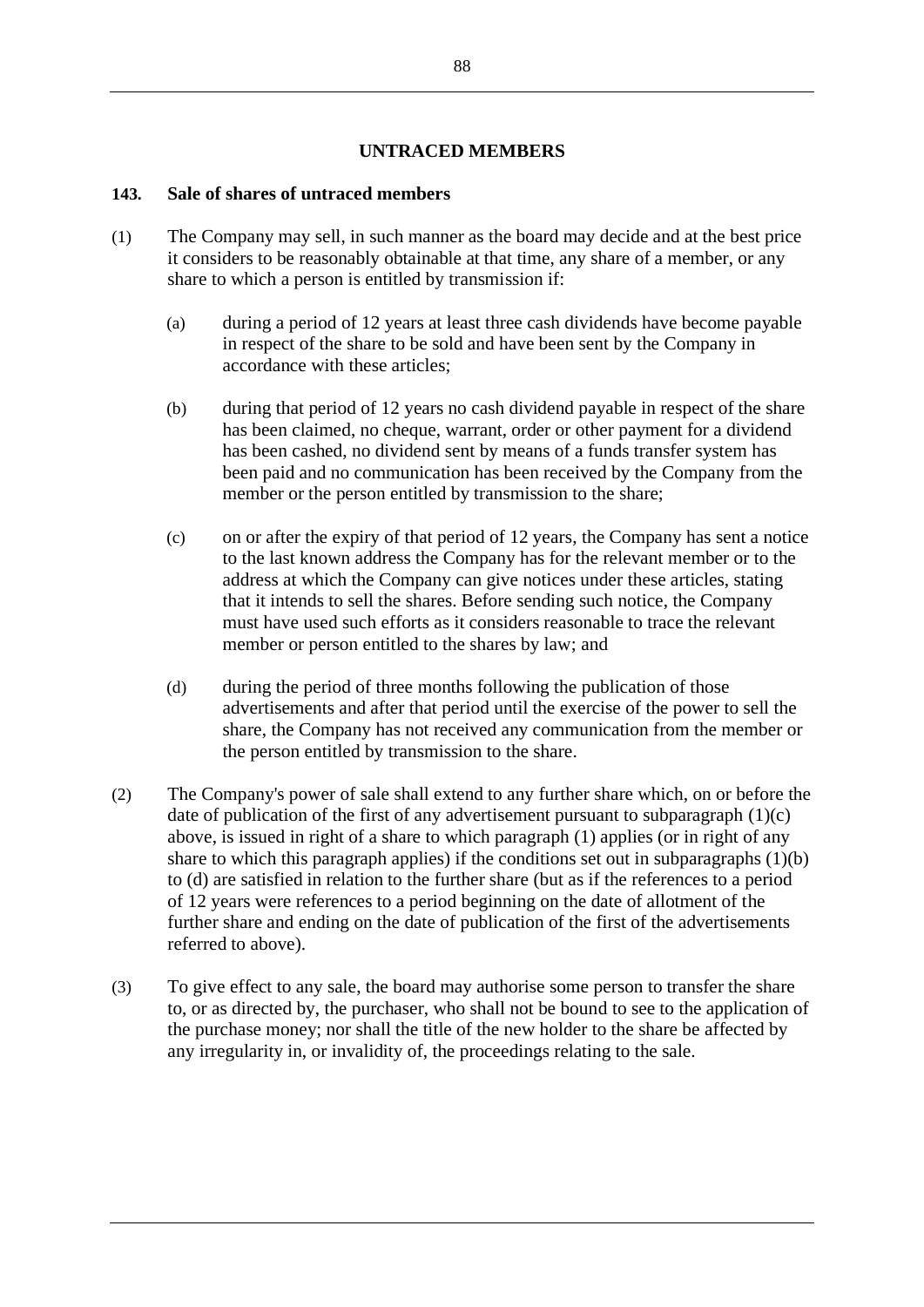# **144. Application of proceeds of sale**

- (1) The Company shall account to the person entitled to the share at the date of sale for a sum equal to the net proceeds of sale and shall be deemed to be their debtor, and not a trustee for them, in respect of them.
- (2) Pending payment of the net proceeds of sale to such person, the proceeds may either be employed in the business of the Company or invested in such investments (other than shares of the Company or its holding company, if any) as the board may from time to time decide. If no valid claim for the money is received by the Company during a period of two years from the date on which the relevant shares were sold by the Company under this article, the money will be forfeited and will belong to the Company.
- (3) No interest shall be payable in respect of the net proceeds and the Company shall not be required to account for any moneys earned on the net proceeds.

## **DESTRUCTION OF DOCUMENTS**

### **145. Destruction of documents**

- (1) Subject to the Statutes and the provisions of articles [104](#page-72-0) and [136,](#page-86-0) the board may authorise or arrange the destruction of documents held by the Company as follows:
	- (a) at any time after the expiration of ten years from the date of registration, all instruments of transfer of shares and all other documents transferring or purporting to transfer shares or representing or purporting to represent the right to be registered as the holder of shares on the faith of which entries have been made in the register;
	- (b) at any time after the expiration of one year from the date of cancellation, all registered share certificates which have been cancelled;
	- (c) at any time after the expiration of two years from the date of recording them, all dividend mandates and notifications of change of address; and
	- (d) at any time after the expiration of one year from the date of actual payment, all paid dividend warrants, cheques and other similar financial instruments.
- (2) It shall conclusively be presumed in favour of the Company that:
	- (a) every entry in the register purporting to have been made on the basis of an instrument of transfer or other document so destroyed was duly and properly made;
	- (b) every instrument of transfer so destroyed was a valid and effective instrument duly and properly registered;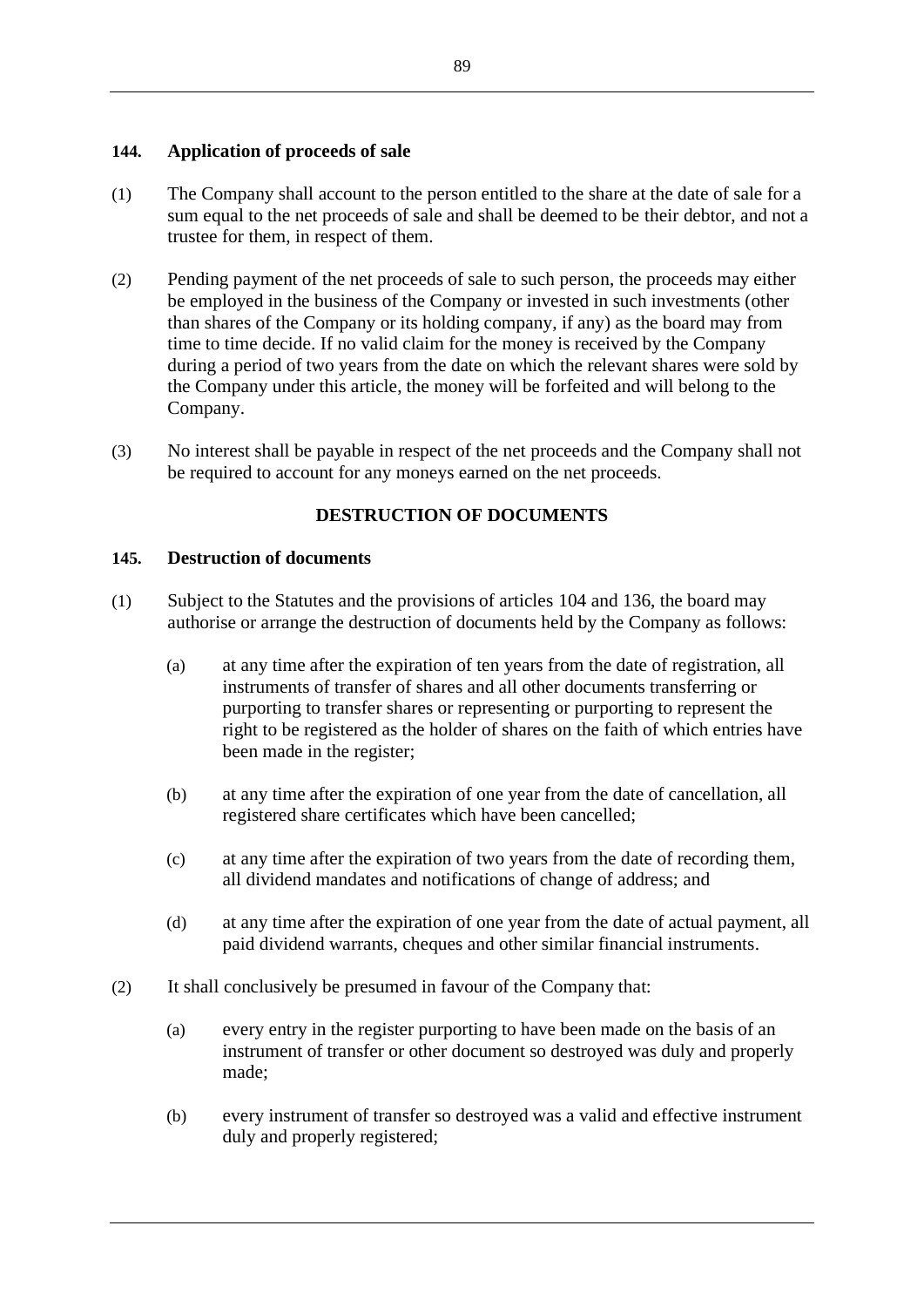- (c) every share certificate so destroyed was a valid certificate duly and properly cancelled;
- (d) every other document mentioned in paragraph (1) above so destroyed was a valid and effective document in accordance with the particulars of it recorded in the books and records of the Company;
- (e) every action of the Company in dealing with the documents mentioned in paragraph (1) in accordance with its terms before it was destroyed or deleted was duly and properly taken; and
- (f) every paid dividend warrant, cheque and similar financial instrument so destroyed was duly paid.
- (3) The provisions of paragraph (2) above shall apply only to the destruction of a document in good faith and without notice of any claim (regardless of the parties to it) to which the document might be relevant.
- (4) Nothing in this article shall be construed as imposing on the Company or the board any liability in respect of the destruction of any document earlier than as stated in paragraph (1) above or in any other circumstances in which liability would not attach to the Company or the board in the absence of this article.
- (5) References in this article to the destruction of any document include references to its disposal in any manner.

# **WINDING UP**

### **146. Winding up**

Subject to any particular rights or limitations for the time being attached to any shares, as may be specified in these articles or upon which such shares may be issued, if the Company is wound up, the assets available for distribution among the members shall be distributed to the members *pro rata* to the number of shares held by each member at the time of the commencement of the winding up. If any share is not fully paid up, that share shall only carry the right to receive a distribution calculated on the basis of the proportion that the amount paid up on that share bears to the issue price of that share.

### **147. Powers to distribute** *in specie*

If the Company is in liquidation, the liquidator may, with the authority of a special resolution of the Company and any other authority required by the Statutes:

(a) divide among the members *in specie* the whole or any part of the assets of the Company and, for that purpose, value any assets and determine how the division shall be carried out as between the members or different classes of members; or